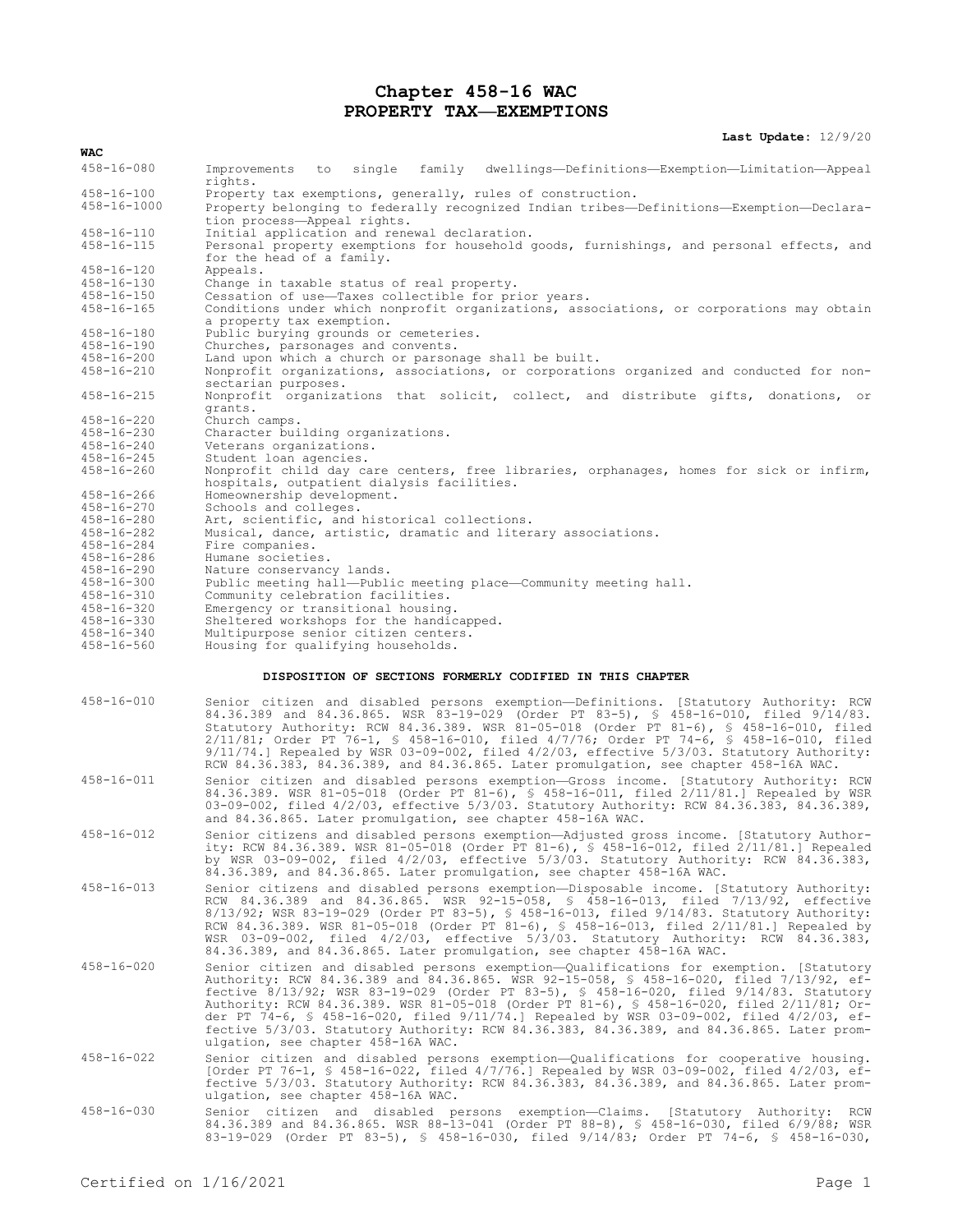|                  | filed 9/11/74.] Repealed by WSR 03-09-002, filed 4/2/03, effective 5/3/03. Statutory Au-<br>thority: RCW 84.36.383, 84.36.389, and 84.36.865. Later promulgation, see chapter 458-16A<br>WAC.                                                                                                                                                                                                                                                                                                                                                                                                                                                                                |
|------------------|------------------------------------------------------------------------------------------------------------------------------------------------------------------------------------------------------------------------------------------------------------------------------------------------------------------------------------------------------------------------------------------------------------------------------------------------------------------------------------------------------------------------------------------------------------------------------------------------------------------------------------------------------------------------------|
| $458 - 16 - 040$ | Senior citizen and disabled persons exemption-Denial-Appeal-Penalty-Perjury. [Order PT<br>74-6, § 458-16-040, filed 9/11/74.] Repealed by WSR 03-09-002, filed 4/2/03, effective<br>5/3/03. Statutory Authority: RCW 84.36.383, 84.36.389, and 84.36.865. Later promulgation,<br>see chapter 458-16A WAC.                                                                                                                                                                                                                                                                                                                                                                    |
| $458 - 16 - 050$ | Senior citizen and disabled persons exemption-Amount of exemption. [Statutory Authority:<br>RCW 84.36.389. WSR 88-02-008 (Order PT 87-8), § 458-16-050, filed 12/28/87. Statutory Au-<br>thority: RCW 84.36.389 and 84.36.865. WSR 83-19-029 (Order PT 83-5), \$ 458-16-050, filed<br>9/14/83. Statutory Authority: RCW 84.36.389. WSR 81-05-018 (Order PT 81-6), § 458-16-050,<br>filed 2/11/81; Order PT 74-6, \$ 458-16-050, filed 9/11/74.] Repealed by WSR 98-14-028,<br>filed $6/22/98$ , effective $7/23/98$ . Statutory Authority: RCW 84.36.865, 84.08.010 and<br>84.08.070.                                                                                        |
| $458 - 16 - 060$ | Senior citizen and disabled persons exemption-Transfer of exemption. [Statutory Authori-<br>ty: RCW 84.36.389. WSR 81-05-018 (Order PT 81-6), § 458-16-060, filed 2/11/81; Order PT<br>74-6, § 458-16-060, filed 9/11/74.] Repealed by WSR 03-09-002, filed 4/2/03, effective<br>5/3/03. Statutory Authority: RCW 84.36.383, 84.36.389, and 84.36.865. Later promulgation,<br>see chapter 458-16A WAC.                                                                                                                                                                                                                                                                       |
| $458 - 16 - 070$ | Senior citizen and disabled persons exemption-Cancellation. [Statutory Authority: RCW<br>84.36.389. WSR 81-05-018 (Order PT 81-6), § 458-16-070, filed 2/11/81; Order PT 74-6, §<br>458-16-070, filed 9/11/74.] Repealed by WSR 03-09-002, filed 4/2/03, effective 5/3/03.<br>Statutory Authority: RCW 84.36.383, 84.36.389, and 84.36.865. Later promulgation, see<br>chapter 458-16A WAC.                                                                                                                                                                                                                                                                                  |
| $458 - 16 - 079$ | Senior citizen and disabled persons exemption-Refunds-Late filings. [Statutory Authori-<br>ty: RCW 84.36.389. WSR 81-05-018 (Order PT 81-6), § 458-16-079, filed 2/11/81.] Repealed<br>by WSR 03-09-002, filed $4/2/03$ , effective $5/3/03$ . Statutory Authority: RCW 84.36.383,<br>84.36.389, and 84.36.865. Later promulgation, see chapter 458-16A WAC.                                                                                                                                                                                                                                                                                                                 |
| $458 - 16 - 081$ | Improvements to single family dwellings—Exemption—Filing—Amount—Limits. [Statutory Au-<br>thority: RCW 84.36.400. WSR 81-04-052 (Order PT 81-1), § 458-16-081, filed 2/4/81; Order<br>PT 75-3, § 458-16-081, filed 5/23/75.] Repealed by WSR 00-09-004, filed 4/5/00, effective<br>5/6/00. Statutory Authority: RCW 84.36.400 and RCW 84.36.365.                                                                                                                                                                                                                                                                                                                             |
| $458 - 16 - 111$ | Filing fees, penalties and refunds. [Statutory Authority: RCW 84.08.010, 84.08.070 and<br>chapter 84.36 RCW. WSR 94-07-008, § 458-16-111, filed 3/3/94, effective 4/3/94. Statutory<br>Authority: RCW 84.36.389 and 84.36.865. WSR 88-13-041 (Order PT 88-8), § 458-16-111,<br>filed 6/9/88. Statutory Authority: RCW 84.36.865. WSR 85-05-025 (Order PT 85-1), §<br>458-16-111, filed 2/15/85; WSR 81-05-017 (Order PT 81-7), § 458-16-111, filed 2/11/81;<br>Order PT 77-2, § 458-16-111, filed 5/23/77.] Repealed by WSR 98-18-006, filed 8/20/98,<br>effective 9/20/98. Statutory Authority: RCW 84.36.865, 84.36.037, 84.36.805, 84.36.815,<br>84.36.825 and 84.36.840. |
| $458 - 16 - 140$ | Property tax exemptions, generally, rules of construction-Proof of exemption. [Order PT<br>76-2, § 458-16-140, filed 4/7/76. Formerly WAC 458-12-150.] Repealed by Order PT 77-2,<br>filed 5/23/77.                                                                                                                                                                                                                                                                                                                                                                                                                                                                          |
| $458 - 16 - 160$ | Property tax exemptions, generally, rules of construction-Inaccurate information-What<br>constitutes. [Order PT 76-2, § 458-16-160, filed 4/7/76. Formerly WAC 458-12-152.] Re-<br>pealed by Order PT 77-2, filed 5/23/77.                                                                                                                                                                                                                                                                                                                                                                                                                                                   |
| $458 - 16 - 170$ | Property tax exemptions, generally, rules of construction-Rental or lease of property<br>deemed to be exempt. [Order PT 76-2, § 458-16-170, filed 4/7/76. Formerly WAC<br>458-12-153.] Repealed by Order PT 77-2, filed 5/23/77.                                                                                                                                                                                                                                                                                                                                                                                                                                             |
| $458 - 16 - 250$ | Property tax exemptions, generally, rules of construction-Relief organizations. [Order<br>PT 76-2, § 458-16-250, filed 4/7/76. Formerly WAC 458-12-220.] Repealed by Order PT 77-2,<br>filed $5/23/77$ .                                                                                                                                                                                                                                                                                                                                                                                                                                                                     |
| $458 - 16 - 265$ | Nonprofit homes for the aging. [Statutory Authority: RCW 82.08.010, 84.36.865 and<br>84.36.041. WSR 90-06-048, § 458-16-265, filed 3/2/90, effective 4/2/90.] Repealed by WSR<br>95-06-042, filed 2/24/95, effective 3/27/95. Statutory Authority: RCW 84.08.010,<br>84.08.070 and 84.36.041.                                                                                                                                                                                                                                                                                                                                                                                |
| $458 - 16 - 301$ | Applications without penalties. [Statutory Authority: RCW 84.36.865. WSR 81-21-010 (Order<br>PT 81-14), § 458-16-301, filed 10/8/81.] Repealed by WSR 82-22-060 (Order PT 82-8), filed<br>11/2/82. Statutory Authority: RCW 84.36.865.                                                                                                                                                                                                                                                                                                                                                                                                                                       |

**WAC 458-16-080 Improvements to single family dwellings—Definitions—Exemption—Limitation—Appeal rights.** (1) **Introduction.** This rule explains the property tax exemption available to taxpayers when they make physical improvements to their single family dwelling under the provisions of RCW 84.36.400. It explains the process by which this exemption is obtained and how the amount of the exemption is calculated.

(2) **Definitions.** For purposes of this rule, the following definitions apply:

(a) "Department" means the department of revenue.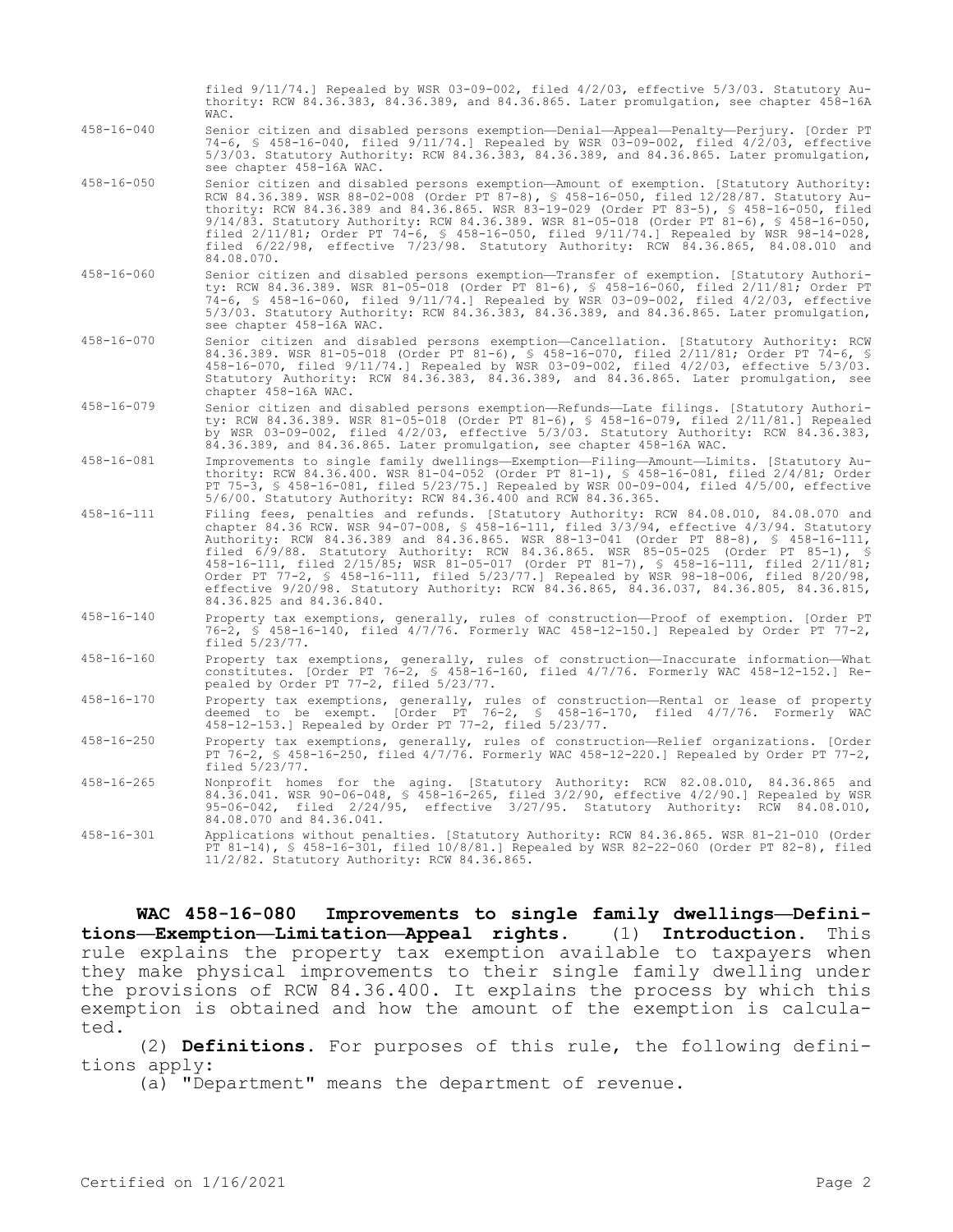(b) "Single family dwelling" or "dwelling" means a structure maintained and used as a residential dwelling that is designed exclusively for occupancy by one family.

(i) It is an independent and free-standing structure containing one dwelling unit and having a permanent foundation.

(ii) For the purposes of this exemption, a manufactured home, mobile home, or park model trailer will be considered a "single family dwelling" if it has substantially lost its identity as a mobile unit by virtue of its being permanently fixed in location upon land owned or leased by the owner of the manufactured home, mobile home, or park model trailer and placed on a foundation (posts or blocks) with fixed pipe connections with sewer, water, or other utilities.

(c) "Physical improvement" means any addition, improvement, remodel, renovation, or structural enhancement that materially adds to the value of an existing single family dwelling. It is an actual, material, and permanent change that increases the value of the dwelling.

(i) The term includes the addition of a garage, carport, patio, or other improvement to the dwelling that materially adds to its value.

(ii) The term does not include a swimming pool, outbuilding, fence, landscaping, barn, shed, shop, or other item that enhances the land upon which the dwelling stands, but is not common to or normally recognized as a structural component of a single family dwelling.

(iii) The term does not include repairs to or deferred maintenance of a dwelling.

(d) "Physical inspection" means, at a minimum, an exterior observation of the dwelling to determine what physical improvements have been made and whether they increase its true and fair value.

(e) "Real property" has the same meaning as contained in RCW 84.04.090 and chapter 458-12 WAC; these definitions should be consulted as a matter of course in interpreting and administering this exemption.

(f) "Repairs" means work that preserves the dwelling or returns it to its original condition or use.

(g) "Taxpayer" means any person charged, or whose property is charged, with property tax for the dwelling.

(3) **Exemption - Taxpayer's obligations.** Physical improvements to a single family dwelling upon real property are exempt from property tax for three assessment years after the improvements are completed. The amount of the exemption is the difference between the true and fair value of the dwelling before and after the physical improvement. However, the amount of the exemption cannot exceed thirty percent of the true and fair value of the dwelling prior to the improvements.

(a) The following conditions must be met to receive this exemption:

(i) The dwelling must be a "single family dwelling" as defined in subsection (2) of this rule;

(ii) The taxpayer must file a claim for the exemption with the assessor of the county in which the real property is located before the improvements are completed. All claims must be made on forms prescribed by the department and signed by the taxpayer or the taxpayer's authorized agent. Claim forms may be obtained from the assessor's office or the department; and

(iii) The taxpayer may not claim this exemption more than once in a five-year period on the same dwelling. The five-year period begins the first assessment year the exemption appears on the county's assessment roll.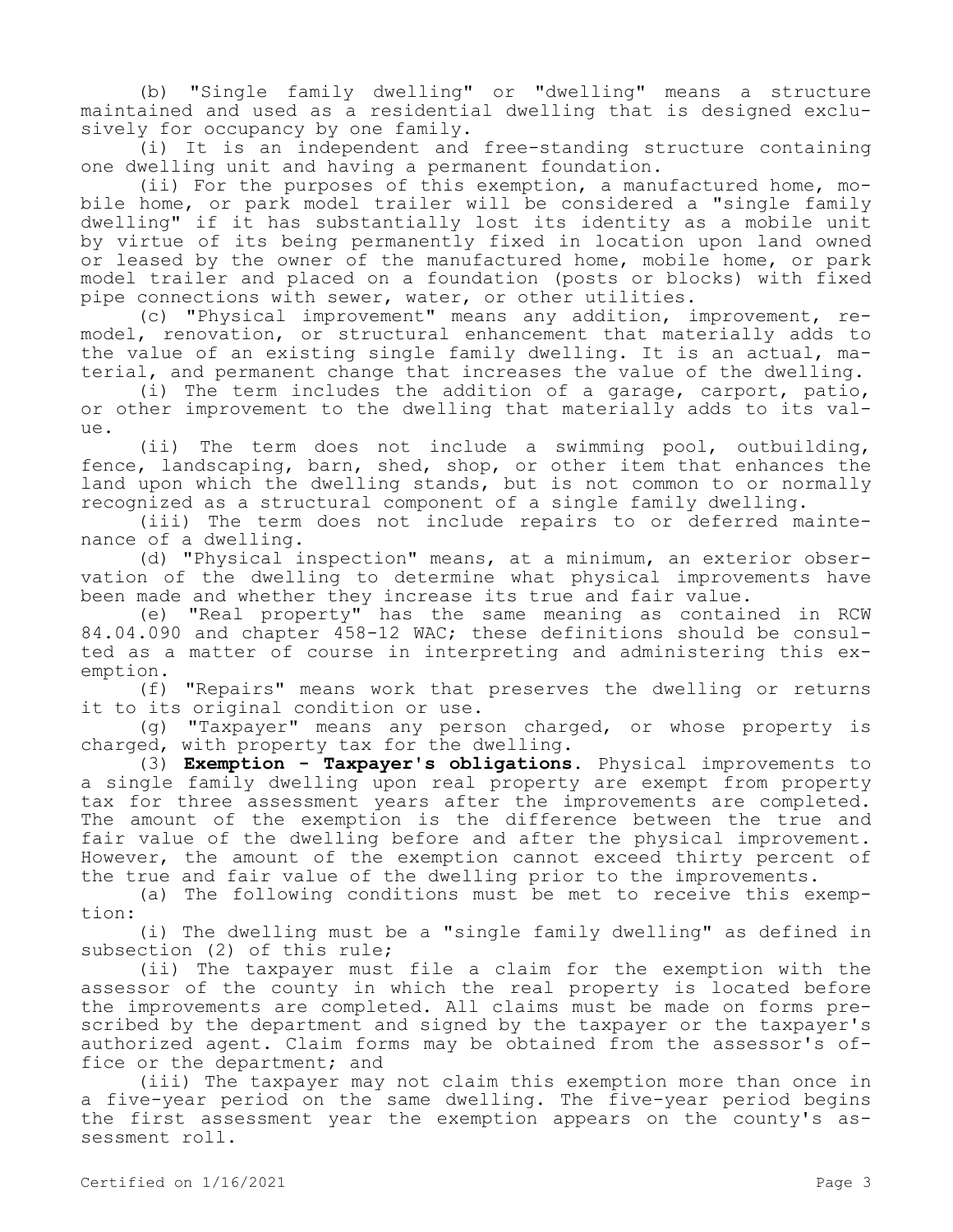(b) When the improvements are completed, the taxpayer must submit a written notice of completion to the assessor.

(c) The following examples show how eligibility requirements for this exemption will be applied. These examples should be used only as a general guide and cannot be relied upon for any other purpose.

(i) Example 1. The addition of a garage or carport to a single family dwelling may qualify for exemption because it may increase the value of and is compatible with the existing residential dwelling. Conversely, the construction of a swimming pool, shed, barn, or shop, which are not commonly attached to a dwelling, does not qualify for the exemption; even though the construction of such a structure may increase the value of the parcel as a whole.

(ii) Example 2. The replacement of a composition roof with a tile roof on a dwelling may qualify for exemption because a tile roof may increase the value of the dwelling. If the composition roof is repaired or replaced with the same type of composition roofing materials, the repair or replaced roof will not qualify for the exemption.

(4) **Assessor's duties.** Upon receipt of a taxpayer's claim for exemption, the assessor will determine the true and fair value of the unimproved dwelling. This value may be determined by means of a physical inspection and appraisal or a statistical update of the value shown on the county's current assessment roll. After receiving a notice of completion from the taxpayer, the assessor will revalue the improved dwelling by means of a physical inspection to determine the amount of the exemption.

(5) **Amount of exemption.** The amount of the exemption is the difference between the dwelling's true and fair value before and after improvements, but this amount cannot exceed thirty percent of the true and fair value of the original unimproved dwelling. In other words, the amount of the exemption is determined by subtracting the true and fair value of the unimproved dwelling from the true and fair value of the dwelling including improvements. The cost of the physical improvements is not the basis for the exemption granted under RCW 84.36.400 and, as a result, the exemption granted is not normally equivalent to the costs incurred by the taxpayer.

(a) The amount of the exemption will be deducted from the assessed value of the improved dwelling for the three assessment years immediately following completion of the improvement.

(b) The dwelling must at all times be a "single family dwelling" as defined in subsection (2) of this rule. If the assessor determines the dwelling does not meet this definition, the exemption will be denied or canceled.

(c) When an exemption has been granted and placed on the assessment roll, the exemption will continue for the three-year exemption period even if the single family dwelling is sold. The exemption pertains to the dwelling and is not personal to the individual property owner.

(d) Example 3. The following example should be used only as a general guide and cannot be relied upon for any other purpose. In 1998, Taxpayer A completed the addition of a family room and the renovation of the kitchen. These improvements cost the taxpayer \$60,000. (As the following example will show, the cost of improvements is not the basis of the amount of the exemption.)

| True & fair value of dwelling prior to    |           |
|-------------------------------------------|-----------|
|                                           | \$150,000 |
| True $\&$ fair value of improved dwelling | \$200,000 |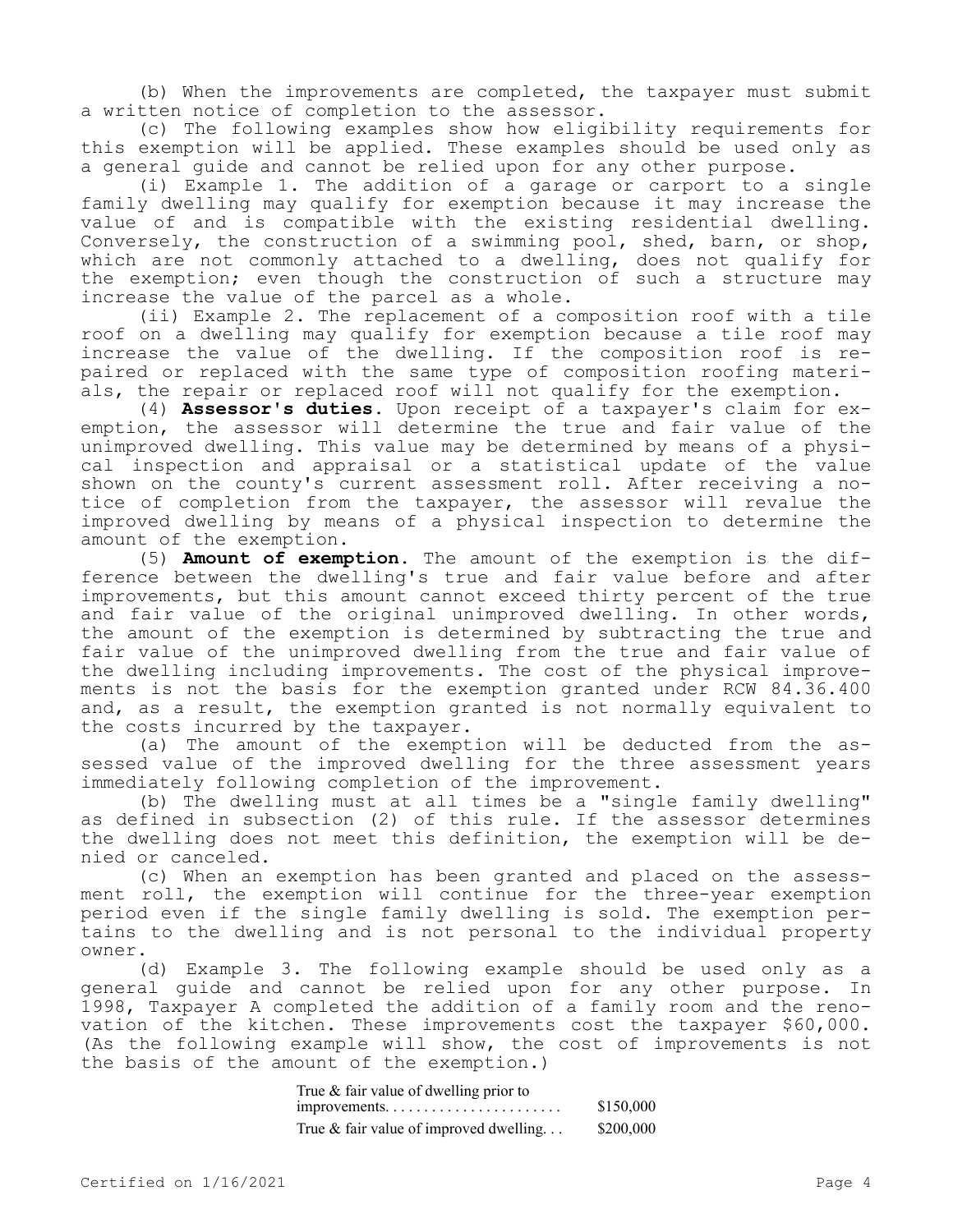Difference (value of physical improvements). . . . . . . . . . . . . . . . . . . . . . \$50,000 Amount of exemption. . . . . . . . . . . . . . . . . \$45,000

The difference between the value of the improved dwelling and the value of the unimproved dwelling (\$50,000) or 30% of the unimproved dwelling  $$150,000 \times 30\% = $45,000$ , whichever is less.

The assessed value of the improved dwelling will be reduced by \$45,000 for the next three assessment years (1999, 2000, and 2001).

(6) **Limitation.** This exemption may not be claimed on the same dwelling more than once in a five-year period. This five-year period begins the first year the exemption appears on the county's assessment roll. (In the example above, the taxpayer may not file another claim for an exemption on this dwelling under RCW 84.36.400 until 2003.)

(7) **Relationship to revaluation cycle.** Chapter 84.41 RCW requires each county to establish and maintain a systematic program to revalue all taxable real property within the county on an annual basis.

When an exemption has been granted under RCW 84.36.400, the dwelling is revalued during the three assessment years the exemption is in effect, but the amount of the exemption will remain unchanged.

(8) **Exemption in relationship to destroyed property.** If the value of a dwelling has been reduced under the provisions of chapter 84.70 RCW because it was destroyed, the dwelling is ineligible to receive the exemption authorized by RCW 84.36.400.

(9) **Right to appeal.** A taxpayer who applies for an exemption under RCW 84.36.400 may file an appeal with the county board of equalization under the following circumstances:

(a) The application for exemption is denied;

(b) The exemption is removed prior to the expiration of the three-year exemption period; or

(c) The taxpayer disputes the amount of the exemption granted.

[Statutory Authority: RCW 84.08.010, 84.08.070, and 84.36.389. WSR 18-04-007, § 458-16-080, filed 1/25/18, effective 2/25/18. Statutory Authority: RCW 84.36.400 and 84.36.365. WSR 00-09-004, § 458-16-080, filed 4/5/00, effective 5/6/00; Order PT 75-3, § 458-16-080, filed 5/23/75.]

**WAC 458-16-100 Property tax exemptions, generally, rules of construction.** (1) **Introduction.** This section explains how statutes exempting property from taxation should be read and interpreted.

(2) **General rules of construction.** All property located in Washington is subject to assessment and taxation, except property expressly exempted from taxation by law. The following principles shall govern the construction of statutes that exempt property from taxation:

(a) There is no need to construe a statute when its language is plain.

(b) The burden of proving entitlement to a property tax exemption rests upon the taxpayer claiming exemption.

(c) Statutes exempting property from taxation shall be strictly construed, though fairly and in keeping with the ordinary meaning of the language employed.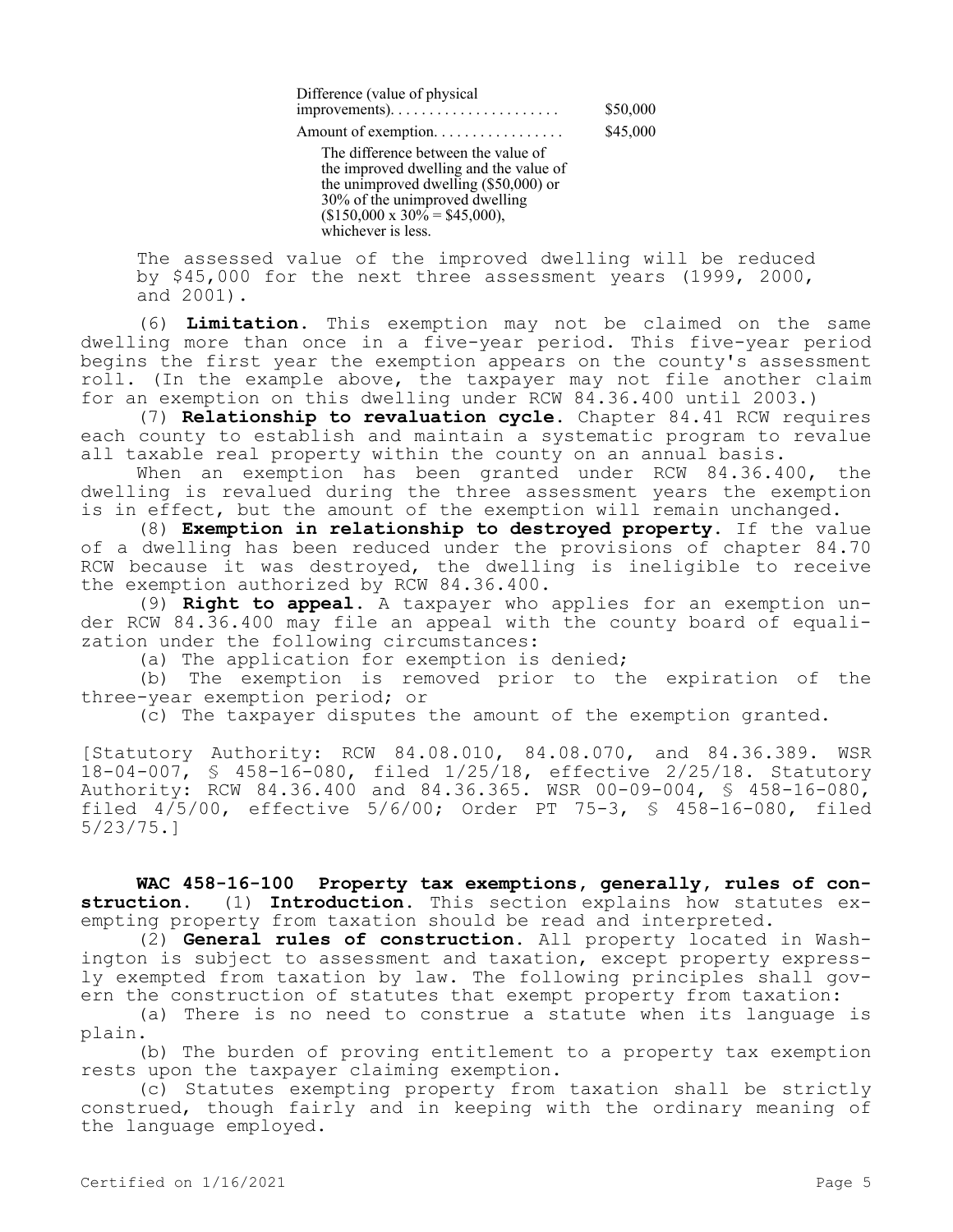(d) If there is any doubt regarding the exact meaning of a statute exempting property from taxation, the statute shall be construed in favor of the power to tax and against the person claiming the exemption because taxation is the rule and exemption is the exception.

(e) If the legislature has created an exemption, the exemption must not be enlarged by construction since it is reasonable to presume that the legislature has granted in express terms all that it intended to grant. An exemption must be limited to the very terms of the statute enacted; if not so limited, the exemption would be enlarged beyond what the legislature intended to exempt.

(f) Property shall be exempt from taxation only when the legislature has created an exemption by clear and explicit language.

(3) **General requirements.** Applicants seeking an initial or continuing property tax exemption shall make the subject property available to the department of revenue at reasonable times for physical inspection, investigation, or examination. Applicants shall also provide to the department of revenue, upon request, all records, documents, or facts necessary for the department to determine the exempt or taxable status of the property. Failure to fully cooperate with the department may result in a determination that the property is taxable for the current year.

[Statutory Authority: RCW 84.08.010, 84.08.070 and chapter 84.36 RCW. WSR 94-07-008, § 458-16-100, filed 3/3/94, effective 4/3/94. Statutory Authority: RCW 84.36.389 and 84.36.865. WSR 83-19-029 (Order PT 83-5), § 458-16-100, filed 9/14/83. Order PT 76-2, § 458-16-100, filed 4/7/76. Formerly WAC 458-12-145.]

**WAC 458-16-1000 Property belonging to federally recognized Indian tribes—Definitions—Exemption—Declaration process—Appeal rights.**  (1) **Introduction.** This section implements the amendments to RCW 84.36.010 made by the 2004 legislature and published in the 2004 regular session laws as chapter 236. RCW 84.36.010 exempts "all property belonging exclusively to any federally recognized Indian tribe located in the state, if that property is used exclusively for essential government services." This section explains the exemption, how the exemption may be obtained, how essential government services is defined, and how a tribe or an assessor may appeal an exemption determination.

(2) **Definitions.** For purposes of this section, the following definitions apply:

(a) "Assessor" means a county assessor or any person authorized to act on behalf of the assessor.

(b) "Board" or "BTA" means the state board of tax appeals described in chapter 82.03 RCW and chapters 456-09 and 456-10 WAC.

(c) "Declaration" means the exemption declaration filed by an Indian tribe with the department to claim the property tax exemption authorized in RCW 84.36.010.

(d) "Department" means the department of revenue, property tax division.

(e) "Essential government services" means services such as tribal administration, public facilities, fire, police, public health, education, sewer, water, environmental and land use, transportation, and utility services. See subsections (4) and (5) below that outline more complete and detailed examples of "essential government services" for the purposes of this section.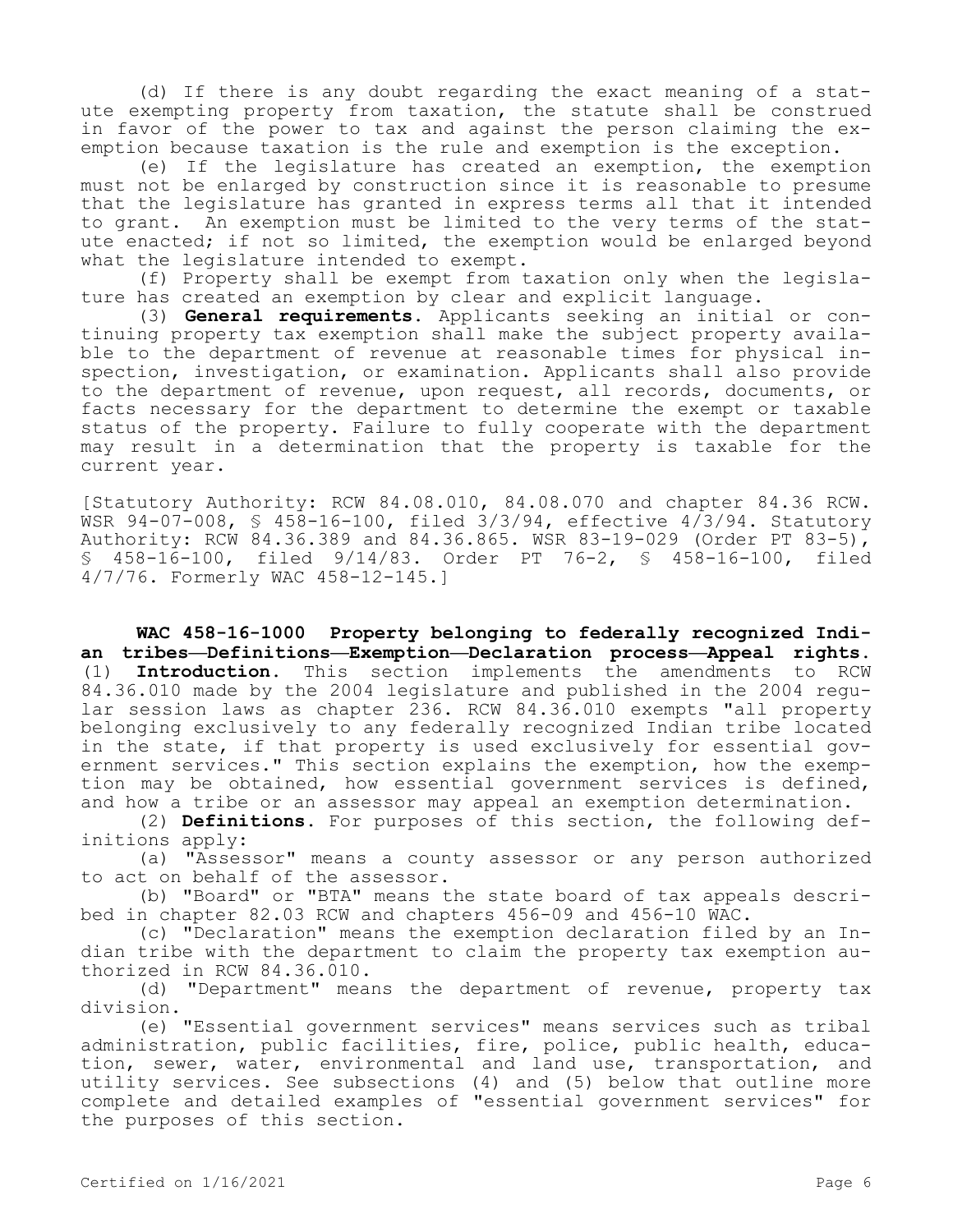(f) "Federally recognized Indian tribe," "Indian tribe," or "tribe" means any Indian nation, tribe, band, community, or other entity that is recognized as an "Indian tribe" by the United States Department of the Interior. The phrase "federally recognized Indian tribe" and the term "tribe" have the same meaning as "Indian tribe." See WAC 458-20-192 for more explicit information regarding these defined terms.

(g) "State" means the state of Washington.

(3) **Exemption.** To qualify for the exemption authorized by chapter 236, Laws of 2004, real and personal property located in the state must:

(a) Belong exclusively to a federally recognized Indian tribe; and

(b) Be used exclusively for essential government services.

Property may already be exempt under federal law. For example, real property owned by the federal government and held in trust for a federally recognized Indian tribe, or property held by a tribe in restricted fee status, is exempt from property tax.

(i) **What is the effective date of exemption?** The effective date of the exemption is June 10, 2004. The exemption first applies to taxes due in 2005.

(ii) **How may a tribe claim this exemption? - Exemption declaration required.**

(A) **Declaration form - How it may be obtained.** An Indian tribe claiming the exemption described in this section must submit an exemption declaration and supporting documentation regarding the ownership and use of the property to the department. The declaration must be on a form prescribed by the department and signed by an authorized agent of the tribe. This information will be used to determine whether the property qualifies for exemption. An exemption declaration may be obtained from the department or downloaded from the department's internet site under the "forms" heading for property tax at http:// dor.wa.gov/.

(B) **Exemption declaration.** Declarations must be filed with the department to exempt property for taxes due the following year. A tribe may submit one exemption declaration for all real and personal property that it owns exclusively if the property is used exclusively for essential government services. If real property is owned in part and/or used in part by another individual or entity, a separate exemption declaration must be submitted for each parcel.

(C) **Other documentation a tribe may be required to submit with exemption declaration to determine eligibility.** In addition to the exemption declaration, a tribe may be asked to submit the following information regarding the real or personal property for which exemption is sought to determine the amount of and eligibility for the exemption:

(I) An accurate description of the real and personal property including the county tax parcel number(s), and a copy of the current deed(s);

(II) An accurate map identifying by dimension the use of all real property that shows buildings, building sites, parking areas, landscaping, floor plans of the buildings, and vacant areas. The map or floor plan will be used to determine whether the property is entitled to a total or partial exemption based upon the use of the area;

(III) If the property is rented or loaned to another party, a copy of the rental agreement or other document explaining the terms of the lease or loan. This documentation must describe: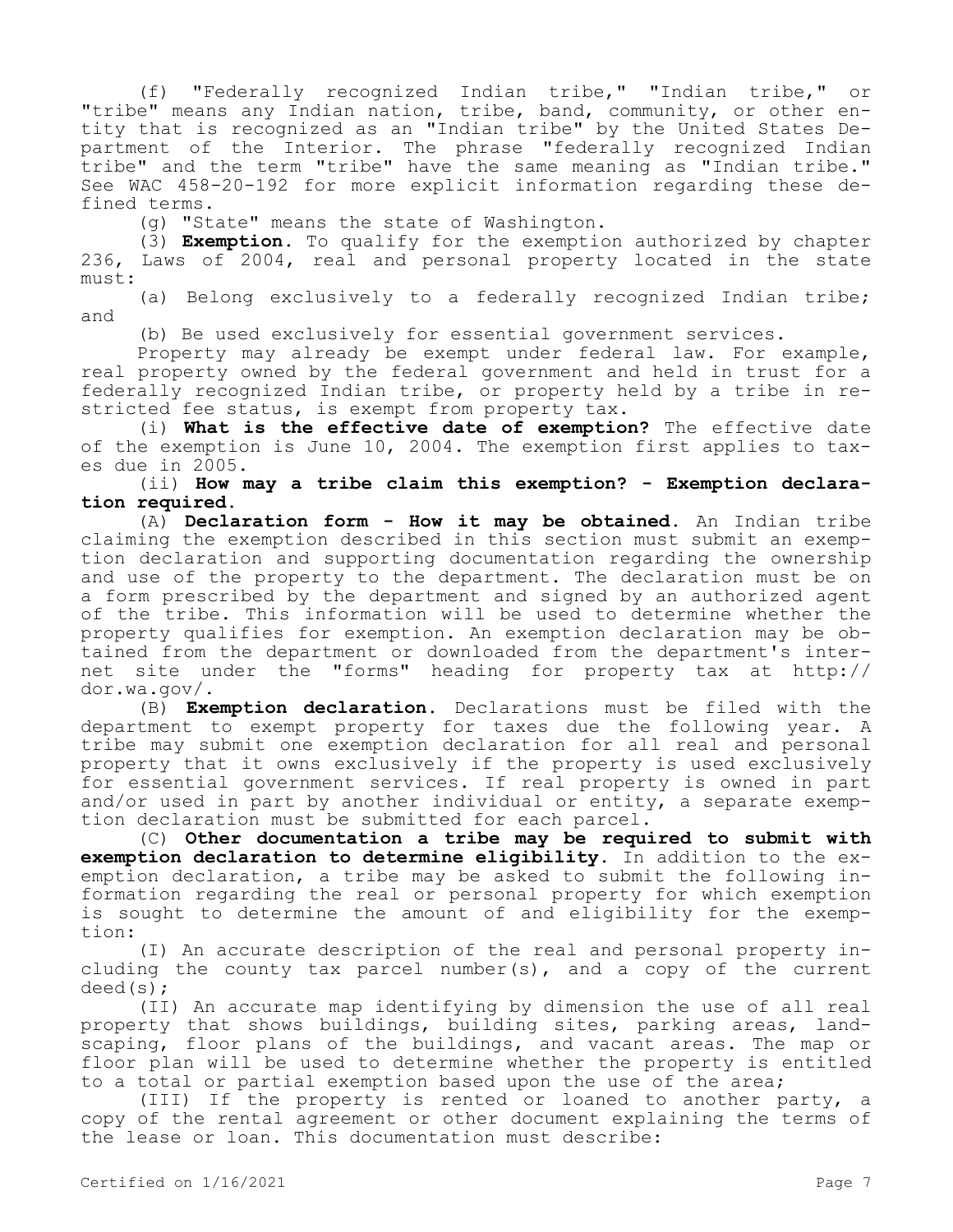- What property is rented or loaned;
- The name of the party to whom the property is rented or loaned; and
	- How the property is being used.

(D) **Department's review of exemption declaration and notice of exemption determination.** Upon receipt of the exemption declaration the department will review the declaration and all supporting documentation. The department may physically inspect the property in order to verify exempt use. Additional information may be requested about the ownership and use of the property, if the department needs this information to determine whether the property qualifies for exemption. An exemption declaration is not considered complete until the department receives all required information. The department shall then determine the taxable status of the property. The burden is upon the tribe to demonstrate exempt use and ownership. The department may deny the exemption declaration, in whole or in part, if it believes the property does not qualify for exemption. If the exemption declaration is denied for any portion of the property, the department must clearly state the reason(s) for denial in a written determination. A denial may be appealed, as explained in subsection (13) of this section.

(E) **When will the property be exempt from payment of taxes?** If an exemption declaration is approved, the property is exempt from property taxes due the year immediately following the year in which the declaration is submitted and for all subsequent years unless the property is sold or transferred or the tribe ceases to use the property exclusively for essential government services (see subsections (11) and (12) of this section).

(4) **Essential government services as defined in RCW 84.36.010.**  For the purposes of this section, "essential government services" mean services such as tribal administration, public facilities, fire, police, public health, education, sewer, water, environmental and land use, transportation, and utility services. Property used for essential government services includes property:

(a) Used to provide access to water or land for the exercise by a tribe or its tribal members of their treaty rights;

(b) Used for the protection and stewardship of forest land, shoreline, watershed, or other environmentally sensitive areas;

(c) Used for the preservation of historically or culturally significant sites; and

(d) Used by a utility company providing services to residents of Indian country, as defined in WAC 458-20-192. The property of a utility company that provides services to an area extending outside of Indian country does not qualify for exemption.

(5) **Examples regarding essential government services.** The following examples identify a number of facts and then state a conclusion. These examples should be used only as a general guide and are not to be used to determine eligibility for exemption. All examples assume exclusive ownership of property located in the state by a federally recognized tribe.

(a) A tribe uses property for a courthouse, police station, fire station, hospital, library, and public schoolhouse. Each of these uses is a use for essential government services.

(b) A tribe acquires off-reservation land along the headwaters of a stream flowing into the reservation. The land is maintained as a conservation zone, limiting pollution and protecting water quality. The property is used for essential government services.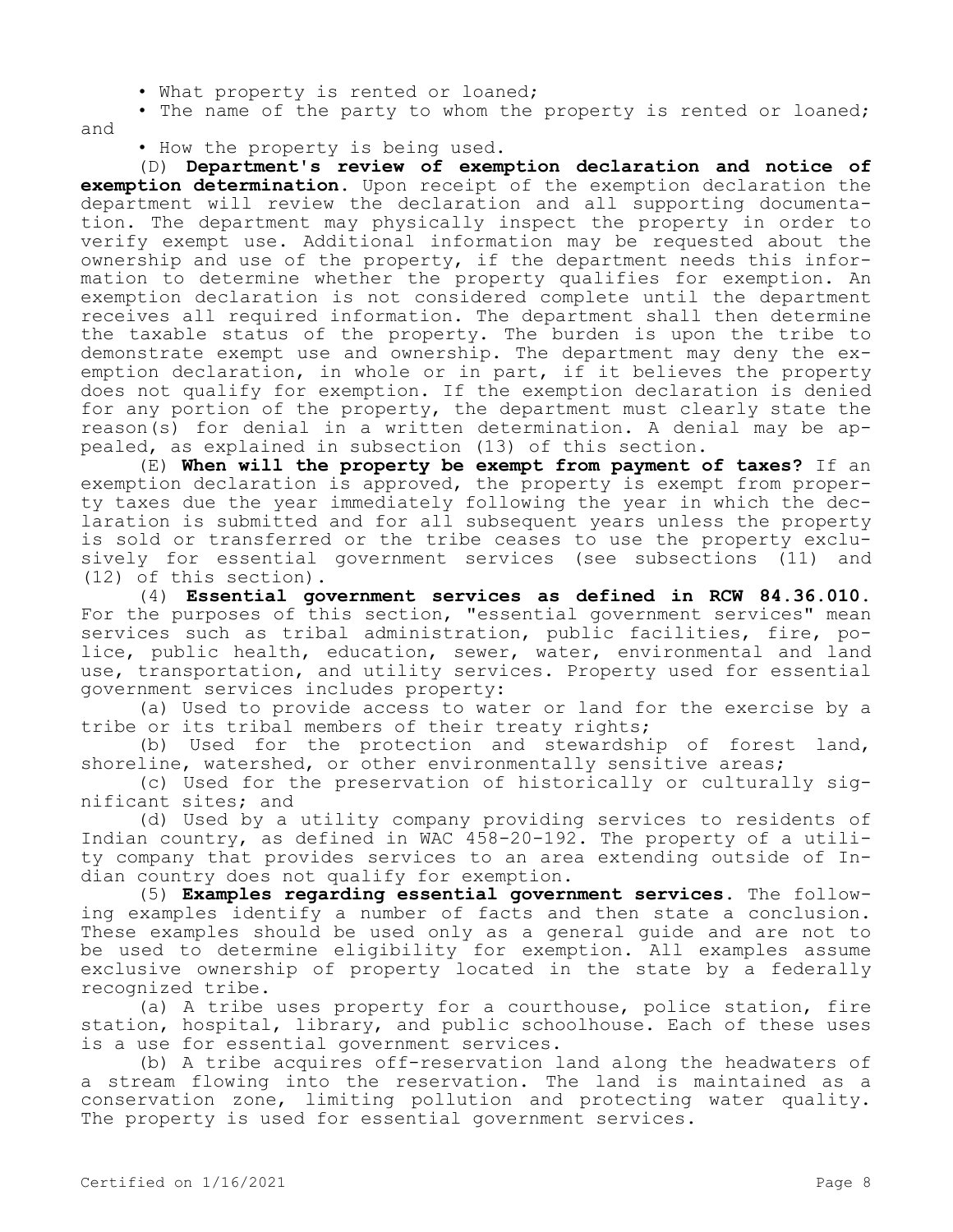(c) A tribe operates a fish hatchery as part of its fisheries program. The property is used for essential government services.

(d) A tribe operates a fish cannery and processing center. The property is used for a commercial activity and is not used for essential government services.

(e) A tribe maintains and operates a parking lot or garage that is adjacent to its tribal administration building and courthouse. The parking lot or garage is integrally related to the essential government services provided in close proximity to its location. The property is used for essential government services. However, if the parking lot or garage is also used for ineligible purposes (such as parking for business patrons), it is taxable.

(f) A tribe operates a sawmill and log yard used to process and store timber or logs removed from its forest lands. Both the sawmill and log yard are commercial activities. The property is not used for essential government services.

(g) A tribe's members are unable to reach an off-reservation portion of a river in order to exercise fishing rights without crossing private property. The tribe purchases a parcel in order to allow access and establishes a footpath to the river. The property is used for essential government services.

(6) **Property jointly owned by an Indian tribe and another individual or entity used exclusively for essential government services - Eligibility for exemption.** The percentage of the property owned exclusively by a tribe and used exclusively for essential government services is eligible for exemption.

(7) **Property used for qualifying and nonqualifying purposes - Mixed use of property - Eligibility for exemption.** If property belongs exclusively to an Indian tribe and is used for qualifying and nonqualifying purposes and if the two uses are physically separate on the real property, the department shall administratively segregate the portion of the property that is used exclusively for essential government services and exempt that portion of the property from property tax. The portion of the property that is used for nonqualifying uses is subject to taxation.

(a) An administrative segregation occurs when the department separates the exempt value from the taxable value. The assessor may create a new tax parcel number that exists solely for property tax purposes.

(b) Example: A tribal administrative office may be located in the same building as a convenience store run as a commercial enterprise. The portion of the building used for tribal administration offices is exempt and the portion of the building used as a convenience store is taxable.

(c) If the property is used at times for exempt or qualifying services and at other times for nonexempt purposes, the "exclusively used" standard is not met and the property is taxable.

(8) **Property owned by an Indian tribe that is leased - Eligibility for exemption.** If property belonging exclusively to an Indian tribe is leased to an individual, a for-profit or nonprofit entity, a tribal member, or another governmental entity, the tenant's or lessee's activities will determine whether the property qualifies for exemption.

(9) **Undeveloped property within or contiguous to a reservation - Eligibility for exemption.** Consolidation and reacquisition of undeveloped real property within or contiguous to a tribe's reservation resolves questions of jurisdiction and is an essential government service for a tribal government.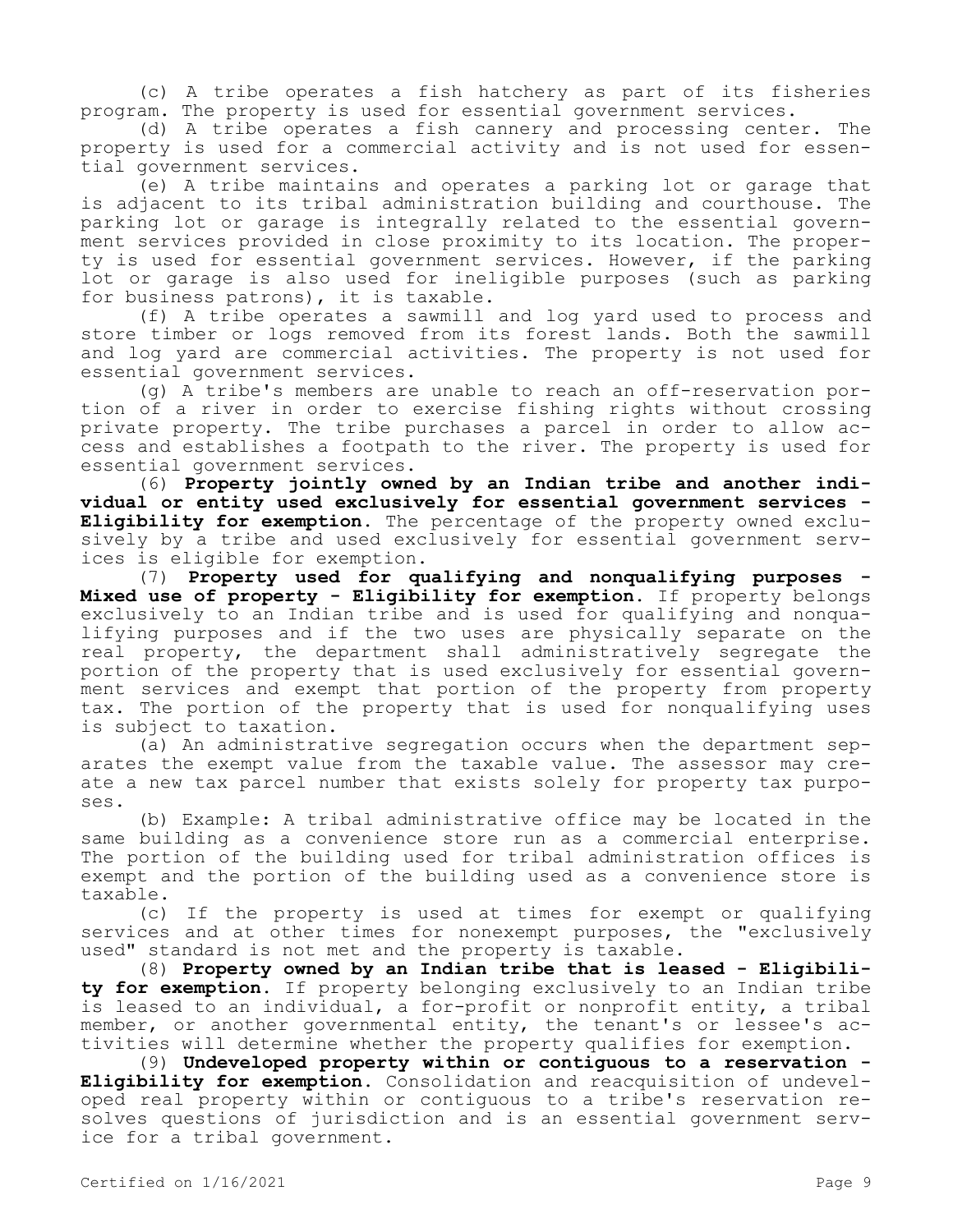(10) **Property used for commercial or enterprise activities - Ineligible for exemption.** Property used for commercial or enterprise activities does not qualify for exemption. For purposes of this section, a "commercial or enterprise activity" means an activity financed and operated in a manner similar to a private business enterprise. The burden is upon the tribe to prove that the property is not used for commercial or enterprise activities. The collection of a fee, such as a fee for the use of the picnic area in a park, does not make an activity a commercial or enterprise activity. Property used for a commercial or enterprise activity will not qualify for the exemption when funds received from the activity are used to provide essential government services. For example, if a tribe owns exclusively property on which it operates a gas station and the profits from the gas station are used to pay for essential government services, the property does not qualify for the exemption.

(11) **Sale, transfer, or cessation of use of exempt property.** If a tribe sells or transfers property or ceases to use real property for an essential government service as required under RCW 84.36.010, the exemption will be canceled as of the date the property was sold or transferred or the exempt use of the property ceased. Real property that no longer retains its exempt status will be assessed a pro rata portion of the taxes allocable to the property for the remaining portion of the tax year after the date the property lost its exempt status. If only a portion of the property has lost its exempt status, only that portion of the property is subject to tax. See RCW 84.40.350 through 84.40.390 for a more complete explanation of what occurs when the status of real property changes from exempt to taxable.

(a) **Duty to notify department.** A tribe must notify the department of any change in the ownership or use of the property that might affect its exempt status within a reasonable amount of time. If any portion of the exempt property is loaned or rented, the tribe is also required to report this change to the department because the loan or rental may affect the taxable status of the property. Any other person who knows or has information regarding a change in ownership or use of exempt property may notify the department of any such change. Upon receipt of change notice, the department will determine whether the property retains its exempt status.

(b) **Notice to tribe.** The department must notify the tribal owner of the exempt property if the exemption is being removed, in whole or in part. The tribe may appeal the removal of the exemption to the BTA. At the same time, the tribe may provide additional information to the department for reconsideration of the determination.

(12) **Can the exemption be claimed for prior years - Refunds?** A tribe may submit an exemption declaration for previous years, up to a maximum of three years from the date taxes were paid on the property, if the taxpayer provides the department with acceptable proof that the property qualified for exemption during the pertinent assessment years. If the exemption is granted, the tribe must submit a refund claim to the county treasurer. RCW 84.69.020(2) and 84.69.030. However, no exemption can be claimed for any time period prior to 2004, the first assessment year affected by RCW 84.36.010 as amended by chapter 236.

(13) **Administrative appeal rights - Board of tax appeals.** The tribe or assessor may appeal an exemption determination made by the department to the BTA under RCW 82.03.130 (1)(c). A notice of appeal can be obtained from the department or the BTA, or downloaded from the BTA internet site, http://bta.state.wa.us/.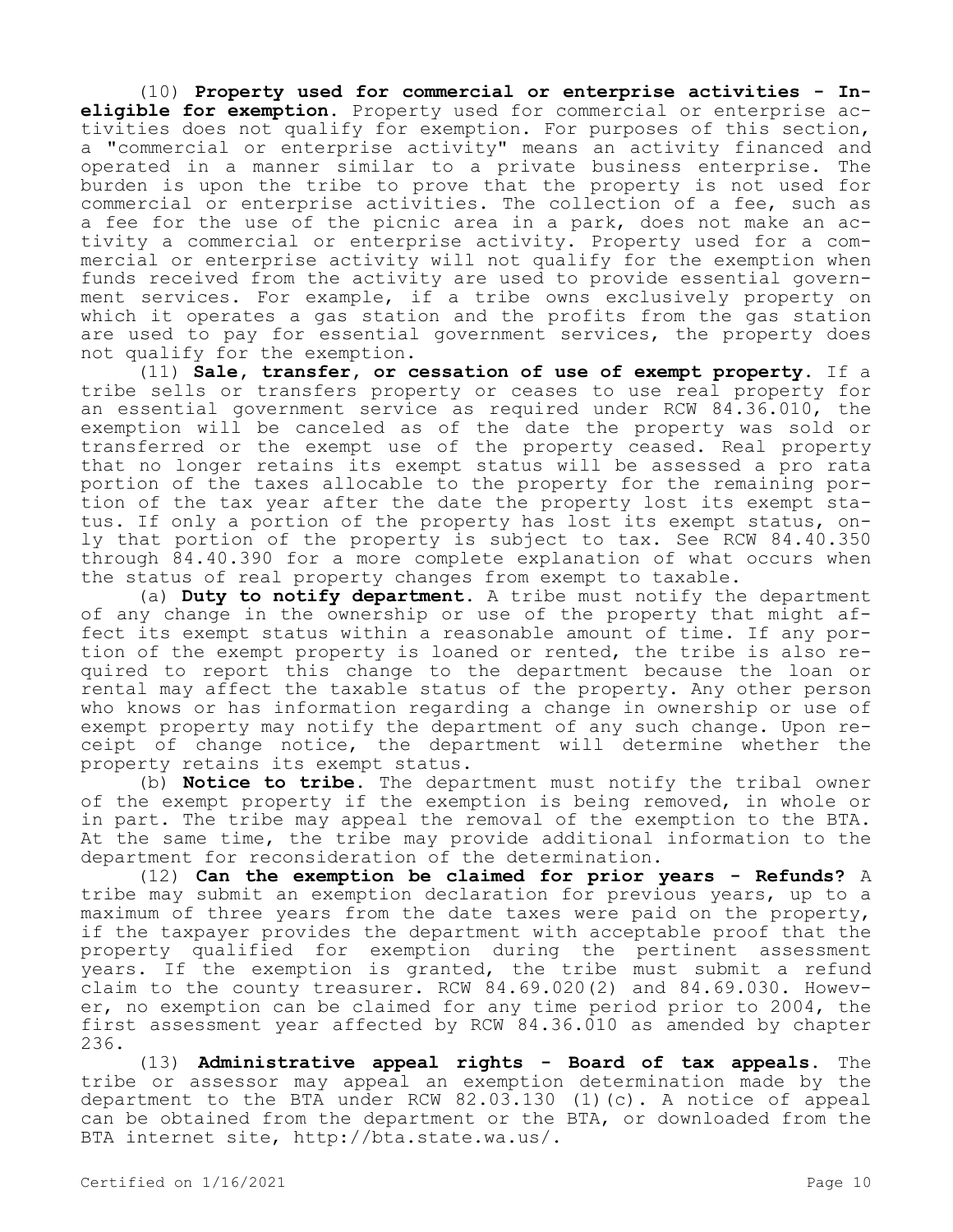[Statutory Authority: RCW 84.36.010 and 84.36.865. WSR 05-18-010, § 458-16-1000, filed 8/25/05, effective 9/25/05.]

**WAC 458-16-110 Initial application and renewal declaration.**  (1) **Introduction.** This rule explains the requirements in RCW 84.36.815 that property owners must follow to apply for and renew all real and personal property exemptions or leasehold excise tax exemptions under chapter 84.36 RCW. It also explains the late filing penalty that is due whenever an application or renewal declaration is received after the filing deadline.

(2) **Application required.** All foreign national governments; cemeteries; nongovernmental nonprofit corporations, organizations, or associations; soil and water conservation districts; hospitals established under chapter 36.62 RCW; and public hospital districts established under chapter 70.44 RCW, seeking a property tax exemption or a leasehold excise tax exemption under chapter 84.36 RCW must submit an application for exemption with supporting documentation to the department of revenue (department). Unless otherwise exempted by law, no real or personal property or leasehold interest is exempt from taxation until an application is submitted and an exemption is granted.

(3) **Where to obtain initial application and renewal declaration forms.** An initial application for exemption may be obtained from any county assessor's office or on the department's website at dor.wa.gov. Renewal declaration forms are provided by the department to all entities receiving a property tax or leasehold excise tax exemption, except for certain cemeteries, military housing providers and tribal governments. Refer to subsection (8) of this rule for additional information on renewal declarations.

(4) **Initial application.** Generally, initial applications for exemption must be filed with the department on or before March 31st to exempt the property from taxes due in the following year. However, an initial application may be filed after March 31st if the property is acquired or converted to an exempt use after that date, if the property may qualify for an exemption under chapter 84.36 RCW. For property acquired or converted after March 31st, the initial application must be submitted within sixty days of acquisition or conversion to an exempt use. If an initial application is not received within this sixty day period, the late filing penalty described in subsection (12) of this rule is imposed.

The following requirements apply to all initial applications:

(a) The application must be made on a form prescribed by the department and signed by the applicant or the applicant's authorized agent;

(b) One application can be submitted for all real property that is contiguous and part of a homogeneous unit. If exemption is sought for multiple parcels of real property, which are not contiguous or not part of a homogeneous unit, a separate application for each parcel must be submitted. However, multiple applications are not required for church property with a noncontiguous parsonage or convent.

(i) "Contiguous property" means real property adjoining other real property, all of which is under the control of a single applicant even though the properties may be separated by public roads, railroads, rights of way, or waterways.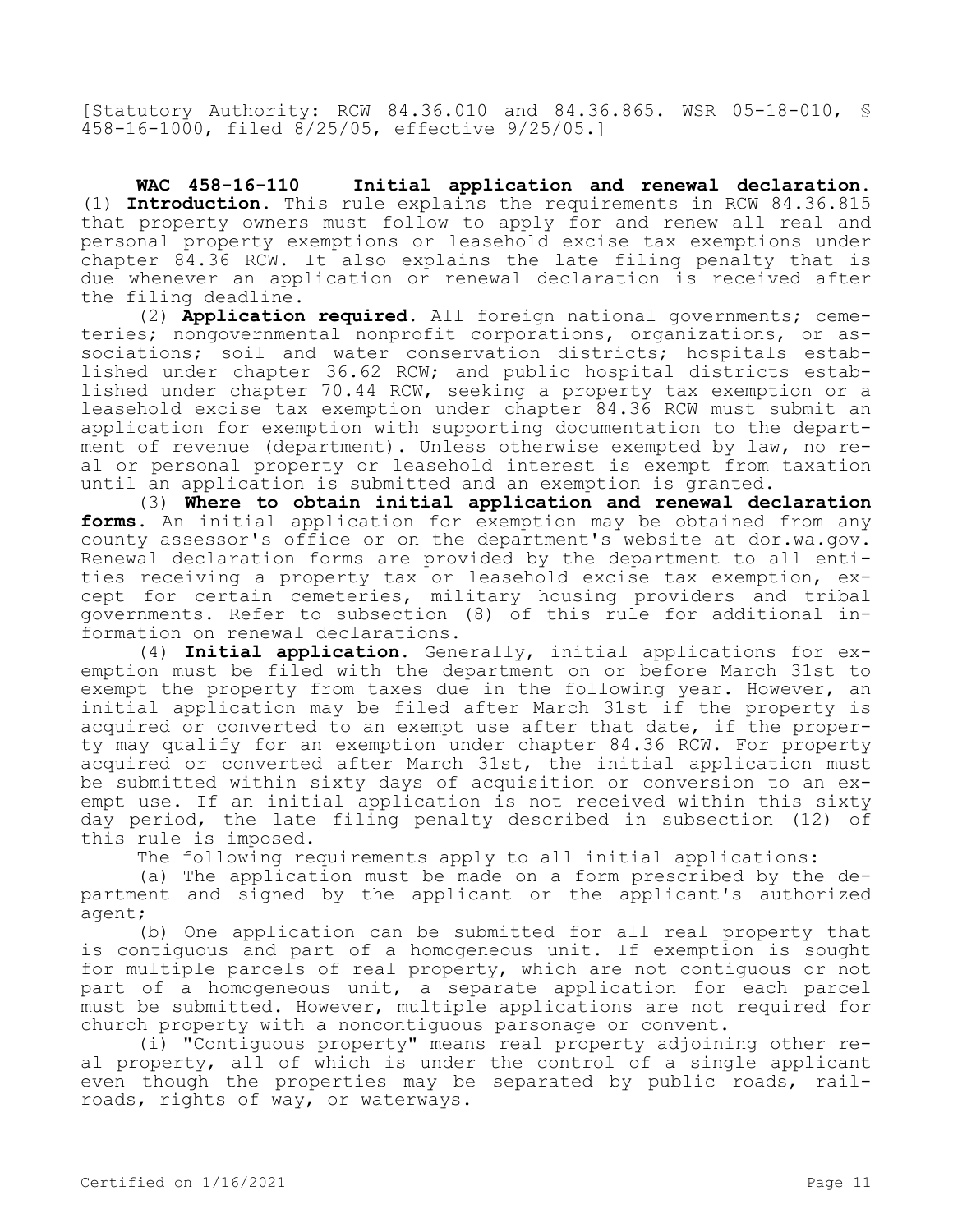(ii) "Homogeneous unit" means the property is controlled by a single applicant and the operation and use of the property is integrated with and directly related to the exempt activity of the applicant.

(5) **Documentation required for initial application.** Unless the following information was previously submitted to the department and is still current, the applicant must submit the following in addition to the initial application:

(a) A legal description of all real property, listing the county tax parcel number;

(b) A copy of the deed for real property owned by the applicant or a copy of the lease agreement if the property is being leased. If leased, the applicant must also indicate how the property is being used, and the monthly amount of maintenance and operation costs related to rented or loaned property if a nonprofit entity is claiming an exemption for property leased to another party;

(c) A copy of the bylaws of the nonprofit entity, and articles of incorporation or association, constitution, or other establishing documents, as well as all current amendments to these documents showing nonprofit status, if requested by the department;

(d) A copy of any current letter issued by the Internal Revenue Service that exempts the applicant from federal income taxes; and

(e) An accurate map identifying by dimension the use or proposed use of all real property that shows buildings, building sites, parking areas, landscaping, vacant areas, and if requested by the department, floor plans of the buildings. The map will be used to determine whether the property is entitled to a total or partial exemption based upon the use of the total area.

(6) **Initial application review and notice of determination.** Upon receipt of an initial application for exemption, the department will review the application and all supporting documentation. Additional information may be requested by the department about the ownership and use of the property to determine if the exemption should be granted. An application for exemption is not considered complete until all required and requested information is received by the department.

(a) Physical inspection. The department may physically inspect the property as part of the application review process.

(b) Deadline. If a complete application is received by March 31st of the assessment year, the department will issue a determination about the application by August 1st of that same year. If a complete application is not received by March 31st, the determination will be made within thirty days of the date the complete application is received by the department or by August 1st, whichever is later.

(c) Notice to applicant. The department will issue a written determination about the exemption application to the applicant. An application may be approved or denied, in whole or in part. If the application is denied for any portion of the property covered by the application, the department must clearly explain its reason for denial in its written determination.

(d) Notice to assessor. Once the department makes its determination about the application for exemption, it will notify the assessor of the county in which the property is located regarding the determination. The assessor will then take appropriate action so the department's determination is reflected on the county's assessment roll.

(7) **Effective date of exemption.** If an initial application is approved, the property is exempt from property taxes due the year immediately following the year the application for exemption is submitted.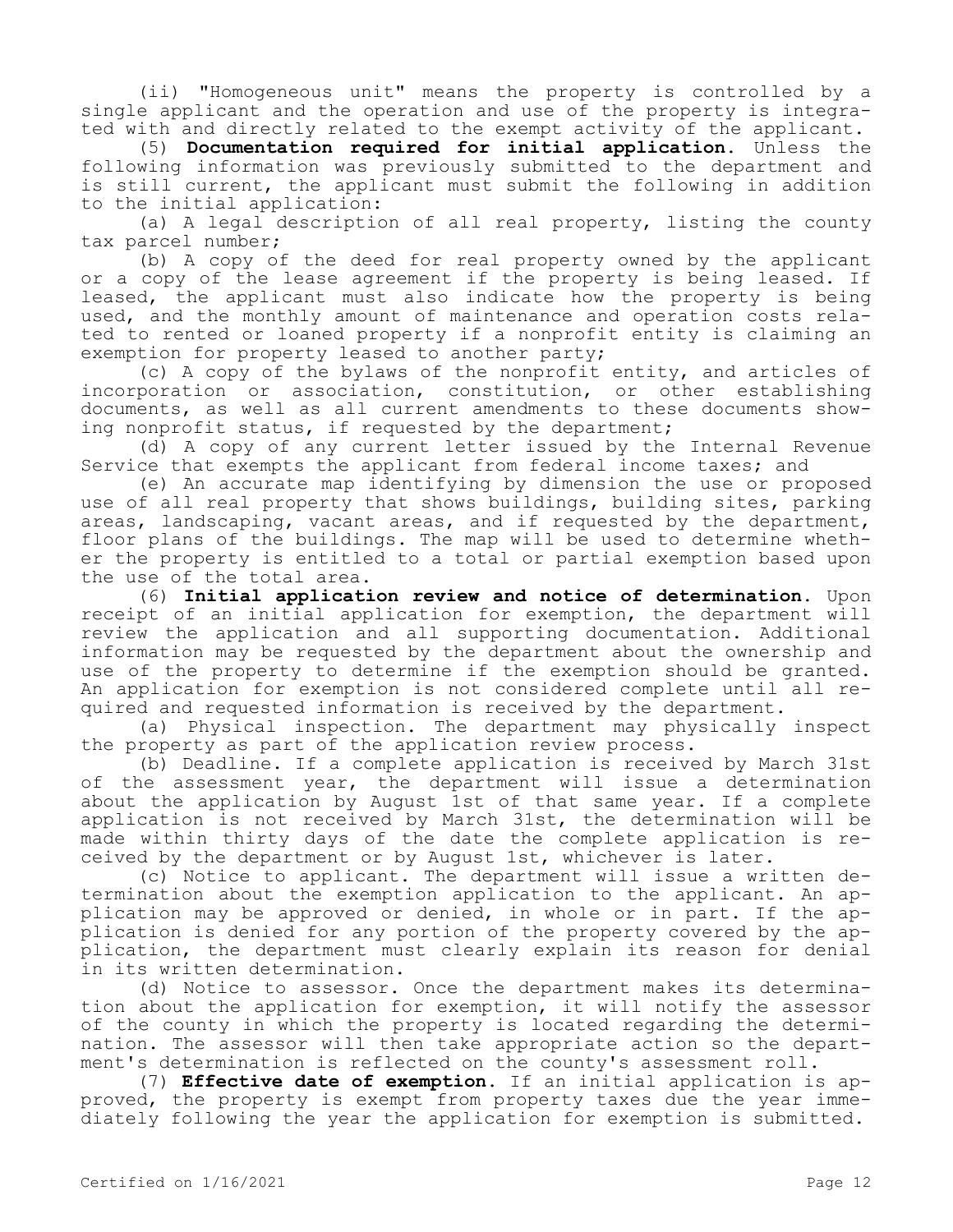For example, if an application for exemption is submitted to the department in 2020 and the application is approved for assessment year 2020, the property will be exempt from taxes due in 2021.

Retroactive initial applications for exemption for previous years are accepted, up to a maximum of three years from the date taxes were due on the property, if the applicant provides the department with acceptable proof that the property qualified for exemption during the pertinent assessment years and pays the late filing penalties described in subsection (12) of this rule.

(8) **Renewal declarations.** The renewal declaration is a form provided by the department and may be submitted electronically.

(a) Annual renewal declaration. Except as provided in (b) and (c) of this subsection, any entity receiving an exemption must annually submit a renewal declaration certifying that the use and exempt status of the real and personal property has not changed.

(b) Other renewal declarations. Nonprofits receiving an exemption under RCW 84.36.560 must file a renewal declaration on or before March 31st of every third year following initial qualification for the exemption. Except for this renewal requirement, all other requirements in this rule apply to this exemption. Refer to WAC 458-16-560 Housing for qualifying households, for additional information about this exemption.

(c) No renewal declaration. Nonprofit cemeteries receiving an exemption under RCW 84.36.020 and nonprofit low-income housing developers receiving an exemption under RCW 84.36.049, are not required to file a renewal declaration. See subsection (11) of this rule for additional information on renewal declarations for cemeteries.

(9) **Documentation required for renewal declaration.** Unless otherwise indicated in subsection (8) of this rule, the following requirements apply to all renewal declarations:

(a) On or before January 1st of each year, the department will send information about the renewal declaration to the entity receiving an exemption for the property. If an entity changes its mailing or contact information at any time during the year, it must notify the department within sixty days about the change.

(b) The renewal declaration, signed by the exempt entity or the exempt entity's authorized agent, must be submitted to the department no later than March 31st of each year.

(i) The renewal declaration must include information about any change of use of the exempt property and a statement certifying the truth and accuracy of the information listed.

(ii) The renewal declaration is due on or before March 31st of each year even if the department fails to send the declaration to the exempt entity. A renewal declaration form may be requested from the department to renew the exemption or the exempt entity may use the department's online system to submit the declaration.

(c) If the renewal declaration and renewal fee are not received by March 31st, the department will send a second notice to the exempt entity. If the exempt entity fails to respond to the second notice, the department will remove the exemption from the property and notify the assessor of the county in which the property is located that the exemption has been canceled.

(d) Real property, which was previously exempt from taxation, is assessed and taxed as provided in RCW 84.40.350 through 84.40.390 when it loses its exempt status.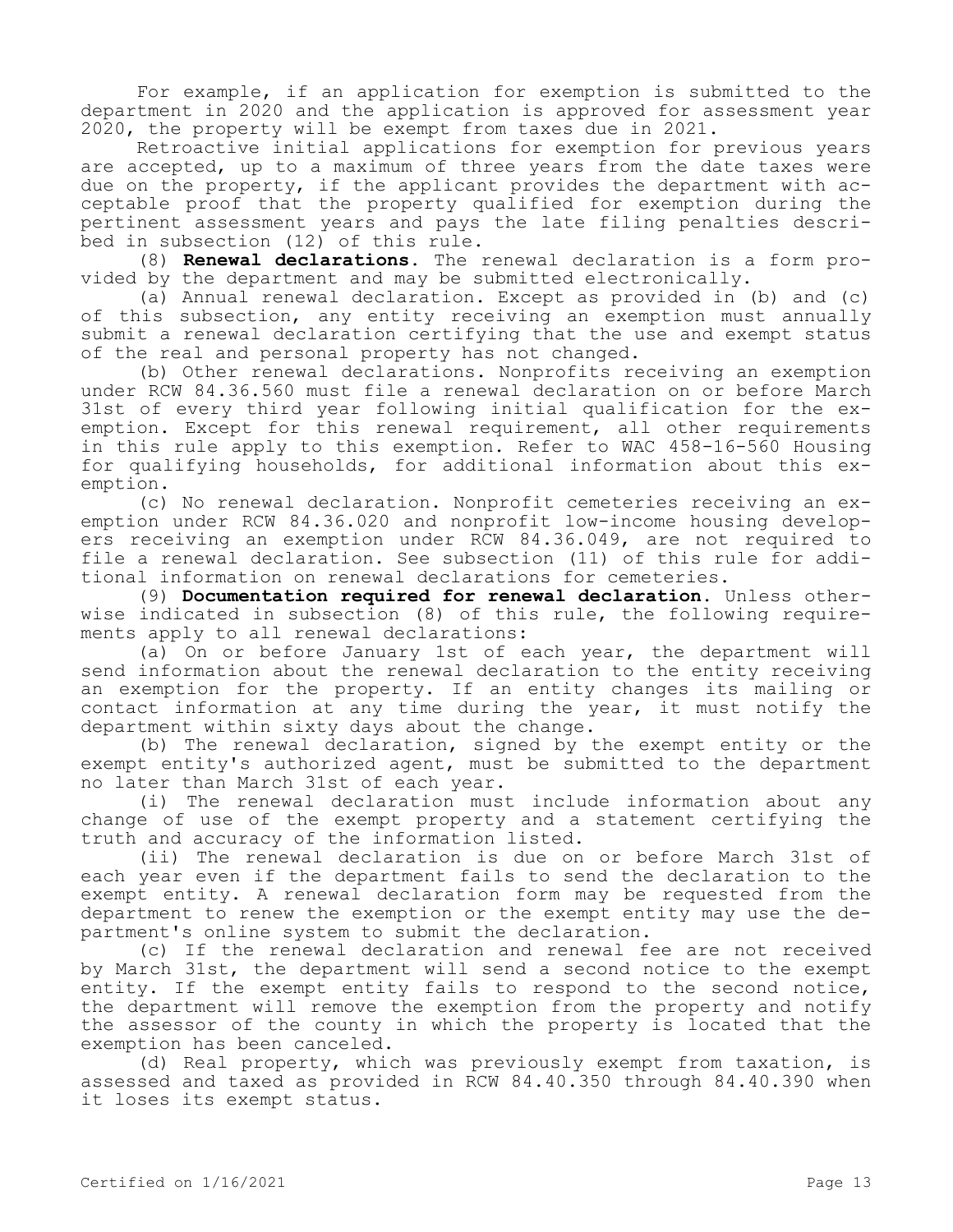(i) Property that no longer retains its exempt status is subject to a pro rata portion of the taxes allocable to the remaining portion of the year after the date the property lost its exempt status.

(ii) The assessor lists and assesses the property with reference to its true and fair value on the date the property lost its exempt status.

(iii) RCW 84.40.380 provides the dates that taxes are payable when property loses its exempt status. Taxes due and payable under RCW 84.40.350 through 84.40.390 constitute a lien on the property that attaches on the date the property loses its exempt status.

(10) **Failure to submit a renewal declaration.** When property loses its exempt status because the renewal declaration was not submitted and the owner wishes to reapply for the property tax exemption:

(a) If the owner reapplies within the same assessment year the exemption was removed, the owner must submit the renewal declaration and pay the required late filing penalties; or

(b) If the owner reapplies after the assessment year the exemption was removed, the owner must submit an initial application and pay the required late filing penalties.

(11) **Initial application and renewal declaration procedures for cemeteries.** There are several types of cemeteries. The initial application for exemption and renewal declaration procedures are specific as to the type of cemetery at issue.

(a) The assessor will consider the following types of cemeteries exempt from property tax, and no initial application or renewal declaration is required for:

(i) Cemeteries owned, controlled, operated, and maintained by a cemetery district authorized by RCW 68.52.090; or

(ii) Indian cemeteries, which are considered to be held by the tribe or held in trust for the tribe by the United States.

(b) An initial application is submitted to the department, but no renewal declaration is required, for:

(i) Family cemeteries;

(ii) Historical cemeteries;

(iii) Community cemeteries; and

(iv) Cemeteries belonging to nonprofit organizations, associations, or corporations.

(c) An initial application is submitted to the department, and a renewal declaration is required annually by all for-profit cemeteries seeking a property tax exemption.

(12) **Late filing penalty.** When an initial application or renewal declaration is submitted after the due date, a late filing penalty of ten dollars is due for every month, or portion of the month. This penalty is calculated from the date the initial application or renewal declaration was due until the postmark date shown on the application or declaration or the date the application or declaration is received by the department. RCW 84.36.825.

(13) **Refund of filing penalty.** No late filing penalty is refunded after a determination on the application is issued by the department. However, the late filing penalty will be refunded under the following circumstances:

(a) A duplicate application or renewal declaration for the same property is submitted during the same calendar year;

(b) An application or renewal declaration is received by the department and the department has no authority to grant the exemption requested; or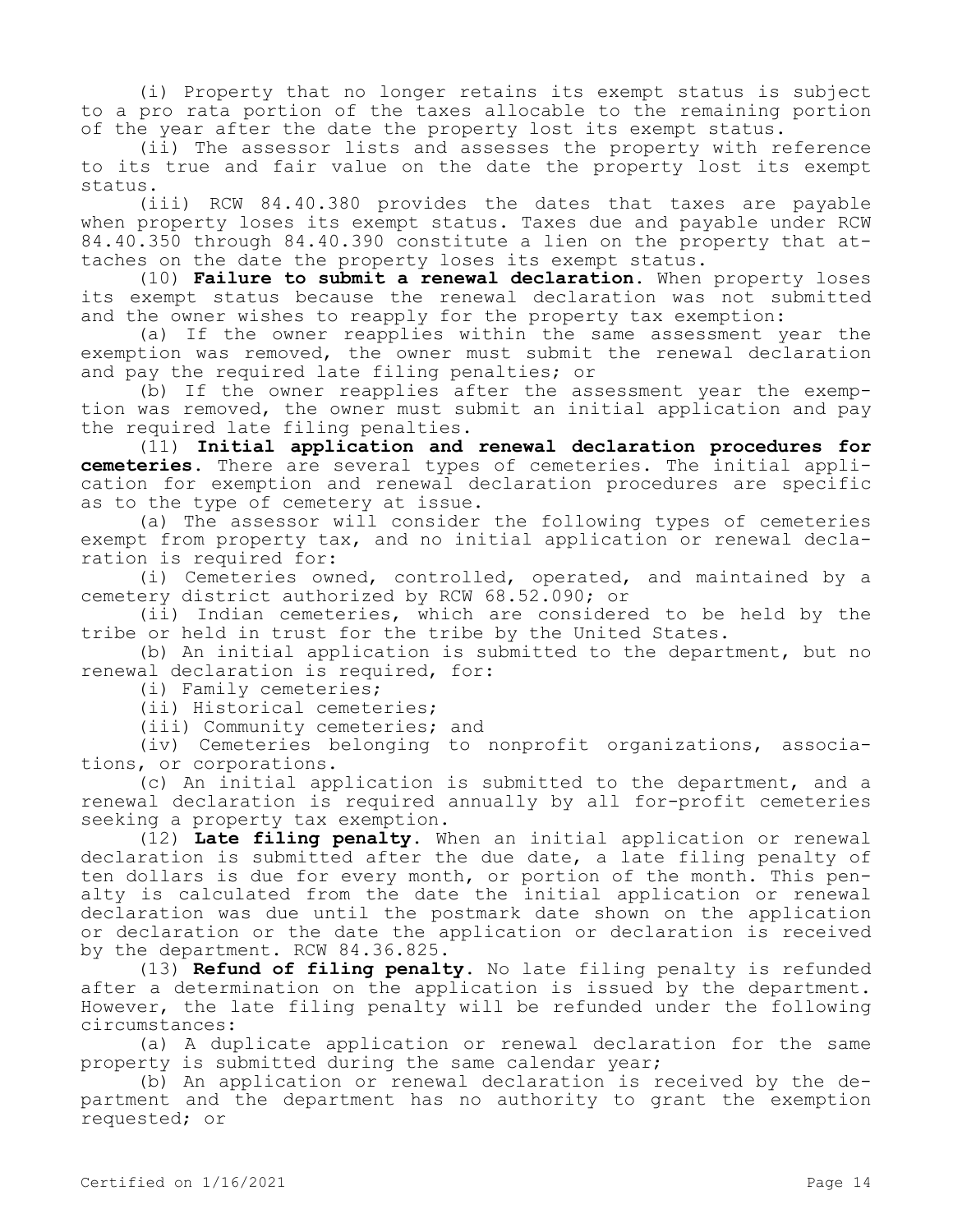(c) A written request to withdraw the application is received before the department issues a determination. The withdrawal request must be submitted by the owner or the owner's authorized agent.

(14) **Appeals.** Any applicant that receives a negative determination from the department on either an initial application or a renewal declaration may appeal this determination to the state board of tax appeals (BTA). Similarly, any assessor who disagrees with the department's determination may appeal the determination to the BTA. See WAC 458-16-120 Appeals, for specific information about the appeal process.

[Statutory Authority: RCW 84.36.865. WSR 21-01-063, § 458-16-110, filed 12/9/20, effective 1/9/21. Statutory Authority: RCW 84.08.010, 84.08.070, and 84.36.865. WSR 10-23-060, § 458-16-110, filed 11/12/10, effective 12/13/10. Statutory Authority: RCW 84.36.865, 84.36.040, 84.36.042, 84.36.045, 84.36.046, 84.36.050, 84.36.385, 84.36.560, 84.36.570, 84.36.800, 84.36.805, 84.36.810, 84.36.815, 84.36.820, 84.36.825, 84.36.830, 84.36.833, 84.36.840, 84.36.850, and 84.40.350 through 84.40.390. WSR 02-02-009, § 458-16-110, filed 12/20/01, effective 1/20/02. Statutory Authority: RCW 84.36.865, 84.36.037, 84.36.805, 84.36.815, 84.36.825 and 84.36.840. WSR 98-18-006, § 458-16-110, filed 8/20/98, effective 9/20/98. Statutory Authority: RCW<br>84.08.010, 84.08.070 and chapter 84.36 RCW. WSR 94-07-008, S 84.08.010, 84.08.070 and chapter 84.36 RCW. WSR 94-07-008, \$ 458-16-110, filed 3/3/94, effective 4/3/94. Statutory Authority: RCW 84.36.865. WSR 85-05-025 (Order PT 85-1), § 458-16-110, filed 2/15/85; WSR 81-05-017 (Order PT 81-7), § 458-16-110, filed 2/11/81; Order PT 77-2, § 458-16-110, filed 5/23/77; Order PT 76-2, § 458-16-110, filed 4/7/76. Formerly WAC 458-12-146.]

**WAC 458-16-115 Personal property exemptions for household goods, furnishings, and personal effects, and for the head of a family.** (1) **Introduction.** This section explains the personal property tax exemption for household goods, furnishings, and personal effects. It also explains the exemption available to the head of a family for otherwise taxable personal property up to a value of fifteen thousand dollars. These exemptions are provided by RCW 84.36.110. (For sections dealing with exemptions of intangible personal property under RCW 84.36.070, *see* WAC 458-50-150 through 458-50-190.)

(2) **Exemption for household goods, furnishings, and personal effects.** All household goods and furnishings actually being used to equip and outfit the owner's residence or place of abode and all personal effects held by any person for his or her exclusive use and benefit are exempt from property taxation. Any household goods and furnishings or personal effects held for sale or commercial use do not qualify for this exemption. RCW 84.36.110(1).

(a) **What are household goods and furnishings?** "Household goods and furnishings" are all items of tangible personal property normally located in or about a residence and used or held to enhance the value or enjoyment of the residence, including its premises. The phrase includes, but is not limited to, movable items of necessity, convenience, or decoration, such as furniture, appliances, food, pictures, and tools and equipment used to maintain the residence. Personal property qualifying for this exemption retains its exempt status while temporarily in storage or while being used temporarily at locations other than the owner's residence.

"Household goods and furnishings" do not include items of personal property constructed primarily for use independent of and separate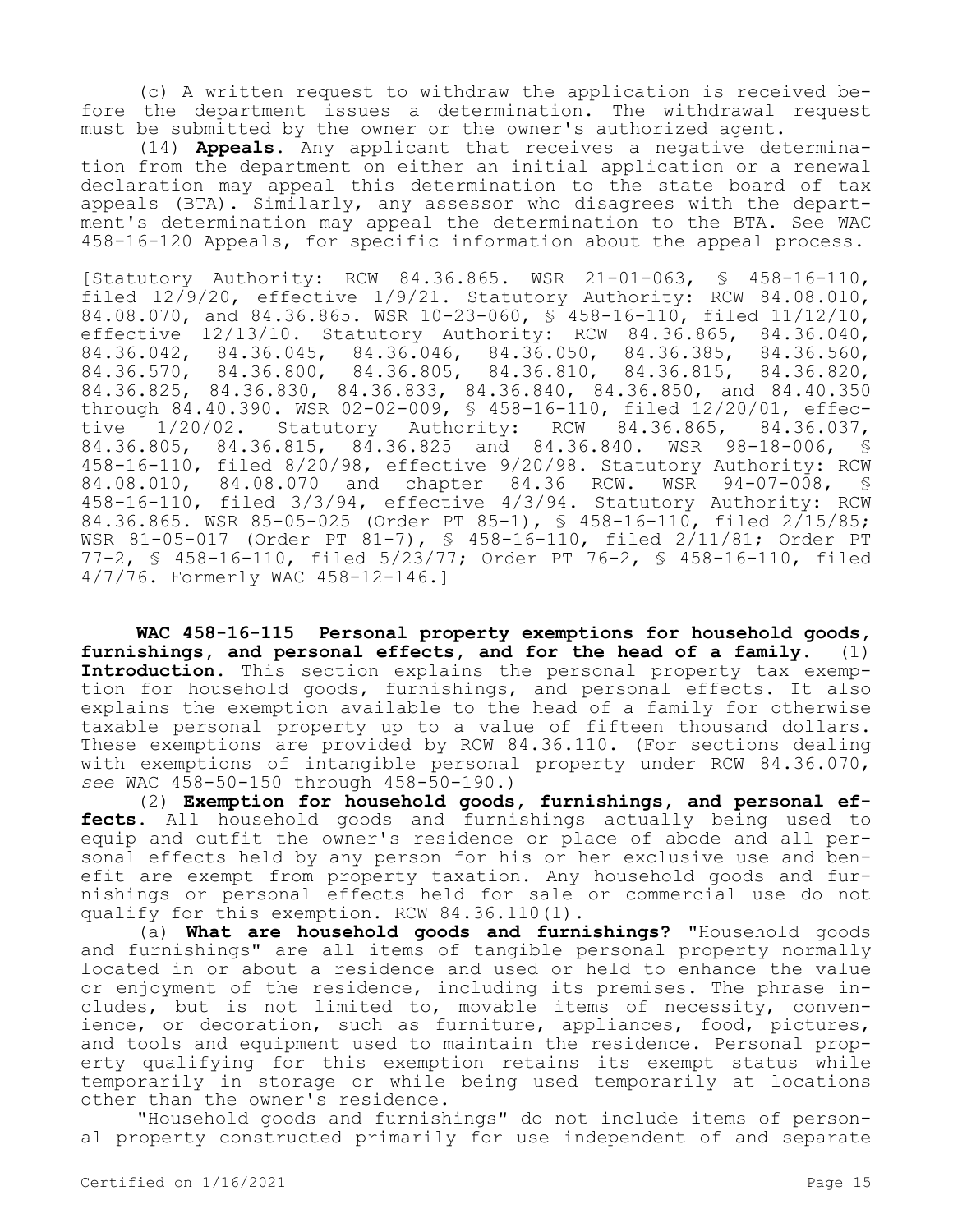from a residence such as boats, motor vehicles, campers, and travel trailers. However, certain motor vehicles, campers, and travel trailers may be entitled to an exemption from property taxation under RCW 84.36.595. Also, some boats may be wholly or partially exempt from property taxation under RCW 84.36.080 and 84.36.090.

(b) **What are personal effects?** "Personal effects" are items of tangible property of a personal or intimate nature that usually and ordinarily accompany a person such as wearing apparel, jewelry, and articles of a similar nature. RCW 84.36.120.

(c) **When are household goods, furnishings, and personal effects not exempt?** Personal property held for sale or used for any business or commercial purpose does not qualify for the household goods exemption. Thus, property used to equip and outfit a motel, hotel, apartment, sorority, fraternity, boarding house, rented home, duplex, or any other premises not used by the owner for his or her own personal residence or place of abode does not qualify for this exemption. Likewise, a hairdresser who uses any portion of his or her home as a beauty salon cannot claim a household goods exemption for personal property held for sale or otherwise used in the business. Business inventories, however, are exempt from property taxation under RCW 84.36.477.

Following is a nonexclusive list of items that are exempt as household goods or furnishings if they are used in a residence or place of abode but are fully taxable if they are used for business or commercial purposes.

(i) Desks are exempt as household goods if they are used in a residence but are taxable if they are used in a business office, including an office located in the owner's residence.

(ii) Silverware and china are exempt if they are used in a residence but are taxable if they are used in a restaurant.

(iii) Art or other collections are exempt if they are located in a residence but are taxable if they are located in a public display or used for commercial purposes.

(iv) Power equipment such as lawnmowers used exclusively to enhance the value or enjoyment of a residence, including its premises, are exempt, but they are taxable when used to maintain a golf course or for any other business or commercial purpose.

(3) **Exemption for the head of a family.** Each head of a family is entitled to an exemption from his or her taxable personal property in an amount up to fifteen thousand dollars of actual value. RCW 84.36.110(2). For purposes of this exemption, "actual value" has the same meaning as "true and fair value" as defined in WAC 458-07-030. The taxpayer must qualify for the head of a family exemption on January 1st of the assessment year (the assessment date) or the exemption is lost for taxes payable the following year. As noted above, household goods, furnishings, and personal effects not used for business or commercial purposes are exempt from property taxation; therefore, the exemption for the head of a family does not apply to such property.

(a) **Who qualifies as the head of a family?** The exemption for the head of a family applies only to individuals (i.e., natural persons); it does not apply to artificial entities such as corporations, limited liability companies, or partnerships. The "head of a family" includes the following residents of the state of Washington:

(i) Any person receiving an old age pension under the laws of this state;

(ii) Any citizen of the United States, over the age of sixty-five years, who has resided in the state of Washington continuously for ten years;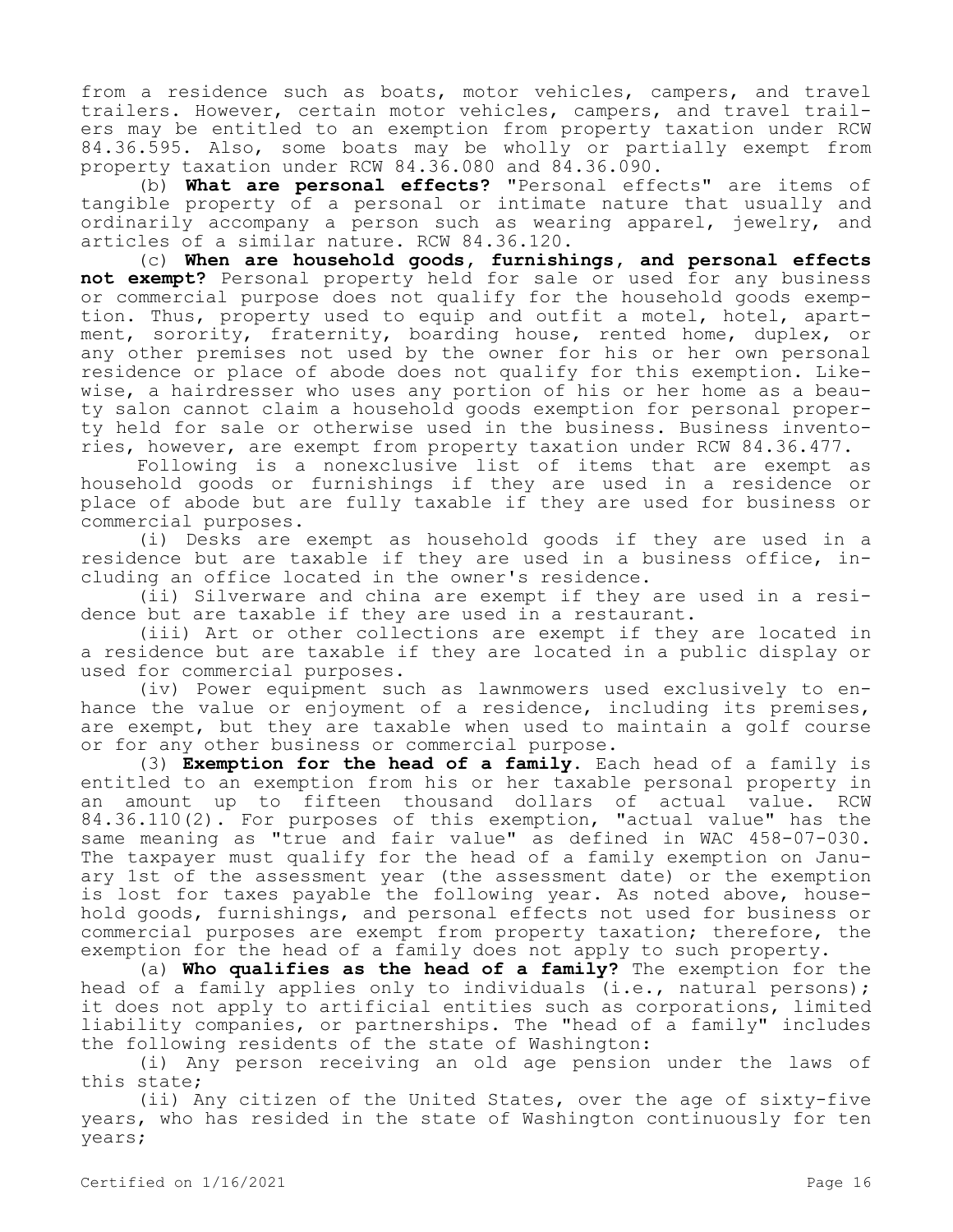(iii) The husband, wife, or domestic partner, when the claimant is a married person or has entered into a domestic partnership, or a surviving spouse or surviving domestic partner, who has neither remarried nor entered into a subsequent domestic partnership; and

(iv) Any person who resides with, and has under his or her care and maintenance, any of the following:

(A) His or her minor child or grandchild, or the minor child or grandchild of his or her deceased spouse or deceased domestic partner;

(B) His or her minor brother or sister or the minor child of a deceased brother or sister;

(C) His or her father, mother, grandmother, or grandfather, or the father, mother, grandmother, or grandfather of a deceased spouse or deceased domestic partner; or

(D) Any of the other relatives mentioned in this subsection who have attained the age of majority and are unable to take care of or support themselves.

(b) **What property is not exempt?** The personal property exemption for the head of a family does not apply to the following:

(i) Private motor vehicles. A "private motor vehicle" is any motor vehicle used for the convenience or pleasure of the owner, which carries a licensing classification other than motor vehicle for hire, auto stage, auto stage trailer, motor truck, motor truck trailer, or dealer's license. RCW 84.36.120;

(ii) Mobile homes. A "mobile home" is a trailer designed for human habitation, which is capable of being moved upon the public streets and highways and is either more than thirty-five feet in length or more than eight feet in width. RCW 84.36.120;

(iii) Floating homes. A "floating home" is a building on a float, used in whole or in part for human habitation as a single-family dwelling and is on the property tax rolls of the county in which it is located. A floating home is not designed for self-propulsion by mechanical means or by means of wind. RCW 82.45.032; or

(iv) Houses, cabins, boathouses, boat docks, or other similar improvements that are located on publicly owned land.

(c) **Examples.** The following examples identify a number of facts and then state a conclusion. These examples should be used only as a general guide. The status of each situation must be determined after a review of all of the facts and circumstances.

(i) A husband and wife operate a catering business as a limited liability company (LLC). The wife also operates a consulting business as a sole proprietor out of the family home. Husband and wife are not entitled to the head of family exemption for property held by the LLC. However, the wife is entitled to the head of family exemption for the taxable personal property used in her consulting business.

(ii) Jane Doe is a citizen of the United States, over the age of sixty-five, and has resided in the state of Washington continuously for over ten years. Jane owns a farm. She has transferred title to the farm property, both real and personal, into a trust. An attorney is the trustee, and Jane is the sole beneficiary. Since Jane Doe has beneficial ownership of the trust property and she qualifies as the head of a family, Jane may claim the head of a family exemption for the taxable personal property held in the trust.

(4) **How do the exemptions included in this section affect listing?** If the county assessor is satisfied that all of the personal property of any person is exempt from taxation, no listing is required by the owner or taxpayer. If the value of taxable personal property exceeds fifteen thousand dollars, then the taxpayer must make a com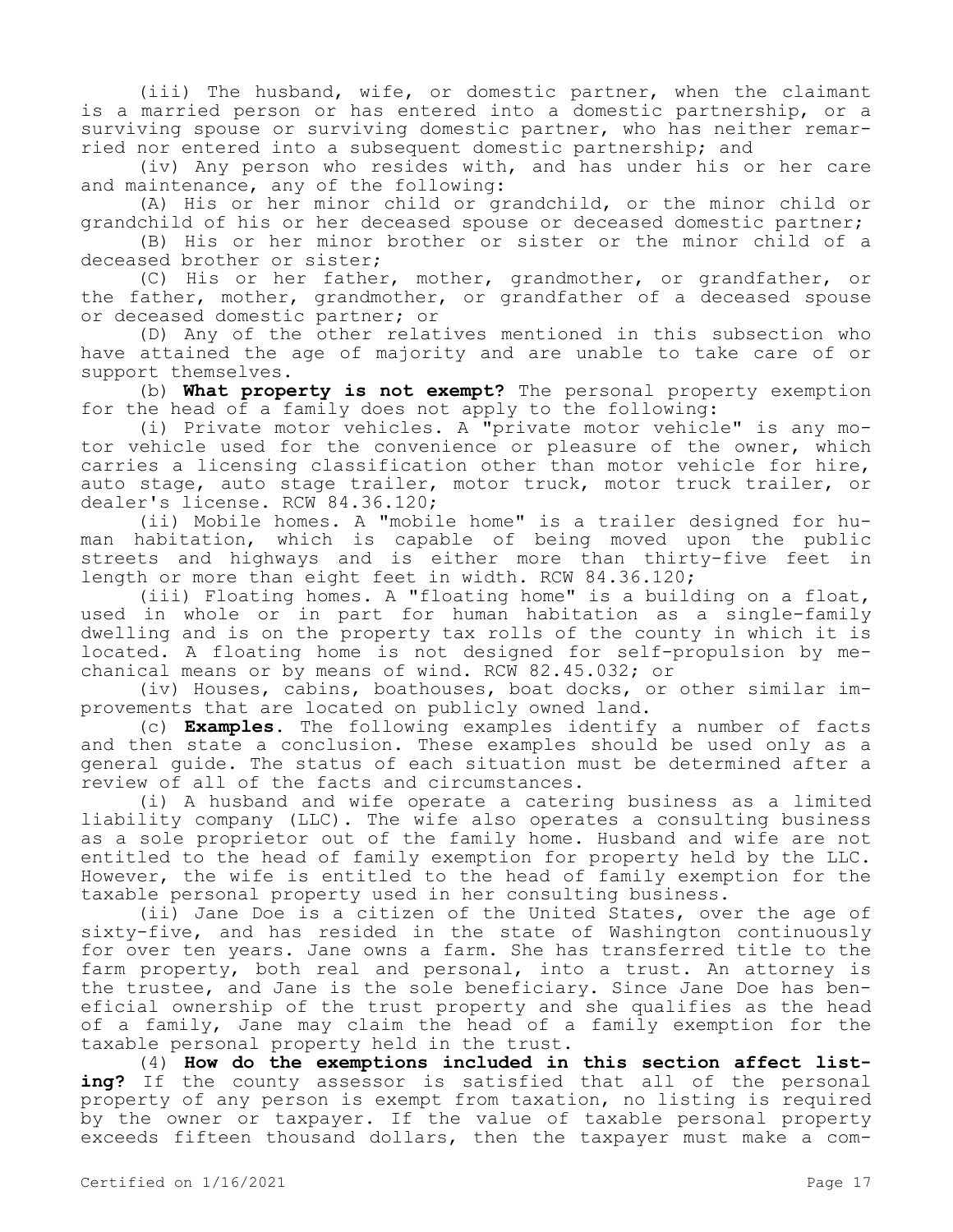plete listing, and the assessor will deduct fifteen thousand dollars from the total amount of the assessment and assess the remainder. RCW 84.36.110(2).

[Statutory Authority: RCW 84.08.010, 84.08.070, and 84.36.865. WSR 08-16-063, § 458-16-115, filed 7/30/08, effective 8/30/08; WSR<br>07-11-124, § 458-16-115, filed 5/21/07, effective 6/21/07; WSR § 458-16-115, filed 5/21/07, effective 6/21/07; WSR 06-24-043, § 458-16-115, filed 11/30/06, effective 12/31/06. Statutory Authority: RCW 84.36.865 and 84.08.070. WSR 02-19-004, § 458-16-115, filed 9/4/02, effective 10/5/02. Statutory Authority: RCW 84.36.110, 84.08.010(2) and 84.36.865. WSR 89-12-013 (Order 89-7), § 458-16-115, filed 5/26/89.]

**WAC 458-16-120 Appeals.** (1) **Introduction.** This rule outlines the appeal process an aggrieved party uses when the department issues a determination regarding a property tax exemption with which that party disagrees.

(2) **Definitions.** For purposes of this rule, the following definitions apply:

(a) "Appellant" means a person, natural or otherwise, who appeals any order or decision made by the department to the board of tax appeals.

(b) "Board" or "BTA" means the state board of tax appeals described in chapter 82.03 RCW and chapters 456-09 and 456-10 WAC.

(c) "Department" means the state department of revenue.

(d) "Formal hearing" means a proceeding before the BTA conducted in accordance with RCW 82.03.160, the Administrative Procedure Act (chapter 34.05 RCW), and chapter 456-09 WAC.

(e) "Informal hearing" means a proceeding before the BTA conducted in accordance with RCW 82.03.150 and chapter 456-10 WAC.

(3) **General provisions - Formal or informal hearing.** Any nonprofit organization, association, or corporation, foreign national government, cemetery, soil and water conservation district, public hospital district, or county assessor may appeal a determination made by the department to the BTA. The duties, responsibilities, and jurisdiction of the BTA are outlined in chapter 82.03 RCW. RCW 82.03.140 allows the party appealing (appellant) to the BTA to request either a formal or informal hearing in its notice of appeal. If the appellant fails to specify the type of hearing requested in the notice, the BTA will conduct an informal hearing. The department also has the right to request a formal hearing after being notified that its determination has been appealed to the BTA.

(a) Formal hearings are usually requested by parties who wish to have a complete record of the appeal that may be used in a subsequent court appeal, if desired. Formal hearings are conducted in accordance with the Administrative Procedure Act, chapter 34.05 RCW.

(b) Informal hearings are requested by the majority of parties appearing before the BTA. Decisions entered in an informal appeal cannot be appealed to court.

(4) **Where to obtain an appeal notice.** A notice of appeal can be obtained from the BTA or downloaded from the internet site (http:// bta.state.wa.us/), the department's property tax division, county auditor's offices, or the office of the clerk of the county council in King County.

(5) **Deadline to appeal.** A notice of appeal must be submitted to the BTA no later than thirty days after the postmark date on the de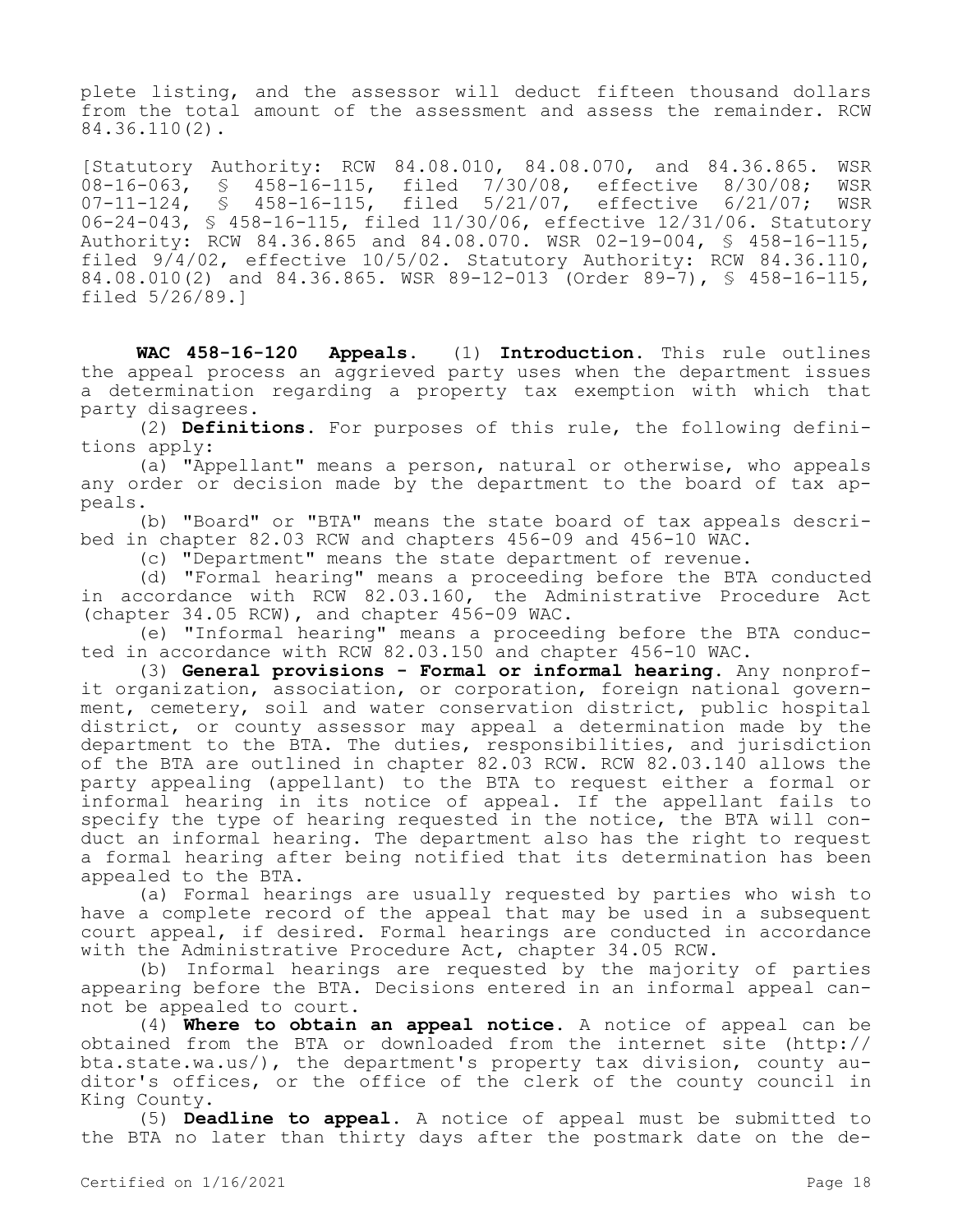partment's notice of determination or the date on which the notice was given to the applicant, whichever is later. Appeals not timely filed will be dismissed. Likewise, appeals not properly filed may be dismissed if the appellant fails to substantially comply with WAC 456-09-320 or 456-10-320.

(6) **Grounds for appeal.** A party aggrieved by any of the following determinations made by the department may appeal it to the BTA:

(a) A determination denying an exemption on an initial application or renewal declaration;

(b) A determination exempting only a portion of the property from property tax;

(c) A property tax exemption is cancelled or removed, in whole or in part;

(d) The property tax exemption is cancelled or removed and back taxes are assessed in accordance with RCW 84.36.810 or 84.36.262; or

(e) An exemption application or renewal declaration is approved and the assessor of the county in which the property is located believes the exemption should not have been granted (see RCW 84.36.850).

[Statutory Authority: RCW 84.36.865, 84.36.040, 84.36.042, 84.36.045, 84.36.046, 84.36.050, 84.36.385, 84.36.560, 84.36.570, 84.36.800, 84.36.805, 84.36.810, 84.36.815, 84.36.820, 84.36.825, 84.36.830, 84.36.833, 84.36.840, 84.36.850, and 84.40.350 through 84.40.390. WSR 02-02-009, § 458-16-120, filed 12/20/01, effective 1/20/02. Statutory Authority: RCW 84.36.865. WSR 81-05-017 (Order PT 81-7), § 458-16-120, filed 2/11/81; Order PT 77-2, § 458-16-120, filed 5/23/77; Order PT 76-2, § 458-16-120, filed 4/7/76. Formerly WAC 458-12-147.]

**WAC 458-16-130 Change in taxable status of real property.** (1) **Introduction.** This rule explains what occurs when taxable property becomes exempt and when exempt property becomes taxable. It also describes how property will be treated when exempt use is pending.

(2) **Definitions.** For purposes of this rule, the following definitions apply:

(a) "Back taxes" means the property taxes that would have been paid but for the existence of the property tax exemption during the three years immediately preceding the cancellation or removal of the exemption or during the life of the exemption, whichever is less, plus interest at the same rate and computed in the same way as delinquent property taxes, see RCW 84.36.810. However, "back taxes" are calculated differently when an exemption is cancelled or removed from property owned by a not-for-profit foundation established for the exclusive support of an institution of higher education under RCW 84.36.050(2) or a nature conservancy under RCW 84.36.260. See RCW 84.36.810 (1)(b) and WAC 458-16-150 regarding not-for-profit foundations and RCW 84.36.262 and WAC 458-16-290 regarding nature conservancies for a more detailed explanation of the back taxes imposed on these entities.

(b) "Cessation of use" means that an owner or user of exempt real property has ceased to use the property for an exempt purpose. The term also refers to property that has lost its exempt status because it was sold, transferred, loaned, or rented to an owner or user that is not entitled to a property tax exemption under chapter 84.36 RCW.

(c) "Department" means the state department of revenue.

(d) "Real property" means real property, as defined in RCW 84.04.090, owned or used by a nongovernmental nonprofit organization, association, or corporation, a foreign national government, cemetery,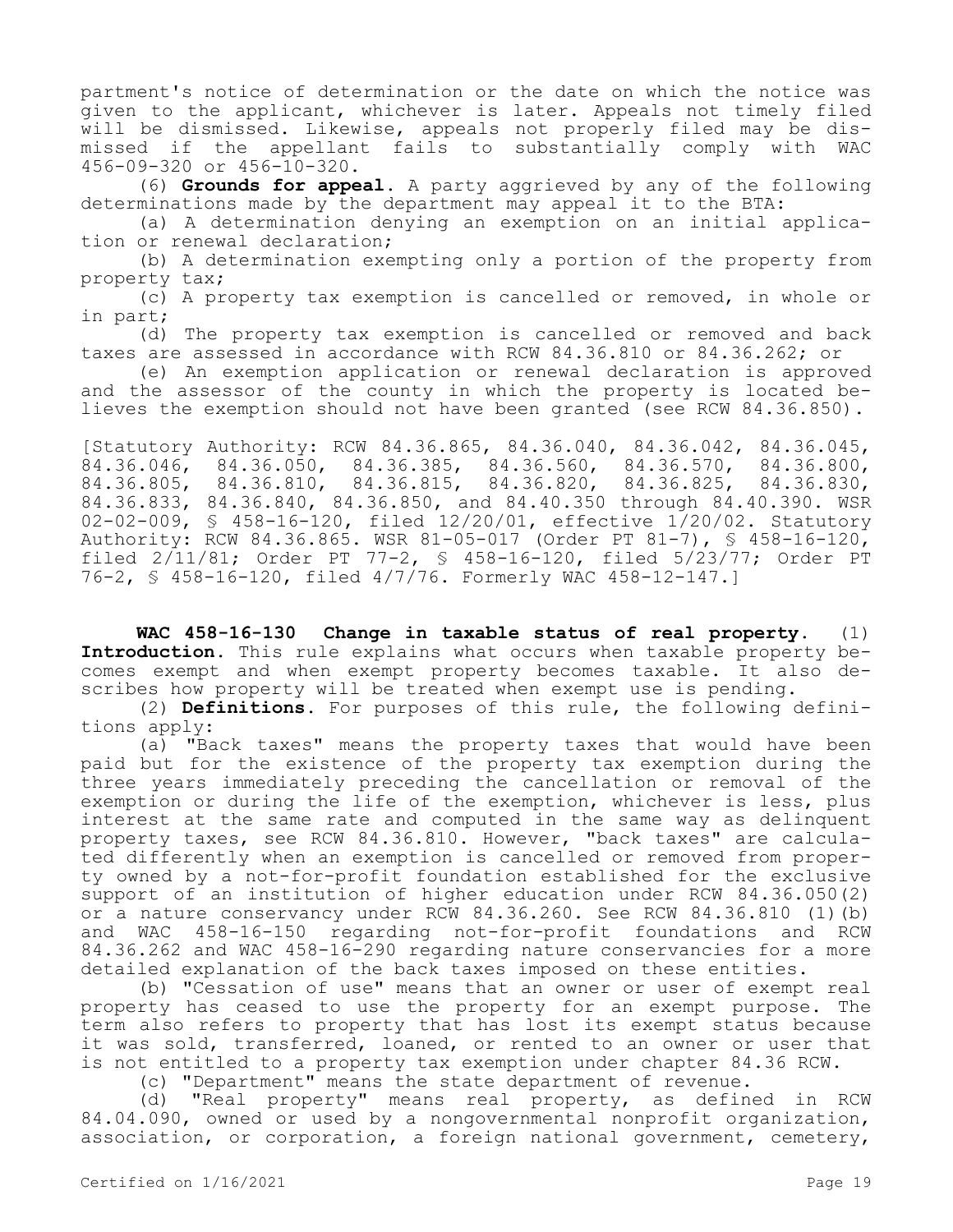soil and water conservation district, and public hospital district established under chapter 70.44 RCW.

(e) "Rollback" means the back taxes and interest imposed in accordance with RCW 84.36.810 because the exempt property lost its exempt status and is now taxable for property tax purposes. However, when an exemption granted to a nature conservancy under RCW 84.36.260 is cancelled or removed different rollback procedures are applied. See RCW 84.36.262 and WAC 458-16-290.

(3) **Acquiring tax exempt status.** Within sixty days of acquiring real property that may qualify for exemption or converting real property to a use that may qualify for exemption, any nongovernmental nonprofit organization, association, or corporation, foreign national government, cemetery, or public hospital district established under chapter 70.44 RCW that wants to obtain a property tax exemption for this property must file an application with the department. The applicant may file an application for either a new or continued exemption from property tax under chapter 84.36 RCW. All applications must comply with the requirements set forth in WAC 458-16-110.

(a) If an application for a new exemption is approved, the property will be exempt for taxes payable during the following calendar year. For example, a nonprofit hospital acquires a new building on February 10, 2001, converts it to an exempt use by April 1, 2001, and applies for a property tax exemption on April 14, 2001. If the application is approved, the property tax exemption will be effective for taxes payable in 2002.

(b) When exempt property is acquired by an entity that is eligible for a property tax exemption under chapter 84.36 RCW, the exempt status of the property will continue as long as the purchaser makes an application to continue the property tax exemption within sixty days of the date of acquisition and the application is subsequently approved by the department. For example, if a nonprofit home for the aging acquires exempt property from a nursing home, the exempt status of the property will not change as long as the home for the aging makes application to the department within sixty days of acquiring the nursing home and the application for exemption is later approved by the department.

(4) **Exempt to taxable status - Pro rata share of taxes for current tax year.** Real property may lose its exempt status for a number of reasons; when this occurs the property tax exemption will be cancelled or removed. Once the exemption is cancelled or removed, the property becomes subject to the following year's taxes. The property will be assessed and taxed at its true and fair value as of the date of the cessation of use or the change of ownership occurred, as provided in RCW 84.40.350 through 84.40.390. Additionally, the treasurer of the county in which the property is located shall collect a pro rata portion of the taxes allocable to the remaining portion of the current tax year after the date the exemption is cancelled or removed. If only a portion of the property no longer qualifies for a tax exemption, the exempt status for only that portion of the property shall be cancelled and subjected to assessment and taxation during the current tax year.

(a) Real property changes from exempt to taxable status whenever the property is:

(i) Transferred as a result of a sale, exchange, gift, or contract from tax exempt to taxable ownership;

(ii) Transferred as a result of a sale, exchange, gift, or contract from tax exempt ownership to another nonprofit organization, as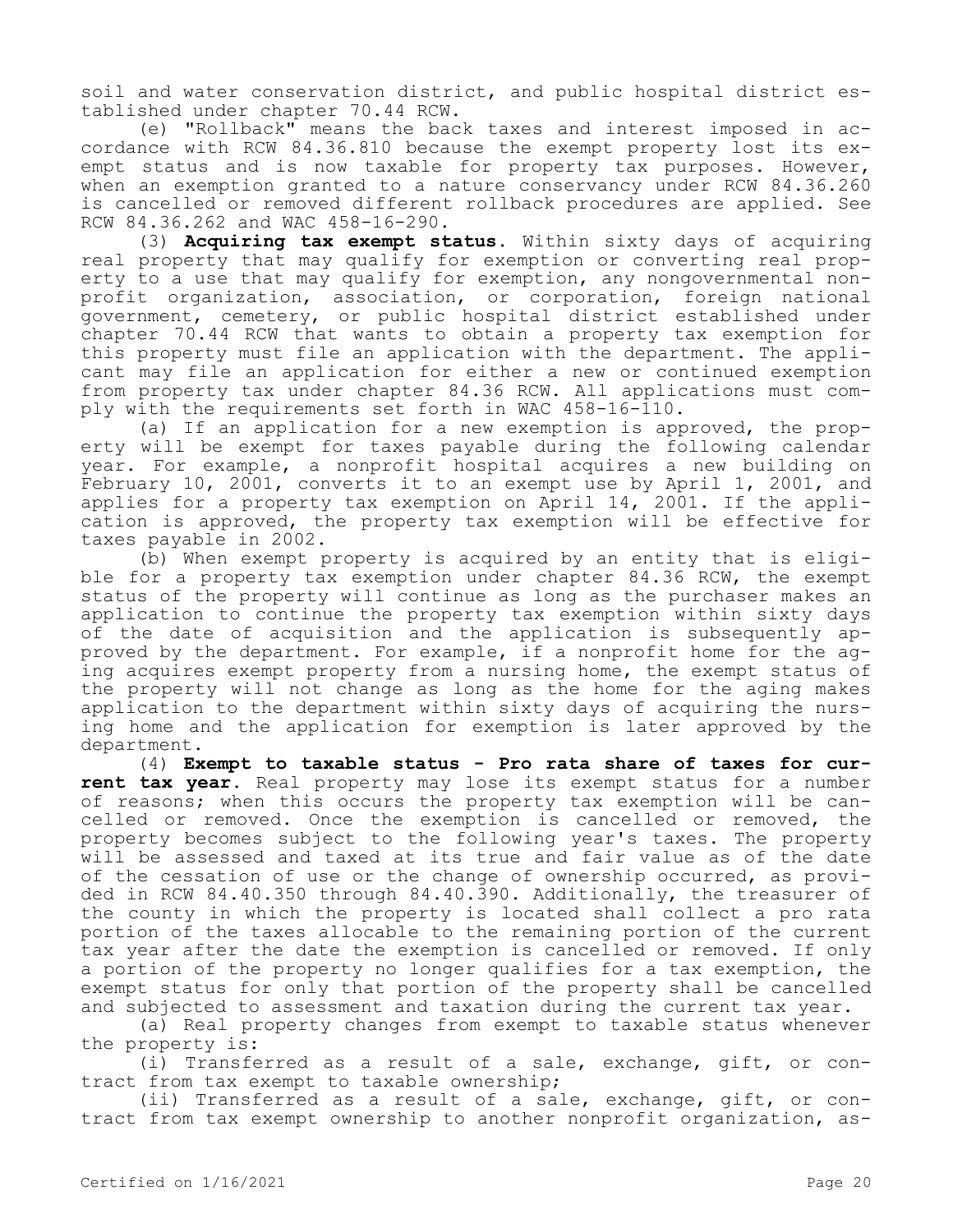sociation, or corporation that fails to apply for or has been denied a property tax exemption;

(iii) Converted to a taxable use; or

(iv) Loses its exempt status for some other reason.

(b) The rollback provisions of RCW 84.36.810 apply when the status of real property changes from exempt to taxable. See WAC 458-16-150 for specific information. However, the rollback provisions of RCW 84.36.262 apply when the property was exempt under RCW 84.36.260 for the conservation of ecological systems, natural resources, or open space. When property changes from exempt to taxable status, the taxes owing will be prorated as of:

(i) The date the instrument of sale, exchange, gift, or contract is executed; or

(ii) The date on which the property is converted to a taxable use.

(c) Example 1. For five years, nonprofit "A" operated a day care center and received a property tax exemption for this property. Nonprofit "A" transfers this property to nonprofit "B," a nonprofit hospital, that continues to receive a property tax exemption for this property. Two years after acquiring the property nonprofit "B" ceases to use the exempt property for an exempt purpose. One hundred days after the exempt activity ceased, nonprofit "B" sells the exempt property to XYZ Printing Company, a profit seeking business. The property became taxable and the provisions of RCW 84.34.810 will be applied as of the date "B" ceased to use the property for an exempt purpose.

(d) Example 2. A nonprofit shelter for low-income persons owned and occupied a building for which it received a property tax exemption. The shelter ceased to use the property on January 1, 2001, and had no intent to reoccupy the property. But it hoped to rent the property to another nonprofit organization for a tax exempt purpose and actively advertised and looked for such a tenant. On June 1, 2001, the nonprofit shelter, which had been unable to find a suitable tax exempt tenant for the property, signed a lease agreement with a for-profit business enterprise, which intended to use and occupy the property effective June 1, 2001. The rollback provisions of RCW 84.36.810 must be applied as of January 1, 2001.

(5) **Change of ownership or use - Exempt use pending.** If the ownership of exempt property changes or the use of exempt property ceases but the owner of the property begins to use it for an exempt purpose within one hundred twenty days of the date the ownership changed or the previous exempt use ceased, the property will continue to be exempt from property tax. However, if an agreement establishing an alternate exempt use is not signed or an alternate exempt use is not found within one hundred twenty days, the property becomes taxable and is noted as such on the assessment roll as of the date the ownership changed or the exempt use ceased. Additionally, if appropriate, the rollback provisions of RCW 84.36.810 will be applied or RCW 84.36.262 if the exempt property was exempt as a nature conservancy. A pro rata share of taxes allocable for the remaining portion of the year in which the cessation of use or change in ownership occurred will be collected.

[Statutory Authority: RCW 84.36.865, 84.36.040, 84.36.042, 84.36.045, 84.36.046, 84.36.050, 84.36.385, 84.36.560, 84.36.570, 84.36.800, 84.36.805, 84.36.810, 84.36.815, 84.36.820, 84.36.825, 84.36.830, 84.36.833, 84.36.840, 84.36.850, and 84.40.350 through 84.40.390. WSR 02-02-009, § 458-16-130, filed 12/20/01, effective 1/20/02. Statutory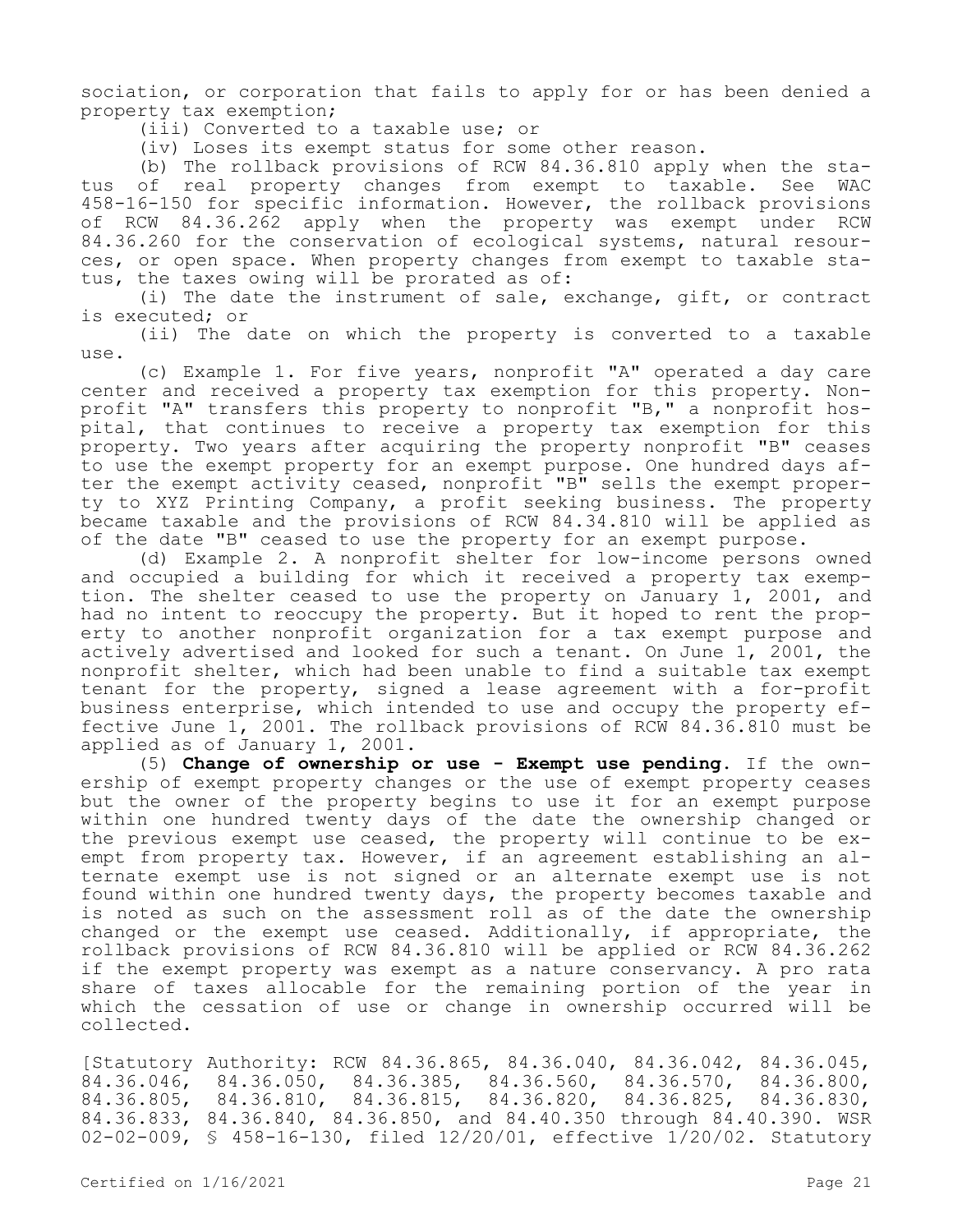Authority: RCW 84.08.010, 84.08.070 and chapter 84.36 RCW. WSR 94-07-008, § 458-16-130, filed 3/3/94, effective 4/3/94. Statutory Authority: RCW 84.36.389 and 84.36.865. WSR 88-13-041 (Order PT 88-8), § 458-16-130, filed 6/9/88. Statutory Authority: RCW 84.36.865. WSR 85-05-025 (Order PT 85-1), § 458-16-130, filed 2/15/85. Statutory Authority: RCW 84.36.389 and 84.36.865. WSR 83-19-029 (Order PT 83-5), § 458-16-130, filed 9/14/83. Statutory Authority: RCW 84.36.865. WSR 81-21-009 (Order PT 81-13), § 458-16-130, filed 10/8/81; WSR 81-05-017 (Order PT 81-7), § 458-16-130, filed 2/11/81; Order PT 77-2, § 458-16-130, filed 5/23/77; Order PT 76-2, § 458-16-130, filed 4/7/76. Formerly WAC 458-12-148.]

**WAC 458-16-150 Cessation of use—Taxes collectible for prior years.** (1) **Introduction.** This rule explains what occurs when property loses its tax exempt status and is placed back on the tax rolls. It also describes the back taxes and interest that are collected when an exempt use ceases, unless the property has been exempt for more than ten consecutive years or is otherwise exempt from the provisions of RCW 84.36.810. This rule does not apply to property that received an exemption as a nature conservancy under RCW 84.36.260. RCW 84.36.262 and WAC 458-16-290 Nature conservancy lands, provide additional information about the collection of back taxes for nature conservancies.

(2) **Definitions.** For purposes of this rule, the following definitions apply:

(a) "Back taxes" means the property taxes that would have been paid but for the existence of the property tax exemption during the three years immediately preceding the cancellation or removal of the exemption or during the life of the exemption, whichever is less, plus interest at the same rate and computed in the same way as delinquent property taxes. However, if the property was exempt under RCW 84.36.050(2), "back taxes" means the taxes that would have been collected but for the existence of the property tax exemption during the seven years immediately preceding the cancellation or removal of the exemption or during the life of the exemption, whichever is less.

(b) "Cessation of use" means that an owner or user of exempt real property has ceased to use the property for an exempt purpose. The term also refers to property that has lost its exempt status because it was transferred, loaned, or rented to an owner that is not entitled to an exemption.

(c) "Department" means the state department of revenue.

(d) "Relocation of the activity" means that a portion or all of an exempt use has been relocated from the original site to a new location. The term does not include undeveloped property of camp facilities.

(e) "Rollback" means the back taxes and interest imposed in accordance with RCW 84.36.810 because the exempt property has lost its exempt status and is now taxable. However, when an exemption granted to a nature conservancy under RCW 84.36.260 is canceled or removed different rollback procedures apply. See RCW 84.36.262 and WAC 458-16-290 Nature conservancy lands, for additional information.

(3) **Applicability of this rule.** Upon cessation of a use for which an exemption was granted under one of the statutes listed below, and if directed to do so by the department, the county treasurer must collect all taxes which would have been paid if not for the existence of the property tax exemption. If the property was exempt for more than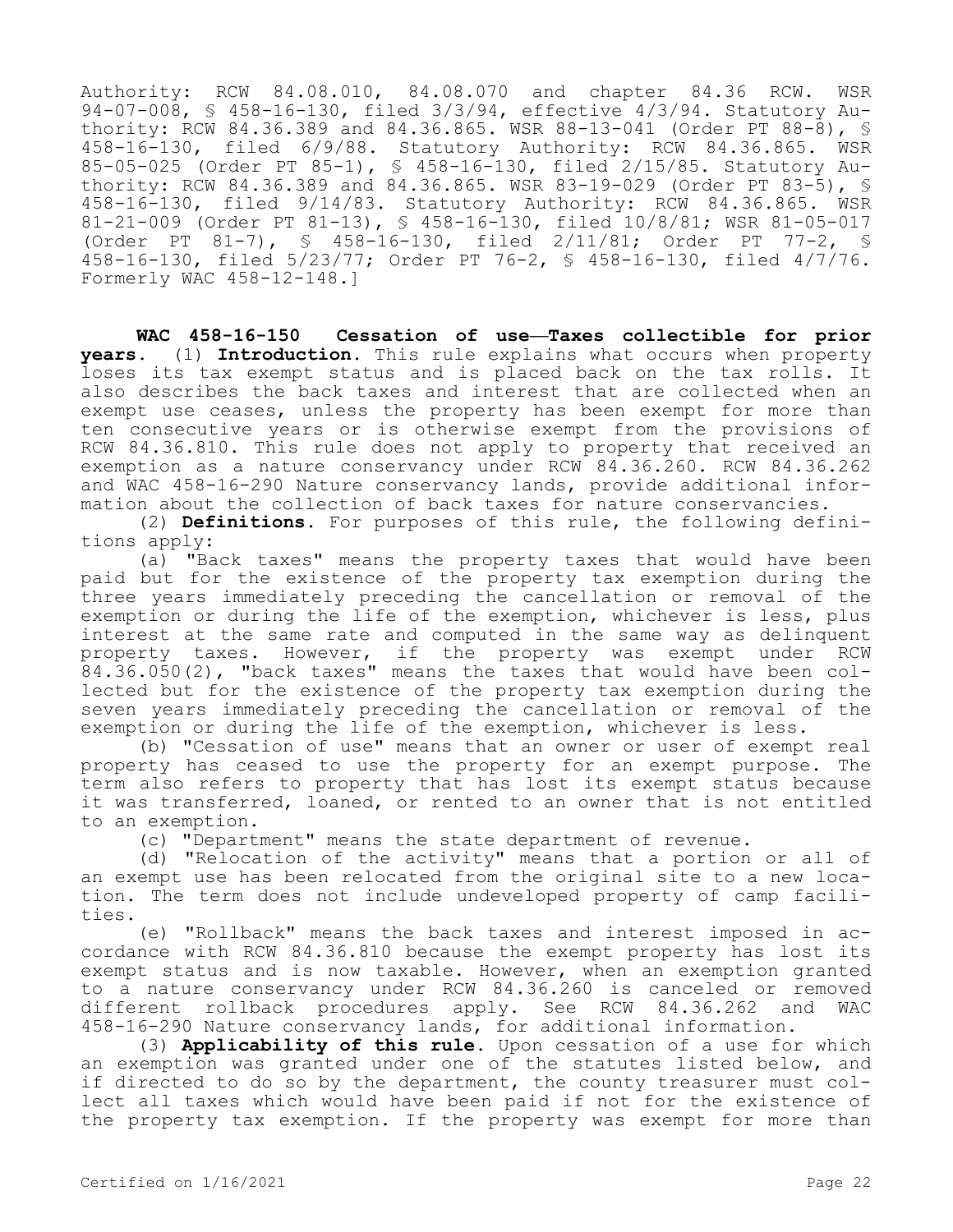ten consecutive years, no back taxes or interest are due. Back taxes and interest will be collected only when ownership of property is transferred or when fifty-one percent or more of the total exempt property loses its exempt status.

(a) **Generally applied rollback - Three years of back taxes plus interest.** When the status of real property changes from exempt to taxable, all taxes that would have been collected if not for the existence of the exemption during the three preceding years, or the life of the exemption, whichever is less, plus interest at the same rate and computed in the same way as that on delinquent property taxes are due. The rollback provisions of RCW 84.36.810 apply if the property was previously exempt from property tax under any of the following statutes:

| <b>TYPE OF EXEMPT</b><br>ORGANIZATION                                                                                                                                                                                                                                                         | <b>AUTHORIZING</b><br><b>STATUTE</b> |
|-----------------------------------------------------------------------------------------------------------------------------------------------------------------------------------------------------------------------------------------------------------------------------------------------|--------------------------------------|
| A nonprofit character building,<br>benevolent, protective, or<br>rehabilitative social service<br>organization, association or<br>corporation                                                                                                                                                 | RCW 84.36.030                        |
| A church camp owned by a<br>nonprofit church, denomination,<br>group of churches, or an<br>organization or association, the<br>membership of which is<br>comprised solely of churches<br>and/or their qualified<br>representatives                                                            | RCW 84.36.030                        |
| A nonprofit organization or<br>association engaged in character<br>building of boys and girls under<br>eighteen years of age or to serve<br>boys and girls up to twenty-one<br>years if the charter of the<br>nonprofit organization or<br>association requires it                            | RCW 84.36.030                        |
| An organization or society of<br>veterans of any war of the<br><b>United States</b>                                                                                                                                                                                                           | RCW 84.36.030                        |
| Corporations formed under an<br>act of Congress to furnish<br>volunteer aid to members of the<br>armed forces of the United<br><b>States</b>                                                                                                                                                  | RCW 84.36.030                        |
| Corporations formed under an<br>act of Congress to carry on a<br>system of national and<br>international relief to mitigate<br>and to prevent suffering caused<br>by pestilence, famine, fire,<br>floods, and other national<br>calamities                                                    | RCW 84.36.030                        |
| Nonprofit organizations exempt<br>from federal income tax under<br>section $501(c)(3)$ of the Internal<br>Revenue Code that are<br>guarantee agencies under the<br>federal guaranteed student loan<br>program or guarantee agencies<br>that issue debt to provide or<br>acquire student loans | RCW 84.36.030                        |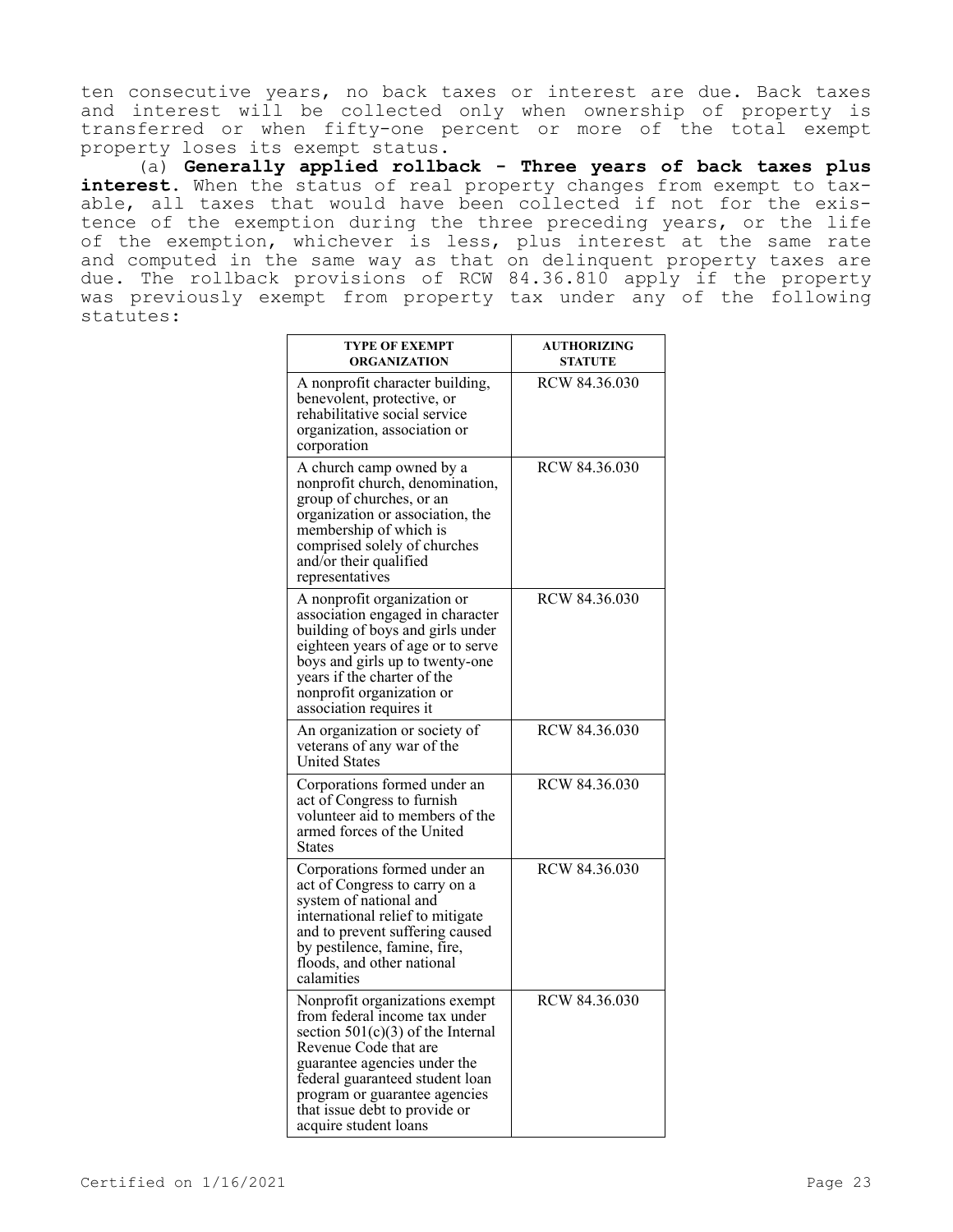| <b>TYPE OF EXEMPT</b><br>ORGANIZATION                                                                                                                                                                               | <b>AUTHORIZING</b><br><b>STATUTE</b> |
|---------------------------------------------------------------------------------------------------------------------------------------------------------------------------------------------------------------------|--------------------------------------|
| Nonprofit organizations,<br>associations or corporations in<br>connection with the operation of<br>a public assembly hall, public<br>meeting place, community<br>meeting hall, or community<br>celebration facility | RCW 84.36.037                        |
| Nonprofit day care centers                                                                                                                                                                                          | RCW 84.36.040                        |
| Free public libraries                                                                                                                                                                                               | RCW 84.36.040                        |
| Nonprofit orphanages                                                                                                                                                                                                | RCW 84.36.040                        |
| Nonprofit homes for the sick or<br>infirm or nonprofit hospitals for<br>the sick                                                                                                                                    | RCW 84.36.040                        |
| Nonprofit outpatient dialysis<br>facilities                                                                                                                                                                         | RCW 84.36.040                        |
| Public hospital district<br>established under chapter 36.62<br>or 70.44 RCW for hospital<br>purposes                                                                                                                | RCW 84.36.040                        |
| Nonprofit homes for the aging                                                                                                                                                                                       | RCW 84.36.041                        |
| A nonprofit organization,<br>corporation, or association<br>providing housing for low<br>income eligible persons with<br>developmental disabilities                                                                 | RCW 84.36.042                        |
| Nonprofit organizations<br>providing emergency or<br>transitional housing to low-<br>income homeless persons or<br>victims of domestic violence                                                                     | RCW 84.36.043                        |
| A nonprofit organization,<br>corporation, or association in<br>connection with a nonprofit<br>cancer clinic or center                                                                                               | RCW 84.36.046                        |
| Nonprofit schools or colleges                                                                                                                                                                                       | RCW 84.36.050                        |
| Associations maintaining and<br>exhibiting art, scientific or<br>historical collections for the<br>benefit of the general public and<br>not for profit                                                              | RCW 84.36.060                        |
| Associations engaged in the<br>production and performance of<br>musical, dance, artistic,<br>dramatic, or literary works for<br>the benefit of the general public<br>and not for profit                             | RCW 84.36.060                        |
| Fire companies for preventing<br>and fighting fires                                                                                                                                                                 | RCW 84.36.060                        |
| Humane societies                                                                                                                                                                                                    | RCW 84.36.060                        |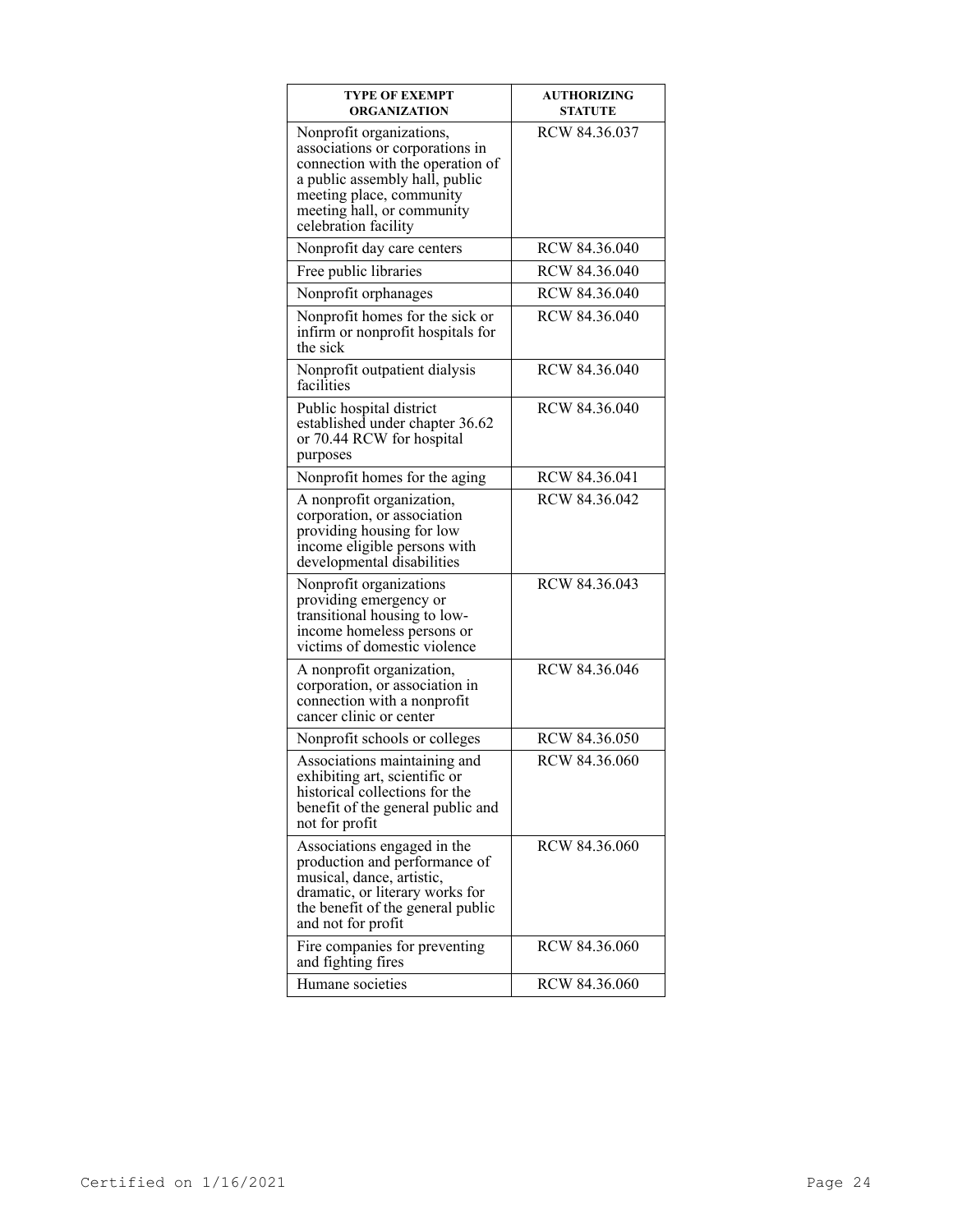| <b>TYPE OF EXEMPT</b><br><b>ORGANIZATION</b>                                                                                                                                                                                                                                                                                                     | <b>AUTHORIZING</b><br><b>STATUTE</b> |
|--------------------------------------------------------------------------------------------------------------------------------------------------------------------------------------------------------------------------------------------------------------------------------------------------------------------------------------------------|--------------------------------------|
| Nonprofit organizations created<br>for the solicitation or collection<br>of gifts, donations, or grants for<br>character building, benevolent,<br>protective, or rehabilitative<br>social services or for the<br>distribution of funds to at least<br>five other nonprofit<br>organizations or associations<br>that provide such social services | RCW 84.36.550                        |
| A nonprofit organization,<br>corporation, or association<br>providing rental housing for<br>qualifying households                                                                                                                                                                                                                                | RCW 84.36.560                        |
| A nonprofit organization,<br>corporation, or association<br>providing a demonstration farm<br>with research and extension<br>facilities, a public agricultural<br>museum, and an educational<br>tour site, which is used by a<br>state university for agricultural<br>research and education<br>programs                                         | RCW 84.36.570                        |
| Nonprofit organizations<br>soliciting or collecting<br>donations, gifts, or grants for<br>artists                                                                                                                                                                                                                                                | RCW 84.36.650                        |

(b) **Exception to general rollback provision - Property exempt under RCW 84.36.050(2) - Seven years of back taxes plus interest.** If property owned by a not-for-profit foundation but leased to and used by an institution of higher education, as defined in RCW 28B.10.016, loses its exempt status and it has not been exempt for at least ten consecutive years under RCW 84.36.050(2), the county treasurer, if directed by the department to do so, will collect all taxes that would have been paid on the property but for the existence of the exemption during the seven preceding years, or the life of the exemption, whichever is less, plus interest at the same rate and computed in the same way as that on delinquent property taxes are due.

(c) **No rollback imposed.** Back taxes and interest are not imposed if the cessation of use results solely from any of the following:

(i) Transfer to a nonprofit organization, association, or corporation for a use that also qualifies for and is granted exemption under the provisions of chapter 84.36 RCW;

(ii) A taking through an exercise of the power of eminent domain;

(iii) A sale or transfer to an entity having the power of eminent domain in anticipation of the exercise of this power;

(iv) An official action by an agency of the state of Washington or by the county or city within which the exempt property is located that disallows the present exempt use of the property;

(v) A natural disaster (such as a flood, windstorm, earthquake, or other such calamity) that changes the use of the property;

(vi) Relocation of the activity and use of another location or site except for undeveloped properties of camp facilities exempt under RCW 84.36.030. This exemption does not apply to property leased to a state institution of higher education and exempt under RCW 84.36.050(2);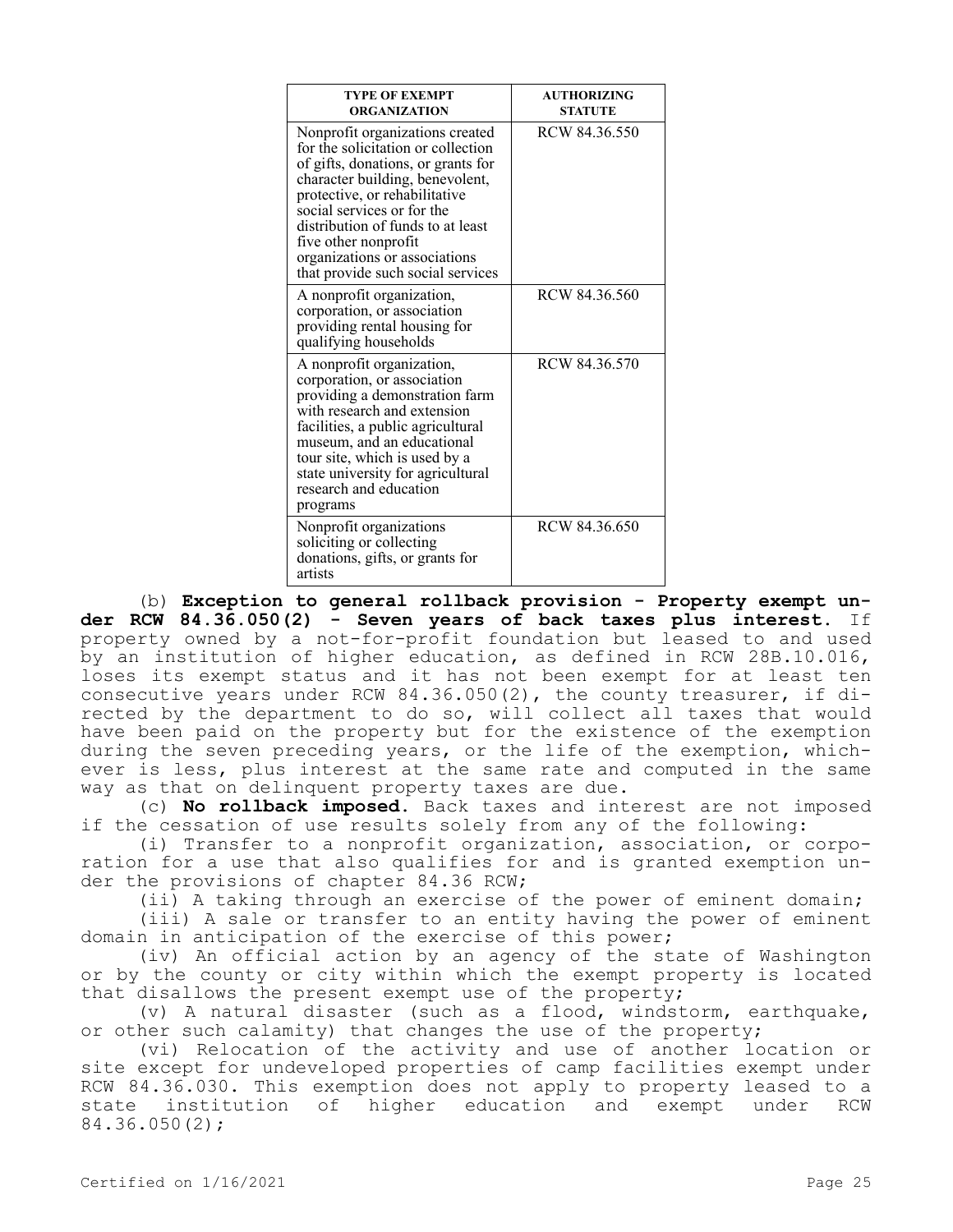(vii) Cancellation of a lease on property previously exempt as:

(A) A nonprofit day care center;

(B) A library;

(C) An orphanage;

(D) A home for the sick or infirm;

(E) A hospital;

(F) An outpatient dialysis facility;

(G) A nonprofit home for the aging;

(H) A nonpermanent shelter for low-income homeless persons or victims of domestic violence;

(I) An organization that either produces or performs, or both, musical, dance, artistic, dramatic, or literary works;

(J) Housing for low-income eligible persons with developmental disabilities;

(K) A nonprofit cancer clinic or center; or

(L) Rental housing for qualifying households.

(viii) A change in the exempt portion of a home for the aging that is partially exempt from property tax, as long as some portion of the home remains exempt.

(4) **Duty to notify.**

(a) An owner of exempt property who knows of or who has information regarding a change in the use of exempt property must notify the department of this change. If any portion of the exempt property is loaned or rented, the owner is required to report this change to the department because the loan or rental may affect the taxable status of the property. RCW 84.36.813.

(b) Any other person who knows or has information regarding a change in use of exempt property is to notify the county assessor of any such change. The assessor is required to report this information to the department.

(c) The department may physically inspect exempt property after being notified about a change in the use or ownership of exempt property. It may also conduct physical inspections at any time it deems necessary to determine the exempt use of the property and may conduct routine inspections.

(d) The department will determine whether the property may retain its exempt status or whether it will become taxable after a change in use is reported.

(5) **Notice to owner.** The department must notify the current owner and, in the case of a transfer, the previous legal owner of the exempt property that the cessation of use of the property for an exempt purpose has changed the property's taxable status. The notice must address the applicability of the rollback provisions in subsection (3) of this rule. Within thirty days of receiving this notice, the owner(s) may submit comments or information to the department as to why the exemption should not be removed or rollback provisions should not be applied. The department will then issue a final determination.

(6) **County treasurer.** The treasurer will calculate and collect the back taxes and interest due when the department notifies the treasurer that the property tax exemption is to be canceled or removed. The interest will be computed at the same rate and in the same manner as that on delinquent property taxes. The back taxes collected are disbursed to the taxing districts impacted by the previous property tax exemption. The interest collected is placed in the county current expense fund.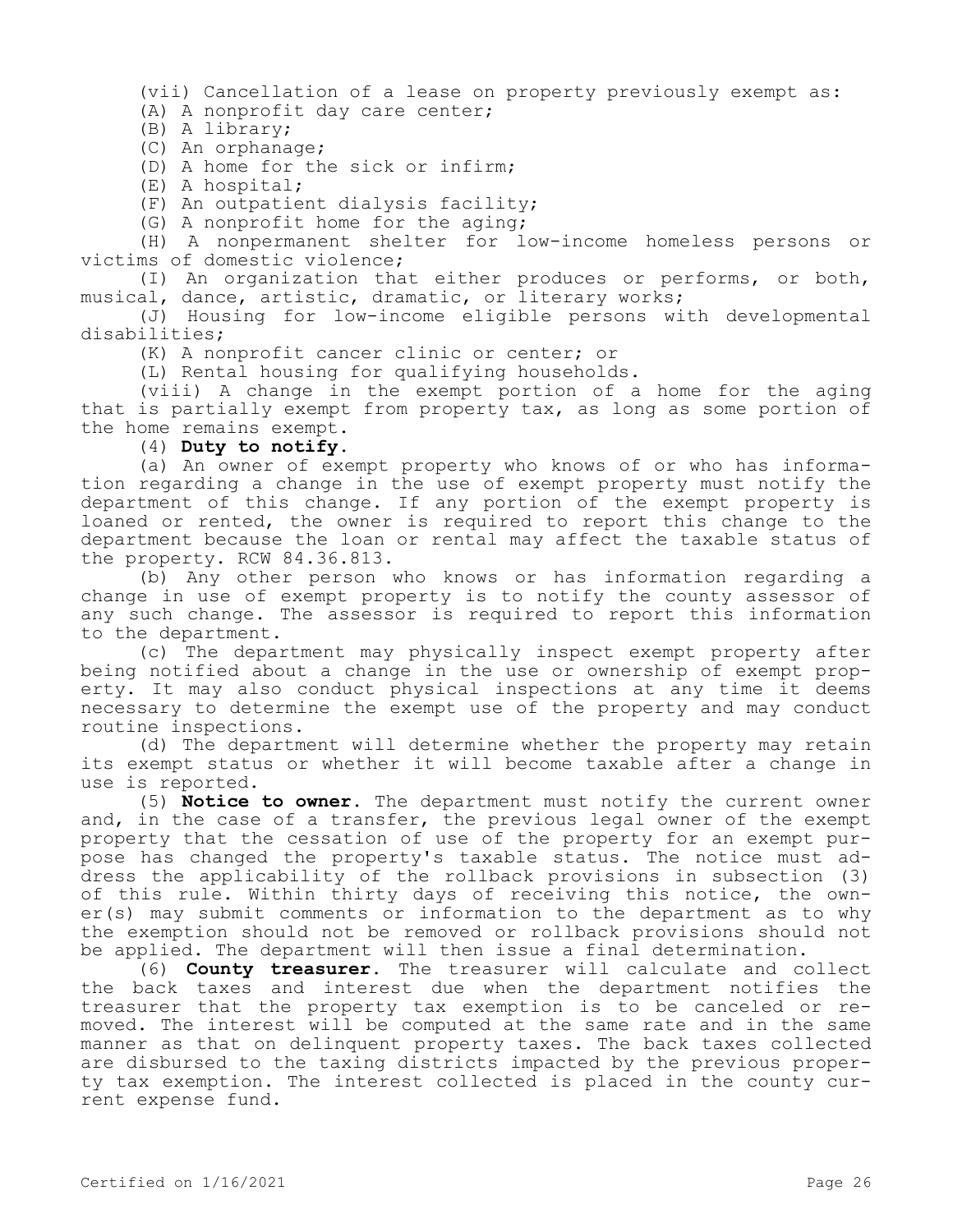[Statutory Authority: RCW 84.36.865. WSR 21-01-063, § 458-16-150, filed  $12\sqrt{9}/20$ , effective  $1/9/21$ . Statutory Authority: RCW 84.36.865,  $84.36.040, \begin{array}{l} 84.36.042, \end{array}$   $84.36.045, \begin{array}{l} 84.36.046, \end{array}$   $84.36.050, \begin{array}{l} 84.36.385, \end{array}$ <br> $84.36.560, \begin{array}{l} 84.36.570, \end{array}$   $84.36.800, \begin{array}{l} 84.36.805, \end{array}$   $84.36.810, \begin{array}{l} 84.36.815, \end{array}$ 84.36.560, 84.36.570, 84.36.800, 84.36.805, 84.36.810, 84.36.815, 84.36.820, 84.36.825, 84.36.830, 84.36.833, 84.36.840, 84.36.850, and 84.40.350 through 84.40.390. WSR 02-02-009, § 458-16-150, filed 12/20/01, effective 1/20/02. Statutory Authority: RCW 84.08.010, 84.08.070 and chapter 84.36 RCW. WSR 94-07-008, § 458-16-150, filed 3/3/94, effective 4/3/94. Statutory Authority: RCW 84.36.865. WSR 86-12-034 (Order PT 86-2), § 458-16-150, filed 5/30/86; WSR 85-05-025 (Order PT 85-1), § 458-16-150, filed 2/15/85. Statutory Authority: RCW 84.36.389 and 84.36.865. WSR 83-19-029 (Order PT 83-5), § 458-16-150, filed 9/14/83. Statutory Authority: RCW 84.36.865. WSR 82-22-060 (Order PT 82-8), § 458-16-150, filed 11/2/82; WSR 81-05-017 (Order PT 81-7), § 458-16-150, filed 2/11/81; Order PT 77-2, § 458-16-150, filed 5/23/77; Order PT 76-2, § 458-16-150, filed 4/7/76. Formerly WAC 458-12-151.]

**WAC 458-16-165 Conditions under which nonprofit organizations, associations, or corporations may obtain a property tax exemption.**  (1) **Introduction.** This rule describes the conditions in RCW 84.36.805 and 84.36.840 that most nonprofit organizations, associations, and corporations must satisfy in order to receive a property tax exemption under chapter 84.36 RCW.

(2) **Definitions.** For purposes of this rule, the following definitions apply:

(a) "Department" means the department of revenue.

(b) "Inadvertent use" or "inadvertently used" means the use of the property in a manner inconsistent with the purpose for which the exemption is granted through carelessness, lack of attention, lack of knowledge, mistake, surprise, or neglect.

(c) "Maintenance and operation expenses" means items of expense allowed under generally accepted accounting principles to maintain and operate the loaned or rented portion of the exempt property.

(d) "Revenue" means income received from the loan or rental of exempt property when the income exceeds the amount of maintenance and operation expenses attributable to the portion of the property loaned or rented.

(e) "Personal service contract" means a contract between a nonprofit organization, association, or corporation and an independent contractor under which the independent contractor provides a service on the organization's, association's, or corporation's tax exempt property. (See example contained in subsection (5)(c) of this rule.)

(3) **Examples**. This rule includes examples that identify a set of facts and then state a conclusion. These examples should only be used as a general guide. The department will evaluate each case on its particular facts and circumstances.

(4) **Applicability of this rule.** This rule does not apply to exemptions granted to:

(a) Public burying grounds or cemeteries under RCW 84.36.020;

(b) Churches, parsonages, convents, and church grounds under RCW 84.36.020;

(c) Administrative offices of nonprofit recognized religious organizations under RCW 84.36.032;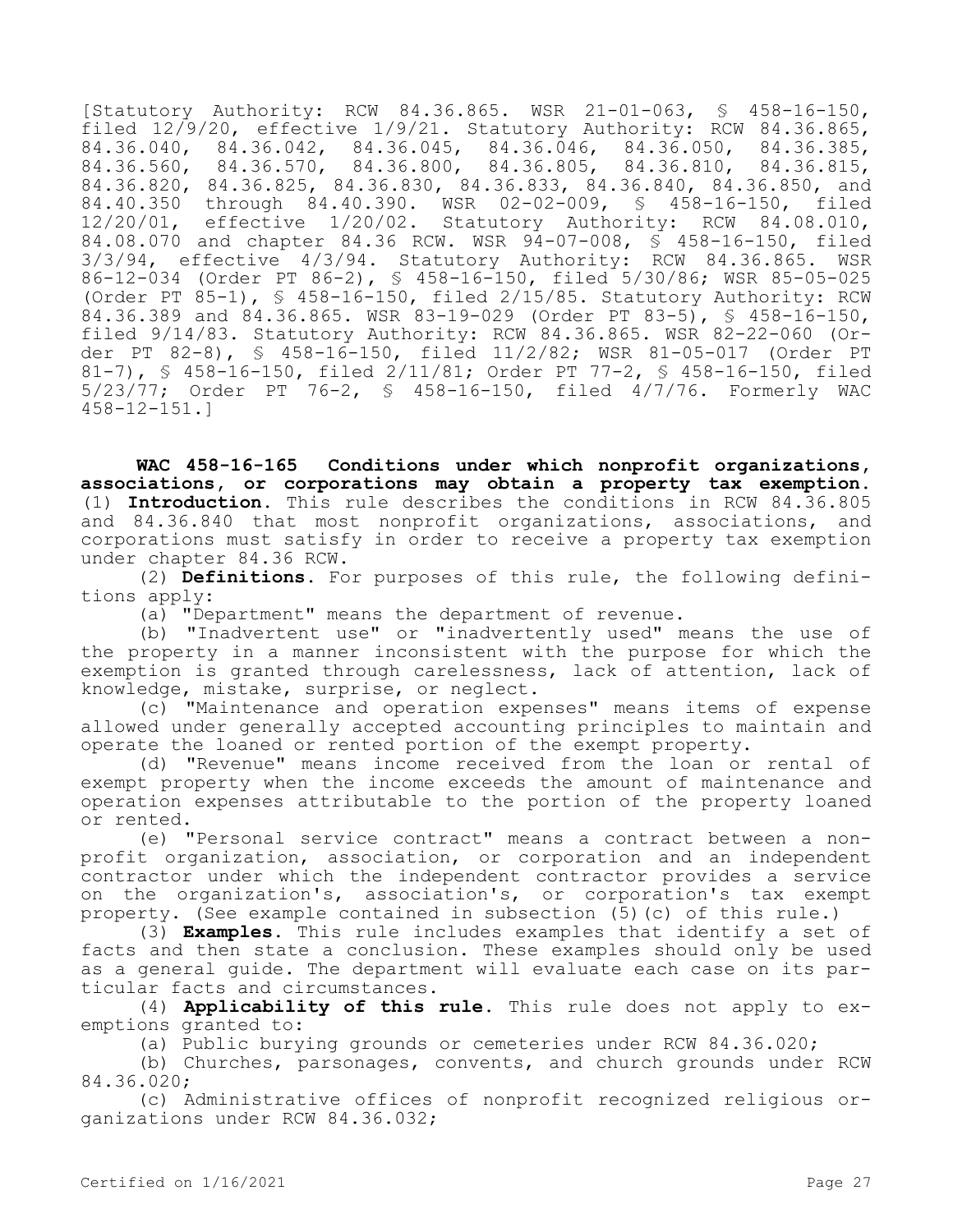(d) Nonprofit homeownership development entities under RCW 84.36.049;

(e) Water distribution property owned by a nonprofit corporation or cooperative association under RCW 84.36.250;

(f) Nonprofit fair associations under RCW 84.36.480(2); or

(g) Multipurpose senior citizen centers under RCW 84.36.670.

(5) **Exclusive use.** Exempt property must be exclusively used for the actual operation of the activity for which the nonprofit organization, association, corporation, hospital established under chapter 36.62 RCW, or public hospital district established under chapter 70.44 RCW, received the property tax exemption unless the authorizing statute states otherwise. The property exempted from taxation must not exceed an area reasonably necessary to facilitate the exempt purpose.

(a) Loan or rental of exempt property. As a general rule, the loan or rental of exempt property does not make it taxable if:

(i) The rents or donations received for the use of the property are reasonable and do not exceed the maintenance and operation expenses attributable to the portion of the property loaned or rented; and

(ii) Except for the exemptions under RCW 84.36.030(4), 84.36.037,  $84.36.050$ , and  $84.36.060$  (1)(a) and (b), the property would be exempt from tax if owned by the organization to which it is loaned or rented.

(b) Fund-raising events. The use of exempt property for fundraising events conducted by an exempt organization, association, corporation, hospital established under chapter 36.62 RCW, or public hospital district established under chapter 70.44 RCW, does not jeopardize the exemption if the fund-raising events are consistent with the purposes for which the exemption was granted. The term "fund-raising" means any revenue-raising event limited to less than five days in length that disburses fifty-one percent or more of the profits realized from the event to the exempt nonprofit entity conducting the fundraising event.

(i) Example 1. A nonprofit social service agency holds an art auction in the auditorium of its tax exempt facility to raise funds. The event must be less than five days in length and fifty-one percent of the profits must be disbursed to the social service agency because the fund-raising event is being held on exempt property.

(ii) Example 2. A nonprofit school has a magazine subscription drive to raise funds and the subscriptions are being sold door-to-door by students. There are no limitations on this fund-raising event because the subscription drive is not being held on exempt property.

(c) Personal service contract - Exempt programs. Programs provided under a personal service contract will not jeopardize the exemption if the following conditions are met:

(i) The program is compatible and consistent with the purposes of the exempt organization, association, or corporation;

(ii) The exempt organization, association, or corporation maintains separate financial records as to all receipts and expenses related to the program; and

(iii) A summary of all receipts and expenses of the program are provided to the department upon request.

(iv) Example 3. A nonprofit school may decide to contract with a provider to offer aerobic classes to promote general health and fitness. All brochures and bulletins advertising these classes must show that the school is sponsoring the classes. Under the terms of the contract between the nonprofit school and the aerobics instructor, an independent contractor, the instructor must provide the classes for a predetermined fee. All fees collected from the participants of the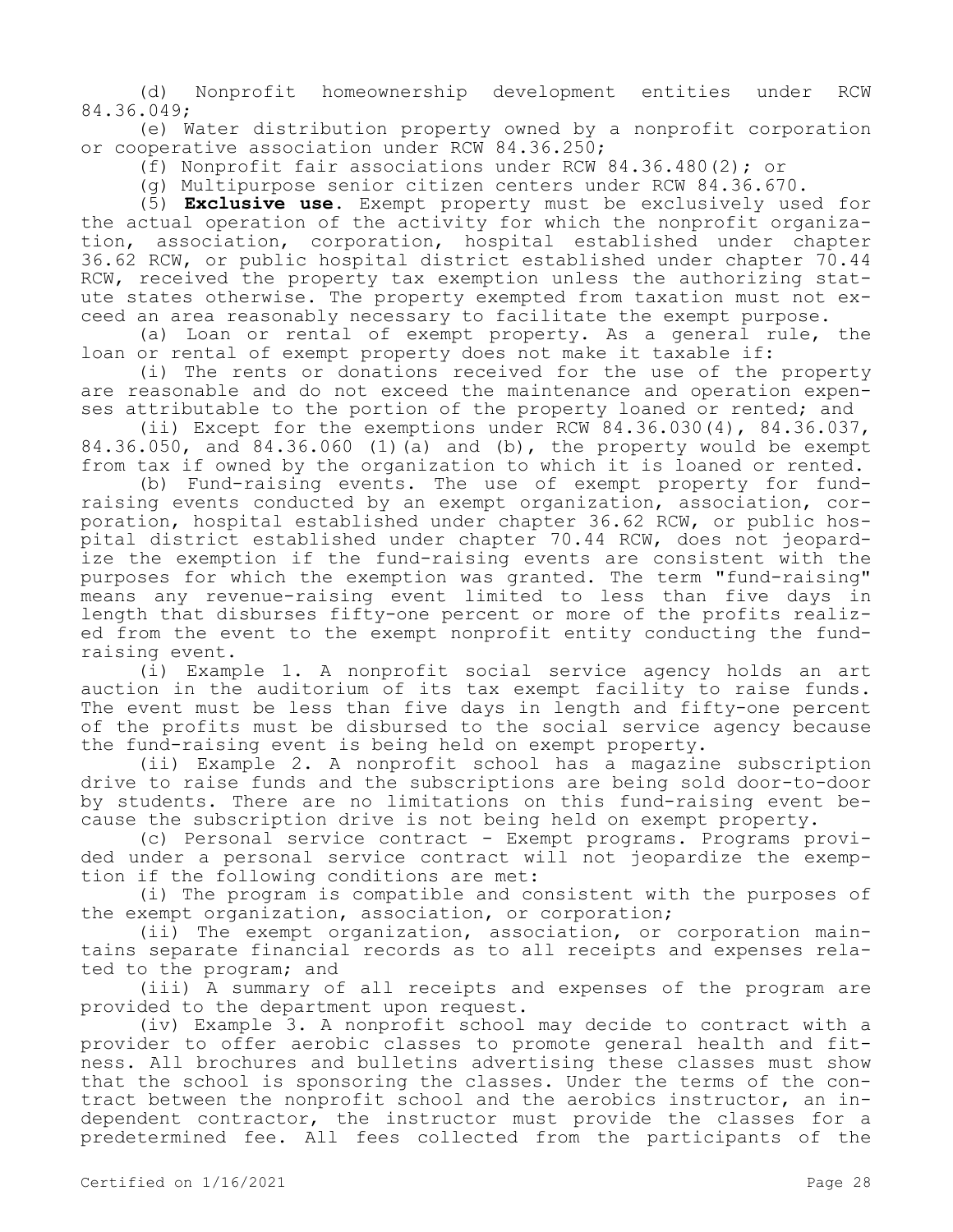classes must be received by the school; the school, in turn, will absorb all costs related to the classes.

(d) Personal service contract - Nonexempt programs. Programs provided under a personal service contract (i) that require the contractor to reimburse the nonprofit organization for program expenses or (ii) in which the instructor is paid a fee based on the number of people who attend the program will be viewed as a rental agreement and will subject the property to property tax.

(e) Inadvertent use. An inadvertent use of the property in a manner inconsistent with the purpose for which the exemption was granted does not subject the property to tax if the inadvertent use is not part of a pattern of use. A "pattern of use" is presumed when an inadvertent use is repeated in the same assessment year or in two or more successive assessment years.

(6) **No discrimination allowed.** The exempt property and the services offered must be available to all persons regardless of race, color, national origin, or ancestry.

(7) **Compliance with licensing or certification requirements.** A nonprofit entity, hospital established under chapter 36.62 RCW, or public hospital district established under chapter 70.44 RCW seeking or receiving a property tax exemption must comply with all applicable licensing and certification requirements imposed by law or regulation.

(8) **Property sold subject to an option to repurchase.** Property sold to a nonprofit entity, hospital established under chapter 36.62 RCW, or public hospital district established under chapter 70.44 RCW with an option to be repurchased by the seller cannot qualify for an exemption. This prohibition does not apply to property sold to a nonprofit entity, as defined in RCW 84.36.560(7), by:

(a) A nonprofit as defined in RCW 84.36.800 that is exempt from income tax under section 501(c) of the federal Internal Revenue Code;

(b) A governmental entity established under RCW 35.21.660, 35.21.670, or 35.21.730;

(c) A housing authority created under RCW 35.82.030;

(d) A housing authority meeting the definition of RCW 35.82.210 (2)(a); or

(e) A housing authority established under RCW 35.82.300.

(9) **Duty to produce financial records.** In order to determine whether a nonprofit entity is entitled to receive a property tax exemption under the provisions of chapter 84.36 RCW and before the exemption is renewed each year, the entity claiming exemption must submit a signed statement made under oath, with the department. This sworn statement must include a declaration that the income, receipts, and donations of the entity seeking the exemption have been used to pay the actual expenses incurred to maintain and operate the exempt facility or for its capital expenditures and to no other purpose. It must also include a statement listing the receipts and disbursements of the organization, association, or corporation. This statement must be made on a form prescribed and furnished by the department.

(a) The provisions of this subsection do not apply to an entity either applying for or receiving an exemption under RCW 84.36.020 or 84.36.030.

(b) This signed statement must be submitted on or before March 31st each year by any entity currently receiving a tax exemption. If this statement is not received on or before March 31st, the department will remove the tax exemption from the property. However, the department will allow a reasonable extension of time for filing if the ex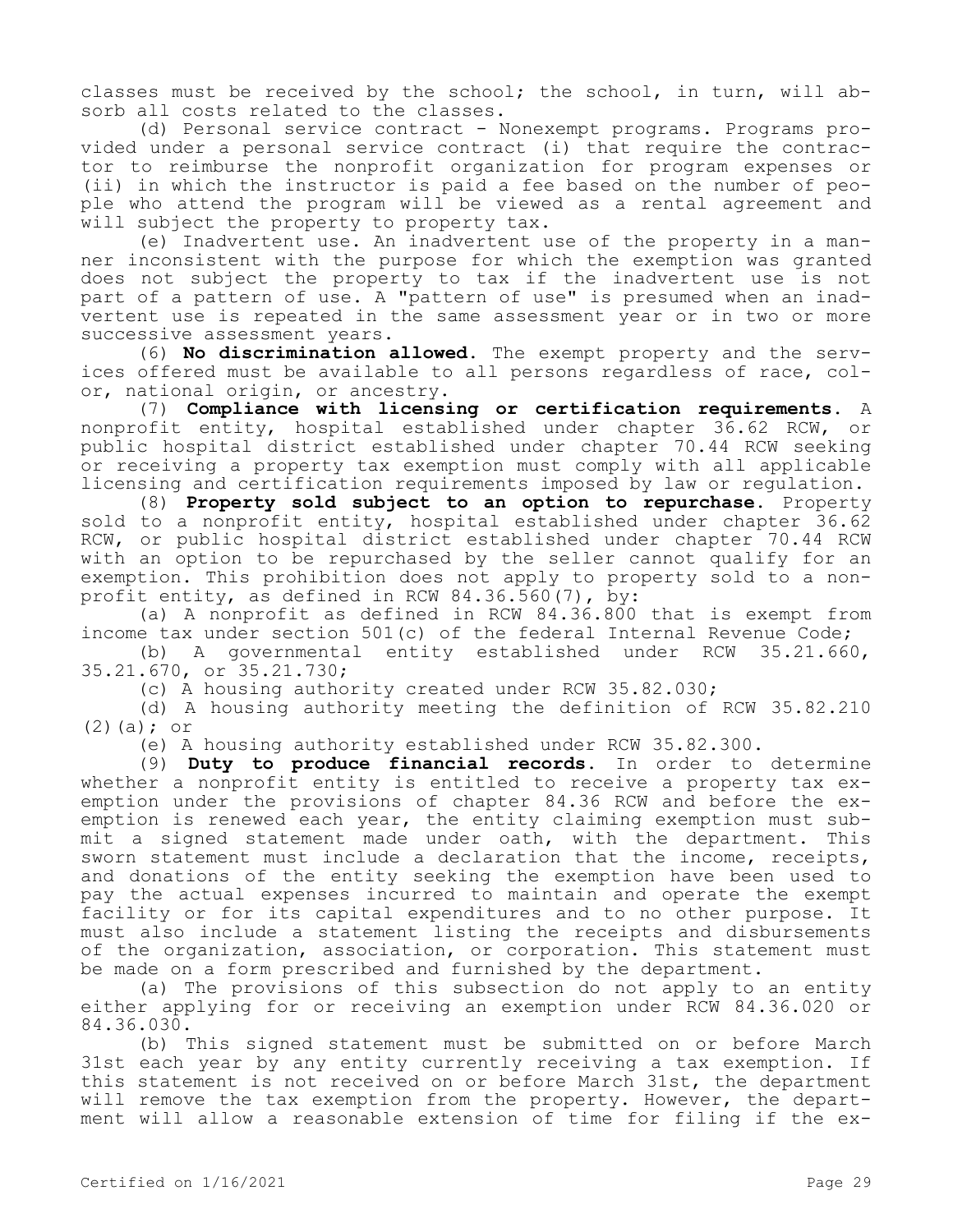empt entity has submitted a written request for an extension on or before the required filing date and for good cause.

(10) **Caretaker's residence.** If a nonprofit entity, hospital established under chapter 36.62 RCW, or public hospital district established under chapter 70.44 RCW exempt from property tax under chapter 84.36 RCW employs a caretaker to provide either security or maintenance services and the caretaker's residence is located on exempt property, the residence may qualify for exemption if the following conditions are met:

(a) The caretaker's duties include regular surveillance, patrolling the exempt property, and routine maintenance services;

(b) The nonprofit entity, hospital established under chapter 36.62 RCW, or the public hospital district established under chapter 70.44 RCW demonstrates the need for a caretaker at the facility;

(c) The size of the residence is reasonable and appropriate in light of the caretaker's duties and the size of the exempt property; and

(d) The caretaker receives the use of the residence as part of his or her compensation and does not pay rent. Reimbursement of utility expenses created by the caretaker's presence is not considered rent.

(11) **Nonexempt uses of property.** The use of property exempt under this chapter, other than as specifically authorized by this chapter, nullifies the exemption otherwise available for the property for the assessment year. However, the exemption is not nullified by the use of the property by any individual, group, or entity, where such use is not otherwise authorized by this chapter, for not more than fifty days in each calendar year, and the property is not used for pecuniary gain or to promote business activities for more than fifteen of the fifty days in each calendar year. The fifty and fifteen-day limitations do not include days for setup and takedown activities that take place immediately preceding or following a meeting or other event. If these requirements are not met, the exemption is removed for the affected portion of the property for that assessment year.

(12) **Segregation of nonqualifying property.** Any portion of exempt property not meeting the qualifications of this rule will lose its exempt status. Nonqualifying property must be segregated from property used for exempt purposes. For example, if a portion of a building owned by a nonprofit hospital is rented to a sandwich shop, this portion of the hospital must be segregated from the remainder of the building that is being used for exempt hospital purposes. The portion of the building rented to the sandwich shop is subject to property tax.

[Statutory Authority: RCW 84.08.010, 84.08.070, 84.36.389, 84.52.0502, and 84.55.060. WSR 18-04-006, § 458-16-165, filed 1/25/18, effective 2/25/18. Statutory Authority: RCW 84.08.010, 84.08.070, 84.08.080, 84.36.389, and 84.36.865. WSR 15-07-021, § 458-16-165, filed 3/10/15, effective 4/10/15. Statutory Authority: RCW 84.36.865, 84.36.040,<br>84.36.042, 84.36.045, 84.36.046, 84.36.050, 84.36.385, 84.36.560, 84.36.042, 84.36.045, 84.36.046, 84.36.050, 84.36.385,<br>84.36.570, 84.36.800, 84.36.805, 84.36.810, 84.36.815, 84.36.570, 84.36.800, 84.36.805, 84.36.810, 84.36.815, 84.36.820, 84.36.825, 84.36.830, 84.36.833, 84.36.840, 84.36.850, and 84.40.350 through 84.40.390. WSR 02-02-009, § 458-16-165, filed 12/20/01, effective 1/20/02. Statutory Authority: RCW 84.36.865, 84.36.037, 84.36.805, 84.36.815, 84.36.825 and 84.36.840. WSR 98-18-006, § 458-16-165, filed 8/20/98, effective 9/20/98. Statutory Authority: RCW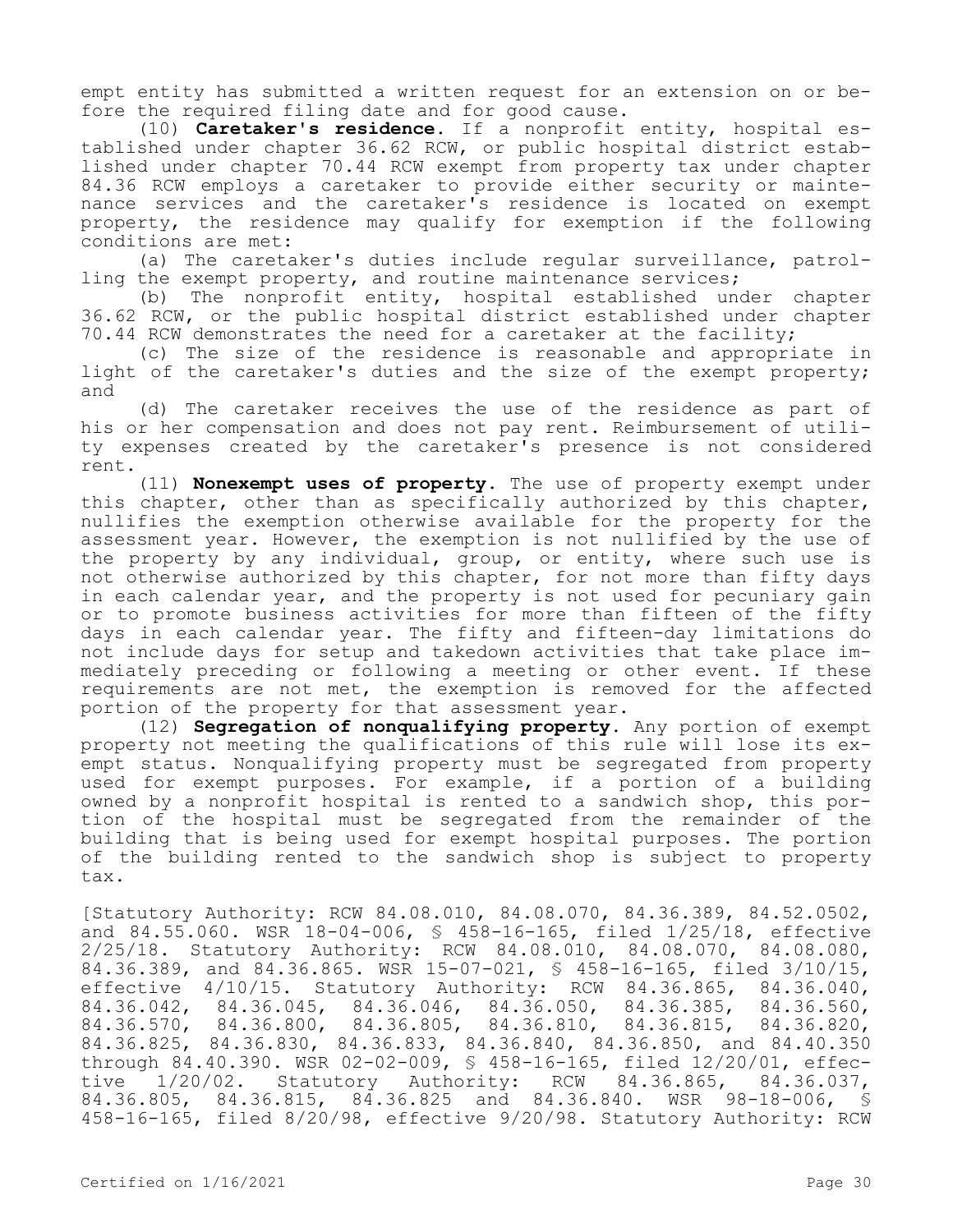84.08.010, 84.08.070 and chapter 84.36 RCW. WSR 94-07-008, § 458-16-165, filed 3/3/94, effective 4/3/94.]

**WAC 458-16-180 Public burying grounds or cemeteries.** (1) **Introduction.** This section explains the property tax exemption available under RCW 84.36.020 to public burying grounds or cemeteries.

(2) **Definitions.** For purposes of this section, the following definitions apply:

(a) "Burial" means the placement of human remains in a grave.

(b) "Cemetery" means any one, or a combination of more than one, of the following in a place actually used, or to the extent actually used, for the placement of human remains and dedicated for cemetery purposes:

(i) A "burial park," for earth interments, that is a tract of land actually used for the burial of human remains in the ground;

(ii) A "mausoleum," for crypt interments, that is a building or structure for the entombment of human remains in crypts, which are spaces in which human remains are placed; and

(iii) A "columbarium," for permanent niche interments, that is a structure, room, or other space in a building or structure containing niches in which cremated human remains are placed.

(c) "Cremation" or "cremated" means the reduction of human remains to bone fragments in a crematory by means of incineration. The end products of cremation are "cremated human remains."

(d) "Crematory" means a building or area of a building that houses one or more cremation chambers actually used for the cremation of human remains.

(e) "Crematory and columbarium" means a building or structure containing both a crematory and a columbarium.

(f) "Crypt" means a space in a mausoleum for the placement of human remains.

(g) "Dedicated" means a written declaration dedicating the property exclusively as a public burying ground or for cemetery purposes was filed with the auditor of the county in which the property is located.

(h) "Entombment" means the placement of human remains in a crypt.

(i) "Grave" means a space of ground in a burial park actually used, or to the extent actually used, for burials.

(j) "Human remains" or "remains" means the body of a deceased person and includes cremated human remains.

(k) "Interment" means the placement of human remains in a cemetery.

(l) "Inurnment" or "inuring" means placing cremated human remains in a cemetery.

(m) "Necessary administration and maintenance" means those functions necessary to administer and maintain the cemetery or public burying grounds and the necessity of which would be nonexistent but for the presence of the cemetery or public burying grounds.

(n) "Public burying grounds" means places actually used and dedicated for the interment or inurnment of human remains, and also includes:

(i) An "abandoned cemetery," "historical cemetery," and "historic grave" as defined in chapter 68.60 RCW (see RCW 68.60.010);

(ii) Native Indian burial grounds and historic graves protected under chapter 27.44 RCW; and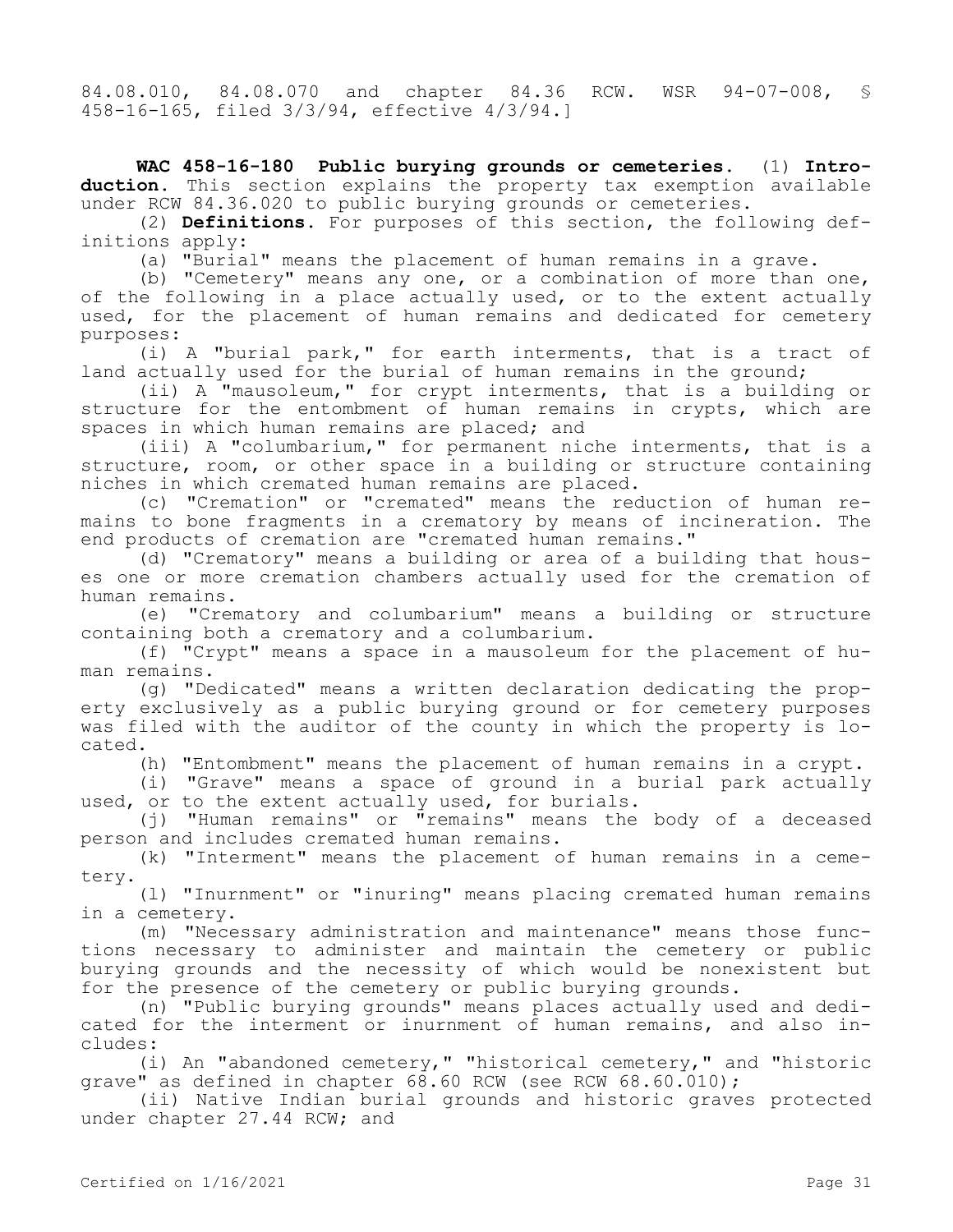(iii) Nonprofit cemeteries owned or operated by any recognized religious denomination or any of its churches that qualifies for a property tax exemption as a church under RCW 84.36.020.

(o) "Scattering garden" means a designated area in a cemetery for the scattering of cremated human remains in any lawful manner.

(3) **Exemption.** There are several types of public burying grounds or cemeteries that are exempt from property tax under RCW 84.36.020. Public burying grounds or cemeteries operated by both nonprofit and for profit organizations are eligible for this exemption. Even though Title 68 RCW mentions the exemption of cemeteries from taxation, that portion of the Revised Code of Washington relates generally to the operation of cemeteries. Qualification for an exemption from property taxation is controlled by the specific provisions of RCW 84.36.020. The following property is exempt from taxation when used without discrimination as to race, color, national origin, or ancestry:

(a) All lands actually used, or to the extent actually used, exclusively for public burying grounds or cemeteries.

(b) All buildings and personal property required for and actually used, or to the extent actually used, exclusively for the necessary administration and maintenance of public burying grounds or cemeteries. Buildings and personal property that may be exempt include an/a:

(i) Administration or office building;

(ii) Art and statuary, in place, that decorate or enhance the esthetics of the public burying ground or cemetery;

(iii) Burial park;

(iv) Columbarium;

(v) Grounds keeping or maintenance building;

(vi) Items used exclusively for the general upkeep and operation of the public burying ground or cemetery. These items may include, but are not limited to, lawn mowers, unlicensed mobile equipment, tools, machinery, office equipment, and equipment used to dig graves;

(vii) Mausoleum; and

(viii) Scattering garden.

(4) **Caretaker's on-site residence - Possibly exempt.** This exemption does not generally include a residential building. However, a caretaker's residence may be exempt if all of the following conditions are met:

(a) The caretaker's duties include regular surveillance and patrolling of the property;

(b) The size of the residence is reasonable and appropriate in light of the caretaker's duties and the size of the exempt property;

(c) The presence of the caretaker, or the caretaker's substitute, is required on the premises at all hours the cemetery is closed or at least during times when vandalism or other damage is most likely to occur; and

(d) The caretaker receives the use of the residence as part of his or her compensation and does not pay rent. Reimbursement of utilities expenses created by the caretaker's presence will not be considered as rent.

(5) **What property is not exempt?** The exemption conferred by RCW 84.36.020 does not extend to the following:

(a) A chapel, funeral home, or mortuary in which funeral services are conducted;

(b) A crematory;

(c) Equipment and supplies of any funeral home or mortuary located on or adjacent to the exempt property of a public burying ground or cemetery;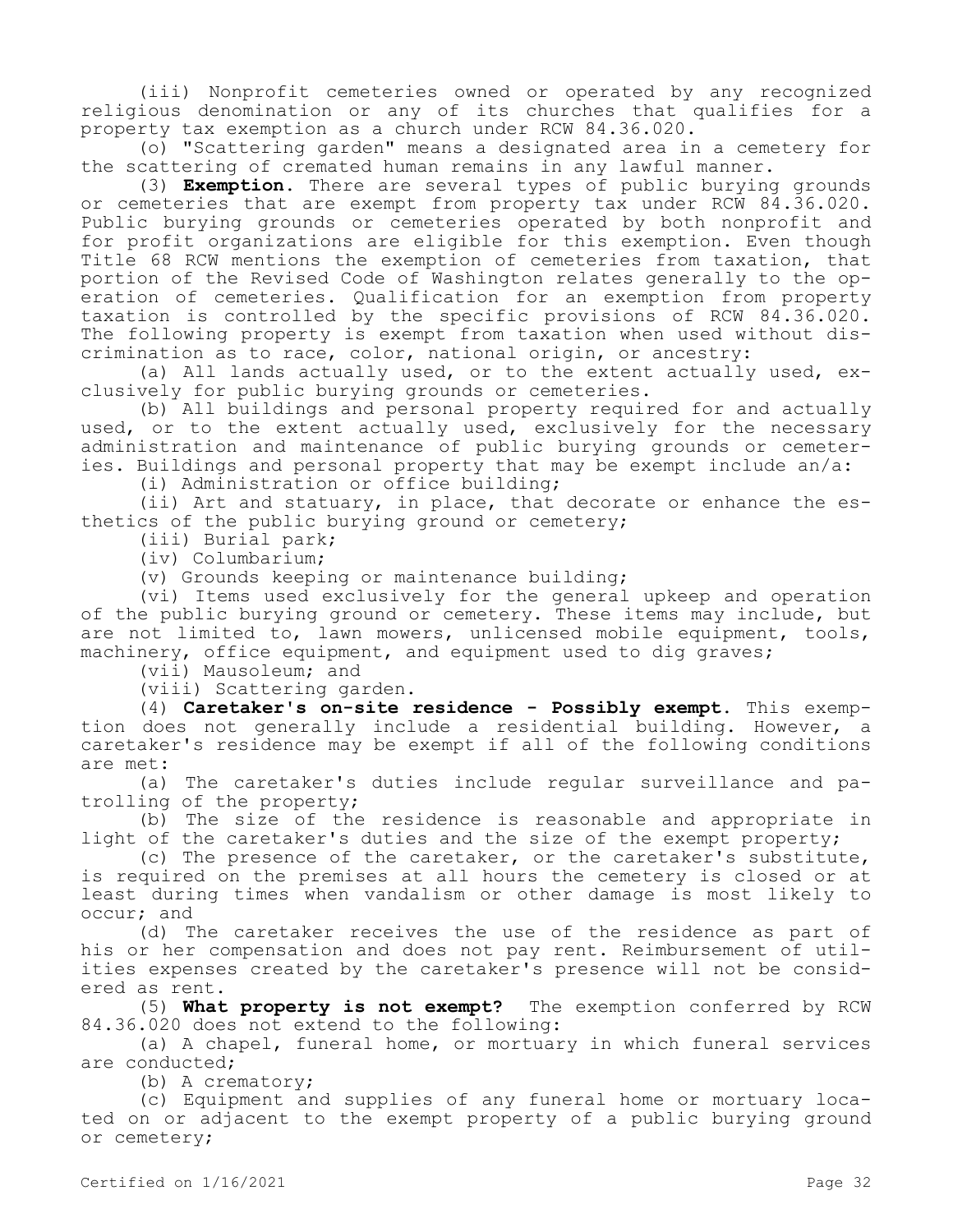(d) Statuary, grave markers, headstones, and other items for sale; and

(e) Items used to promote sales (i.e., samples or displays) of graves, urns, caskets, headstones, and other items generally sold in connection with a public burying ground, cemetery, funeral, cremation, grave, or burial site.

(6) **Applications and annual declarations.** Nonprofit cemetery corporations or associations are only required to file an initial application for exemption as described in WAC 458-16-110. For profit cemetery corporations or associations must file renewal applications and annual declarations as required by WAC 458-16-110.

[Statutory Authority: RCW 84.36.865. WSR 06-20-005, § 458-16-180, filed 9/21/06, effective 10/22/06. Statutory Authority: RCW 84.08.010, 84.08.070 and chapter 84.36 RCW. WSR 94-07-008, § 458-16-180, filed 3/3/94, effective 4/3/94; Order PT 77-2, § 458-16-180, filed 5/23/77; Order PT 76-2, § 458-16-180, filed 4/7/76. Formerly WAC 458-12-190.]

**WAC 458-16-190 Churches, parsonages and convents.** (1) **Introduction.** This rule explains the property tax exemption available under the provisions of RCW 84.36.020 to churches, parsonages, and convents.

(2) **Definitions.** For purposes of this rule, the following definitions apply:

(a) "Church purposes" means the use of real and personal property owned by a nonprofit religious organization for religious worship or related administrative, educational, eleemosynary, and social activities. This definition is to be broadly construed. The term "use" includes real property owned by a nonprofit religious organization upon which a church will be built.

(b) "Clergy person" means a person ordained or regularly licensed for religious service and includes both male and female individuals.

(c) "Commercial" refers to an activity or enterprise that has profit making as one of its primary purposes.

(d) "Convent" means a house or set of buildings occupied by a community of clergy or nuns devoted to religious life under a superior.

(e) "Eleemosynary" means charitable, including types of activities in which some social objective is served or general welfare is advanced.

(f) "Owned" means owned in fee or by contract purchase.

(g) "Parsonage" means a residence, owned by a church, that is occupied by a clergy person designated for a particular congregation and who holds regular services for that congregation.

(h) "Regular services" means religious services that are conducted on a routine and systematic basis at prearranged times, days, and places. This term includes religious services that are conducted by a visiting or circuit clergy person who may only hold services once a month in a particular location if that person is scheduled to conduct services on a routine and prearranged basis on the exempt property.

(i) "Unoccupied land" means land that is undeveloped, unused, and upon which no structures or improvements have been built.

(i) This land includes, but is not limited to, greenbelt, wetland, and other undeveloped areas contiguous to an exempt church, parsonage, or convent.

(ii) This land does not include parking lots, landscaped grounds, or playing fields.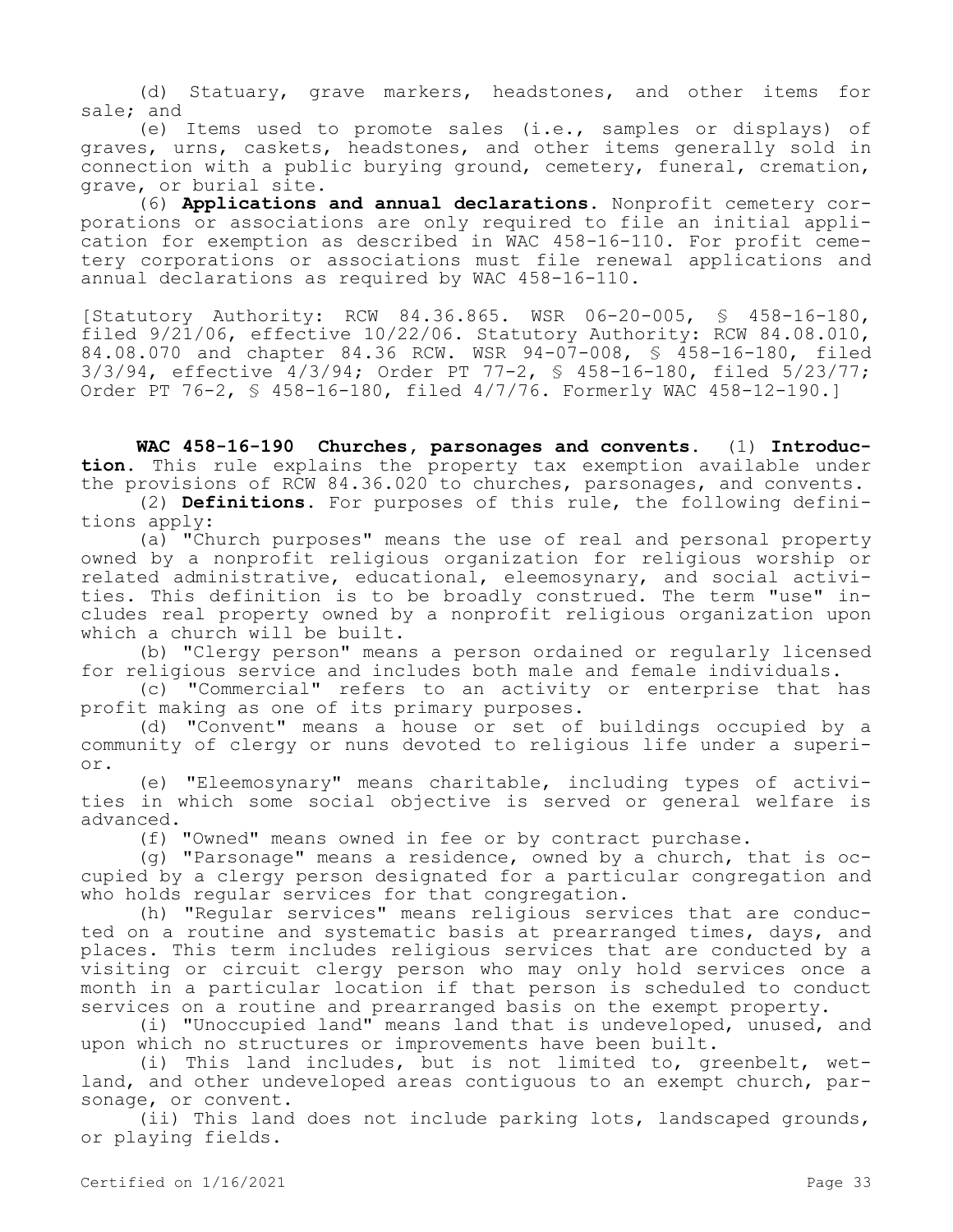(3) **Property exempt and extent of exemption.** The church and the ground upon which a church is or will be built, together with a parsonage, convent, structures and ground necessary for street access, parking, light, ventilation, and buildings and improvements required to maintain and safeguard the property owned by a nonprofit religious organization and wholly used for church purposes will be exempt from property taxation to the following extent:

(a) The exempt area must not exceed five acres of land, including ground that is occupied and unoccupied. Occupied ground is ground covered by the church, parsonage, convent, structures and ground necessary for street access, parking, light, ventilation, and buildings and improvements required for the maintenance and security of such property.

(b) The unoccupied land included within this five-acre limitation may not exceed one-third of an acre (fourteen thousand four hundred square feet), unless additional unoccupied land is required to conform with state or local codes, zoning, or licensing requirements.

(4) **Noncontiguous property.** A parsonage or convent may qualify for exemption even if located on land that is not contiguous to the church property; however, the five acre limitation still applies, as does the limitation described in subsection (3)(b) of this rule with respect to unoccupied land.

(5) **Exemption of caretaker's residence.** A caretaker's residence located on church property may qualify for exemption if the following conditions are met:

(a) The caretaker's duties include regular surveillance and patrolling of the property;

(b) The size of the residence is reasonable and appropriate in light of the caretaker's duties and the size of the exempt property;

(c) The caretaker is required to provide either security or maintenance service described as follows:

(i) Security of the premises is provided by the caretaker, not merely by his or her presence, but by regular surveillance and patrolling of the grounds, locking gates if necessary, and generally acting in a manner to ensure the security of the property; or

(ii) Maintenance service is provided on a daily basis to open and close the premises, activate or shut down environmental systems, and provide other maintenance and custodial services necessary for the effective operation and utilization of the facilities; and

(d) The caretaker receives the use of the residence as part of his or her compensation and does not pay rent. Reimbursement of utilities expenses created by the caretaker's presence will not be considered as rent.

(6) **Property not used for church purposes.** Except as provided in this rule, when property is not used for church purposes, the exemption is lost. If a portion of the exempt property is used for commercial rather than church purposes, that portion must be segregated and taxed whether or not the proceeds received by the church from the commercial use are applied to church purposes.

(7) **Loan, rental, or use of exempt property.** If the rental income or donations, if any, are reasonable and do not exceed the maintenance and operation expenses attributable to the portion of the property being loaned or rented, the tax exempt status of any property exempt under this rule will not be affected by:

(a) The loan or rental to a nonprofit organization, association, corporation, or school to conduct eleemosynary activities or to conduct activities related to a farmers market. Activities related to a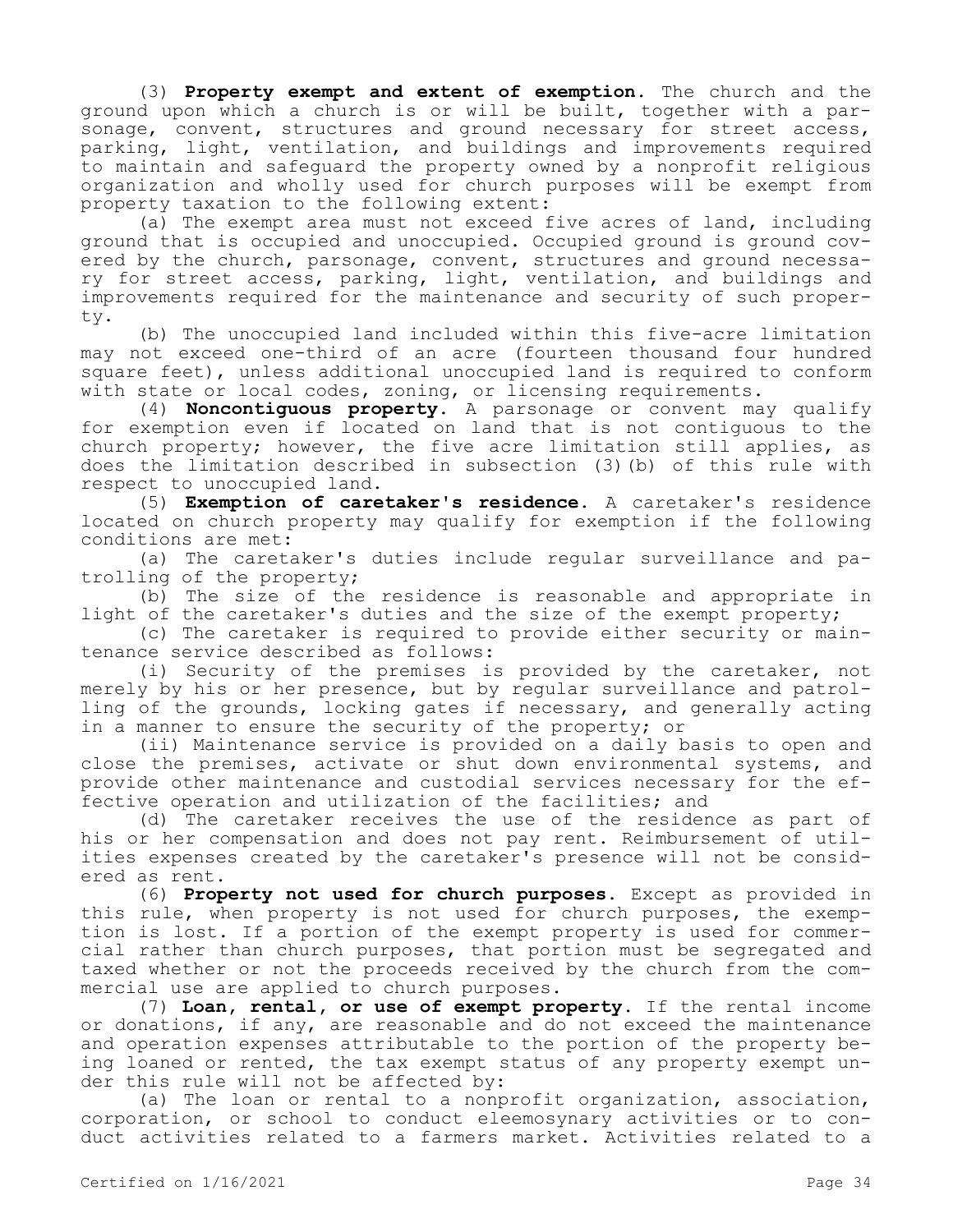farmers market may not occur on the property more than fifty-three days each assessment year. For the purposes of this rule, "farmers market" has the same meaning as "qualifying farmers market" as defined in RCW 66.24.170;

(b) The rental or use of the property by any individual, group, or entity, where such rental or use is not otherwise authorized by this rule, for not more than fifty days in each calendar year, and the property is not used for pecuniary gain or to promote business activities for more than fifteen of the fifty days in each calendar year. The fifty and fifteen-day limitations do not include days for setup and takedown activities preceding or following a meeting or event; or

(c) An inadvertent use of the property in a manner inconsistent with the purpose for which the exemption was granted, if the inadvertent use is not part of a pattern of use. A pattern of use is presumed when an inadvertent use is repeated in the same assessment year or in two or more successive assessment years.

(8) **Fund-raising events.** The use of exempt property for fundraising events sponsored by an exempt organization, association, or corporation does not subject the property to taxation if the fundraising events are consistent with the purposes for which the exemption was granted. The term "fund-raising" means any revenue-raising event limited to less than five days in length, that disburses fiftyone percent or more of the profits realized from the event to the exempt nonprofit organization, association, or corporation that is holding the fund-raising, and that takes place on exempt property.

(a) Example 1. An exempt nonprofit social service agency holds an art auction in the church basement to raise funds. Since the fundraising event is being held on exempt property, the event must be less than five days in length and fifty-one percent of the profits must be disbursed to the social service agency.

(b) Example 2. The women's auxiliary of the church has a candy sale to raise funds for the church's program to provide meals to the homeless during which the candy is sold door-to-door by members of the auxiliary. Since the candy sale is not being held on the exempt property, the sale is not limited to five days in duration nor do fiftyone percent of the profits from this fund-raising event have to be remitted to the church.

[Statutory Authority: RCW 84.08.010, 84.08.070, 84.08.080, 84.36.389, and 84.36.865. WSR 15-07-021, § 458-16-190, filed 3/10/15, effective 4/10/15. Statutory Authority: RCW 84.08.010, 84.08.070 and chapter 84.36 RCW. WSR 94-07-008, § 458-16-190, filed 3/3/94, effective 4/3/94. Statutory Authority: RCW 84.36.865. WSR 82-22-060 (Order PT 82-8), § 458-16-190, filed 11/2/82; WSR 81-21-009 (Order PT 81-13), § 458-16-190, filed 10/8/81; Order PT 77-2, § 458-16-190, filed 5/23/77; Order PT 76-2, § 458-16-190, filed 4/7/76. Formerly WAC 458-12-195.]

**WAC 458-16-200 Land upon which a church or parsonage shall be built.** (1) **Introduction.** This section explains the property tax exemption available under the provisions of RCW 84.36.020 to land upon which a church is to be built or upon which a parsonage or convent is being built in conjunction with and on land contiguous to a church.

(2) **Exemption.** Any property upon which a church is to be built may be exempt from ad valorem taxation if the church has a specific plan and clear intent to use the land for this and no other purpose.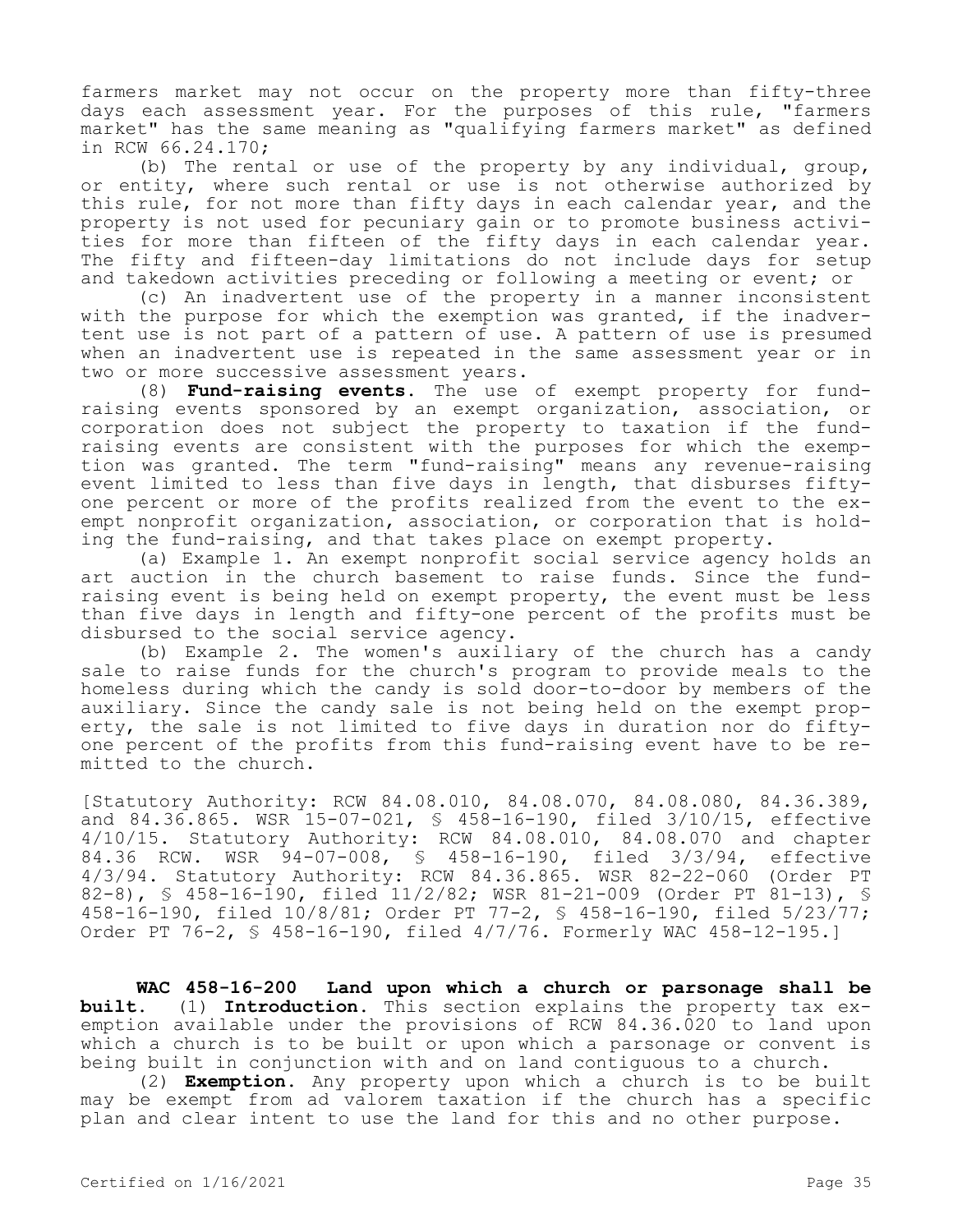(a) This property may include land upon which a parsonage or convent is to be built on land contiguous to a church.

(b) A parsonage or convent to be built on noncontiguous real property shall not be entitled to exemption until the parsonage or convent is built and occupied by a clergy person.

(3) **Burden of proof.** A nonprofit religious organization claiming this exemption must submit proof that a reasonably specific and active program is being carried out to construct a church within a reasonable period of time. Such proof shall include sufficient information from which the department will be able to determine what portion of the property will qualify for exemption when construction is completed.

(4) **Proof of required intent.** Proof that may be submitted to evidence the required intent to build may include, but is not limited to:

(a) Affirmative action by the board of directors, trustees, or governing body of the nonprofit religious organization toward an active program of construction.

(b) Itemized reasons for the proposed construction, such as:

(i) Need for expansion due to growth;

(ii) Replacement of wornout buildings; or

(iii) Initial facilities for a newly organized congregation or nonprofit religious organization;

(c) Clearly established plans for financing the construction;

(d) Proposed architectural plans that would show what portion of the property will be under actual exempt use;

(e) Building permits; or

(f) Any other proof the department may deem relevant to show an active program aimed at construction.

(5) **Time limit regarding future construction.** The length of time under which a property may be held for future construction under this section shall be dependent upon the intent evidenced under the circumstances of each individual situation. If there is no evidence of progress towards construction within a calendar year, the exemption will be removed.

[Statutory Authority: RCW 84.08.010, 84.08.070 and chapter 84.36 RCW. WSR 94-07-008, § 458-16-200, filed 3/3/94, effective 4/3/94; Order PT 77-2, § 458-16-200, filed 5/23/77; Order PT 76-2, § 458-16-200, filed 4/7/76. Formerly WAC 458-12-200.]

**WAC 458-16-210 Nonprofit organizations, associations, or corporations organized and conducted for nonsectarian purposes.** (1) **Introduction.** This rule explains the real and personal property tax exemption available under RCW 84.36.030(1) to nonprofit organizations, associations, or corporations organized and conducted for nonsectarian purposes.

(2) **Definitions.** For purposes of this rule, the following definitions apply:

(a) "Benevolent social services" are services provided to persons of all ages for charitable reasons to promote the happiness and prosperity of others through generosity and pleasure at doing good works, or for the purpose of doing good. Examples of benevolent social services include, but are not limited to, providing a food bank or soup kitchen.

(b) "Character building social services" are services offered for the general public good that assist people with general living or job seeking skills, or assist people in working towards independent living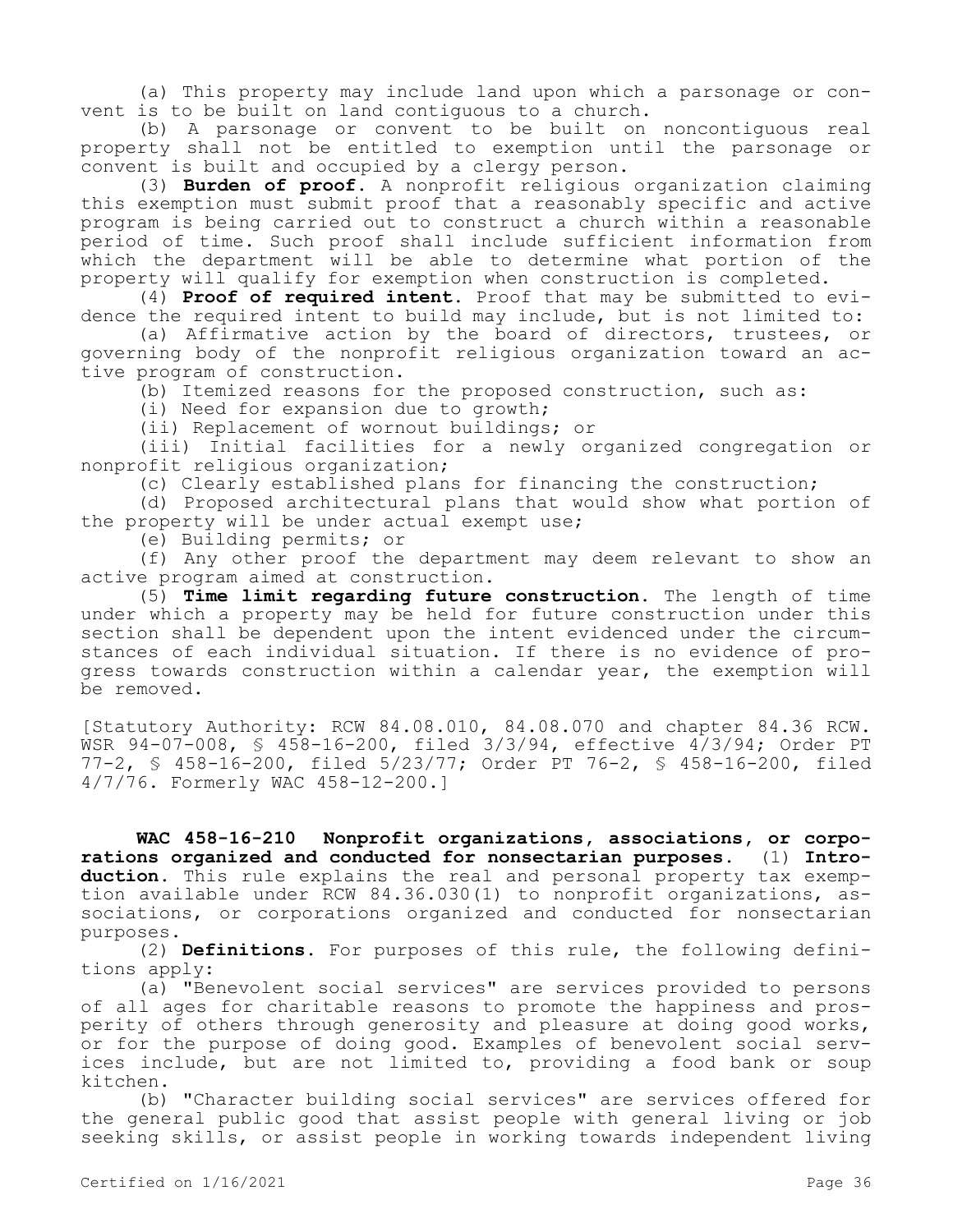and self-sufficiency. Examples of character building social services include, but are not limited to, providing financial assistance and counseling, and vocational training which includes resume writing and job interview training.

(c) "Commercial" refers to an activity or enterprise that has profit making as its primary purpose.

(d) "Community outreach group" means a nonprofit group organized to extend social services to a particular segment of the community. Examples of a community outreach group include, but are not limited to, a rescue mission organized to feed the homeless or a program that targets juveniles "at risk" of criminal or abusive behavior.

(e) "Nonsectarian purpose" means a purpose that is not associated with or limited to a particular religious group or denomination.

(f) "Protective social services" are services that protect other persons from injury or destruction, save others from financial loss, or assist persons with behavioral problems by providing encouragement, support, and training. Examples of protective social services include, but are not limited to, providing housing, counseling, encouragement, or support for battered persons or the physically or mentally disabled.

(g) "Rehabilitative social services" are services that restore individuals to a former capacity, to a condition of health, or to useful or constructive activity. Examples of rehabilitative social services include, but are not limited to, assisting an exoffender's reentry into the community, assisting persons to overcome alcohol or substance abuse, or to overcome the effects of a physical injury, stroke, or heart attack.

(3) **Exemption.** The real and personal property owned by nonprofit organizations, associations, or corporations (collectively, "organizations") are exempt from taxation if the following requirements are satisfied:

(a) The nonprofit organization is organized and conducted for nonsectarian purposes;

(b) The property is exclusively used to provide benevolent, character-building, protective, or rehabilitative social services to persons of all ages;

(c) The services provided by the nonprofit organization relieves a public obligation; and

(d) A portion of the nonprofit organization's services are gifted or donated to the people it serves as explained in subsection (4) of this section.

(4) **Gift and giving.** To qualify for this exemption, there must be an element of gift and giving by the nonprofit to the people it serves. This requires voluntarily giving something of value with no expectation of compensation or remuneration. To comply with this requirement, the nonprofit organization must demonstrate on an annual basis that it meets one of the following conditions:

(a) Provides goods and/or services free of charge or at a rate that is reduced by at least twenty percent of its standard rate, to a minimum of fifteen percent of the total number of people it assists; or

(b) Contributes at least ten percent of its total annual income earned from the property towards the support of benevolent, characterbuilding, protective, or rehabilitative social service programs. To determine whether the ten percent requirement has been met:

(i) "Total annual income" refers to the total income the nonprofit organization earns from the property and reports to the Internal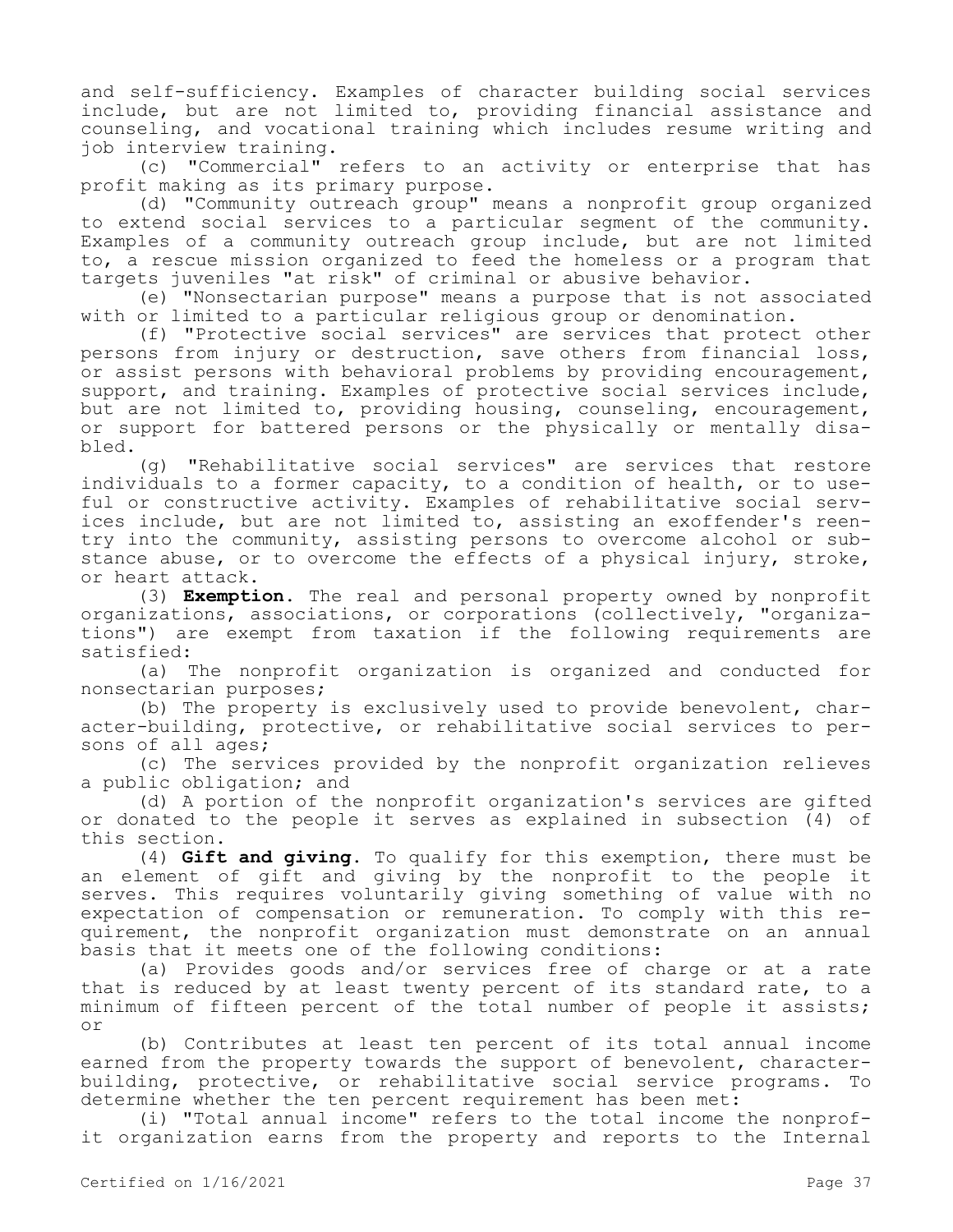Revenue Service for the calendar year and includes, but is not limited to, funds received through direct and indirect public support, government grants, membership fees, and other contributions. The term does not include funds that are specifically donated or contributed for capital improvements.

(ii) A nonprofit organization may include in its ten percent calculation the value of time volunteers donate to carry out program services and functions, the loan of its facilities free of charge to community outreach groups, and gifts of scholarships and other fee subsidies.

(A) Volunteer time. If a nonprofit organization includes volunteer time in its ten percent calculation, it must maintain records identifying the individuals who donated their services and the number of hours they donated. The value of donated time will be calculated by using the federal minimum wage standard.

(B) Free use of facility. If a nonprofit organization allows community outreach groups to use its facility free of charge, it must maintain records identifying the community outreach groups that used the facility and the number of hours of use. The value of this use will be calculated by taking the number of hours, or any portion of an hour, the facility is used by these groups and multiplying it by the customary fee the nonprofit organization charges to rent its facility to any other group.

(5) **Additional exemption information.** A nonprofit organization that applies for this property tax exemption must also comply with the provisions of WAC 458-16-165 and may not impose conditions or restrictions on the use of the exempt property, except those that are reasonably necessary to safeguard the exempt property and to comply with this exemption.

(a) Fraternal organizations. Property used by a fraternal organization or association for fraternal purposes does not qualify for this exemption. For information regarding exemptions for property used for fraternal organizational purposes, see WAC 458-16-300 Public meeting hall—Public meeting place—Community meeting hall.

(b) Commercial purpose. If any portion of the nonprofit organization's property is used for a commercial rather than a nonprofit, nonsectarian exempt purpose, then that portion will not qualify for this exemption and must be segregated from property used for exempt purposes. The burden is on the nonprofit organization to prove that the property is not used for a commercial purpose.

(c) Selling donated merchandise. When property is otherwise exempt under this rule, the sale of donated merchandise is not considered a disqualifying commercial purpose, but rather an exempt use of the property if the proceeds are dedicated to the exempt purpose of the nonprofit organization. For example, a job training program conducted through the operation of a thrift store is eligible for this exemption if the thrift store can verify the proceeds are directed to an exempt purpose.

(d) Property with option to repurchase. According to RCW 84.36.031, property leased, loaned, sold with the option to repurchase, or otherwise made available to organizations described in RCW 84.36.030, does not qualify for an exemption under RCW 84.36.030 unless:

(i) The property is owned by an organization exempt under RCW 84.36.020 or 84.36.030 and the organization loans, leases, or rents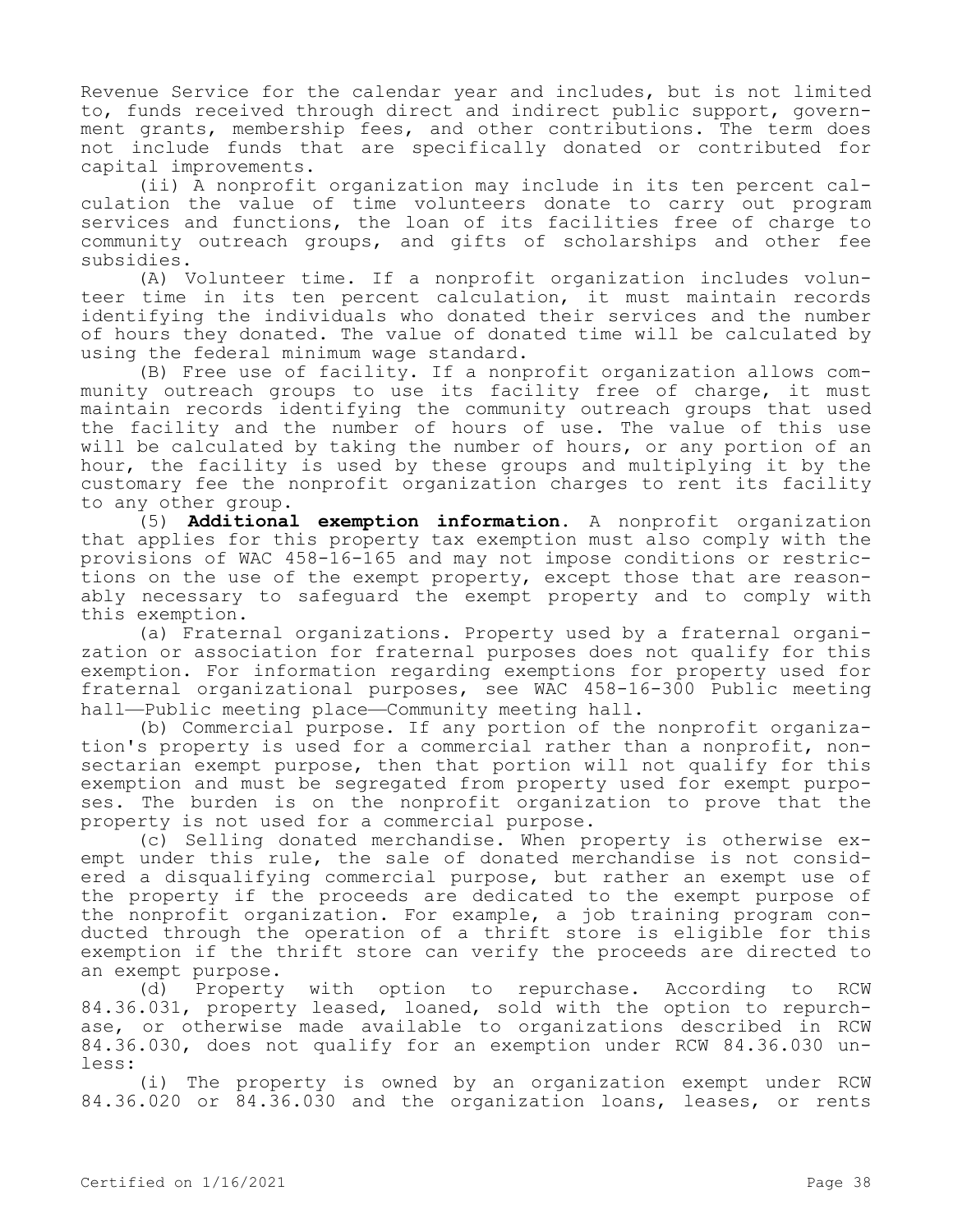the property to another organization for the exempt purposes provided in RCW 84.36.030; or

(ii) The property is owned by an entity formed exclusively for the purpose of leasing the property to an organization that will use the property for the exempt purposes provided in RCW 84.36.030 if:

(A) The lessee uses the property for the exempt purposes provided in RCW 84.36.030;

(B) The immediate previous owner of the property had received an exemption under RCW 84.36.020 or 84.36.030 for the property; and

(C) The benefit of the exemption is passed on to the nonprofit organization using the property for exempt purposes.

[Statutory Authority: RCW 84.36.865. WSR 19-23-010, § 458-16-210, filed 11/7/19, effective 12/8/19. Statutory Authority: RCW 84.08.010, 84.08.070, 84.08.080, 84.36.389, and 84.36.865. WSR 15-07-021, § 458-16-210, filed 3/10/15, effective 4/10/15. Statutory Authority: RCW 84.08.010, 84.08.070 and chapter 84.36 RCW. WSR 94-07-008, § 458-16-210, filed 3/3/94, effective 4/3/94. Statutory Authority: RCW 84.36.865. WSR 88-02-010 (Order PT 87-10), § 458-16-210, filed 12/28/87; WSR 86-12-034 (Order PT 86-2), § 458-16-210, filed 5/30/86; WSR 85-05-025 (Order PT 85-1), § 458-16-210, filed 2/15/85. Statutory Authority: RCW 84.36.389 and 84.36.865. WSR 83-19-029 (Order PT 83-5), § 458-16-210, filed 9/14/83. Statutory Authority: RCW 84.36.865. WSR 81-05-017 (Order PT 81-7), § 458-16-210, filed 2/11/81; Order PT 77-2, § 458-16-210, filed 5/23/77; Order PT 76-2, § 458-16-210, filed 4/7/76. Formerly WAC 458-12-205.]

**WAC 458-16-215 Nonprofit organizations that solicit, collect, and distribute gifts, donations, or grants.** (1) **Introduction.** This section explains the property tax exemption available under RCW 84.36.550 to nonprofit organizations that solicit or collect gifts, donations, or grants to be distributed to other nonprofit organizations for character-building, benevolent, protective, or rehabilitative social services.

(2) **Definitions.** For purposes of this section, the following definitions apply:

(a) "Benevolent" refers to social services or programs that are directed at persons of all ages, that arise from or are prompted by motives of charity or a sense of benevolence, that are marked by a kindly disposition to promote the happiness and prosperity of others, by generosity in and pleasure at doing good works, or that are organized for the purpose of doing good. For example, a benevolent organization may provide a food bank, a soup kitchen, or counseling services at cost.

(b) "Gifts, donations, or grants" means only amounts that are given or received as outright gifts. Any amount, however designated, that is given or received in return for any goods, services, or other benefits will not be considered a "gift, donation, or grant" for the purposes of this rule. A "gift, donation, or grant" is an amount given or received without conditions, from detached and disinterested generosity, out of affection, respect, charity or like impulses and not because of any moral or legal duty or from the expectation of anticipated benefits. For example, the purchase of a "raffle ticket" or "bingo card" does not qualify as a "gift, donation, or grant" because the sponsor of the raffle or bingo game is selling a chance to win a prize and the participant is paying a portion of the purchase price of that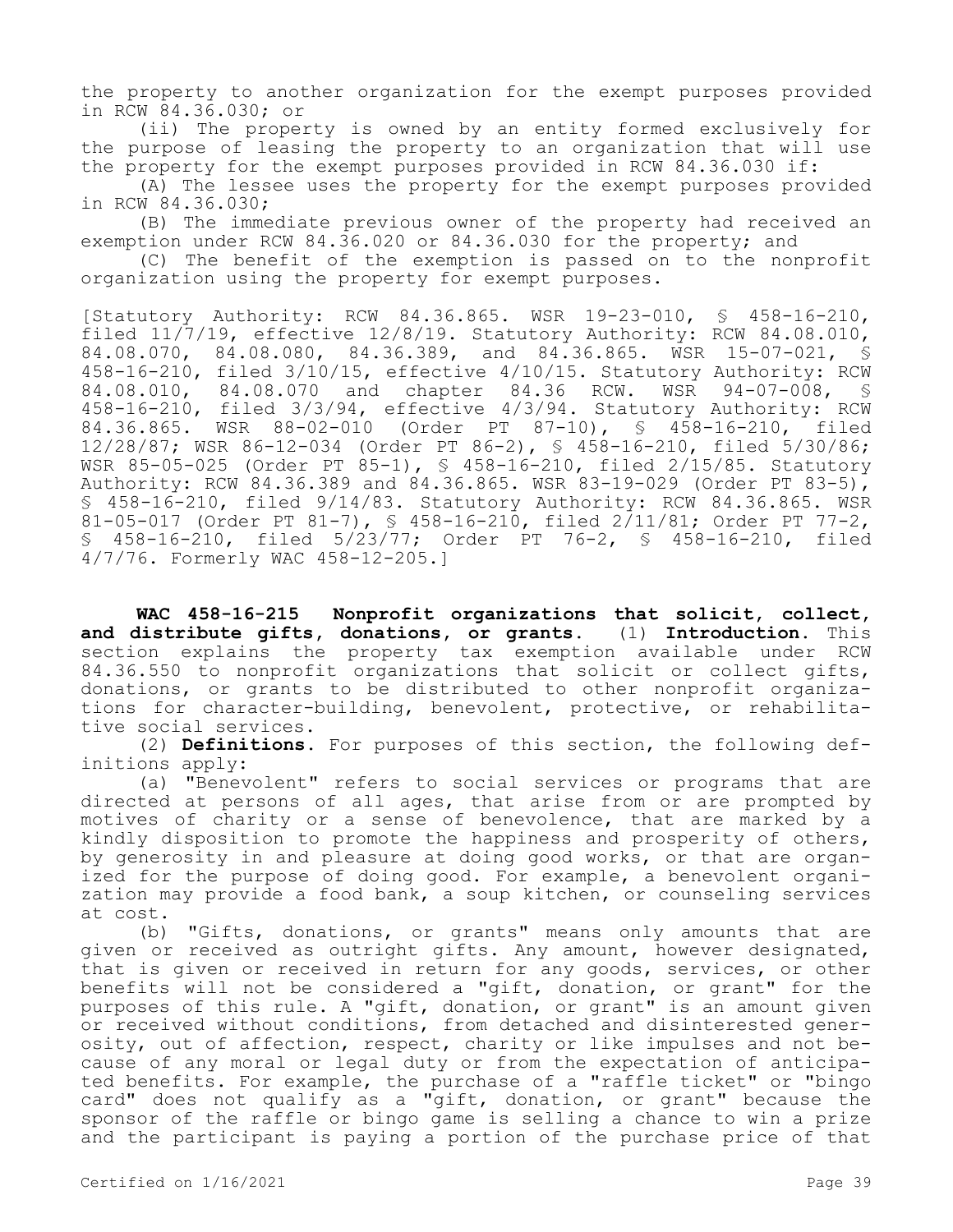prize and is receiving the chance to receive the prize or prizes in exchange for his or her payment.

(c) "Nonsectarian purpose" means a purpose that is not associated with or limited to a particular religious group.

(d) "Organization" includes associations and corporations.

(e) "Protective" refers to activities that are meant to cover, to guard, or to shield other persons from injury or destruction or to save others from financial loss. For example, a protective organization may provide housing for battered persons or for the developmentally disabled or may assist persons with behavioral problems by providing encouragement, support, and training.

(f) "Rehabilitative or rehabilitation" refers to activities designed to restore individuals to a former capacity, to a condition of health, or to useful or constructive activity. For example, a rehabilitative organization may assist persons to overcome alcohol or substance abuse, or to overcome the effects of a physical injury, stroke, or heart attack.

(g) "Social service" means programs designed to help people resolve problems, become more self-sufficient, prevent dependency, strengthen family relationships, and/or enhance the functioning of individuals in society. These services include, but are not limited to, programs in the general categories of:

(i) Socialization and development; and

(ii) Therapy, help, rehabilitation, and social protection.

(3) **Exemption.** The real and personal property owned by a nonprofit organization is exempt from taxation if the property is owned by a nonprofit organization and is used to solicit or collect gifts, donations, or grants for distribution to other nonprofit organizations, associations, or corporations organized and conducted for nonsectarian purposes that provide character-building, benevolent, protective, or rehabilitative social services directed at persons of all ages. To qualify for this exemption, the nonprofit organization must meet all of the following conditions:

(a) Organized and conducted for nonsectarian purposes;

(b) Affiliated with a state or national organization that authorizes, approves, or sanctions volunteer charitable fund-raising organizations;

(c) Qualified for exemption under section 501 (c)(3) of the federal Internal Revenue Code;

(d) Governed by a volunteer board of directors;

(e) Use the gifts, donations, and grants solicited or collected for character-building, benevolent, protective, or rehabilitative social services directed at persons of all ages or distribute the gifts, donations, or grants in accordance with (f) of this subsection;

(f) Annually distribute gifts, donations, or grants to at least five other nonprofit organizations, associations, or corporations organized and conducted for nonsectarian purposes that provide character-building, benevolent, protective, or rehabilitative social services directed at persons of all ages.

(4) **Examples.**

(a) The United Way solicits and collects gifts, donations, and grants from numerous sources such as government employees, private businesses, and corporate sponsors. The gifts, donations, and grants received by the United Way are, in turn, distributed to other nonprofit organizations, associations, and corporations that provide character-building, benevolent, protective, or rehabilitative social services directed at persons of all ages. The United Way does not necessa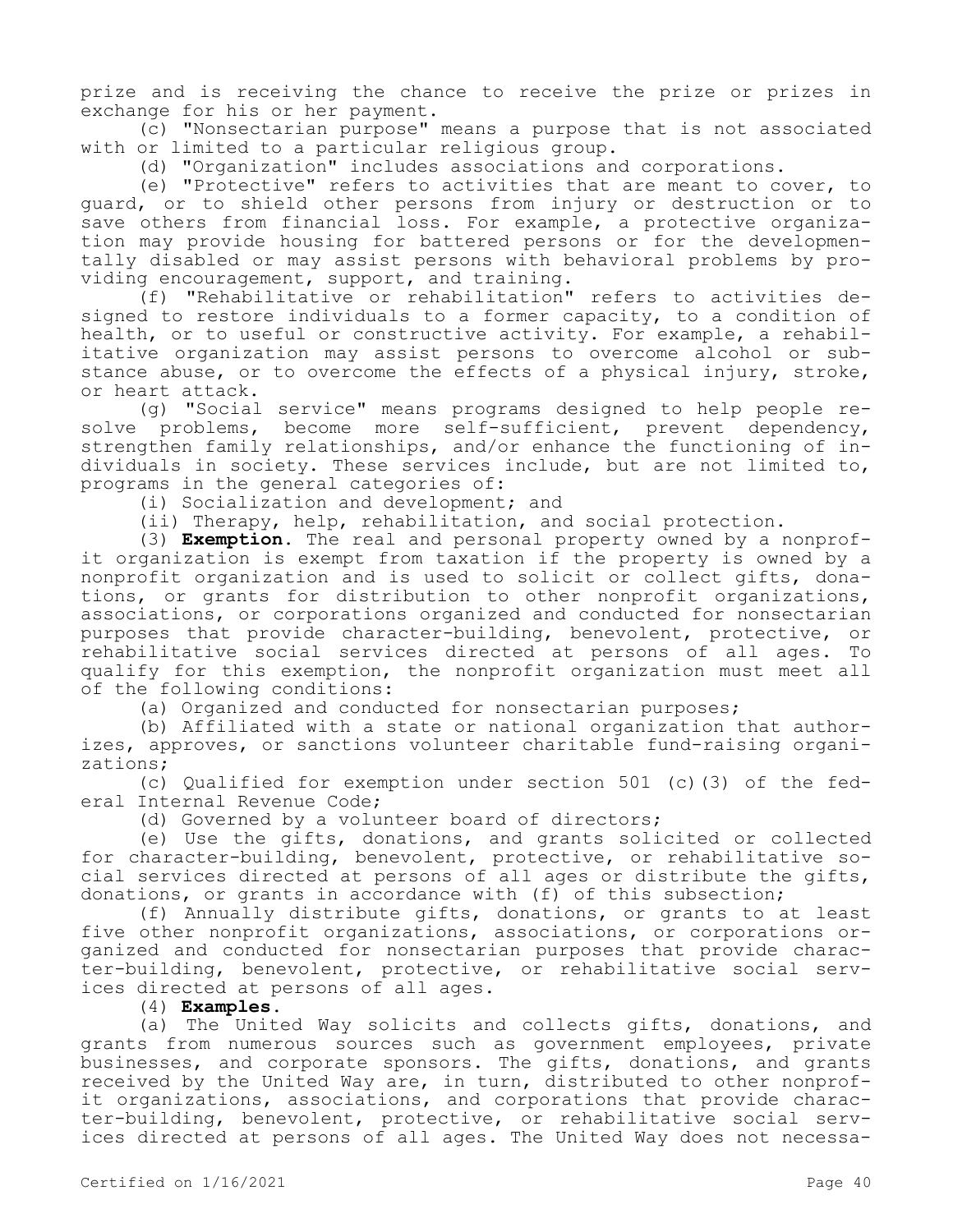rily provide these social services itself but it does own property that is used to solicit and collect gifts, donations, and grants. The United Way would be entitled to receive this exemption if, in addition to owning and using the property to solicit and collect gifts, donations, and grants, it meets all of the conditions listed in subsection (3) of this section.

(b) A nonprofit organization owns real and personal property that is used for bingo games, pull-tabs, and food services to raise funds for the organization's charitable activities that are not conducted at this location. Even if the nonprofit organization in this case is organized for nonsectarian purposes, affiliated with a national organization that authorizes, approves, and sanctions volunteer charitable fund-raising organizations, classified as a section 501 (c)(3) organization with the Internal Revenue Service, and governed by a volunteer board of directors, the bingo facility would not be entitled to an exemption because this property is not used to solicit or collect gifts, donations, or grants because the purchase of a bingo card is not a "gift, donation, or grant" within the meaning of this rule.

(5) **Additional requirements.** Any organization or association that applies for a property tax exemption under this section must also comply with the provisions of WAC 458-16-165. WAC 458-16-165 sets forth additional conditions and requirements that must be complied with to obtain a property tax exemption pursuant to RCW 84.36.550.

[Statutory Authority: RCW 84.08.010 and 84.08.070. WSR 94-15-041, § 458-16-215, filed  $7/14/94$ , effective 8/14/94.1

**WAC 458-16-220 Church camps.** (1) **Introduction.** This rule explains the property tax exemption available under the provisions of RCW 84.36.030(2) to property used as a church camp and owned by a nonprofit church, denomination, group of churches, or an organization or association of churches.

(2) **Definitions.** For purposes of this rule, the following definitions apply:

(a) "Church purposes" means the use of real and personal property owned by a nonprofit religious organization for religious worship or related administrative, educational, eleemosynary, and social activities.

(b) "Property" means real or personal property owned by a nonprofit church, denomination, group of churches, or an organization or association of churches.

(3) **Exemption.** Property owned by a nonprofit church, denomination, group of churches, or an organization or association comprised solely of churches or their qualified representatives that is used exclusively on a regular and scheduled basis for organized and supervised recreational or educational activities and church purposes related to camp facilities is exempt from property tax up to a maximum of two hundred acres as selected by the church, including buildings and other improvements located on the land.

(4) **Property with option to repurchase.** Property leased, loaned, or sold with the option to repurchase or made available to organizations described in RCW 84.36.030 does not qualify for this exemption unless:

(a) The property is owned by an organization exempt under RCW 84.36.020 or 84.36.030 and the organization loans, leases, or rents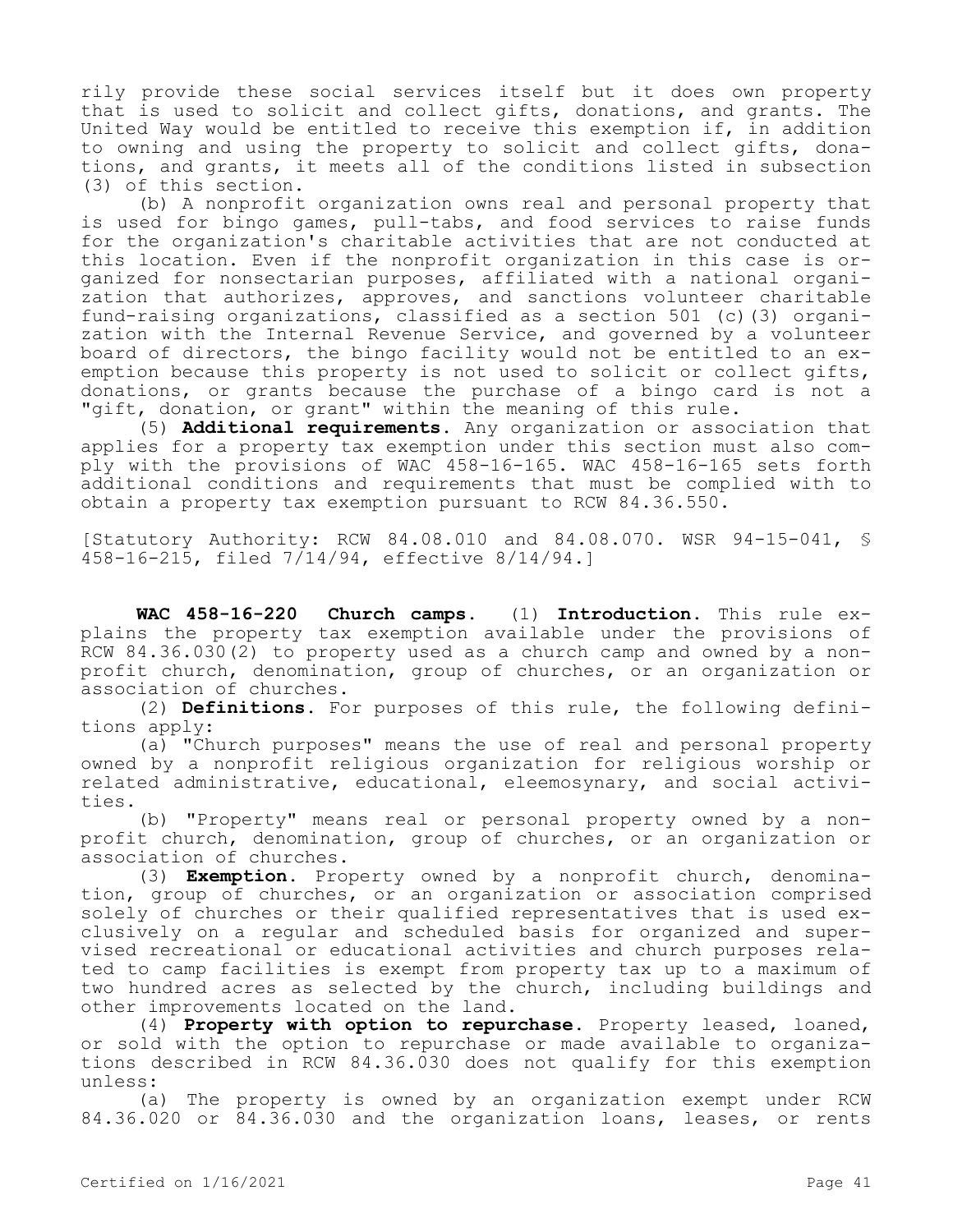the property to another organization for the exempt purposes described in RCW 84.36.030; or

(b) The property is owned by an entity formed exclusively for the purpose of leasing the property to an organization that will use the property for the exempt purposes described in RCW 84.36.030 if:

(i) The lessee uses the property for the exempt purposes provided in RCW 84.36.030;

(ii) The immediate previous owner of the property had received an exemption under RCW 84.36.020 or 84.36.030 for the property; and

(iii) The benefit of the exemption inures to the benefit of the lessee organization.

(5) **Additional requirements.** Any organization or association that applies for a property tax exemption under this rule must also comply with the provisions of WAC 458-16-165. WAC 458-16-165 provides additional conditions and requirements that must be complied with to obtain a property tax exemption pursuant to RCW 84.36.030.

[Statutory Authority: RCW 84.08.010, 84.08.070, 84.08.080, 84.36.389, and 84.36.865. WSR 15-07-021, § 458-16-220, filed 3/10/15, effective 4/10/15. Statutory Authority: RCW 84.08.010, 84.08.070 and chapter 84.36 RCW. WSR 94-07-008, § 458-16-220, filed 3/3/94, effective 4/3/94. Statutory Authority: RCW 84.36.865. WSR 86-12-034 (Order PT 86-2), § 458-16-220, filed 5/30/86; WSR 85-05-025 (Order PT 85-1), § 458-16-220, filed 2/15/85; Order PT 77-2, § 458-16-220, filed 5/23/77; Order PT 76-2, § 458-16-220, filed 4/7/76. Formerly WAC 458-12-206.]

**WAC 458-16-230 Character building organizations.** (1) **Introduction.** This rule explains the property tax exemption available under the provisions of RCW 84.36.030(3) to property owned by a nonprofit organization or association engaged in character building of children under eighteen years of age.

(2) **Definitions.** For purposes of this rule, the following definitions apply:

(a) "Character building" refers to activities for children under eighteen years of age that are for the general public good. The activities may build, improve, or enhance a child's moral constitution by developing moral or ethical strength, leadership, integrity, self-discipline, fortitude self-esteem, and reputation. For example, "character building" activities may involve organized and supervised recreational activities including, but not limited to, exploring, hiking, beachcombing, swimming, fishing, studying, and discussion groups.

(b) "Commercial" refers to an activity or enterprise that has profit making as its primary purpose.

(c) "Property" means real and personal property owned and used by a nonprofit organization or association engaged in character building of children under eighteen years of age and includes all buildings, structures, and improvements required to maintain and to safeguard the property.

(3) **Exemption.** Property owned by nonprofit organizations or associations engaged in character building of children under eighteen years of age is exempt from taxation if it is exclusively used to promote character building.

(a) To be entitled to receive this exemption, the organization or association must be nonprofit and its purpose must be for the general public good. All property of a character building organization or association must be devoted to the general public benefit.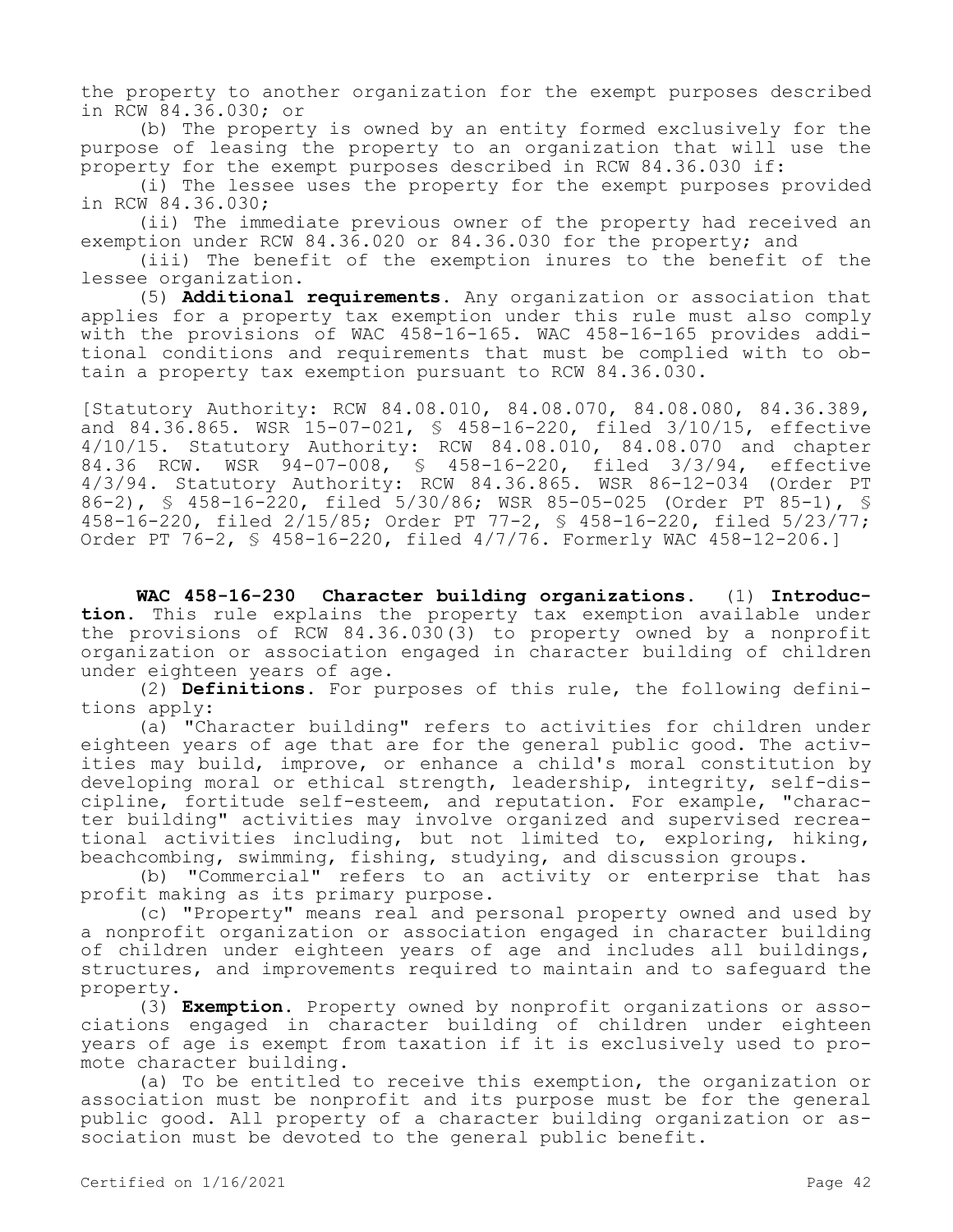(b) Except as otherwise provided in this rule, only property that is exclusively used for character building of children under eighteen years of age, is exempt under this rule. If the property is used for any other purpose, whether commercial or otherwise, it must be segregated and taxed.

(c) A nonprofit character building organization or association may also qualify for this exemption if, prior to 1971, its articles of incorporation or charter mandated the organization or association to provide services to children up to the age of twenty-one years.

(4) **Property with option to repurchase.** Property leased, loaned, or sold with the option to repurchase or made available to organizations described in RCW 84.36.030 does not qualify for this exemption unless:

(a) The property is owned by an organization exempt under RCW 84.36.020 or 84.36.030 and the organization loans, leases, or rents the property to another organization for the exempt purposes described in RCW 84.36.030; or

(b) The property is owned by an entity formed exclusively for the purpose of leasing the property to an organization that will use the property for the exempt purposes described in RCW 84.36.030 if:

(i) The lessee uses the property for the exempt purposes provided in RCW 84.36.030;

(ii) The immediate previous owner of the property had received an exemption under RCW 84.36.020 or 84.36.030 for the property; and

(iii) The benefit of the exemption inures to the benefit of the lessee organization.

(5) **Additional requirements.** Any organization or association that applies for a property tax exemption under this rule must also comply with the provisions of WAC 458-16-165. WAC 458-16-165 provides additional conditions and requirements that must be complied with to obtain a property tax exemption pursuant to RCW 84.36.030.

(6) **Related statute.** See RCW 82.04.4271; if a "nonprofit youth organization" is exempt from property taxation under RCW 84.36.030, it may deduct membership fees and certain service fees in calculating the amount of business and occupation tax due.

[Statutory Authority: RCW 84.08.010, 84.08.070, 84.08.080, 84.36.389, and 84.36.865. WSR 15-07-021, § 458-16-230, filed 3/10/15, effective 4/10/15. Statutory Authority: RCW 84.08.010, 84.08.070 and chapter 84.36 RCW. WSR 94-07-008, § 458-16-230, filed 3/3/94, effective 4/3/94. Statutory Authority: RCW 84.36.865. WSR 86-12-034 (Order PT 86-2), § 458-16-230, filed 5/30/86; WSR 85-05-025 (Order PT 85-1), § 458-16-230, filed 2/15/85; Order PT 77-2, § 458-16-230, filed 5/23/77; Order PT 76-2, § 458-16-230, filed 4/7/76. Formerly WAC 458-12-210.]

**WAC 458-16-240 Veterans organizations.** (1) **Introduction.** This rule explains the property tax exemption available under the provisions of RCW 84.36.030(4) for real and personal property owned by organizations and societies of veterans of any war of the United States.

(2) **Exemption.** Property owned by organizations or societies of war veterans, which are recognized by the department of defense and nationally chartered, is exempt from taxation.

(a) The general purposes and objectives of these organizations or societies must be to:

(i) Preserve memories and associations incident to war service; and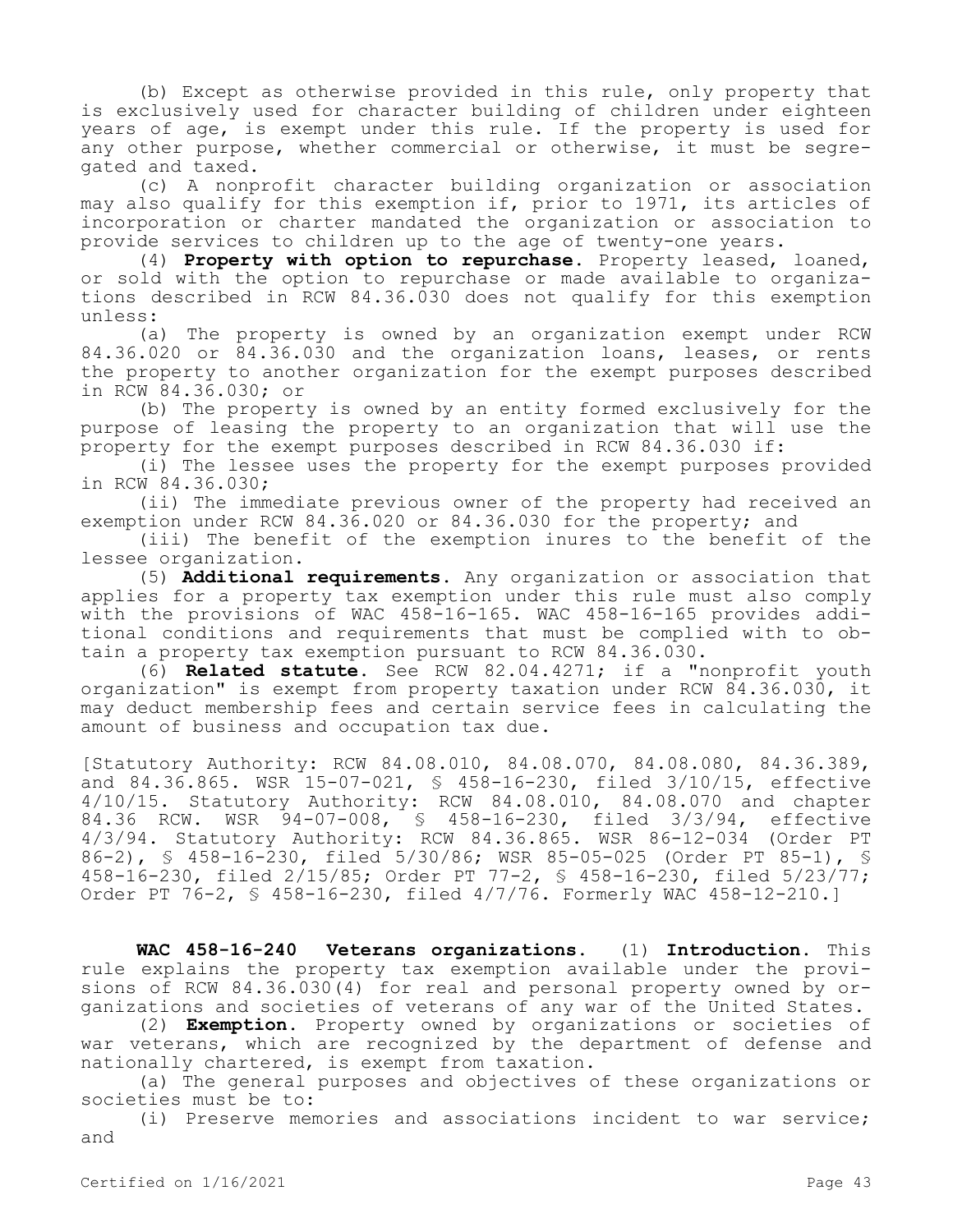(ii) Devote their members' efforts to mutual helpfulness and to patriotic and community service to state and nation.

(b) In order to qualify for this exemption, the property must be used in a manner reasonably necessary to carry out the purposes and objectives of the organization or society of war veterans. For example, a building owned by a chapter of the veterans of foreign wars that is used to hold meetings to plan a Veterans Day celebration may qualify for exemption.

(3) **Property with option to repurchase.** Property leased, loaned, or sold with the option to repurchase or made available to organizations described in RCW 84.36.030 does not qualify for this exemption unless:

(a) The property is owned by an organization exempt under RCW 84.36.020 or 84.36.030 and the organization loans, leases, or rents the property to another organization for the exempt purposes described in RCW 84.36.030; or

(b) The property is owned by an entity formed exclusively for the purpose of leasing the property to an organization that will use the property for the exempt purposes described in RCW 84.36.030 if:

(i) The lessee uses the property for the exempt purposes provided in RCW 84.36.030;

(ii) The immediate previous owner of the property had received an exemption under RCW 84.36.020 or 84.36.030 for the property; and

(iii) The benefit of the exemption inures to the benefit of the lessee organization.

(4) **Additional requirements.** Any organization, association, or corporation that applies for a property tax exemption under this rule must also comply with the provisions of WAC 458-16-165. WAC 458-16-165 provides additional conditions and requirements that must be complied with to obtain a property tax exemption pursuant to RCW 84.36.030.

[Statutory Authority: RCW 84.08.010, 84.08.070, 84.08.080, 84.36.389, and 84.36.865. WSR 15-07-021, § 458-16-240, filed 3/10/15, effective 4/10/15. Statutory Authority: RCW 84.08.010, 84.08.070 and chapter 84.36 RCW. WSR 94-07-008, § 458-16-240, filed 3/3/94, effective 4/3/94. Statutory Authority: RCW 84.36.865. WSR 86-12-034 (Order PT 86-2), § 458-16-240, filed 5/30/86; WSR 85-05-025 (Order PT 85-1), § 458-16-240, filed 2/15/85; Order PT 77-2, § 458-16-240, filed 5/23/77; Order PT 76-2, § 458-16-240, filed 4/7/76. Formerly WAC 458-12-215.]

**WAC 458-16-245 Student loan agencies.** (1) **Introduction.** This section explains the property tax exemption available under the provisions of RCW 84.36.030(6) to a nonprofit organization, association, or corporation that is exempt from federal income taxation and either guarantees student loans or issues debt to provide or acquire student loans.

(2) **Definitions.** For purposes of this section, the following definitions apply:

(a) "Student loan agency" means a nonprofit organization or association that is exempt from federal income tax under section 501 (c)(3) of the Federal Internal Revenue Code of 1954 (as amended) and:

(i) Is a guarantee agency under the federal guaranteed student loan program; or

(ii) Issues debt to provide or acquire student loans.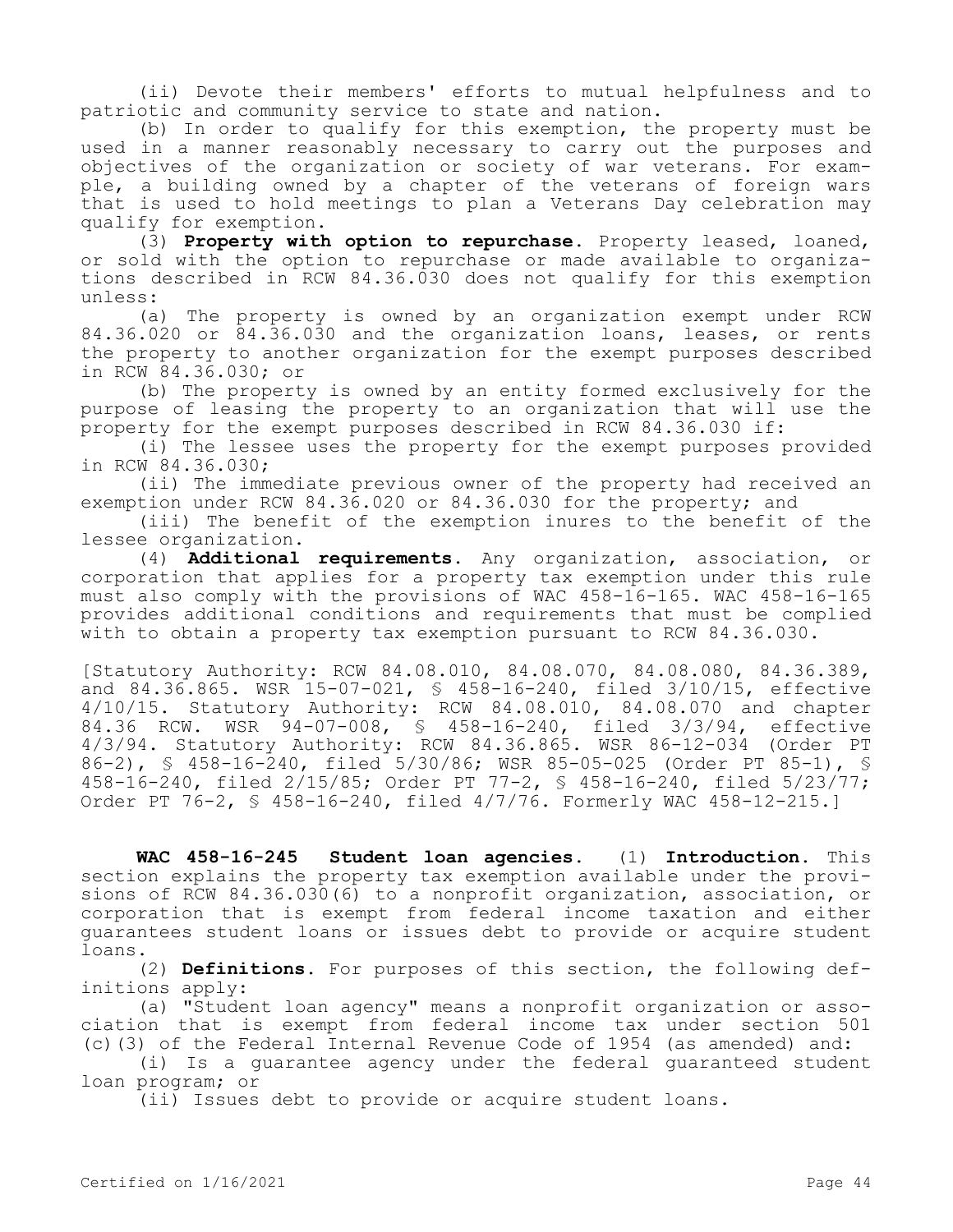(b) "Property" means real or personal property owned by a nonprofit organization, association, or corporation that qualifies as a "student loan agency."

(c) "Commercial" refers to an activity or enterprise that has profit making as its primary purpose.

(3) **Exemption.**

(a) Property owned and used by a nonprofit organization, association, or corporation that is a guarantee agency under the federal guaranteed student loan program or that issues debt to provide or acquire student loans is exempt from taxation.

(b) If any portion of the organization's, association's, or corporation's property is used for a commercial rather than an exempt purpose that portion must be segregated and taxed.

(4) **Additional requirements.** Any organization, association, or corporation that applies for a property tax exemption under this section must also comply with the provisions of WAC 458-16-165 that explains the additional conditions and requirements necessary to obtain a property tax exemption pursuant to RCW 84.36.030.

[Statutory Authority: RCW 84.08.010, 84.08.070 and chapter 84.36 RCW. WSR 94-07-008, § 458-16-245, filed 3/3/94, effective 4/3/94.]

**WAC 458-16-260 Nonprofit child day care centers, free libraries, orphanages, homes for sick or infirm, hospitals, outpatient dialysis facilities.** (1) **Introduction.** This rule explains the real and personal property tax exemption available under RCW 84.36.040 for property used by nonprofit child day care centers, free libraries, orphanages, homes for the sick or infirm, hospitals, and outpatient dialysis facilities. In addition, this rule explains the real and personal property tax exemption available to property leased to and used by a hospital for hospital purposes for a hospital that is established under chapter 36.62 RCW, or is owned and operated by a public hospital district established under chapter 70.44 RCW.

(2) **Definitions.** For purposes of this rule, the following definitions apply:

(a) "Child day care center" means a nonprofit organization that regularly provides child day care and early learning services for a group of children for periods of less than twenty-four consecutive hours.

(b) "Convalescent" or "chronic care" means any or all procedures commonly provided in caring for the sick including, but not limited to, administering medicines, preparing special diets, providing bedside nursing care, applying dressings and bandages, and carrying out any treatment prescribed by a duly licensed practitioner of the healing arts.

(c) "Free library" means a building or room containing collections of books, periodicals, other written materials such as magazines and newspapers, and audio or visual recordings. A free library must be accessible to the public for viewing, listening to, or borrowing these materials without charge. A nominal fee may be imposed for any materials that are damaged, lost, or not returned by the borrower in a timely manner. In the context of this rule, a "free library" does not include a library owned by an entity listed in RCW 84.36.010(1).

(d) "Home for the sick or infirm" means any home, place, or institution that operates or maintains facilities to provide convalescent or chronic care, or both, for three or more persons not related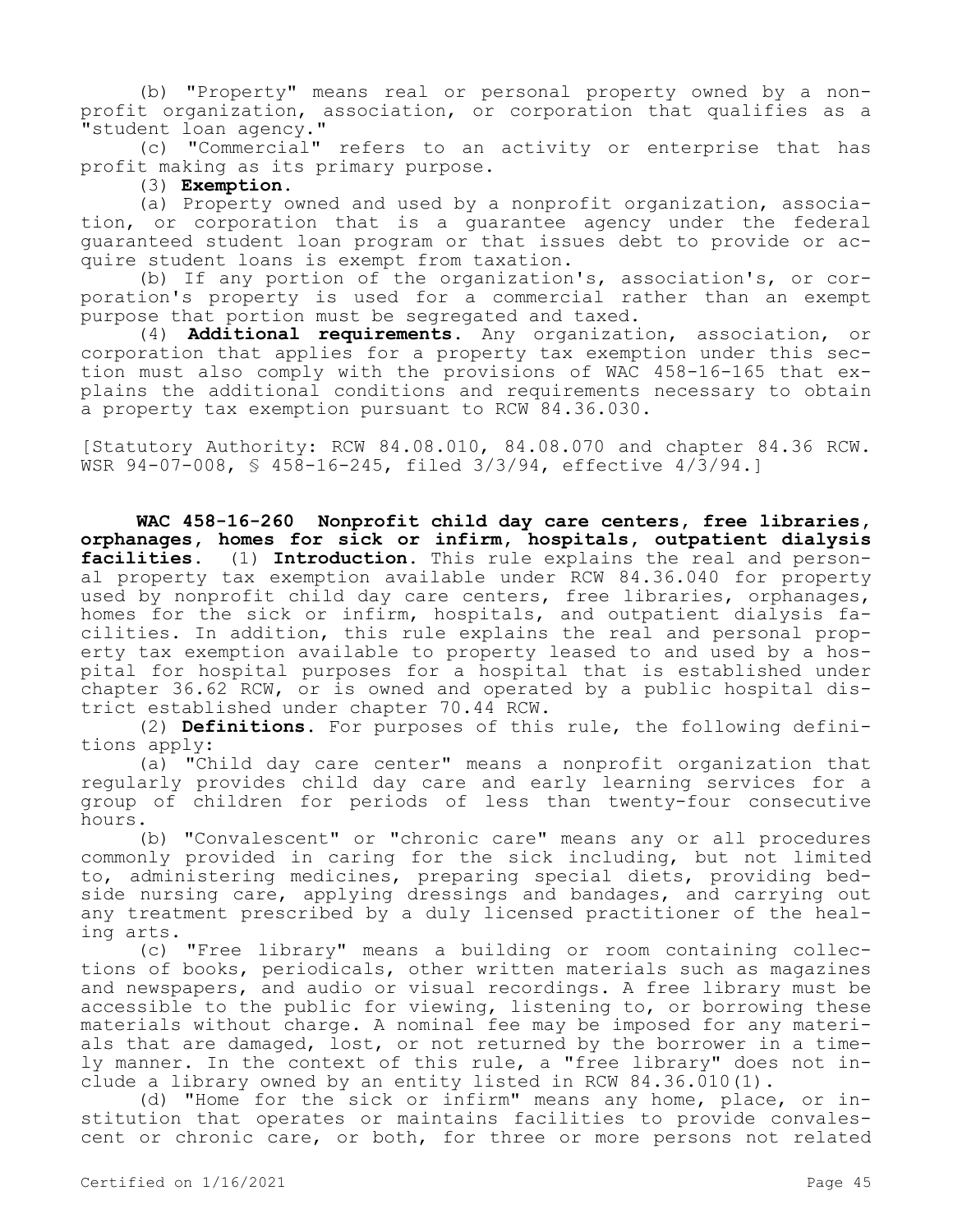by blood or marriage to the operator, who by reason of illness or infirmity, are unable to properly care for themselves.

(i) The services must be provided to persons over a continuous period of twenty-four hours or more.

(ii) A boarding home, guest home, hotel, or similar institution that is offered to the public as providing and supplying only room, board, or laundry services to persons who do not need medical or nursing treatment or supervision is not considered a "home for the sick or infirm" for purposes of this rule.

(e) "Hospital" means a nonprofit organization, association, or corporation engaged in providing medical, surgical, nursing, or related health care services for the prevention, diagnosis, or treatment of human illness, pain, injury, disability, deformity, or abnormality, including mental illness, treatment of mentally incompetent persons, or treatment of chemically dependent persons. The term also includes:

(i) Buildings or portions of buildings that are currently licensed as part of a hospital pursuant to chapters 70.41 or 71.12 RCW, and are part of an integrated, interrelated, homogeneous unit exclusively used for hospital purposes. The licensed hospital must be able to provide health care services to inpatients over a continuous period of twenty-four hours or more;

(ii) Administrative and support facilities integral and necessary to the functioning of the licensed hospital;

(iii) Buildings used as a residence for persons engaged or employed on a regular basis in the operation of a licensed hospital. Such buildings include, but are not limited to, a nurse's home or a residence for hospital employees; and

(iv) Residential units administered by a licensed hospital that are exclusively used to temporarily house families of inpatients in an integrated program of therapy.

"Hospital" does not include:

(A) Hotels or similar places that furnish only food and lodging or simple domiciliary care;

(B) Clinics or physician's offices, unless licensed as part of a hospital;

(C) Nursing homes as defined in chapter 18.51 RCW; and

(D) Maternity homes as defined in chapter 18.46 RCW.

(3) **Exemption for exclusively used property.** A nonprofit organization, association, or corporation (collectively, "organization") that operates one of the following institutions is exempt from taxation on all real and personal property exclusively used for the actual operation of the activity for which the exemption is granted:

(a) Child day care centers;

(b) Free libraries;

(c) Orphanages and orphan shelters;

(d) Homes for the sick or infirm;

(e) Hospitals for the sick; and

(f) Outpatient dialysis facilities.

(4) **Exemption for loaned, leased, or rented property.** Property loaned, leased, or rented to an institution listed in subsection (3) of this rule is also exempt from taxation if:

(a) The property is exclusively used by the nonprofit organization for the actual operation of the activity for which the exemption is granted;

(b) The benefit of the exemption is passed on to the nonprofit organization using the property for exempt purposes; and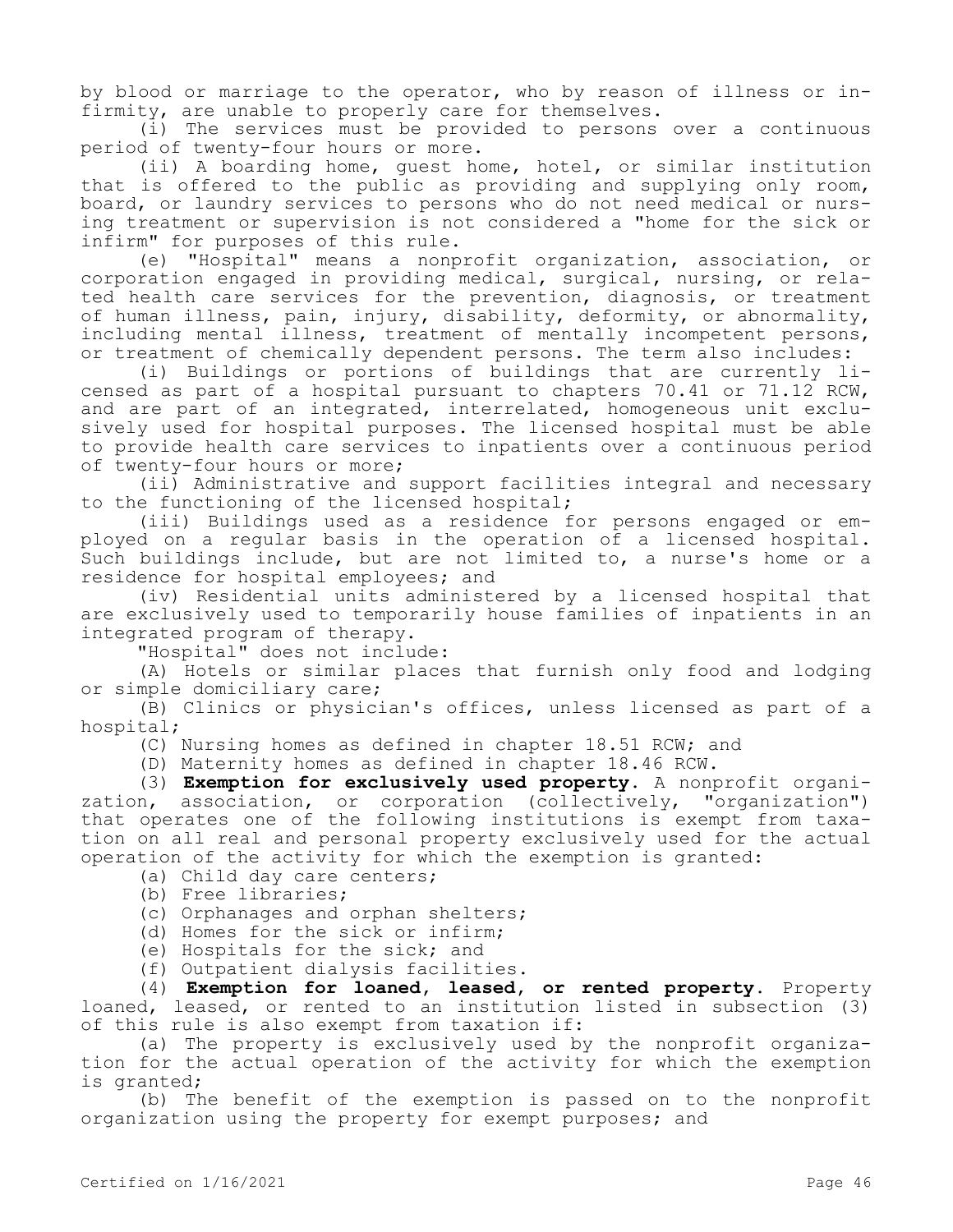(c) The property was specifically identified as loaned, leased, or rented when the application for exemption was made.

(5) **Property leased or rented to and used by publicly owned and operated hospitals.** All real and personal property leased or rented to and used by a hospital for hospital purposes as defined in subsection (2)(e) of this rule is exempt from property tax if the hospital is established under chapter 36.62 RCW or is owned and operated by a public hospital district established under chapter 70.44 RCW. The benefit of the exemption must be passed on to the nonprofit organization using the property for exempt purposes.

(6) **Additional requirements.** Any nonprofit organization that applies for a property tax exemption under this rule must also comply with the provisions of WAC 458-16-165.

[Statutory Authority: RCW 84.36.865. WSR 19-23-010, § 458-16-260, filed  $11/7/19$ , effective  $12/8/19$ . Statutory Authority: RCW 84.08.010, 84.08.070, 84.08.080, 84.36.389, and 84.36.865. WSR 15-07-021, § 458-16-260, filed 3/10/15, effective 4/10/15. Statutory Authority: RCW 84.36.865 and 84.36.040. WSR 10-02-010, § 458-16-260, filed 12/24/09, effective 1/24/10. Statutory Authority: RCW 84.36.865, 84.36.040 and 84.36.050. WSR 01-24-037, § 458-16-260, filed 11/28/01, effective 12/29/01. Statutory Authority: RCW 84.08.010, 84.08.070 and chapter 84.36 RCW. WSR 94-07-008, § 458-16-260, filed 3/3/94, effective 4/3/94. Statutory Authority: RCW 84.36.865. WSR 88-02-010 (Order PT 87-10), § 458-16-260, filed 12/28/87; WSR 85-05-025 (Order PT 85-1), § 458-16-260, filed 2/15/85. Statutory Authority: RCW 84.36.389 and 84.36.865. WSR 83-19-029 (Order PT 83-5), § 458-16-260, filed 9/14/83. Statutory Authority: RCW 84.36.865. WSR 81-05-017 (Order PT 81-7), § 458-16-260, filed 2/11/81; Order PT 77-2, § 458-16-260, filed 5/23/77; Order PT 76-2, § 458-16-260, filed 4/7/76. Formerly WAC 458-12-225.]

**WAC 458-16-266 Homeownership development.** (1) **Introduction.** RCW 84.36.049 explains that real property owned by a nonprofit entity for the purpose of developing or redeveloping on the real property one or more residences to be sold to low-income households is exempt from state and local property taxes, subject to certain limitations.

## (2) **Definitions.**

(a) "Financial statements" means an audited annual financial statement and a completed United States treasury internal revenue service return form 990 for organizations exempt from income tax.

(b) "Low-income household" means a single person, family, or unrelated persons living together whose adjusted income is less than eighty percent of the median family income, adjusted for family size as most recently determined by the federal Department of Housing and Urban Development for the county in which the property is located.

(c) "Nonprofit entity" means a nonprofit as defined in RCW 84.36.800 that is exempt from federal income taxation under 26 U.S.C. Sec. 501 (c)(3) of the federal Internal Revenue Code of 1986, as amended.

(d) "Property tax year" means the year in which property taxes are due.

(e) "Real property" has the same meaning as contained in RCW 84.04.090.

(f) "Residence" means a single-family dwelling unit whether such unit is separate or part of a multiunit dwelling, including the land on which such dwelling stands. If the residence is part of a multiunit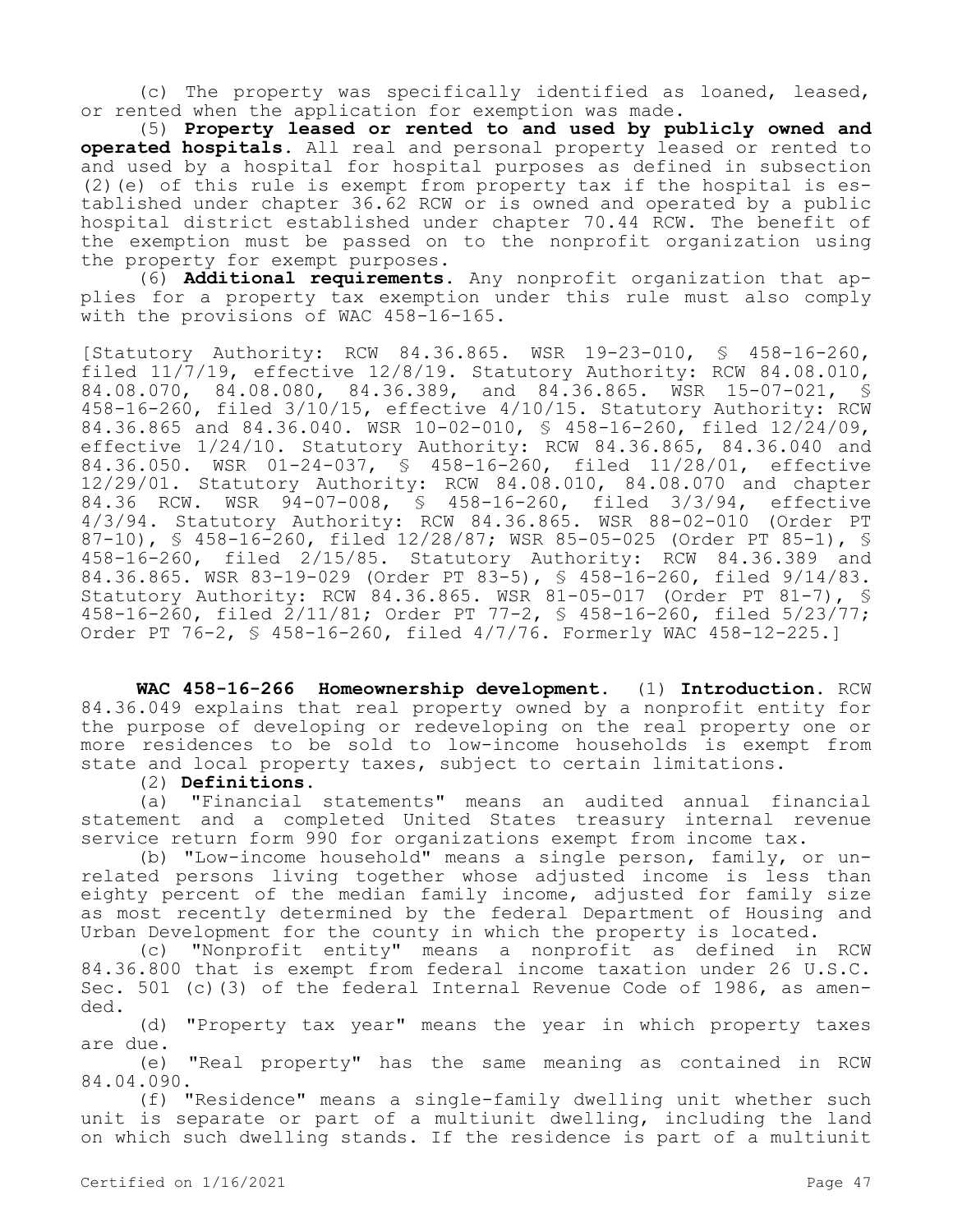dwelling, such as a condominium complex, the purchaser must also receive a fractional interest in the land for the nonprofit entity to qualify for the exemption.

(3) **Examples**. This rule includes examples that identify a number of facts and then state a conclusion. These examples should only be used as a general guide. The tax results of other situations must be determined after a review of all the facts and circumstances.

(4) **Exemption application.** The exemption is effective June 9, 2016. Nonprofit entities may qualify for this exemption for up to a maximum of ten consecutive property tax years. The initial exemption is for a period of up to seven consecutive property tax years and the exemption extension, as described in subsection (5) of this rule, is for an additional period of up to three consecutive property tax years.

(a) Initial application. Initial applications will not be accepted after December 31, 2026. To apply for this exemption, the nonprofit entity must submit a completed application to the department:

(i) On or before July 1, 2016, for the 2017 property tax year;

(ii) On or before March 31st of each year, thereafter, for taxes to be collected in the following property tax year; or

(iii) Within sixty days of either acquiring the property or converting the property to an exempt use, whichever is later.

(b) Retroactive applications. Retroactive applications for this exemption for previous years are accepted, up to a maximum of three years from the date taxes were due on the property. The applicant must provide the department with acceptable proof that the property qualified for exemption during the pertinent assessment years and pay the late filing penalties. Retroactive applications will not be approved for taxes due prior to the 2017 property tax year and will not be accepted after December 31, 2026.

(c) Renewal application. Once a nonprofit entity is approved by the department for this exemption, no annual renewal application is required.

(d) Late filing. Late filing fees apply to retroactive applications, as described in (b) of this subsection, and to late applications filed under (a) of this subsection. Late filing fees of ten dollars per month or portion of a month will accrue beginning the date following the application deadline and continues through the application's actual postmark or email date.

(e) Reporting requirements. To measure the effectiveness of this exemption:

(i) All nonprofit entities receiving this exemption must provide, upon request by the joint legislative and audit review committee, annual financial statements for each year the exemption was claimed. The nonprofit entity must clearly identify the line or lines on the financial statements that represent the percentage of revenues dedicated to the development of affordable housing; and

(ii) The department must provide, upon request, approved initial applications for this exemption and owner occupancy notices reported by the nonprofit entity receiving this exemption, to the joint legislative audit and review committee.

(5) **Extensions.**

(a) If the nonprofit entity believes that title to the real property will not be transferred by the end of the sixth consecutive property tax year, it may file a notice of extension with the department. The extension:

(i) Is for a period of up to three property tax years;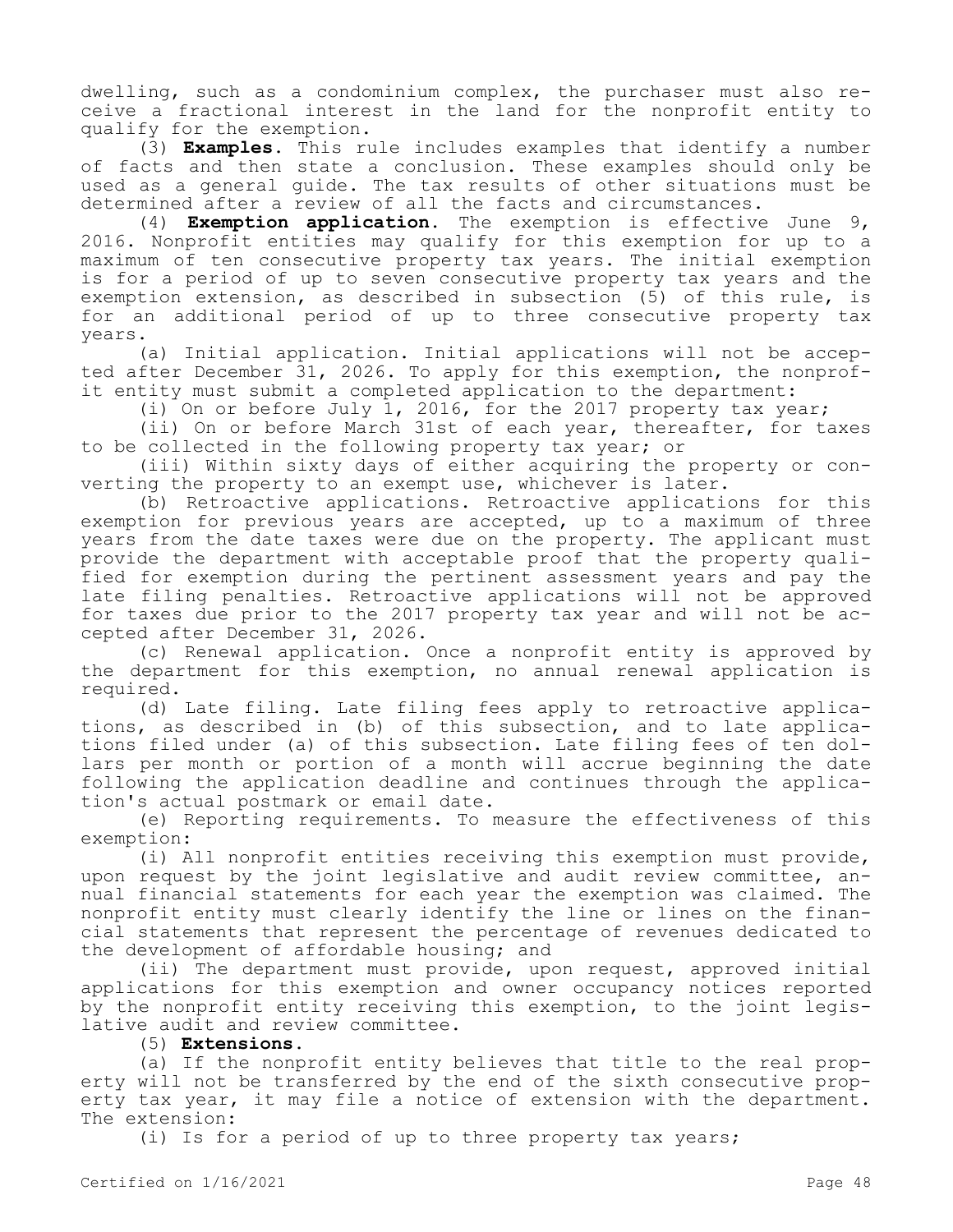(ii) Must be filed with the department on or before March 31st of the sixth consecutive property tax year. If the sixth consecutive property tax year occurs on or after January 1, 2027, the nonprofit entity must file an extension application no later than December 31, 2026; and

(iii) Requires a filing fee equal to the greater of two hundred dollars or one-tenth of one percent of the real market value of the property as of the most recent assessment date.

(b) **Example 1**. ABC Homes, a nonprofit entity, purchases vacant land on December 1, 2017, and begins building a single family residence that will subsequently be sold to a low-income household. ABC Homes must submit an initial application to the department within sixty days of acquiring the property to qualify for the exemption beginning in the 2018 property tax year. If approved, the exemption will continue until the residence is sold or transferred to a low-income household or through the 2024 property tax year, whichever is earlier. If ABC Homes believes the residence will not be sold or transferred to a low-income household by December 31, 2023 (the sixth consecutive property tax year), it may apply for a three-year extension no later than March 31, 2023. If the extension is approved, the exemption will be effective for taxes payable through the 2027 property tax year.

(c) **Example 2.** DEF Development, a nonprofit entity, purchases a residence on August 1, 2021. The residence will be remodeled and then sold to a low-income household. DEF Development must submit an initial application to the department within sixty days of acquiring the property to qualify for the exemption beginning in the 2022 property tax year. If approved, the exemption will continue until the residence is sold or transferred to a low-income household or through the 2028 property tax year, whichever is earlier. If DEF Development believes the residence will not be sold or transferred to a low-income household by December 31, 2027 (the sixth consecutive property tax year), it may apply for a three-year extension no later than December 31, 2026 (the last day to apply for a three-year extension). If the extension is approved, the exemption will be effective for taxes payable through the 2031 property tax year.

(6) **Expiration.** This exemption expires on or at the earlier of:

(a) The date on which the nonprofit entity transfers title of the real property;

(b) The end of the seventh consecutive property tax year without an extension;

(c) The end of the tenth consecutive property tax year with an extension; or

(d) The date the real property and residence is no longer held for the purpose for which the exemption was granted. The lease or rental of the property is not considered a qualifying exempt purpose.

(7) **Disqualification and additional tax.**

(a) If the nonprofit entity has not transferred title of the real property to a low-income household within the applicable periods described in subsection (6)(b) or (c) of this rule, or if the real property is no longer held for the purpose for which the exemption was granted as described in subsection (6)(d) of this rule, then the real property is disqualified from the exemption. When real property is disqualified, additional tax and interest are due.

(b) Additional tax and interest. When real property is disqualified from this exemption, the county treasurer must:

(i) Collect additional tax. The additional tax is equal to all taxes that would have been paid on the real property had the exemption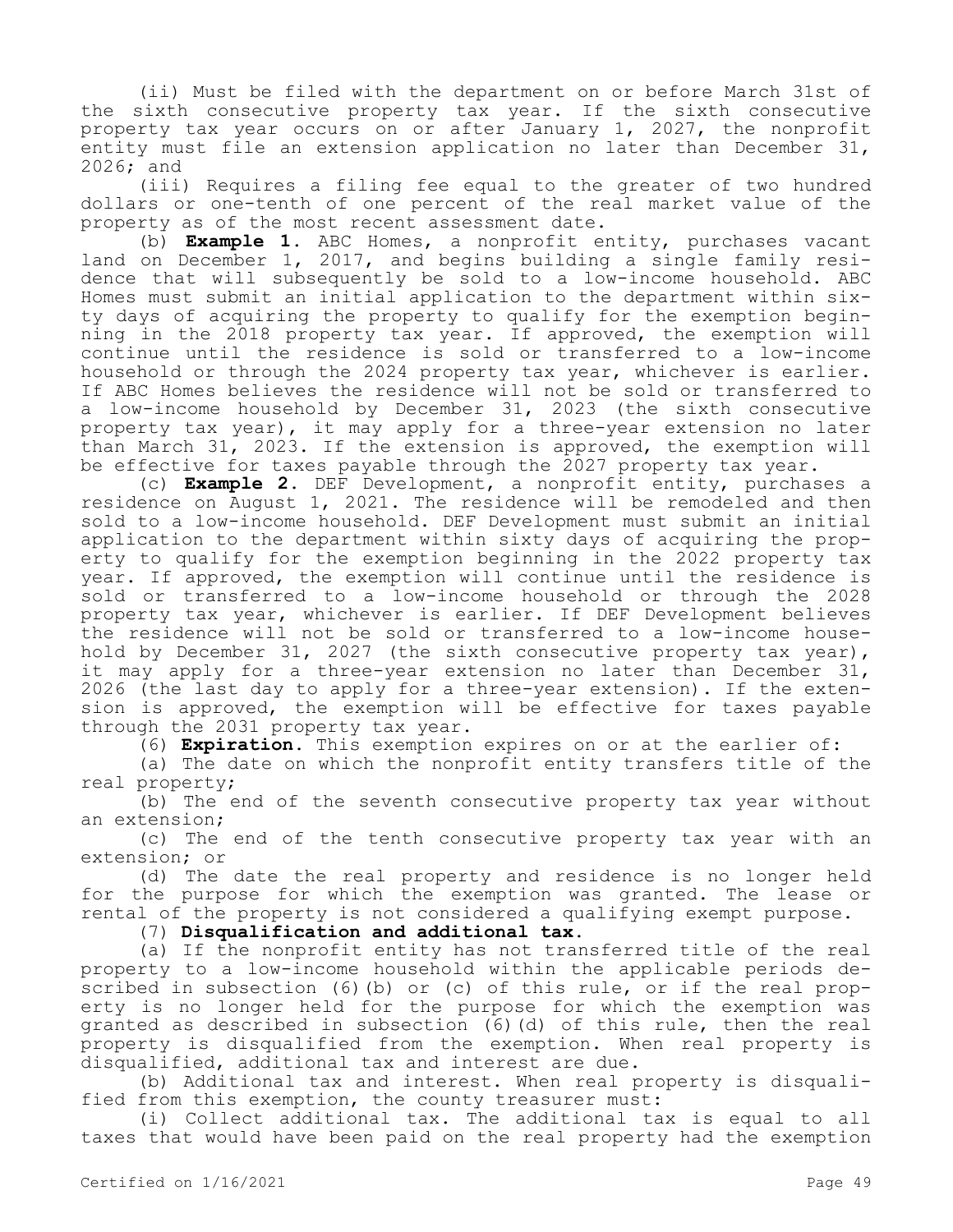not been granted, along with interest at the same rate and calculated in the same manner as interest on delinquent property taxes. The additional tax and interest are due in full thirty days from the issue date on the treasurer's statement; and

(ii) Distribute the additional taxes in the same manner that current property taxes on the real property are distributed. The additional tax and interest are a lien on the real property. If the nonprofit entity sells or transfers the property, any unpaid additional tax and interest must be paid by the nonprofit entity selling the property prior to conveyance of the property. The nonprofit entity or the new owner may appeal the assessed value on which the additional tax was calculated to the county board of equalization (see RCW 84.40.038).

(c) **Example 3**. Homes Unlimited, a nonprofit entity, owns a residence that it will improve and then sell to a low-income household. Homes Unlimited applies to the department and is approved for the exemption. Upon completion of the improvements, Homes Unlimited leases the residence to a low-income household until it can find a low-income household to purchase the residence. Because the lease of the property is not a qualifying exempt purpose, the residence is disqualified from the exemption and is subject to additional tax and interest.

(d) **Example 4**. Dream Home, Inc., a nonprofit entity, is building a duplex on land it owns and intends on selling each unit, along with the land, to low-income households. Dream Home, Inc., applies to the department and is approved for the exemption. Upon completion of the duplex, Dream Home, Inc., sells one of the two units to a low-income household. The second unit goes unsold so Dream Home, Inc., applies to the department for a three-year extension and is approved. Upon expiration of the three-year extension, the second unit has still not been sold to a low-income household. The second unit of the duplex is disqualified from the exemption and is subject to additional tax and interest.

(8) **Sale or transfer of real property to a low-income household**. A nonprofit entity must immediately notify the department when the exempt real property is sold or transferred to a low-income household. This notice must include:

(a) Certification by the nonprofit entity that the occupants are a low-income household. Low-income verification forms can be found on the department's website at dor.wa.gov; and

(b) The date when the title to the real property was transferred.

(9) **Cessation of exemption**. Upon expiration or disqualification of the exemption, the value of new construction and improvements to the property, if not previously considered as new construction, must be considered as new construction for the purposes of calculating levies under chapter 84.55 RCW. If the value of new construction and improvements to property were previously considered as new construction when calculating levies under chapter 84.55 RCW, then it may not be considered as new construction upon expiration or disqualification of the exemption.

[Statutory Authority: RCW 84.36.865. WSR 17-24-032, § 458-16-266, filed 11/29/17, effective 12/30/17.]

**WAC 458-16-270 Schools and colleges.** (1) **Introduction.** This rule explains the two property tax exemptions available under the provisions of RCW 84.36.050. The first exemption applies to property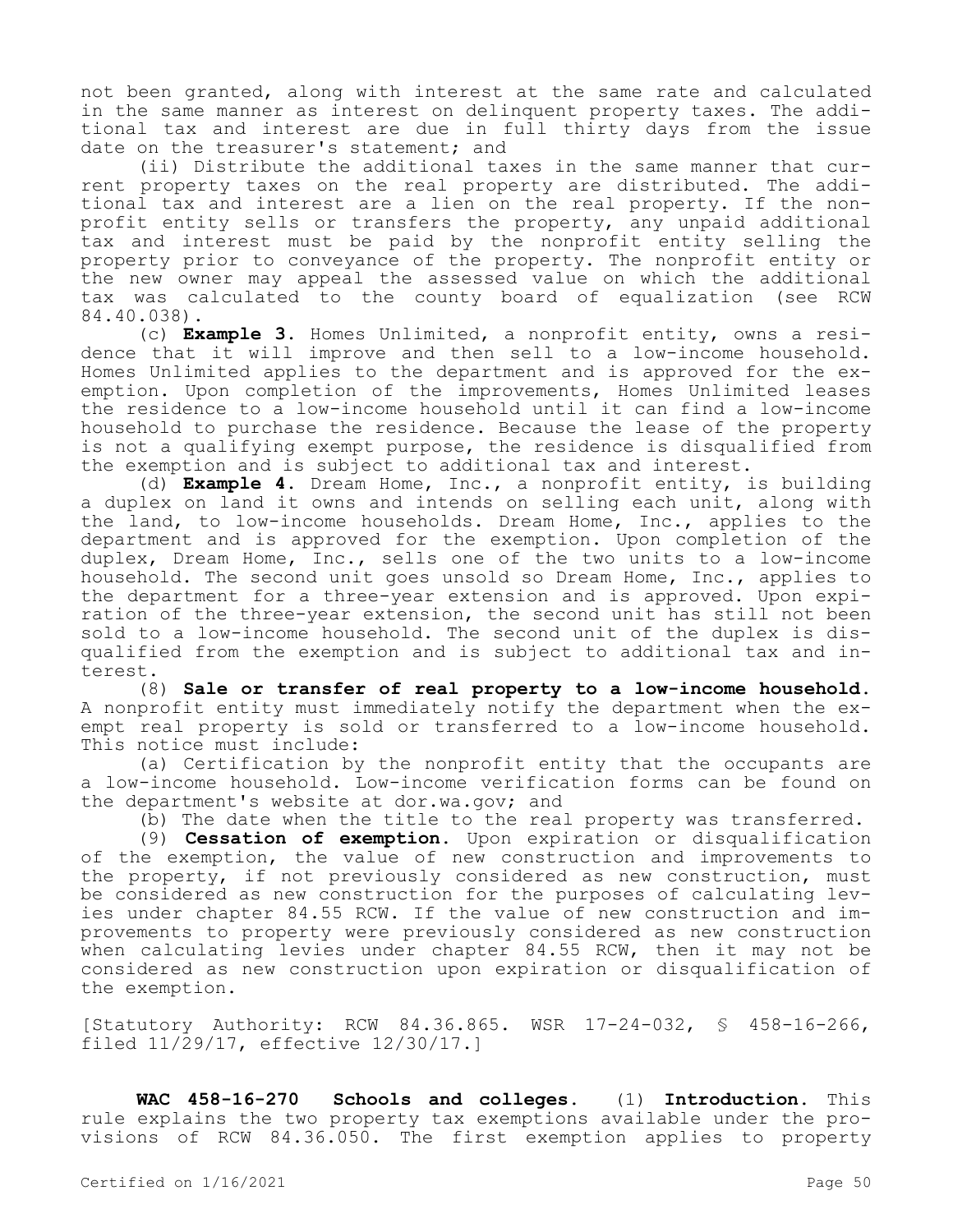owned or used by or for a nonprofit school or college. The second exemption is for property owned by a not-for-profit foundation established for the exclusive support of an institution of higher education, as defined in RCW 28B.10.016, that is leased to and used by the institution. Nonprofit schools, colleges, and not-for-profit foundations seeking a property tax exemption under RCW 84.36.050 must also comply with the relevant requirements of RCW 84.36.805, 84.36.840, and WAC 458-16-165. (See subsection (8) of this rule.)

(2) **Definitions.** For purposes of this rule, the following definitions apply:

(a) "College or campus purposes" means principally designed to further the educational, athletic, or social functions of an institution of higher education, as defined in RCW 28B.10.016, and only applies to property that is owned by a not-for-profit foundation and pites to proporty that an institution.

(b) "Cultural or art educational program" means:

(i) An exhibition or presentation of works of art or objects of cultural or historical significance, such as those commonly displayed in art or history museums;

(ii) A musical or dramatic performance or series of performances; or

(iii) An educational seminar or program, or series of such programs, offered by a nonprofit school or college to the general public on an artistic, cultural, or historical subject. (See RCW 82.04.4328(2).)

(c) "Educational, social and athletic programs" or "educational, social and athletic functions" individually or collectively mean those programs offered or functions performed by or for the school or college in each such general area, including, but not limited to, those illustrated by the examples set forth in this definition, and including educational, social, and athletic programs and functions sponsored or cosponsored by the school or college, offered by others on school or college-owned property in a manner consistent with the school or college's programs, and such programs and functions on school or college property that may involve alumni and community members.

(i) Examples of educational programs and functions include, in addition to those described in the definition of "educational purposes" in (d) of this subsection: Classes, seminars, conferences, providing instructional support to students and other participants in such programs and functions, and programs and functions that utilize and apply the academic and instructional resources and facilities of the school or college, including related administrative and support activities for these programs and functions.

(ii) Examples of athletic programs and functions include: Physical training, sport events and practices, athletic camps, and use of school or college recreational and fitness resources and facilities by students, alumni, faculty, staff, or third parties, including related administrative and support activities, which use the property in a manner consistent with the school or college's programs.

(iii) Examples of social programs or functions include activities engaged in by or for the school or college that further the health, safety, well-being, emotional growth, welfare, psychological development, socialization, preparation and training for participation in society, development of adaptive skills and cultural awareness and related activities for students including, but not limited to, theatrical or musical performances, artistic, cultural, or technology exhibits or fairs, events, presentations and programs providing students with in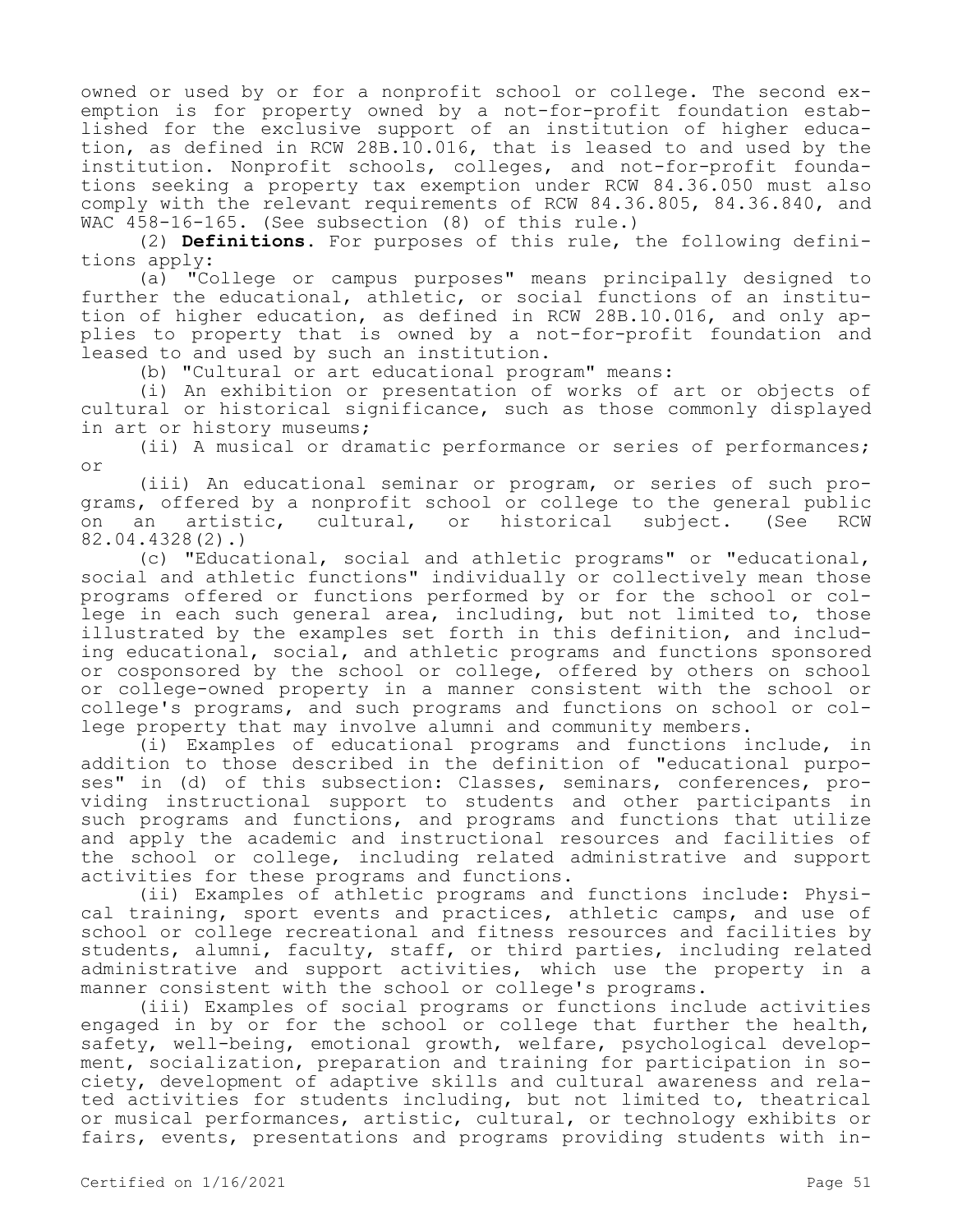formation about and access to goods and services they need while a student at the school or college.

(d) "Educational purposes" means, in addition to the educational programs and functions described in (c) of this subsection, systematic instruction, either formal or informal, in any and all branches of learning directed to an indefinite class of persons and from which a substantial public benefit is derived. The term includes all purposes that seek to promote or advance education.

(e) "Schools and colleges" means:

(i) Nonprofit educational institutions that are approved by the superintendent of public instruction or whose students and credentials are accepted without examination by schools and colleges established under either Title 28A or 28B RCW and offer students an educational program of a general academic nature; or

(ii) Nonprofit institutions that meet the following criteria:

(A) They have a definable curriculum and measurable outcomes for a specific group of students;

(B) They have a qualified or certified faculty;

(C) They have facilities and equipment that are designed for the primary purpose of the educational program;

(D) They have an attendance policy and requirement;

(E) They have a schedule or course of study that supports the instructional curriculum; and

(F) They are accredited, recognized, or approved by an external agency that certifies educational institutions and the transferability of courses.

(f) "Net income" means the amount received from the loan or rental of exempt property that exceeds the amount of the maintenance and operation expenses, as defined in WAC 458-16-165, attributable to the portion of the property loaned or rented.

(g) "Pecuniary gain" means the generation of monetary receipts from commercial operations or other sales activities, when those receipts exceed expenses of operations or are intended to exceed expenses of operations.

(h) "Religious faculty" means a person who:

(i) Teaches at a school or college; and

(ii) Is a member of the clergy or a religious order or officially invested with ministerial or priestly authority, as distinguished from laity.

(i) "Third parties" means individuals, groups, organizations, associations, corporations, and entities other than the school or college to which an exemption is granted under this rule.

(3) **Exemption - Nonprofit schools or colleges.** Property owned or used by or for any nonprofit school or college within this state is exempt to the extent that it is used for educational purposes or cultural or art educational programs.

(a) Real property exempt under this rule cannot exceed four hundred acres. The exempt property includes, but is not limited to:

(i) Buildings and grounds principally designed for the educational, athletic, or social programs or functions of the school or college;

(ii) Buildings that house part-time or full-time students, religious faculty, or the chief administrator of the school or college;

(iii) Buildings used for athletic activities of the school or college; and

(iv) All other school or college facilities, such as maintenance facilities, heating plants, storage facilities, security services fa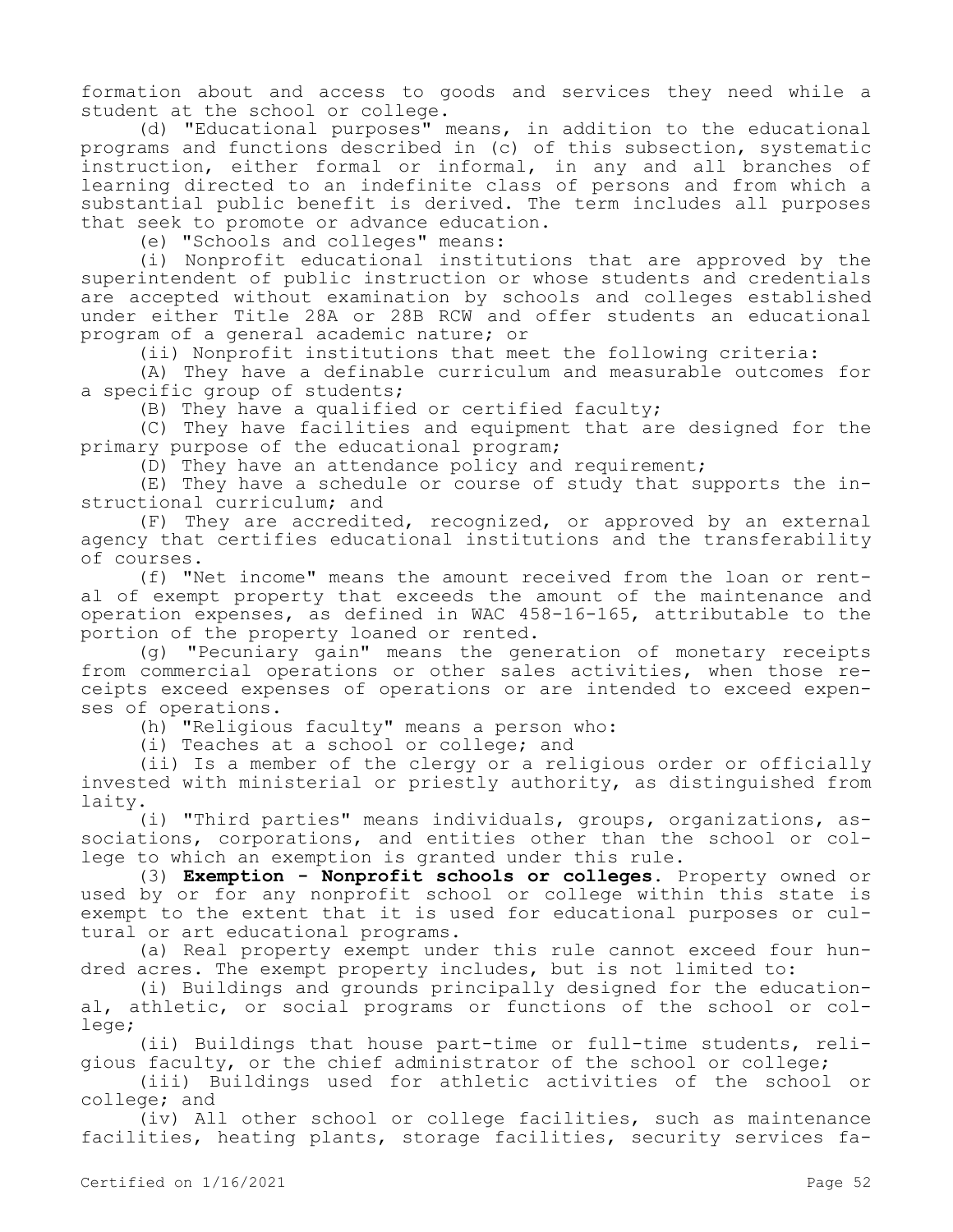cilities, food services facilities, transportation facilities, administrative offices, or a student union building or student commons, which are needed because of the presence of the school or college.

(b) Property that is not a part of, or contiguous to, the main campus of a school or college and for which the institution wishes to obtain an exemption. The department may require the institution to provide, in detail, the following information to support the exemption:

(i) The names of courses taught or a description of the educational purposes or cultural or art educational programs taking place at the off-campus site;

(ii) A calendar of dates and times that shows how the subject property is used; and

(iii) The number of students who participate in the educational activities or cultural or art educational programs conducted at the off-campus site.

(c) If property is leased to a school or college, in order to be exempt, the benefit of the exemption must inure to the school or college.

(4) **Exemption - Property owned by a not-for-profit foundation that is leased to and used by an institution of higher education.** RCW 84.36.050 also provides a property tax exemption to real or personal property owned by a not-for-profit foundation established for the exclusive support of an institution of higher education, as defined in RCW 28B.10.016. The property must be leased to and used by the institution for college or campus purposes and it must be principally designed to further the educational, athletic or social functions of the institution.

(a) An institution of higher education is defined in RCW 28B.10.016 as synonymous with "postsecondary institutions" and means the University of Washington, Washington State University, Western Washington University at Bellingham, Central Washington University at Ellensburg, Eastern Washington University at Cheney, The Evergreen State College, the community colleges, and the technical colleges.

(b) The exemption can only be obtained for property actively utilized by currently enrolled students.

(c) The benefit of the exemption must inure to the educational institution using the exempt property.

(5) **Uses of the exempt property that affect the exemption - Exceptions.** For purposes of the school and college exemption:

(a) If exempt property is used by a third party entitled to a property tax exemption, the property remains exempt as long as the amount of rent or donations received by the school or college for that use is reasonable and does not result in net income.

(b) If exempt property is used by a third party not entitled to a property tax exemption, except as otherwise provided in this rule, then the property, or portion used is taxable for the entire assessment year in which the nonqualifying use occurs and will remain taxable until a new application is filed with the department and approved. When an exemption is denied for only a portion of the school or college's property, the renewal application only needs to address that portion of the property denied and not the entire property.

(c) There are three general exceptions to the loss of exemption when exempt property is used by a third party not entitled to a property tax exemption, which exceptions are described in (i), (ii), and (iii) of this subsection  $(5)(c)$ , as follows: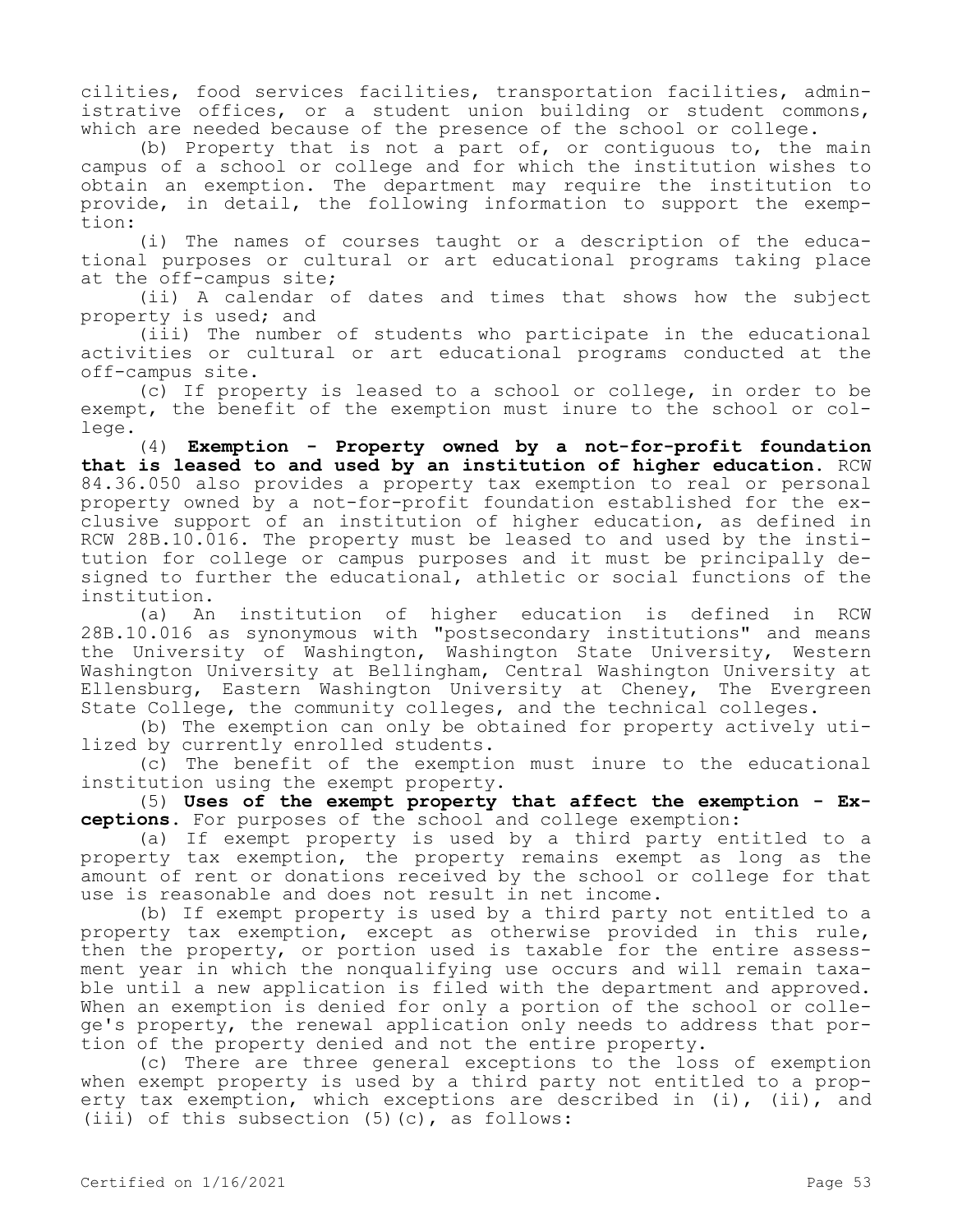(i) If exempt property is used by students, alumni, faculty, staff, or other third parties in a manner consistent with the educational, social, or athletic programs of the school or college, including property used for related administrative and support functions, and not for pecuniary gain or to promote business activities, then the property remains exempt.

(ii) When the school or college contracts with and permits the use by third parties of exempt property to provide school or collegerelated programs or services directed at students, faculty, and staff, and not primarily at the general public, then the property remains exempt, regardless of whether payment for the programs or services is made to such third party by the school or college, or by program participants or service recipients, and regardless of whether the use by the third party results in pecuniary gain for the third party or the promotion of the third party's business. Examples of such programs or services include school or college educational, social and athletic programs and functions; the provision of food services, including snack and coffee bars, food or bottled drink vending machines, or oncampus catering services for school or college events; placement of an automated teller machine on exempt property; the operation of a bookstore on campus that sells textbooks and other student oriented items; and the provision of maintenance, operational, or administrative services.

(iii) If exempt property is used for pecuniary gain or to promote business activities for fifteen days or less each calendar year by third parties who are not entitled to a property tax exemption, the property remains exempt. Disqualifying use of more than fifteen days is measured separately with respect to each specific portion of the exempt property used, and is cumulative with respect to each such separate portion each year for all such third party use. For example, if a classroom in a building is used by three separate third parties for pecuniary gain or to promote business activities on three separate occasions in one calendar year for periods of four, six, and eight days respectively (for a total of eighteen days), that classroom, but not the entire floor or building, loses its exemption for that calendar year. By contrast, if the six day disqualifying use occurred in a different portion of the building, such as an auditorium, neither the classroom nor the auditorium would be disqualified, since neither portion of the building would have been used for pecuniary gain or to promote business activities for more than fifteen days in that year. This fifteen day limitation does not apply when exempt property is used as or for a sports or educational camp or program that is taught, operated, or conducted by a faculty member who is required or permitted to do so as part of his or her compensation package, whether or not participants pay a fee directly to such faculty member.

(d) Unless otherwise authorized under this rule, the use of exempt property by any individual, group, or entity, does not nullify the exemption if the property is used for nonexempt purposes for up to fifty days each calendar year and is used for pecuniary gain or to promote business activities, as described in subsection (5)(c)(iii) of this rule, for not more than fifteen of the fifty days in each calendar year. The fifty and fifteen-day limitations do not include days for setup and takedown activities that take place immediately preceding or following a meeting or other event.

(6) **Examples of uses that do not nullify the exemption.** In order to clarify the property tax exemption for schools and colleges, this subsection describes and gives examples of the types of use by third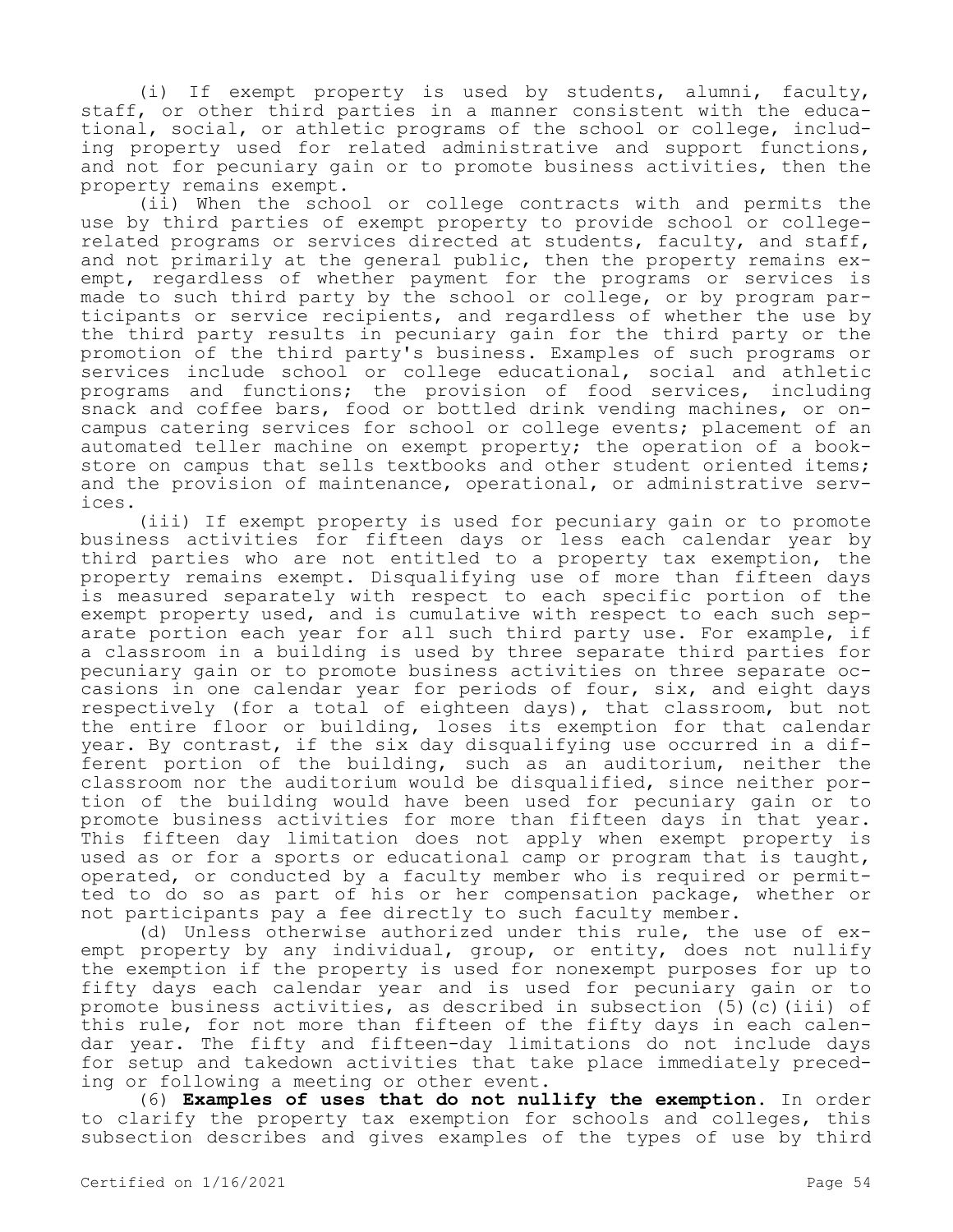parties not entitled to a property tax exemption that do not nullify the tax exempt status of property owned or used by or for a school or college. The following examples should be used only as a general guide. The tax results of other specific situations must be determined after a review of all of the facts and circumstances. In the following examples, as long as any rent or donation associated with the use is reasonable and does not result in net income to the school or college, the exemption is not affected.

(a) Exempt property is used by students, alumni, faculty, staff, or other third parties for weddings, anniversary celebrations, family or school reunions, funeral services, or similar events. These uses are consistent with the educational or social programs of the school or college and the property remains exempt. The property remains exempt even when the persons or groups using the school or college property for such an event also hire persons such as a caterer, a musical group, or a wedding photographer specifically for the event.

(b) Exempt property is used by third parties, such as members of the community, for lectures, presentations, musical recitals, seminars, debates, or similar educational activities. If the third party use is contracted for and permitted by the school or college, for example when the school or college pays the presenter directly, or when the participants or patrons pay the presenter directly, there is no loss of exemption, as long as the uses are consistent with the educational, social, or athletic programs of the school or college. The presenter may also offer for sale, at the time of the presentation, books, tapes, CDs or similar items that relate directly to the presentation.

(c) Exempt property is used by third parties such as students, alumni, faculty, staff, or members of the community for athletic activities or events on sports fields, tennis courts, and in buildings used for athletics. These uses are consistent with the athletic programs of the school or college and the property remains exempt as long as the property is not used for third party pecuniary gain or to promote business activities. (The example is intended only to illustrate the application of the exception set forth in subsection  $(5)(c)(i)$  of this rule, and should be distinguished from the exceptions described under subsections  $(5)(c)(ii)$  and  $(iii)$  of this rule which permits the generation of third party pecuniary gain in certain identified circumstances.) Any fees, charges, rents, donations or other remuneration for the use of the school or college exempt facilities may not result in net income.

(d) Exempt property is used by third parties for educational or instructional programs, such as private instruction, tutoring, driving instruction, English as a second language or other language courses, examination preparation, or other similar programs. These programs are consistent with the educational programs of the school or college and the property remains exempt as long as the property use is contracted for and permitted by the school or college and the uses are consistent with the educational programs of the school or college.

(e) Exempt property, such as student housing, is used for purposes of recruiting prospective students. Exempt school or college facilities, when not being used by currently enrolled students, are offered by the school or college to third parties for educational programs consistent with the educational purposes of the school or college. Such uses are consistent with the educational programs of the school or college and the property remains exempt.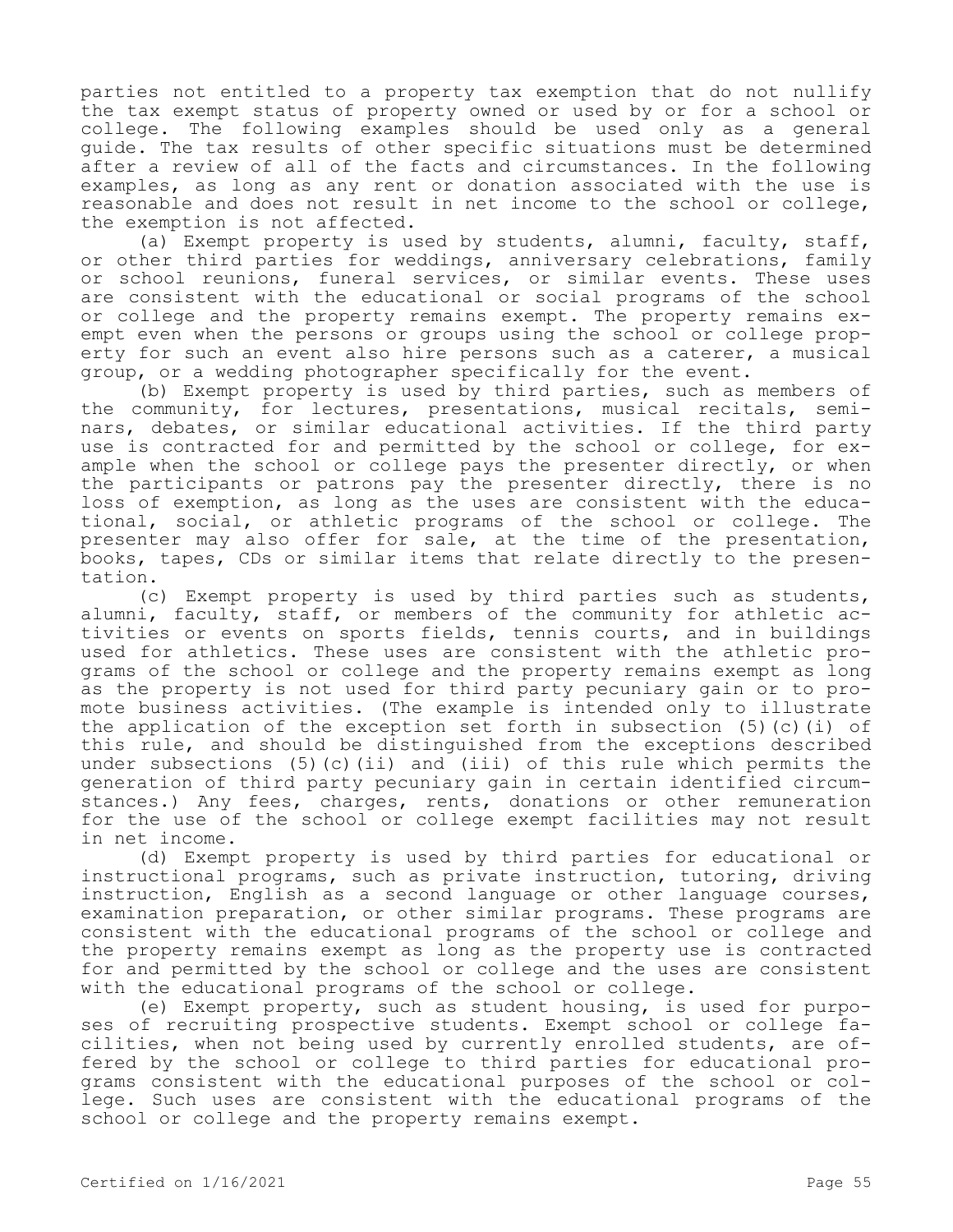(f) A school or college provides courses in vocational-technical skills, such as culinary arts, hotel management, automotive mechanics, or cosmetology. As a part of the course work, students obtain practical experience by providing products or services to the public. As long as the charge to the public for these products or services is exclusively used for the school or college's educational, social, or athletic programs, this use of exempt property is consistent with the school's educational programs and functions and will not result in the loss of exemption.

(g) Exempt property is used by a bank or credit union in a school or college student orientation program of limited duration and not more than one time each year, through which students receive information from a variety of local businesses about services that they may need while attending a school or college. This is considered to be a social or educational program of the school or college and is not a disqualifying use.

(h) The school or college contracts with and permits third parties to use exempt property to conduct fund-raising events when the funds raised will be used for educational purposes or cultural or art educational programs of the school or college. Such events must be conducted in accordance with the provisions of WAC 458-16-165.

(7) **Examples of disqualifying use.** In order to clarify the property tax exemption for schools and colleges, this subsection describes and gives examples of the types of use by third parties not entitled to a property tax exemption that will nullify the tax exempt status of property owned or used by or for a school or college. The following examples identify a number of facts and then state a conclusion. These examples should be used only as a general guide. The tax results of other specific situations must be determined after a review of all of the facts and circumstances.

(a) The placement and operation of a bank or credit union on exempt property. Such an activity is using the exempt property for pecuniary gain and to promote business activities and will cause the loss of exemption. Such an operation provides a service that is not distinguishable from services provided to the general community. The exemption is nullified for the portion of the property occupied by the bank or credit union.

(b) An antique shop, gift shop, or retail store that sells a variety of merchandise, but does not primarily sell products directed at students, faculty, or staff of the school or college, and occupies an exempt college-owned building on the school or college campus on a regular and continuing basis. Such a store does not provide a specific school or college related program or service, and is being operated for pecuniary gain and to promote business activities. The exemption is nullified for the portion of the building occupied by the business.

## (8) **Additional requirements.**

(a) Any school or college, or not-for-profit foundation established for the exclusive support of an institution of higher education, that applies for a property tax exemption under this rule must also comply with the provisions of RCW 84.36.805 to the extent applicable. Schools, colleges, and not-for-profit foundations established for the exclusive support of an institution of higher education may, without losing the exemption, loan or rent exempt property to organizations even though the property would not be exempt if owned by such organizations, as long as the rents or donations received for the use of the portion of the property loaned or rented are reasonable and do not exceed the maintenance and operation expenses attributable to the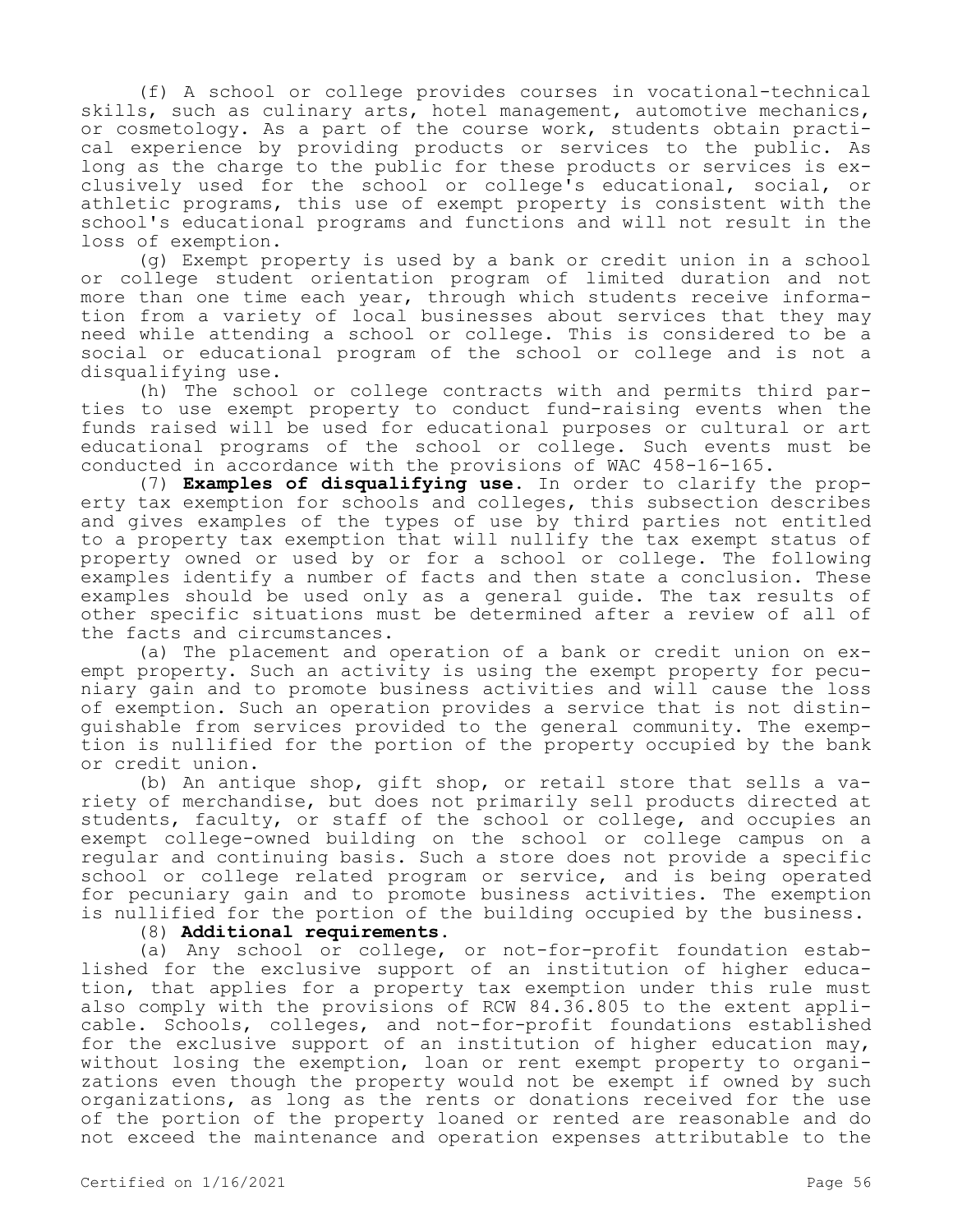portion of the property loaned or rented. WAC 458-16-165 describes and explains additional conditions and requirements that must be complied with to obtain and maintain a property tax exemption for a school, college, or not-for-profit foundation.

(b) Any school or college, or not-for-profit foundation established for the exclusive support of an institution of higher education, that applies for a property tax exemption under this rule must also comply with the provisions of RCW 84.36.840. In accordance with that statute, the applicant must annually file a report with the department on or before March 31st. The report must be signed, and state that the revenues of the school, college, or foundation, including donations, have been applied to maintenance and operation expenses or capital expenditures of the school or college or foundation and to no other purpose.

[Statutory Authority: RCW 84.36.865. WSR 20-23-070, § 458-16-270, filed 11/16/20, effective 12/17/20. Statutory Authority: RCW 84.08.010, 84.08.070, 84.08.080, 84.36.389, and 84.36.865. WSR 15-07-021, § 458-16-270, filed 3/10/15, effective 4/10/15. Statutory Authority: RCW 84.36.865, 84.36.040, and 84.36.050. WSR 09-19-069, § 458-16-270, filed 9/14/09, effective 10/15/09; WSR 01-24-037, § 458-16-270, filed 11/28/01, effective 12/29/01. Statutory Authority: RCW 84.08.010, 84.08.070 and chapter 84.36 RCW. WSR 94-07-008, § 458-16-270, filed 3/3/94, effective 4/3/94. Statutory Authority: RCW 84.36.865. WSR 85-05-025 (Order PT 85-1), § 458-16-270, filed 2/15/85. Statutory Authority: RCW 84.36.389 and 84.36.865. WSR 83-19-029 (Order PT 83-5), § 458-16-270, filed 9/14/83. Statutory Authority: RCW 84.36.865. WSR 82-22-060 (Order PT 82-8), § 458-16-270, filed 11/2/82; WSR 81-05-017 (Order PT 81-7), § 458-16-270, filed 2/11/81; Order PT 77-2, § 458-16-270, filed 5/23/77; Order PT 76-2, § 458-16-270, filed 4/7/76. Formerly WAC 458-12-230.]

**WAC 458-16-280 Art, scientific, and historical collections.** (1) **Introduction.** This rule explains the property tax exemption available under the provisions of RCW 84.36.060 (1)(a) to art, scientific, or historical collections.

(2) **Definitions.** For purposes of this rule, the following definitions apply:

(a) "Governmental entity" means any political unit or division of the federal, state, city, county, or municipal government.

(b) "Property" means all real and personal property exclusively used to secure, maintain, and exhibit art, scientific, or historical collections.

(3) **Exemption for existing property.** All art, scientific, or historical collections owned by associations maintaining and exhibiting the collections to the general public and not for profit, together with all real and personal property owned by these associations and used exclusively to secure, maintain, and exhibit the collections, will be exempt from taxation under the following conditions:

(a) An organization, association, or corporation must be organized and operated exclusively for artistic, scientific, or historical purposes.

(b) The organization, association, or corporation organized and operated for artistic, scientific, or historical purposes must receive a substantial part of its income from a governmental entity or through direct or indirect contributions of money, real or personal property,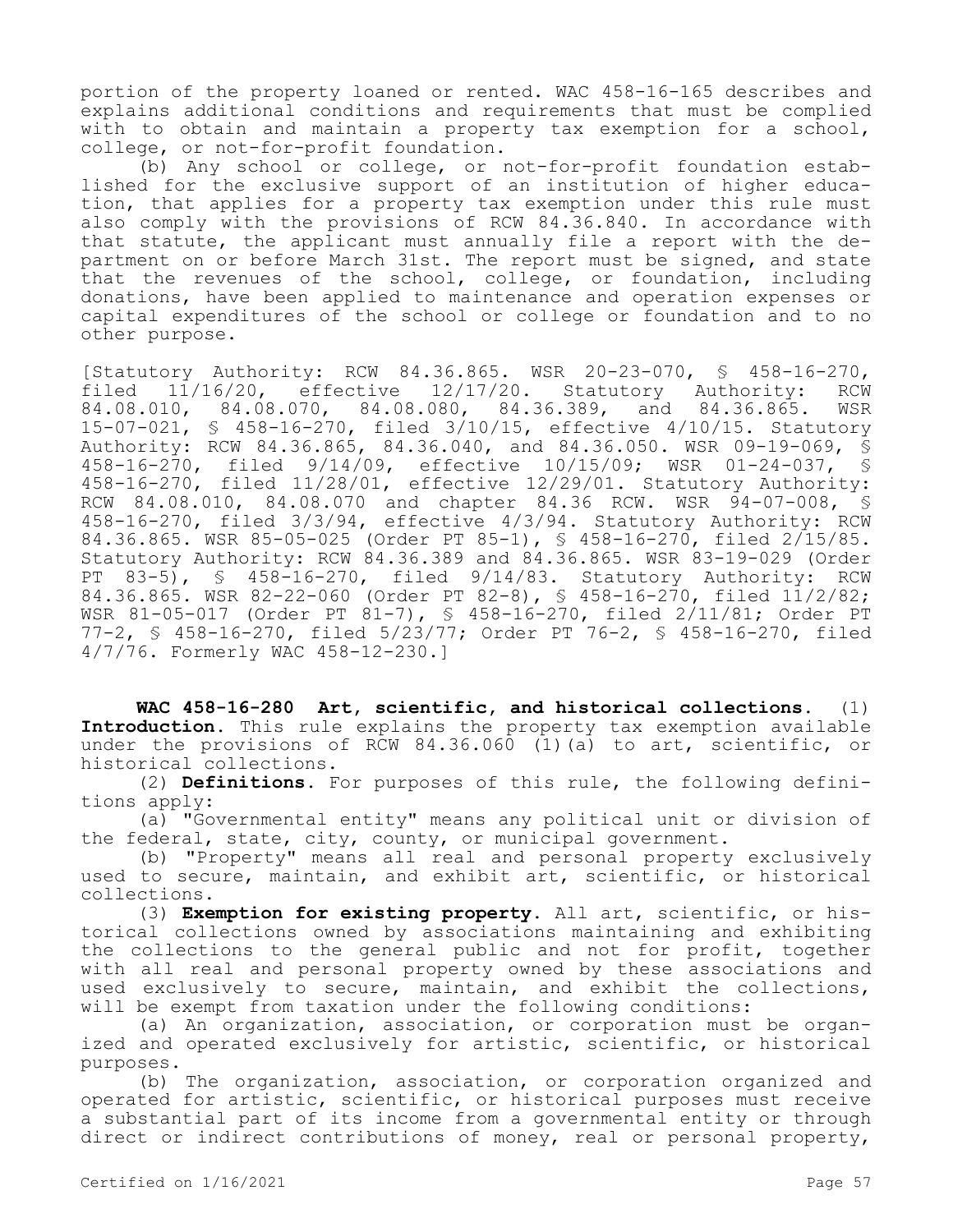or services from the general public. Admission or entrance fees derived from exercising or performing its purpose or function will not be included within the figures used to calculate "a substantial part" of the organization's, association's, or corporation's income.

(i) For example, an art museum may receive support from a city government and from donations made by the general public in addition to general admission fees paid by visitors. When determining whether the art museum receives a substantial part of its income from a governmental entity or through contributions from the general public, the admission fees may not be considered as contributions from the general public.

(ii) Any organization, association, or corporation that relies on services donated by the general public for a substantial part for its support must maintain records identifying the individuals who donate their services and the number of hours they donate. The value of donated time will be calculated by using the federal minimum wage standard.

(4) **Exemption for property under construction or soon to be used**  for an exempt purpose. Property that is being constructed, remodeled, or otherwise prepared to maintain and exhibit art, scientific, or historical collections, may qualify for exemption under certain circumstances. A nonprofit organization, association, or corporation seeking an exemption for property not currently being used for an exempt purpose may qualify if the property will be used for an exempt purpose within a reasonable period of time and proof is submitted that a reasonably specific and active program is being carried out to enable the property to be used to maintain and exhibit an art, scientific, or historical collection.

(a) Acceptable proof of a specific and active building or remodeling program must include, but is not limited to, the following items:

(i) Affirmative action by the board of directors, trustees, or governing body of the nonprofit organization, association, or corporation endorsing and underwriting the construction or remodeling;

(ii) Itemized reasons for the proposed construction or remodeling;

(iii) Clearly established plans for financing the construction or remodeling; and

(iv) Building permits necessary to begin or continue the construction or remodeling.

(b) Property under construction will not qualify for exemption during this interim period if the property is used by, loaned to, or rented to a for-profit organization or business enterprise.

(5) **Additional requirements.** Any organization, association, or corporation applying for a property tax exemption under this rule must also comply with the provisions of WAC 458-16-165. WAC 458-16-165 provides additional conditions and requirements that must be complied with to obtain a property tax exemption pursuant to RCW 84.36.060.

[Statutory Authority: RCW 84.08.010, 84.08.070, 84.08.080, 84.36.389, and 84.36.865. WSR 15-07-021, § 458-16-280, filed 3/10/15, effective 4/10/15. Statutory Authority: RCW 84.08.070, 84.34.141, 84.36.865, 84.52.0502. WSR 09-19-010, § 458-16-280, filed 9/3/09, effective 10/4/09. Statutory Authority: RCW 84.36.865 and 84.36.060. WSR 99-18-008, § 458-16-280, filed 8/19/99, effective 9/19/99. Statutory Authority: RCW 84.08.010, 84.08.070 and chapter 84.36 RCW. WSR 94-07-008, § 458-16-280, filed 3/3/94, effective 4/3/94. Statutory Au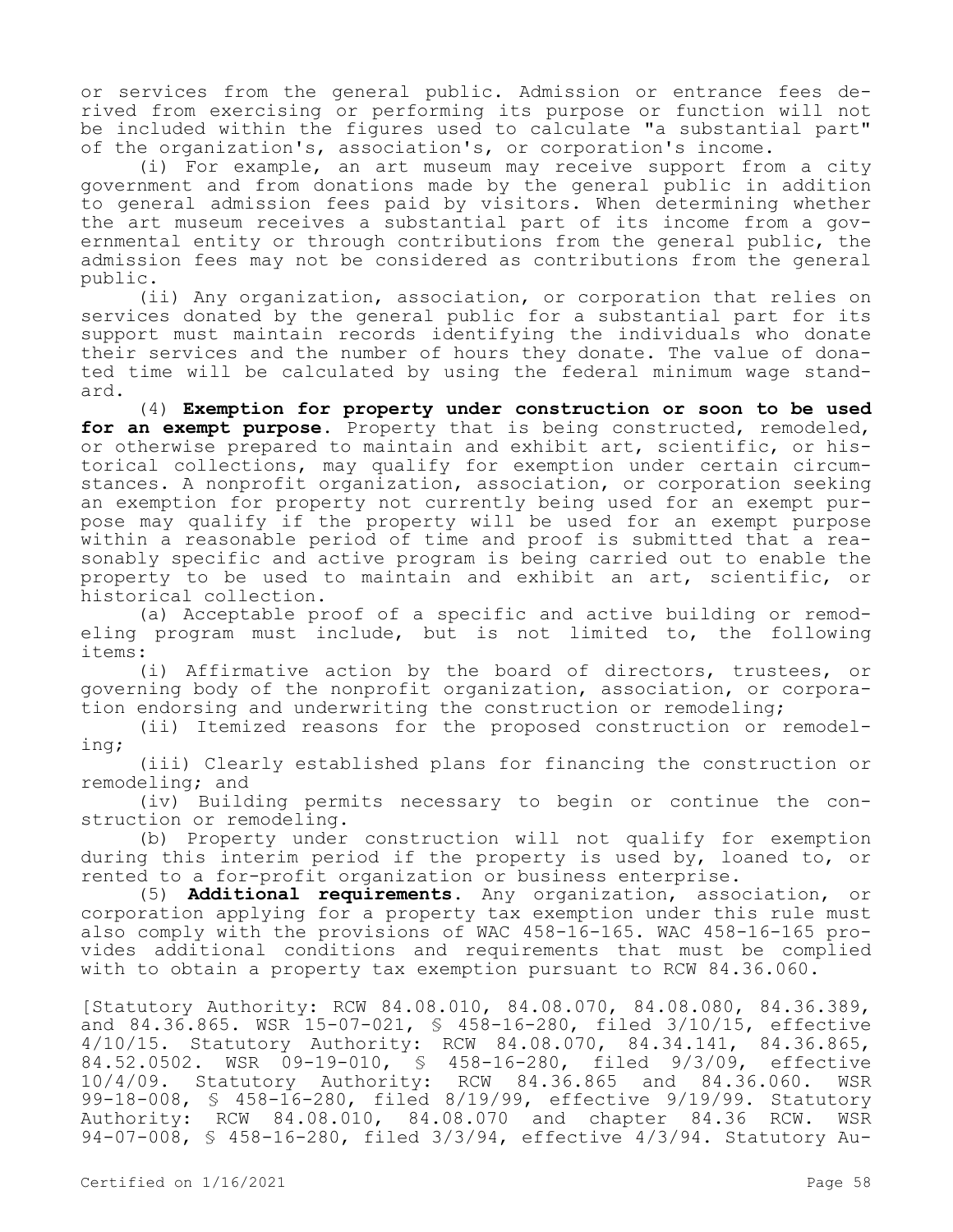thority: RCW 84.36.865. WSR 86-12-034 (Order PT 86-2), § 458-16-280, filed 5/30/86; WSR 85-05-025 (Order PT 85-1), § 458-16-280, filed 2/15/85; WSR 81-21-009 (Order PT 81-13), § 458-16-280, filed 10/8/81; Order PT 77-2, § 458-16-280, filed 5/23/77; Order PT 76-2, § 458-16-280, filed 4/7/76. Formerly WAC 458-12-235.]

**WAC 458-16-282 Musical, dance, artistic, dramatic and literary associations.** (1) **Introduction.** This rule explains the property tax exemption available under the provisions of RCW 84.36.060 (1)(b) to organizations, associations, or corporations engaged in the production and performance of musical, dance, artistic, dramatic, or literary works.

(2) **Definitions.** For purposes of this section, the following definitions apply:

(a) "Governmental entity" means any political unit or division of the federal, state, county, city, or municipal government.

(b) "Property" means all real and personal property exclusively used to produce or perform musical, dance, artistic, dramatic, or literary works.

(3) **Exemption.** All real and personal property owned by or leased to a nonprofit organization, association, or corporation engaged in the production and performance of musical, dance, artistic, dramatic, or literary works for the benefit of the general public and not for profit will be exempt from taxation under the following conditions:

(a) The property must be used exclusively to produce or perform musical, dance, artistic, dramatic, or literary works.

(b) An organization, association, or corporation must be organized and operated exclusively for musical, dance, artistic, dramatic, literary, or educational purposes.

(c) The organization, association, or corporation organized and operated for musical, dance, artistic, dramatic, literary, or educational purposes must receive a substantial portion of its income from a governmental entity or from direct or indirect contributions of money, real or personal property, or services from the general public. Admission or entrance fees derived from producing or performing musical, dance, artistic, dramatic, literary, or educational works will not be included within the figures used to calculate "a substantial part" of the organization's, association's or corporation's income.

(i) For example, a theater may receive support from a city government and from donations made by the general public in addition to ticket sales for admission to its performances. When determining whether the theater receives a substantial part of its income from a governmental entity or through contributions from the general public, the ticket sales may not be considered as contributions from the general public.

(ii) Any organization, association, or corporation that relies on services donated by the general public for a substantial portion of its support must maintain records identifying the individuals who donate their services and the number of hours they donate. The value of donated time will be calculated by using the federal minimum wage standard.

(4) **Exemption for property under construction or soon to be used**  for an exempt purpose. Property that is being constructed, remodeled, or otherwise prepared to be used by organizations, associations, or corporations engaged in the production and performance of musical, dance, artistic, dramatic, literary, or educational works, may qualify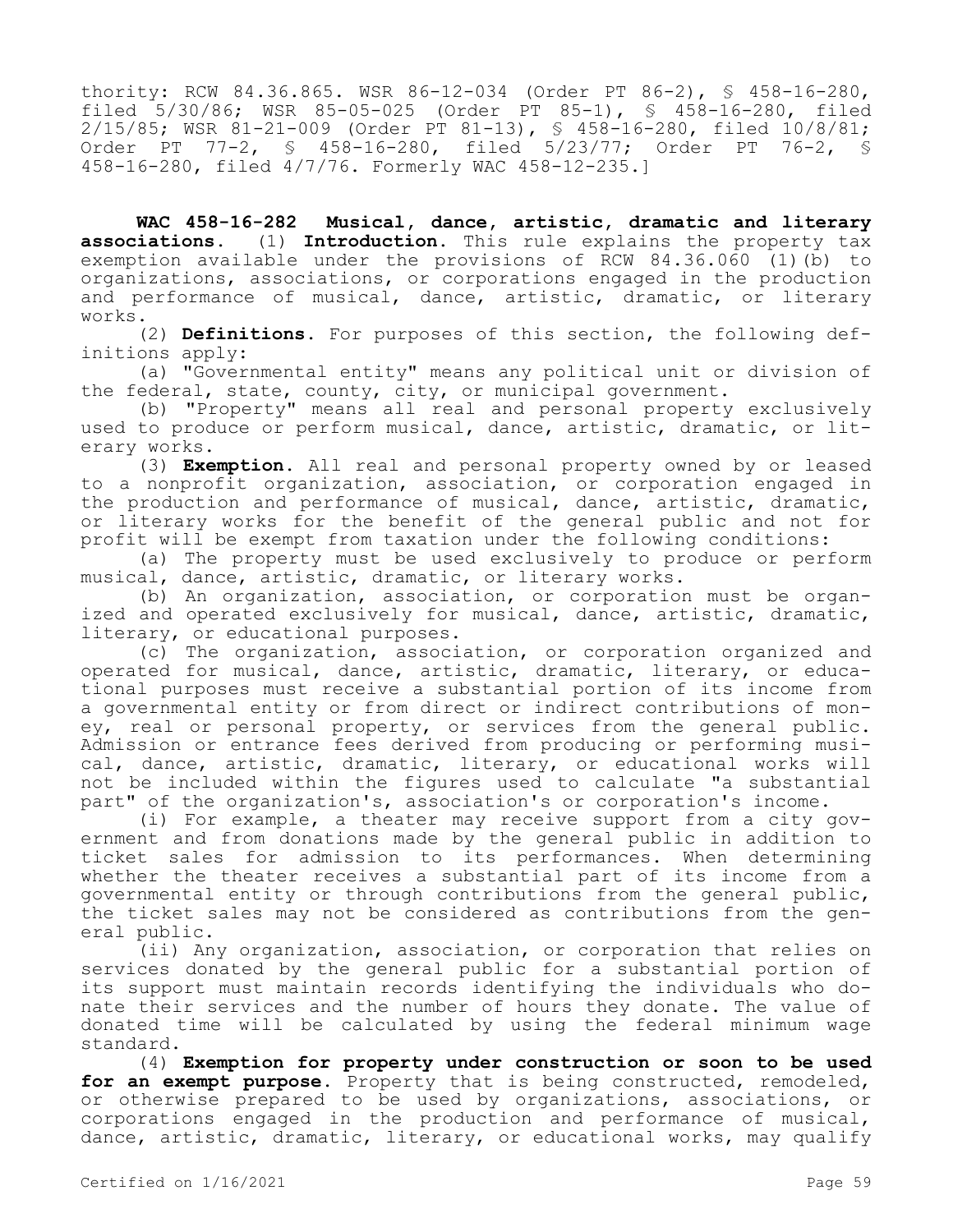for exemption under certain circumstances. A nonprofit organization, association, or corporation seeking an exemption for property not currently being used for an exempt purpose, may qualify if the property will be used for an exempt purpose within a reasonable period of time and proof is submitted that a reasonably specific and active program is being carried out to enable the property to be used by organizations, associations, or corporations engaged in the production and performance of musical, dance, artistic, dramatic, literary, or educational works.

(a) Acceptable proof of a specific and active building or remodeling program must include, but is not limited to, the following items:

(i) Affirmative action by the board of directors, trustees, or governing body of the nonprofit organization, association, or corporation endorsing and underwriting the construction or remodeling;

(ii) Itemized reasons for the proposed construction or remodeling;

(iii) Clearly established plans for financing the construction or remodeling; and

(iv) Building permits necessary to begin or continue the construction or remodeling.

(b) Property under construction will not qualify for exemption during this interim period if the property is used by, loaned to, or rented to a for-profit organization or business enterprise.

(5) **Additional requirements.** Any organization, association, or corporation applying for a property tax exemption under this rule must also comply with the provisions of WAC 458-16-165. WAC 458-16-165 provides additional conditions and requirements that must be complied with to obtain a property tax exemption pursuant to RCW 84.36.060.

[Statutory Authority: RCW 84.08.010, 84.08.070, 84.08.080, 84.36.389, and 84.36.865. WSR 15-07-021, § 458-16-282, filed 3/10/15, effective 4/10/15. Statutory Authority: RCW 84.08.070, 84.34.141, 84.36.865, 84.52.0502. WSR 09-19-010, § 458-16-282, filed 9/3/09, effective 10/4/09. Statutory Authority: RCW 84.36.865 and 84.36.060. WSR 99-18-008, § 458-16-282, filed 8/19/99, effective 9/19/99. Statutory Authority: RCW 84.08.010, 84.08.070 and chapter 84.36 RCW. WSR 94-07-008, § 458-16-282, filed 3/3/94, effective 4/3/94. Statutory Authority: RCW 84.36.865. WSR 86-12-034 (Order PT 86-2), § 458-16-282, filed 5/30/86; WSR 85-05-025 (Order PT 85-1), § 458-16-282, filed 2/15/85; WSR 81-21-010 (Order PT 81-14), § 458-16-282, filed 10/8/81.]

**WAC 458-16-284 Fire companies.** (1) **Introduction.** This section explains the property tax exemption available under the provisions of RCW 84.36.060 to fire companies.

(2) **Definitions.** For purposes of this section, the following definitions apply:

(a) "Fire company" means any nonprofit organization, association, or corporation whose purpose is to extinguish or prevent fires in any city or town within the state of Washington.

(b) "Property" means real or personal property that is owned by a city, town, or nonprofit fire company.

(c) "Commercial" refers to an activity or enterprise that has profit making as its primary purpose.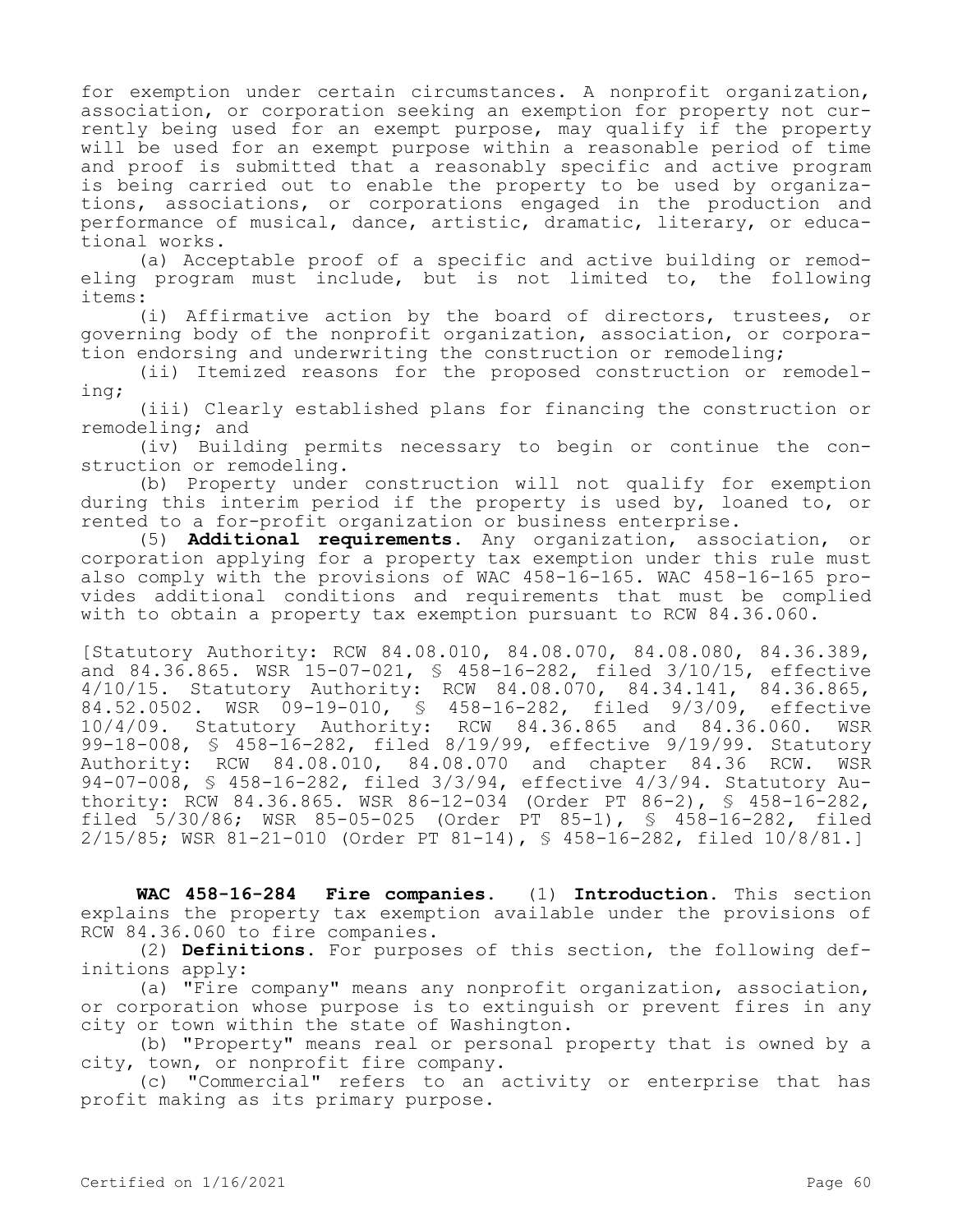(3) **Exemption.** The following property shall be exempt from property taxes if it is owned by a city, town, or nonprofit fire company located within a city or town:

(a) All fire engines and other equipment used to extinguish or fight fires;

(b) Buildings or other structures that are exclusively used, or to the extent that they are exclusively used, to store or to safeguard firefighting equipment; and

(c) Buildings or other structures that are exclusively used, or to the extent they are exclusively used, for meetings of the fire company. If any portion of the fire company's property is used for a commercial rather than an exempt purpose that portion must be segregated and taxed.

(4) **Additional requirements.** Any organization, association, or corporation that applies for a property tax exemption under this section must also comply with the provisions of WAC 458-16-165 that explains the additional conditions and requirements necessary to obtain a property tax exemption pursuant to RCW 84.36.060.

[Statutory Authority: RCW 84.08.010, 84.08.070 and chapter 84.36 RCW. WSR 94-07-008, § 458-16-284, filed 3/3/94, effective 4/3/94.]

**WAC 458-16-286 Humane societies.** (1) **Introduction.** This section explains the property tax exemption available under the provisions of RCW 84.36.060 to humane societies.

(2) **Definitions.** For purposes of this section, the following definitions apply:

(a) "Humane society" means a nonprofit organization, association, or corporation, the primary purpose of which is to prevent cruelty to animals, place unwanted animals in homes, provide other services relating to "lost and found" pets, and provide animal care education to the public, as well as sponsoring a neutering program to control the animal population.

(b) "Actual use" means that the property is currently being used by a humane society to provide services or care related to homeless animals or "lost and found" pets, or to prevent cruelty to animals within the state.

(c) "Property" means real or personal property that is owned and is actually used by a humane society.

(d) "Commercial" refers to an activity or enterprise that has profit making as its primary purpose.

(3) **Exemption.** Property that is owned and in actual use by a humane society shall be exempt from taxation. Any portion of this property that is not in actual use by the humane society or that is used for a commercial rather than an exempt purpose must be segregated and taxed.

(4) **Additional requirements.** Any organization, association, or corporation that applies for a property tax exemption under this section must also comply with the provisions of WAC 458-16-165 that explains the additional conditions and requirements necessary to obtain a property tax exemption pursuant to RCW 84.36.060.

[Statutory Authority: RCW 84.08.010, 84.08.070 and chapter 84.36 RCW. WSR 94-07-008, § 458-16-286, filed 3/3/94, effective 4/3/94.]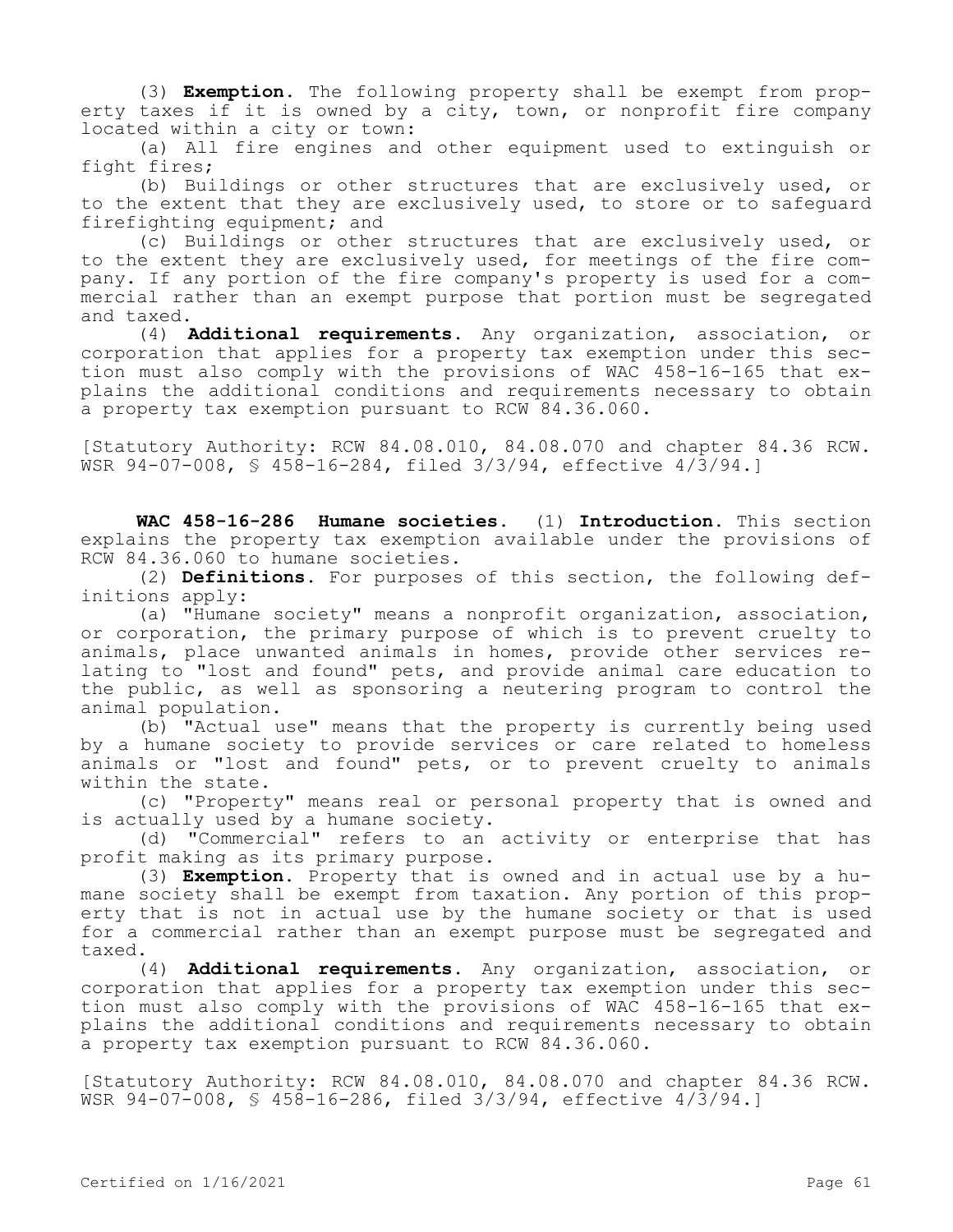**WAC 458-16-290 Nature conservancy lands.** (1) **Introduction.** This rule explains the property tax exemption available under the provisions of RCW 84.36.260 to a nonprofit corporation or association, of which the primary purpose is to conduct or facilitate scientific research or to conserve natural resources or open space for the general public.

(2) **Definitions.** For purposes of this rule, the following definitions apply:

(a) "Cessation of use" means a nonprofit association or corporation that has an interest in, or a nonprofit association or corporation that exclusively used exempt real property, has ceased to physically use the property for a use exempt under the provisions of subsection (3) of this rule. The term also refers to property no longer being used for an exempt use even if the owner intends to find or is pursuing an alternative exempt use for the property. "Cessation of use" also refers to property that has lost its exempt status because it was sold, transferred, loaned, or rented to an owner or user that is not qualified to be exempt from property taxes.

(b) "Conservation futures" means rights in perpetuity to the future development of any open space land, farm and agricultural land, and timber land, classified under the provisions of chapter 84.34 RCW and taxed at the current use assessment rate as provided by that chapter and are purchased or acquired (except by eminent domain) by a county, city, town, municipal corporation, nonprofit historic preservation corporation, or nonprofit conservancy corporation or association.

(c) "Governmental entity" means any political unit or division of the federal, state, county, city, or municipal government.

(d) "Nonprofit conservancy corporation or association" means an organization that qualifies as being tax exempt under 26 U.S.C. Sec. 501 (c)(3) of the United States Internal Revenue Code as it existed on June 25, 1976, and that has as one of its principal purposes: The conducting or facilitating of scientific research; the conserving of natural resources, including but not limited to biological resources, for the general public; or the conserving of open spaces, including but not limited to wildlife or plant habitat to be utilized as public access areas, for the use and enjoyment of the general public.

(e) "Nonprofit historical preservation corporation" means an organization that qualifies as being tax exempt under 26 U.S.C. Sec. 501 (c)(3) of the United States Internal Revenue Code of 1954, as amended, and has as one of its principal purposes the conducting or facilitating of historic preservation activities within a state including, but not limited to, the conservation or preservation of historic sites, districts, buildings, and artifacts.

(f) "Person or company" means any individual, receiver, administrator, executor, assignee, trustee in bankruptcy, trust, estate, firm, co-partnership, joint venture, club, company, joint stock company, business trust, municipal corporation, political unit or division of the state of Washington, corporation, association, society, or any group of individuals acting as a unit, whether mutual, cooperative, fraternal, nonprofit, or otherwise, and the United States and any instrumentality thereof.

(g) "Real property interests" means any interest in real property including, but not limited to, fee simple or a lesser ownership interest, developmental rights, easements, covenants, and conservation futures.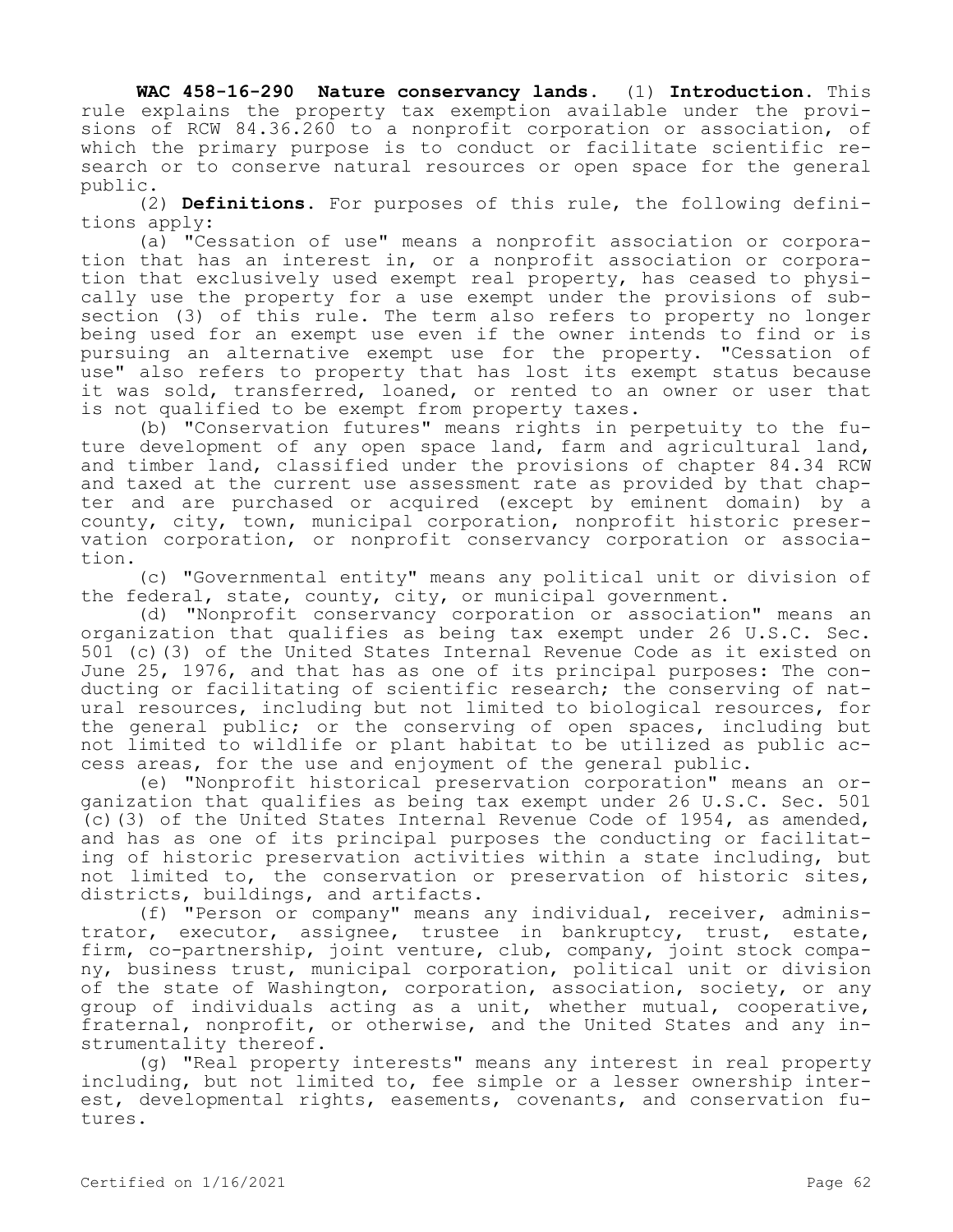(h) "Rollback" refers to the provisions of RCW 84.36.262 that make previously exempt property subject to back taxes and interest because of the cessation of an exempt use or a change in ownership.

(3) **Exemption.** All real property interests exclusively used to conserve ecological systems, natural resources, or open space, including park lands, by a nonprofit association or corporation whose primary purpose is to conduct or facilitate scientific research or to conserve natural resources or open space for the general public will be exempt from property tax if either of the following conditions is met:

(a) The property, to the extent feasible considering the nature of the interest involved, is:

(i) Used and effectively dedicated primarily to providing scientific research or educational opportunities to the general public or to preserving native plants, animals, biotic communities, works of ancient man, or geological or geographical formations of distinct scientific and educational interests;

(ii) Open to the general public for educational and scientific research purposes subject to reasonable restrictions designed to protect the property; and

(iii) Not for the pecuniary benefit of any person or company; or

(b) The property is subject to an option, which has been accepted in writing by any political unit or department of the federal, state, county, or city government, for purchase by the United States, a state, a county, or a city at a price not exceeding the lesser of the following amounts:

(i) The sum of the original purchase price paid by the nonprofit association or corporation plus interest from the date of acquisition at the rate of six percent per annum compounded annually to the date the option is exercised; or

(ii) The appraised value of the property interest, as determined by the department of revenue, at the time the option is accepted in writing.

(4) **Property used for recreational activities.** Property used merely for recreational activities does not qualify for an exemption under this rule.

(5) **Application for exemption under this rule.** A nonprofit association or corporation that wants to obtain the property tax exemption under this rule, must submit an application for exemption.

(a) Real property is not exempt from taxation unless an application has been filed and the exemption approved by the department of revenue.

(b) In addition to the application, if the property is subject to an option for purchase, a copy of the option agreement and the written acceptance must be submitted to the department of revenue. The option must either state the purchase price pursuant to the option or the appraisal value as determined by the department of revenue.

(6) **Cessation of exempt use.** When land is no longer being used for an exempt purpose described in this rule, the county treasurer will collect all taxes that would have been paid if the property had not been exempt during the preceding ten years, or for the life of the exemption, whichever is less, plus interest computed at the same rate and in the same manner as that upon delinquent property taxes.

(7) **Change in use.** An owner of exempt property who knows of or who has information regarding a change in the use of exempt property must notify the department of revenue of this change. An owner of exempt property must also report the loan or rental of all or a portion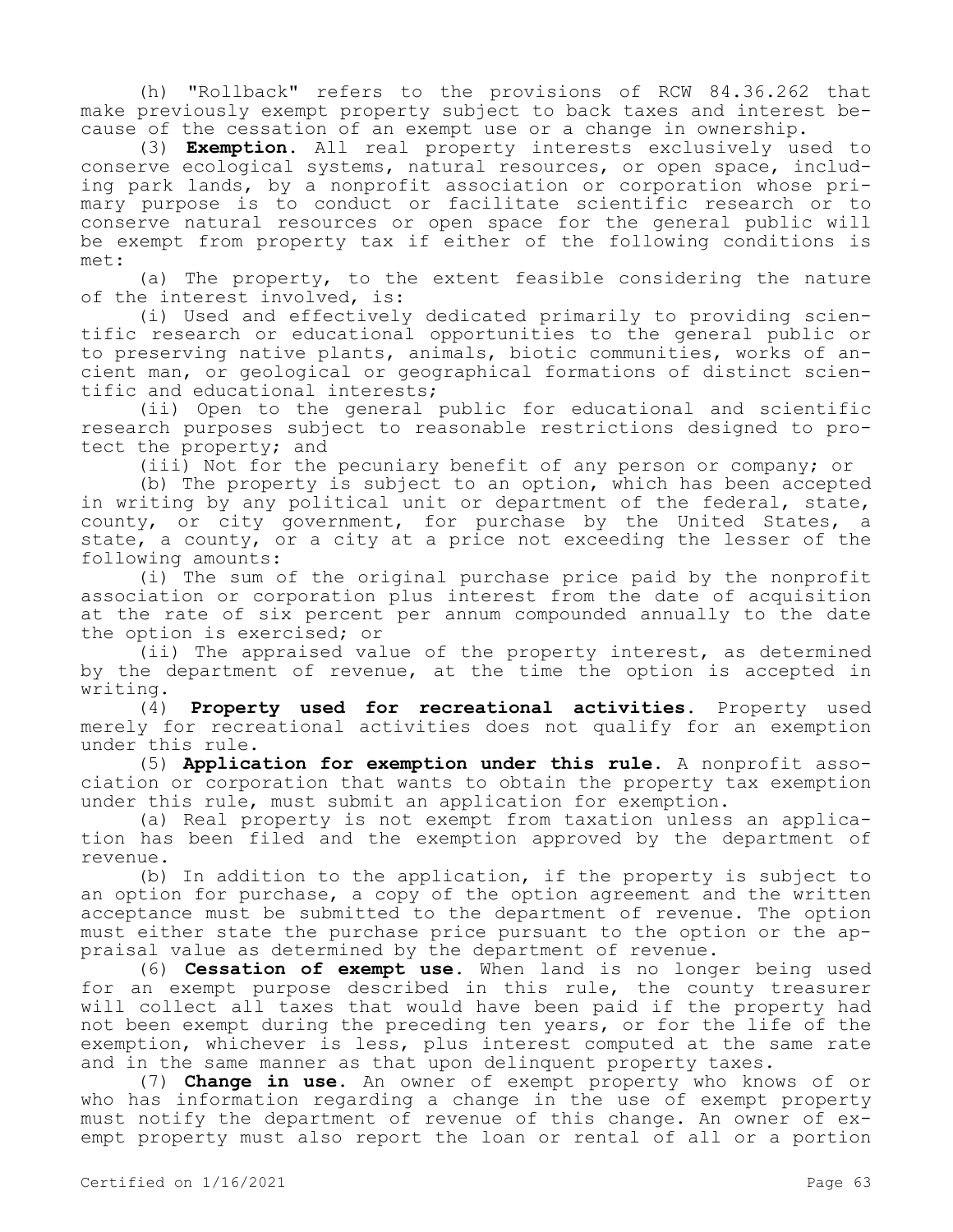of the exempt property since loaning or renting this property may change the taxable status of exempt property.

Any other person who knows or has information regarding a change in use of exempt property must notify the county assessor of any such change. The assessor, in turn, will report this information to the department of revenue.

(a) After being notified about a change in use of exempt property, the department may physically inspect the property to determine if the reported change has taken place.

(b) After a change in use, the final determination of the taxable status of the subject property will be made by the department of revenue.

(c) When the department determines that a change in use has occurred, it will notify the current owner of the exempt property and, in the case of a transfer, the previous legal owner of exempt property that the change in use may change the taxable status of the property and that the property may be subject to the rollback provisions in subsection (6) of this rule. The owner(s) of this property will have thirty days from the date of the notice to submit any comments or information relevant to this change in use to the department. The department will then issue a final determination about the taxable status of this property.

(d) Upon notification from the department of revenue that the exempt use of the property has ceased, the county treasurer will compute the taxes payable, including interest computed at the same rate and in the same manner as that upon delinquent property taxes. The interest collected will be placed in the county current expense fund.

(8) **Additional requirements.** Any organization, association, or corporation that applies for a property tax exemption under this rule must also comply with the provisions of WAC 458-16-165 that explains the additional conditions and requirements necessary to obtain a property tax exemption pursuant to RCW 84.36.260.

[Statutory Authority: RCW 84.08.010, 84.08.070, 84.08.080, 84.36.389, and 84.36.865. WSR 15-07-021, § 458-16-290, filed 3/10/15, effective 4/10/15. Statutory Authority: RCW 84.08.010, 84.08.070 and chapter 84.36 RCW. WSR 94-07-008, § 458-16-290, filed 3/3/94, effective 4/3/94; Order PT 77-2, § 458-16-290, filed 5/23/77; Order PT 76-2, § 458-16-290, filed 4/7/76. Formerly WAC 458-12-236.]

**WAC 458-16-300 Public meeting hall—Public meeting place—Community meeting hall.** (1) **Introduction.** This rule explains the property tax exemption available under the provisions of RCW 84.36.037 for real and personal property owned by a nonprofit organization, association, or corporation and used exclusively as a public meeting hall, public meeting place, or community meeting hall.

(2) **Definitions.** For purposes of this rule, the following definitions apply:

(a) "Affiliate" means an association, organization, or corporation that is a branch, unit, chapter, or appendant body of the property owner.

(b) "Property" means real or personal property owned by a nonprofit organization, association, or corporation.

(c) "Public gathering" means a meeting or event in which attendance is not limited or restricted to only members of the organization,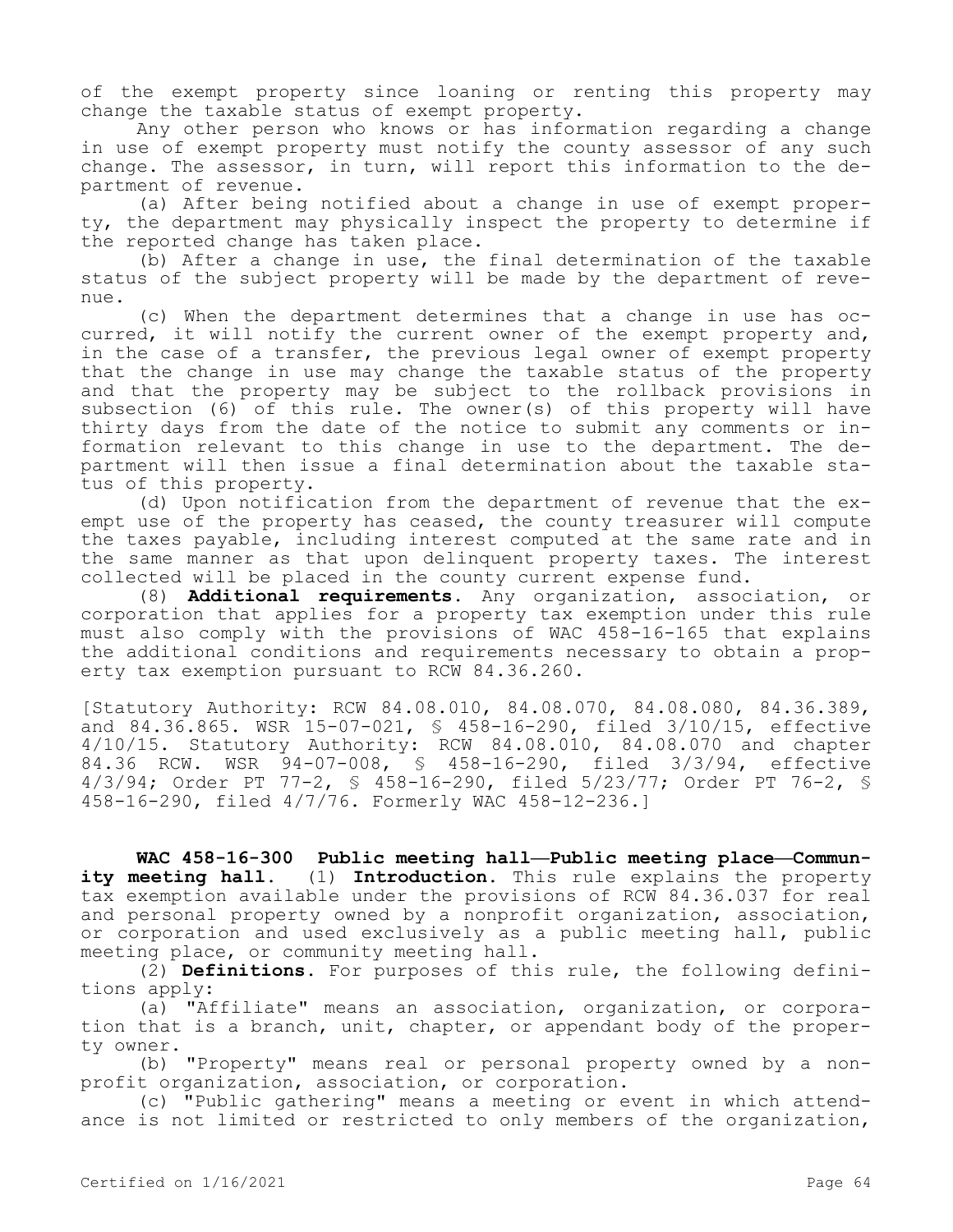association, or corporation that owns the property or members of an affiliate. Refer to subsection (4) of this rule for examples of public gatherings.

(3) **Exemption.** Real and personal property owned by a nonprofit organization, association, or corporation and used exclusively as a public assembly hall, public meeting place, or community meeting hall will be exempt from taxation under the following conditions:

(a) Exclusive use. The property is used exclusively for public gatherings and is available to any individual, organization, association, or corporation that may desire to use or rent the property. Membership in the organization, association, or corporation that owns the property or membership in an affiliate of the property owner cannot be a requirement or condition for those persons desiring to rent or use the property.

(i) Availability of property. To ensure the public is aware of the availability of the property, the property owner must provide written notification to the public that the property is available for use or rental. This written notification may include, but is not limited to, advertising in community newsletters or websites, on facility reader boards or signs, or in local newspapers. The property owner must make substantial and actual efforts to ensure that the public knows that the property is available for use or rental. Examples of substantial and actual efforts by the owner to ensure public awareness of the property availability can be found in subsection (4) of this rule.

(ii) Qualifying use of property. In a calendar year, the total number of hours used for public gatherings, as that term is defined in this rule, held at the property must exceed the total number of hours used for nonpublic gatherings held at the property, regardless of whether the owner, the owner's affiliate, or renter, hosted or benefited from the public gathering.

(b) Exemption for real property - Area. The area of real property exempt under this rule may not exceed one acre including the building(s), the land under the building(s), and any additional area needed for parking.

(c) Statement of availability and fees required. The owner of the property must prepare and make available upon request a schedule of fees, a policy on the availability of the facility, and any restrictions on the use of the facility. The owner may impose conditions or restrictions reasonably necessary to safeguard the property and to comply with the purposes of this exemption.

(d) Annual summary required. The owner must provide the department of revenue with a detailed summary containing the following information regarding the manner in which the exempt property was used during the preceding year:

(i) The name of the person, organization, association, or corporation that used the property;

(ii) The date(s) on which the property was used;

(iii) The purpose for which the property was used;

(iv) Whether the meeting or event was a public gathering;

(v) The duration of the meeting or event;

(vi) The methods used to advertise the availability of the property to the public;

(vii) The income derived from the rental of the property; and

(viii) The expenses incurred relating to the use of the property. (4) **Examples.** Examples found in this rule identify a number of

facts and then state a conclusion. These examples should be used only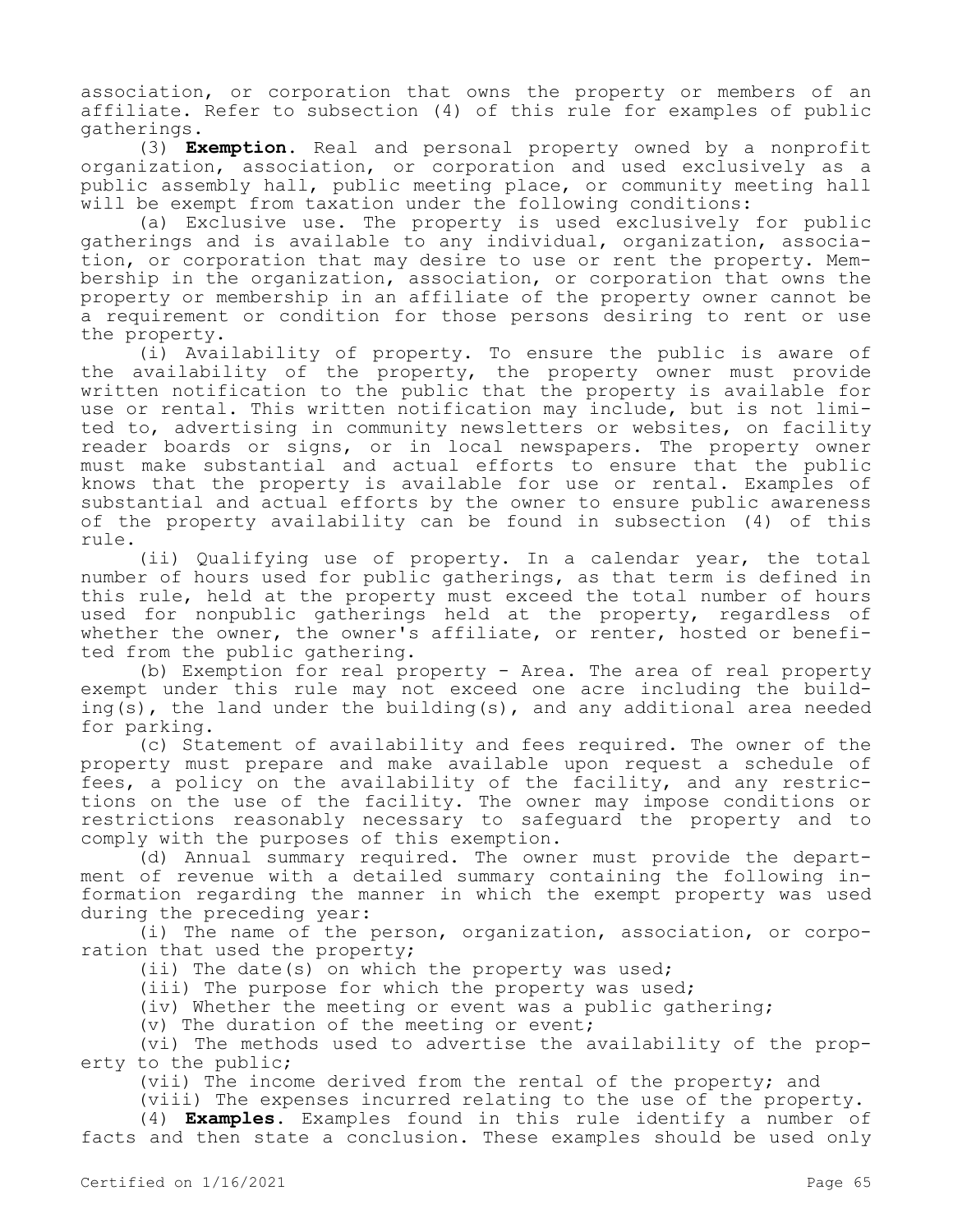as a general guide. The tax results of other situations must be determined after a review of all facts and circumstances.

(a) Example 1. Prior to a member only meeting, a fraternal organization hosts a dinner at its facility that is open to nonmembers. The fraternal organization advertised the dinner on its website and reader board, which clearly conveyed the public could attend. The dinner and the member only meeting are considered two separate events. The dinner is considered a public gathering because nonmembers are allowed to attend. However, the member only meeting following the dinner is not considered a public gathering.

(b) Example 2. A boys youth organization hosts a spaghetti feed at its facility to raise money for a camping trip. The organization advertised the spaghetti feed in the local newspaper, which stated nonmembers are allowed to attend. The spaghetti feed is considered a public gathering.

(c) Example 3. A girls youth organization has weekly club meetings at its facility. The weekly meetings are advertised on the organization's public website as being open for nonmembers to also attend. The weekly club meetings are considered public gatherings.

(d) Example 4. A member only organization allows its public assembly hall to be rented for weddings, receptions, reunions, funerals, and other special events. The organization advertises the availability of its facility for rental by the public in a community newsletter. There are no restrictions on who can rent the hall, so these events are considered public gatherings. However, if the ability to rent the hall is based on membership in the owning organization or membership in an affiliate of the owning organization, then the events would not be considered public gatherings.

(e) Example 5. A garden club offers horticultural workshops for a fee at its facility one day each month. The workshop is advertised in the community newsletter as being open to anyone who wants to attend. The workshops are considered public gatherings because members of the public can attend, even if registration and/or payment are required. Although a fee is charged, the monthly workshops offered by the garden club do not count towards the fifteen day pecuniary gain limitation described in subsection (5)(a) of this rule because the fee only covers the materials and supplies necessary to conduct the workshop.

(f) Example 6. A member only organization rents a public assembly hall for its monthly board meetings. The board meetings are not open to the public. The organization that owns the facility advertises its availability to the public in the local newspaper. The two organizations are not affiliated with each other. Although the monthly board meetings are not open to the public, they are considered public gatherings for the purpose of this exemption because the rental of the facility is not being restricted to only members of the owning organization or to members of affiliates of the owning organization.

(5) **Use of property for pecuniary gain or to promote business activities.** If a public meeting hall, public meeting place, or community meeting hall exempt under subsection (3) of this rule is used for pecuniary gain or to promote business activities, the property tax exemption will be lost. However, the exemption will not be lost if:

(a) The exempt property is used for pecuniary gain or to promote business activities fifteen days or less in an assessment year;

(b) In a county with a population of less than twenty thousand people, the exempt property is used to promote the following business activities: Dance lessons; art classes; or music lessons. The rental income or donations, if any, must be reasonable and not exceed the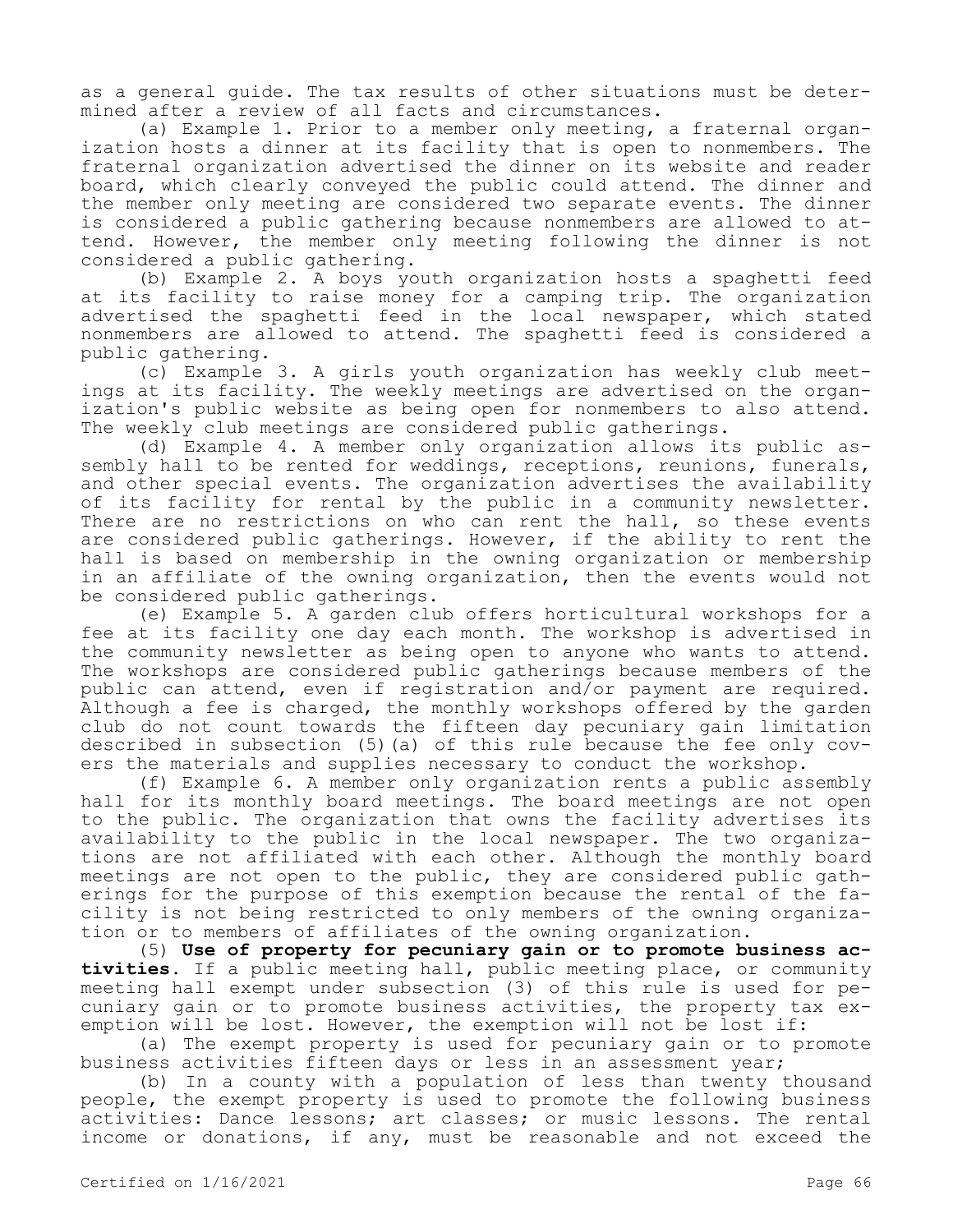maintenance and operation expenses attributable to the portion of the property loaned or rented;

(c) The exempt property is used to conduct a farmers market, as defined in RCW 66.24.170, for fifty-three days or less each assessment year. The rental income or donations, if any, must be reasonable and not exceed the maintenance and operation expenses attributable to the portion of the property loaned or rented; or

(d) All income received from the rental or use of the exempt property is used for capital improvements to the exempt property, maintenance and operation expenses of the exempt property, or exempt purposes.

(6) **Additional requirements.** Any nonprofit organization, association, or corporation that applies for a property tax exemption under this rule must also comply with the provisions of WAC 458-16-165. WAC 458-16-165 provides additional conditions and requirements that must be satisfied to obtain a property tax exemption pursuant to RCW 84.36.037.

[Statutory Authority: RCW 84.08.010 and 84.36.865. WSR 16-16-005, § 458-16-300, filed 7/20/16, effective 8/20/16. Statutory Authority: RCW 84.36.865, RCW 84.36.037, 84.36.805, 84.36.815, 84.36.825 and 84.36.840. WSR 98-18-006, § 458-16-300, filed 8/20/98, effective 9/20/98. Statutory Authority: RCW 84.08.010, 84.08.070 and chapter 84.36 RCW. WSR 94-07-008, § 458-16-300, filed 3/3/94, effective 4/3/94. Statutory Authority: RCW 84.36.865. WSR 81-21-010 (Order PT 81-14), § 458-16-300, filed 10/8/81.]

**WAC 458-16-310 Community celebration facilities.** (1) **Introduction.** This rule explains the property tax exemption available under the provisions of RCW 84.36.037 for real and personal property owned by a nonprofit organization, association, or corporation and used primarily for annual community celebration events.

(2) **Definitions.** For purposes of this rule, the following definitions apply:

(a) "Public gathering" has the same meaning as provided in WAC 458-16-300.

(b) "Property" has the same meaning as provided in WAC 458-16-300.

(3) **Exemption.** Real and personal property owned by a nonprofit organization, association, or corporation and used primarily for annual community celebration events may be exempt from taxation under the following conditions:

(a) Exemption for real property - Area. The area of real property to be exempt may not exceed twenty-nine acres.

(b) Primary use. The property has been primarily used for annual community celebration events for at least ten years.

(c) Essentially unimproved property. The property is essentially unimproved except for restroom facilities and covered shelters. A "covered shelter," for example, may consist of a covered area that is not enclosed but allows some protection from the elements or it may provide a sheltered eating area with or without a picnic table or outside grill, or both.

(d) Purpose. The purpose of the property is to provide a facility for an annual community celebration.

(e) Statement of availability and fees required. The owner of the property must prepare and make available upon request a schedule of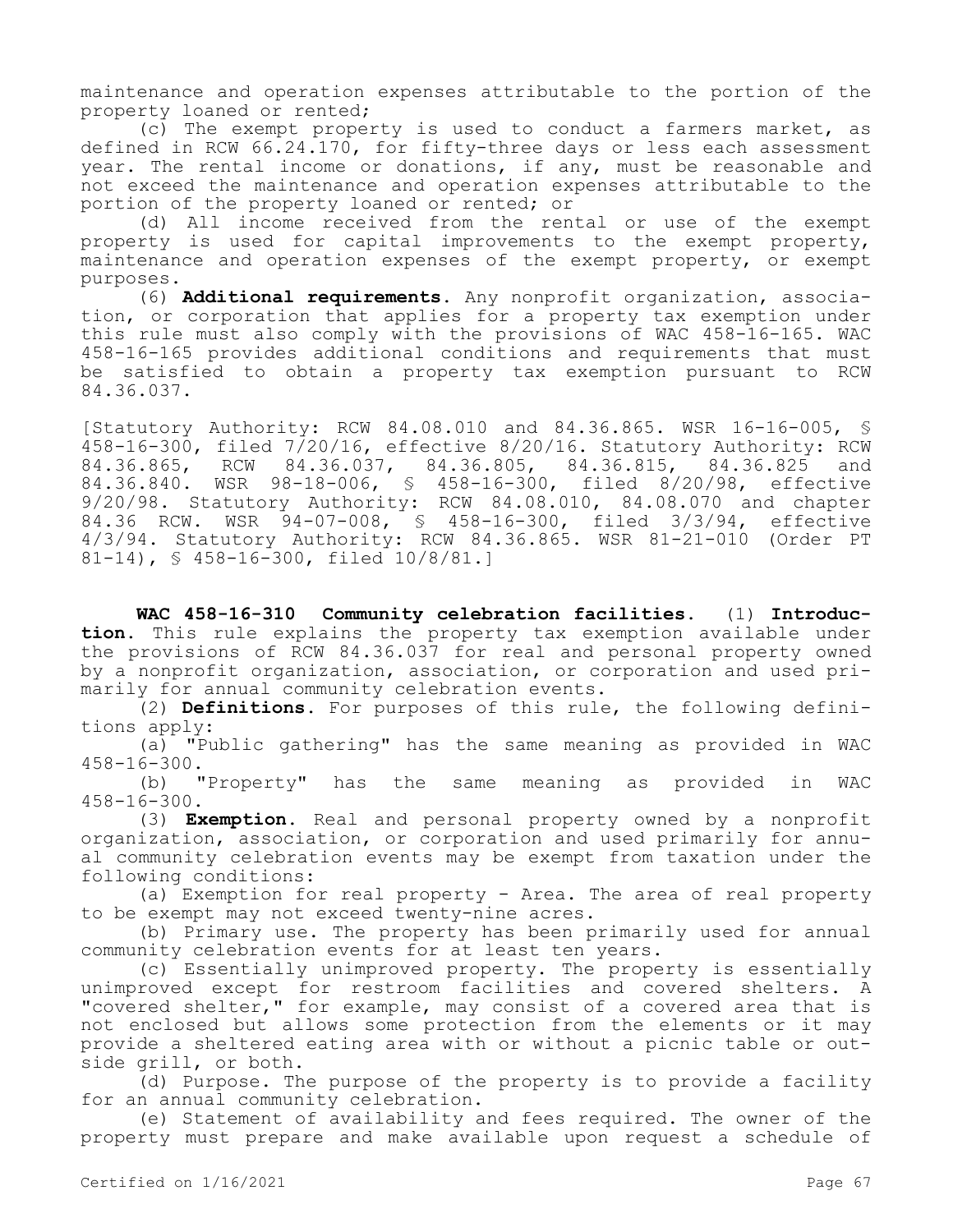fees, a policy on the availability of the facility, and any restrictions on the use of the facility. The owner may impose conditions and restrictions that are reasonably necessary to safeguard the property and to promote the purposes of this exemption.

(f) Annual summary required. The owner must annually provide the department of revenue with a detailed summary containing the following information regarding the manner in which the exempt property was used during the preceding year:

(i) The name of any person, organization, association, or corporation that used the property;

(ii) The date(s) on which the property was used;

(iii) The purpose for which the property was used;

(iv) The income derived from the rental of the property; and

(v) The expenses incurred relating to the use of the property.

(4) **Use of property for pecuniary gain or to promote business activities.** If a community celebration facility exempt under subsection (3) of this rule is used for pecuniary gain or to promote business activities, the property tax exemption will be lost. However, the exemption will not be lost if:

(a) The exempt property is used for pecuniary gain or to promote business activities fifteen days or less in an assessment year;

(b) In a county with a population of less than twenty thousand people, the exempt property is used to promote the following business activities: Dance lessons; art classes; or music lessons. The rental income or donations, if any, must be reasonable and not exceed the maintenance and operation expenses attributable to the portion of the property loaned or rented;

(c) The exempt property is used to conduct a farmers market, as defined in RCW 66.24.170, for fifty-three days or less each assessment year. The rental income or donations, if any, must be reasonable and not exceed the maintenance and operation expenses attributable to the portion of the property loaned or rented; or

(d) All income received from the rental or use of the exempt property is used for capital improvements to the exempt property, maintenance and operation expenses of the exempt property, or for exempt purposes.

(5) **Additional requirements.** Any nonprofit organization, association, or corporation that applies for a property tax exemption under this rule must also comply with the provisions of WAC 458-16-165. WAC 458-16-165 provides additional conditions and requirements that must be satisfied to obtain a property tax exemption pursuant to RCW 84.36.037.

[Statutory Authority: RCW 84.08.010, 84.08.070, 84.08.080, 84.36.389, and 84.36.865. WSR 15-07-021, § 458-16-310, filed 3/10/15, effective 4/10/15. Statutory Authority: RCW 84.36.865, 84.36.037, 84.36.805, 84.36.815, 84.36.825 and 84.36.840. WSR 98-18-006, § 458-16-310, filed 8/20/98, effective 9/20/98. Statutory Authority: RCW 84.08.010, 84.08.070 and chapter 84.36 RCW. WSR 94-07-008, § 458-16-310, filed 3/3/94, effective 4/3/94. Statutory Authority: RCW 84.36.865. WSR 81-21-010 (Order PT 81-14), § 458-16-310, filed 10/8/81.]

**WAC 458-16-320 Emergency or transitional housing.** (1) **Introduction.** This section explains the property tax exemption available under the provisions of RCW 84.36.043 to real and personal property used by a nonprofit organization, association, or corporation to provide emer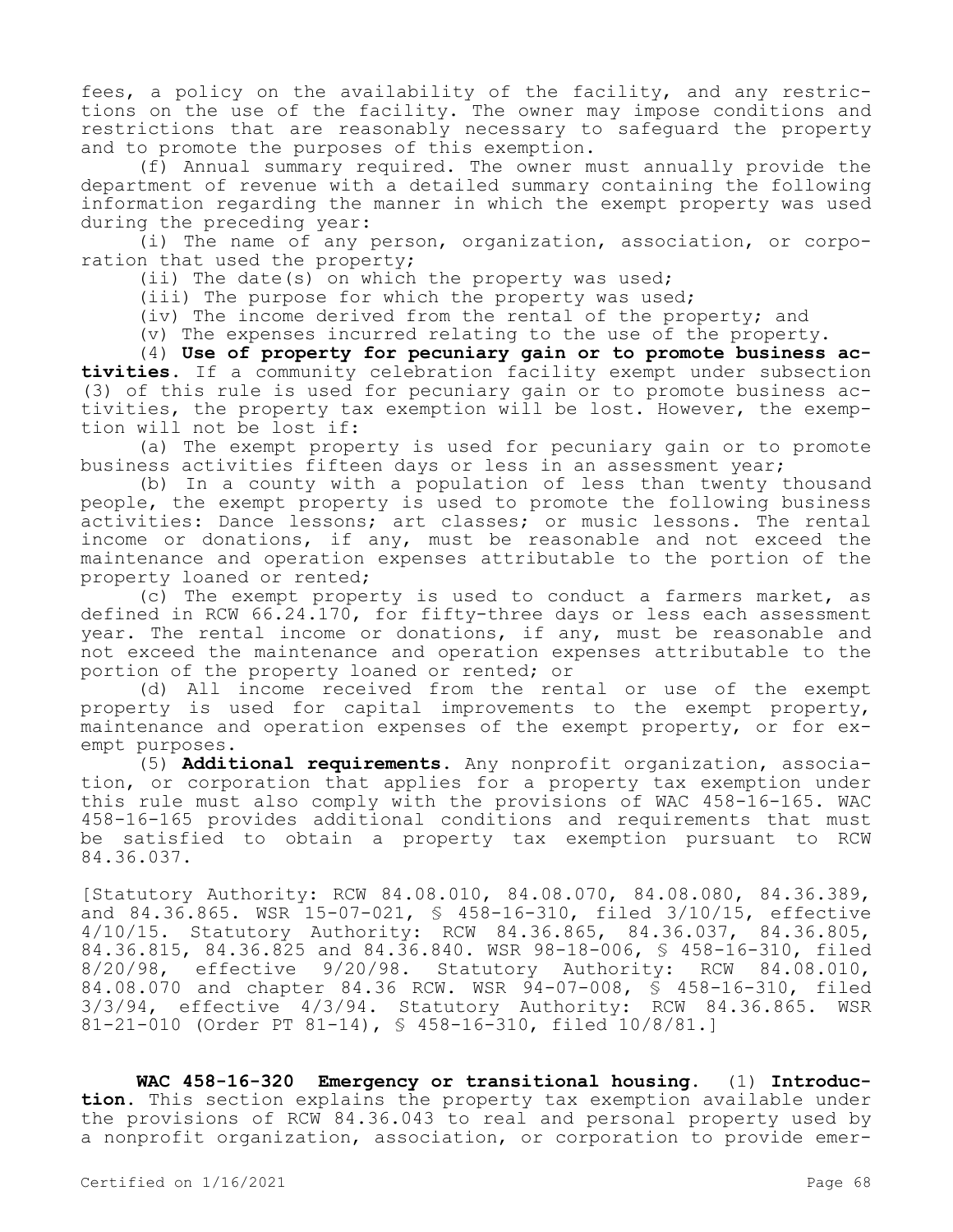gency or transitional housing to low income persons or victims of domestic violence who are homeless for personal safety reasons.

(2) **Definitions.** For purposes of this section, the following definitions apply:

(a) "Emergency housing" means a facility whose primary purpose is to provide temporary or transitional shelter and supportive services to the homeless in general or to a specific population of the homeless for no more than sixty days.

(b) "Homeless" means a person, persons, family, or families who do not have fixed, regular, adequate, or safe shelter nor sufficient funds to pay for such shelter.

(c) "Low-income" means income that does not exceed eighty percent of the median income for the standard metropolitan statistical area in which the city or town is located.

(d) "Supportive services" means resume writing, training, vocational and psychological counselling, or other similar programs designed to assist the homeless into independent living.

(e) "Transitional housing" means a facility that provides housing and supportive services to homeless individuals or families for up to two years and whose primary purpose is to enable homeless individuals or families to move into independent living and permanent housing.

(f) "Victim(s) of domestic violence" means either an adult(s) or a child(ren) who have been physically or mentally abused and who fled his or her home out of fear for his or her safety.

(g) "Property" means real or personal property used by a nonprofit organization, association, or corporation in providing emergency or transitional housing and supportive services for low-income homeless persons or victims of domestic violence.

(h) "Commercial" refers to an activity or enterprise that has profit making as its primary purpose.

(3) **Exemption.** The real and personal property exclusively used, or to the extent that it is exclusively used, by a nonprofit organization, association or corporation to provide emergency or transitional housing to low-income homeless persons or victims of domestic violence shall be exempt from taxation if the following conditions are met:

(a) The amount of the charge or fee for the housing does not exceed maintenance and operation expenses;

(b) The property is either:

(i) Owned by a nonprofit organization, association, or corporation; or

(ii) Rented or leased by a nonprofit organization, association, or corporation and the benefit of the exemption inures to a nonprofit organization, association, or corporation; and

(c) If any portion of the organization's, association's or corporation's property is used for a commercial purpose rather than for an exempt purpose, that portion of the property must be segregated and taxed.

(4) **Additional requirements.** Any organization, association, or corporation that applies for a property tax exemption under this section must also comply with the provisions of WAC 458-16-165 that explains the additional conditions and requirements necessary to obtain a property tax exemption pursuant to RCW 84.36.043.

[Statutory Authority: RCW 84.36.865 and 84.36.043. WSR 99-13-018, §  $458-16-320$ , filed  $6/4/99$ , effective 7/5/99. Statutory Authority: RCW 84.08.010, 84.08.070 and chapter 84.36 RCW. WSR 94-07-008, § 458-16-320, filed 3/3/94, effective 4/3/94.]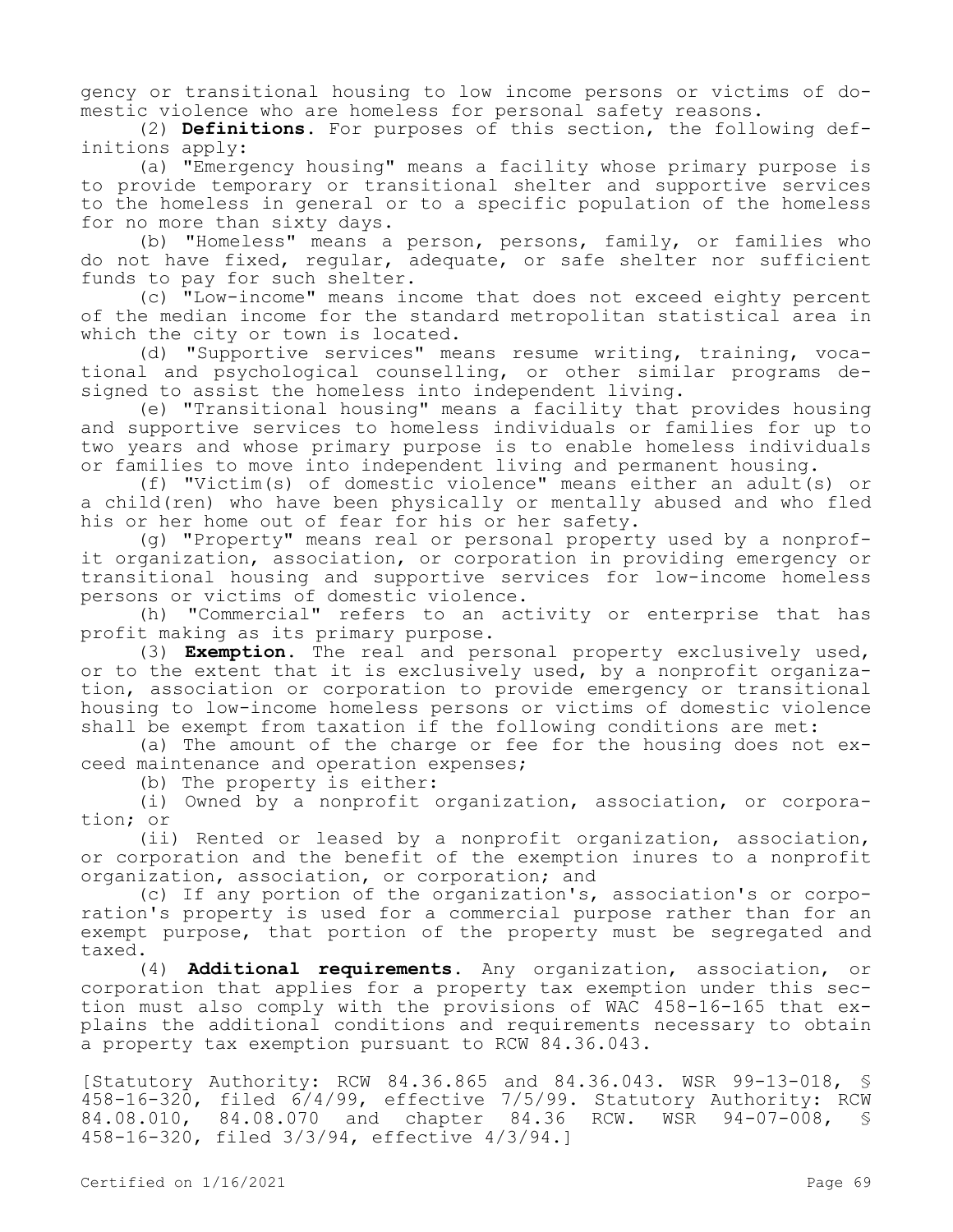**WAC 458-16-330 Sheltered workshops for the handicapped.** (1) **Introduction.** This section explains the property tax exemption available under the provisions of RCW 84.36.350 to real and personal property owned by a nonprofit organization, association, or corporation and used in operating a sheltered workshop for handicapped persons.

(2) **Definitions.** For purposes of this section, the following definitions apply:

(a) "Handicapped person" means an individual who is physically, mentally, or developmentally disabled. For purposes of this section, a substance, either drug or alcohol, abuser is considered physically disabled.

(b) "Sheltered workshop" means a facility, or any portion thereof, operated by a nonprofit organization, association, or corporation where business activities are carried on and whose primary purpose is:

(i) To provide gainful employment or rehabilitative services to the handicapped as an interim step in the rehabilitation process to individuals who cannot be readily absorbed into the competitive labor market or during such time as employment opportunities for them in the competitive labor market do not exist; or

(ii) To provide evaluation and work adjustment services to handicapped individuals.

(c) "Property" means real or personal property owned and used by a nonprofit organization, association, or corporation in operating a sheltered workshop for handicapped persons.

(d) "Commercial" refers to an activity or enterprise that has profit making as its primary purpose.

(3) **Exemption.** The real or personal property owned and used by a nonprofit organization, association, or corporation in connection with the operation of a sheltered workshop for handicapped persons and used primarily to manufacture and handle, sell, or distribute goods constructed, processed, or repaired in a sheltered workshop is exempt from ad valorem taxation.

(a) Inventory owned by a sheltered workshop is also exempt from taxation if the inventory is for sale or lease by the sheltered workshop or the inventory is to be furnished under a contract of service. For example, "inventory" includes, but is not limited to, raw materials, work in process, and finished products.

(b) The primary use of any property exempt under this section must be to provide training, gainful employment, or rehabilitation services to persons who meet the definition of "handicapped person" contained in subsection (2) of this section.

(c) Example. A sheltered workshop that teaches trade skills and work habits to the blind so that trainees might enter the competitive labor market may qualify for this exemption. This workshop may also qualify if it provides training in recreational activities and living skills, such as housekeeping and cooking.

(d) If any portion of the organization's, association's, or corporation's property is used for a commercial purpose rather than for an exempt purpose, that portion of the property must be segregated and taxed.

(4) **Cross reference to excise tax exemption.** A nonprofit organization, association, or corporation that receives a property exemption under RCW 84.36.350 may also be exempt from certain excise taxes. See RCW 82.04.385 for more specific information.

(5) **Additional requirements.** Any organization, association, or corporation that applies for a property tax exemption under this section must also comply with the provisions of WAC 458-16-165 that ex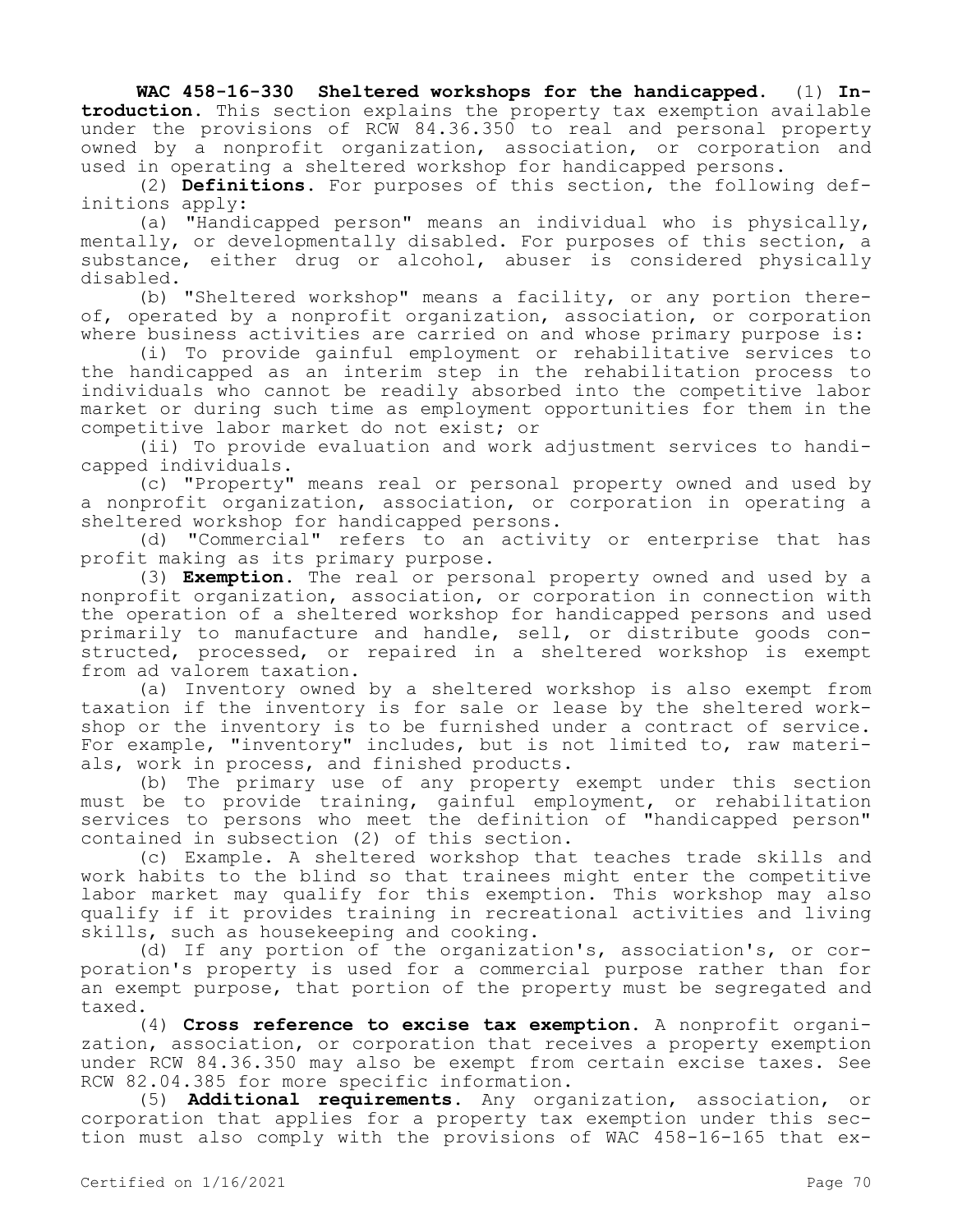plains the additional conditions and requirements necessary to obtain a property tax exemption pursuant to RCW 84.36.350.

[Statutory Authority: RCW 84.08.010, 84.08.070 and chapter 84.36 RCW. WSR 94-07-008, § 458-16-330, filed 3/3/94, effective 4/3/94.]

**WAC 458-16-340 Multipurpose senior citizen centers.** (1) **Introduction.** This rule explains the real and personal property tax exemption available under RCW 84.36.670 to persons who operate a multipurpose senior citizen center.

(2) **Definitions.** For the purposes of this rule, the following definitions apply:

(a) "Assessment year" means the calendar year preceding the tax year in which real and personal property is listed and valued by the assessor.

(b) "Farmers market" means a regular assembly of vendors at a location for the main purpose of promoting the sale of agricultural products grown, raised, or produced in this state directly to the consumer.

(c) "Multipurpose senior citizen center" means a community facility that provides a broad spectrum of services to senior citizens, whether provided directly by the nonprofit senior citizen organization that owns the facility or by another person. These services may include health, social, nutritional, and educational services and recreational activities.

(d) "Senior citizen" means a person age sixty or older.

(e) "Senior citizen organization" means a private organization that:

(i) Has a mission, in whole or in part, to support senior citizens;

(ii) Is exempt from federal income tax under section 501(c)(3) of the Internal Revenue Code; and

(iii) Operates a multipurpose senior citizen center.

(f) "Tax year" means the year in which property taxes are due.

(g) "Thrift store" means a retail establishment that:

(i) Is operated by a senior citizen organization;

(ii) Is located on the same parcel of real property as the senior citizen organization's multipurpose senior citizen center, or on a contiguous parcel of real property; and

(iii) Sells goods including, but not limited to, donated goods, as part of the senior citizen organization's fund-raising efforts for the operation of its multipurpose senior citizen center and for the provision of services and activities for senior citizens. If the thrift store sells nondonated goods, its gross annual sales of nondonated goods cannot exceed ten percent of its total combined gross annual sales of all goods.

## (3) **Exemption availability.**

(a) Qualifying uses of property. Both real property (which may be located on contiguous parcels) and personal property owned by a senior citizen organization are exempt from property tax if the property is used for the actual operation of a multipurpose senior citizen center (center). Additionally, the following activities may be conducted at the center:

(i) Loan or rental. The center may be loaned or rented for either for-profit or not-for-profit purposes, if the rent and donations received for the use of the center are reasonable and do not exceed the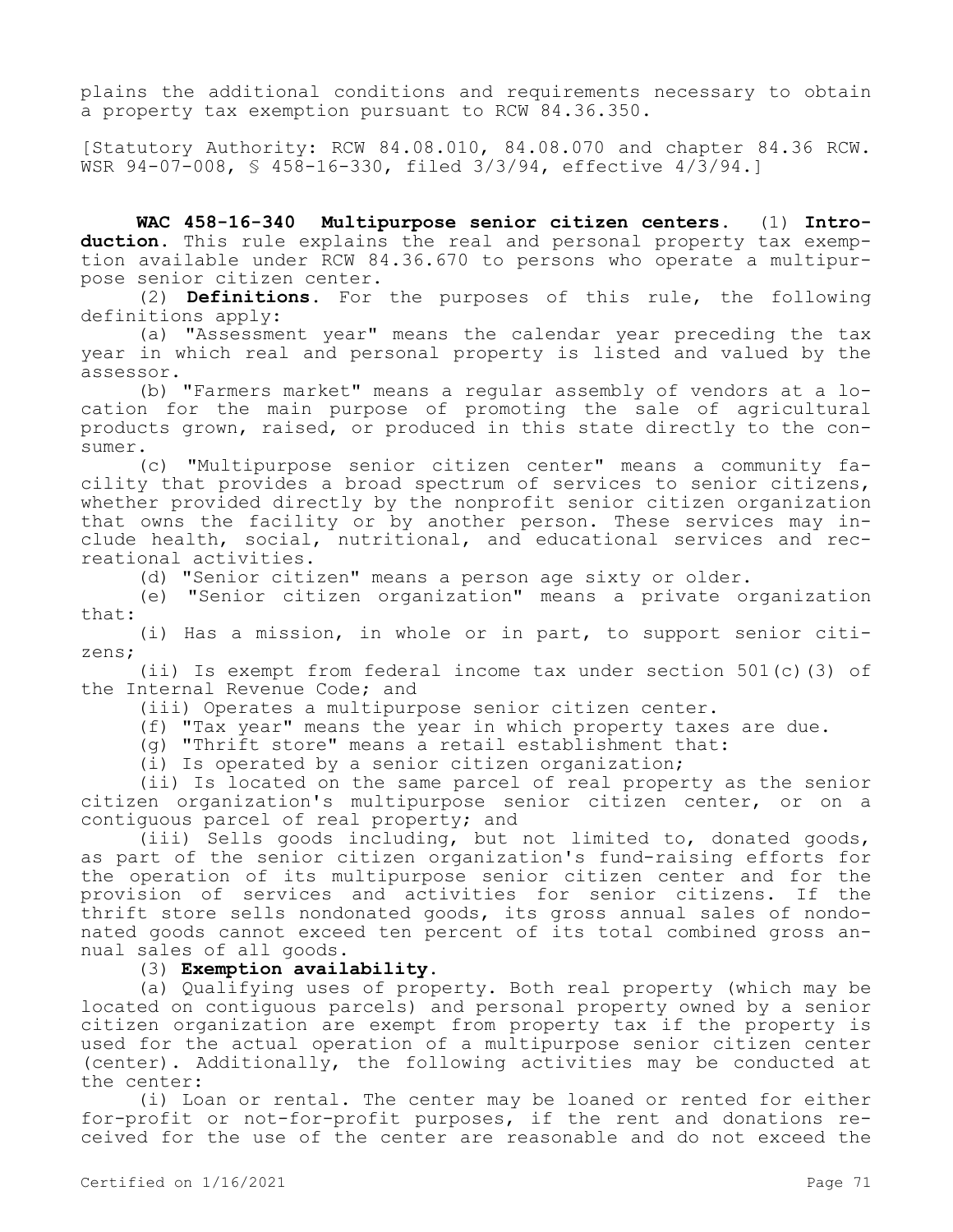maintenance and operation expenses attributable to the portion of the center being loaned or rented.

(ii) Fund-raising events. The center may be used for fund-raising events and activities, including the operation of a farmers market or a thrift store.

(A) If the center is used to conduct fund-raising events and activities for the purpose of providing financial support for the center or for services and activities for senior citizens, then no restrictions apply to the type of organization conducting the fund-raising event or to the amount of rents or donations received.

(B) If the center is used to conduct fund-raising events and activities for purposes other than to support services and activities for senior citizens, then the fund-raising events and activities must be conducted by a nonprofit organization eligible for exemption under chapter 84.36 RCW. Additionally, the rent and donations received for the use of the center must be reasonable and cannot exceed the maintenance and operation expenses attributable to the portion of the center loaned or rented for the fund-raising event.

Example. A 501 (c)(3) nonprofit organization formed with the mission to support senior citizens owns real property that is used for the operation of a multipurpose senior citizen center. The center offers a broad spectrum of health, fitness, and nutrition services for senior citizens on a weekly basis and operates a thrift store. The thrift store is located within the center, is open four days each week, and sells donated items as part of the organization's fund-raising efforts for the operation of the center. The center is also rented on weekends, for a reasonable fee that does not exceed the maintenance and operations expenses attributable to the rented property, to the public for events such as weddings and family reunions. Based on the information provided, the center would qualify for the property tax exemption.

(b) Nonqualifying use of property. A pattern of use of the property in a manner inconsistent with the purpose of this exemption nullifies the exemption. A pattern of use is presumed when there is a use inconsistent with the purpose of operating a multipurpose senior citizen center and that use is repeated in the same assessment year or in two or more successive years. An example of a nonqualifying use that would be considered inconsistent with the purpose of operating a senior citizen center would be a commercial bakery that is open to the public and leases space, on a regular and on-going basis, from the center.

(c) The center must be available to all regardless of race, color, religion, creed, gender, gender expression, national origin, ancestry, the presence of any sensory, mental, or physical disability, marital status, sexual orientation, or honorably discharged veteran or

military status.<br>(d) This  $\epsilon$ This exemption is not subject to the provisions of RCW 84.36.805.

(4) **Application and renewal.** This exemption is available beginning with property taxes levied in the 2017 assessment year (for collection in the 2018 tax year) through the 2026 assessment year (for collection in the 2027 tax year). RCW 82.32.805(1).

(a) Initial application. In order to be considered timely, initial applications must be received on or before:

(i) March 31st for taxes to be collected in the following year; or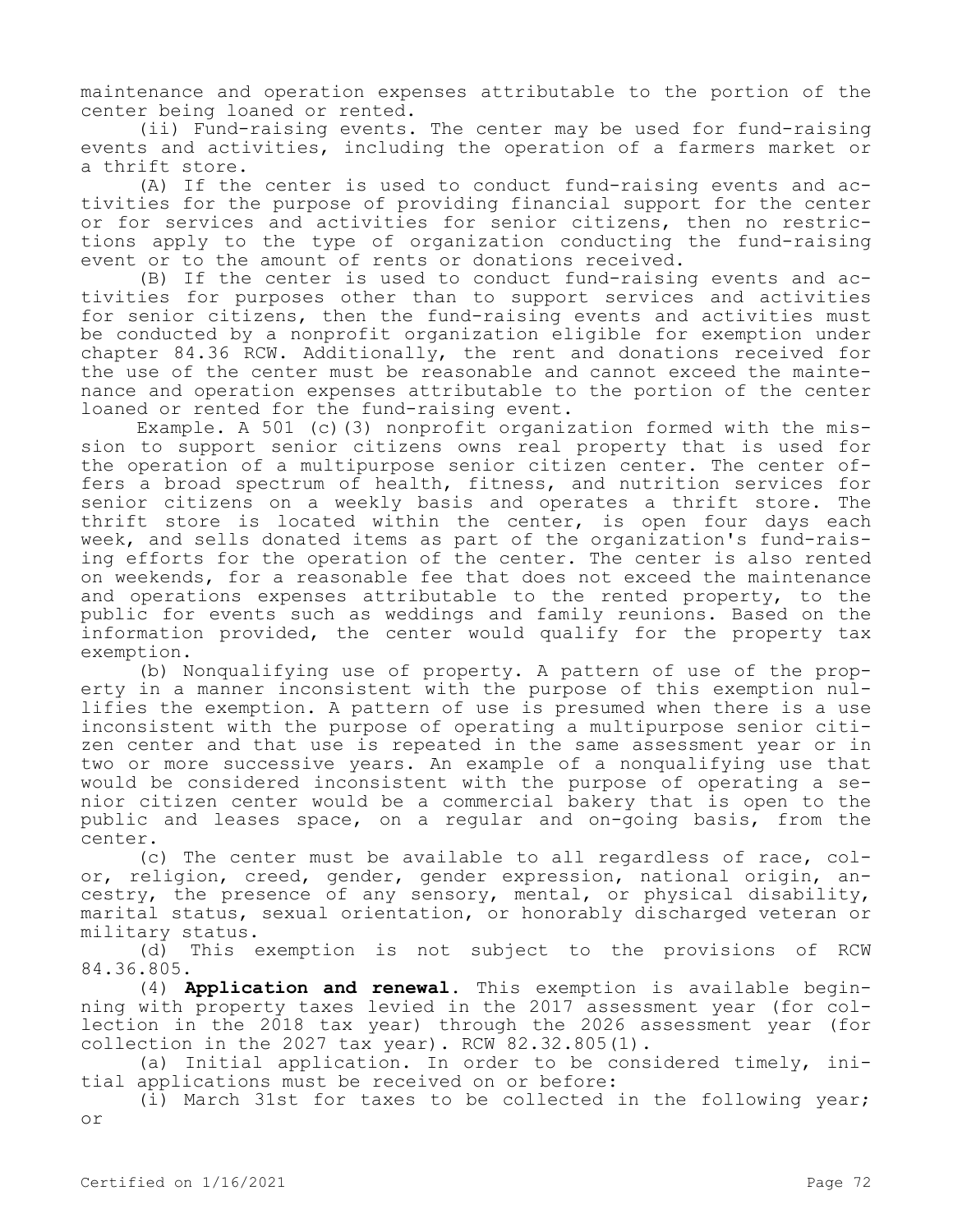(ii) Within sixty days of either acquiring the property or converting the property to an exempt use, whichever is later.

(b) Retroactive application. Retroactive applications to claim the exemption for prior years will be accepted up to a maximum of three years from the date taxes were due on the property. The last day to file a retroactive application for this exemption is April 30, 2030, for taxes that were due in the 2027 tax year. The applicant must:

(i) Provide the department with acceptable proof that the property qualified for exemption during the pertinent assessment years; and

(ii) Pay the late filing penalties under RCW 84.36.825.

(c) Renewal application. After the department approves an initial or retroactive application, the exemption applies for one year and must be renewed by March 31st of each year to exempt the property from taxes due the following year. See WAC 458-16-110 *Applications—Who must file, initial applications, annual declarations, appeals, filing fees, penalties, and refunds*, for more information about procedures property owners must follow to apply for and renew property tax exemptions.

(5) **Loss of exemption.** If the property is used for a nonqualifying purpose, it is subject to property tax for the remaining part of the assessment year. See RCW 84.40.360.

[Statutory Authority: RCW 84.36.865. WSR 19-14-012, § 458-16-340, filed 6/21/19, effective 7/22/19.]

**WAC 458-16-560 Housing for qualifying households.** (1)(a) **Introduction.** This rule explains the real and personal property tax exemption that may be claimed by nonprofit entities providing rental housing or lots for mobile homes within a mobile home park, mobile home park cooperative, or manufactured housing cooperative for occupancy by qualifying households in accordance with RCW 84.36.560.

(b) **Examples.** This rule includes examples that identify a number of facts and then state a conclusion. These examples should only be used as a general guide. The tax results of other situations must be determined after a review of all the facts and circumstances.

(2) **Definitions.** For the purposes of this rule, the following definitions apply:

(a) "Group home" means a single-family dwelling financed, in whole or in part, by one or more of the sources listed in subsection (4)(d) of this rule. A "group home" has multiple units occupied on a twenty-four-hour basis by persons who are not related by birth or marriage and who are not dependent upon each other financially. Residents of a "group home" typically receive financial assistance from the federal or state government, such as Social Security benefits or supplementary security insurance.

(b) "Mobile home lot" or "mobile home park" means the same as these terms are defined in RCW 59.20.030.

(c) "Nonprofit entity" means a:

(i) Nonprofit as defined in RCW 84.36.800 that is exempt from income tax under section 501(c) of the federal Internal Revenue Code, as amended;

(ii) Limited partnership in which a general partner is a nonprofit as defined in RCW 84.36.800 that is exempt from income tax under section 501(c) of the federal Internal Revenue Code, as amended, a public corporation established under RCW 35.21.660, 35.21.670, or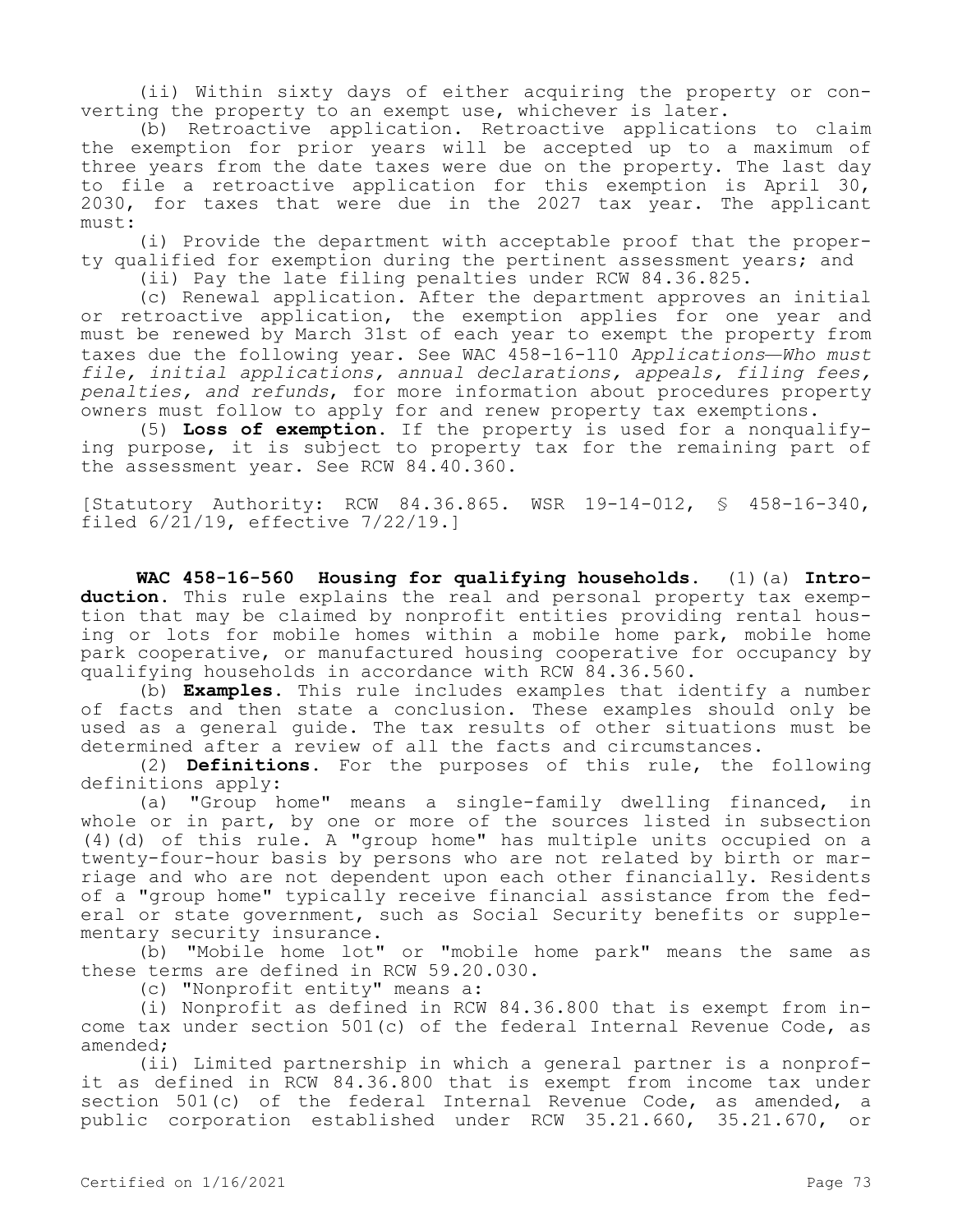35.21.730, a housing authority created under RCW 35.82.030 or 35.82.300, or a housing authority meeting the definition in RCW 35.82.210 (2)(a);

(iii) Limited liability company in which a managing member is a nonprofit as defined in RCW 84.36.800 that is exempt from income tax under section 501(c) of the federal Internal Revenue Code, as amended, a public corporation established under RCW 35.21.660, 35.21.670, or 35.21.730, a housing authority established under RCW 35.82.030 or 35.82.300, or a housing authority meeting the definition in RCW 35.82.210 (2)(a); or

(iv) Mobile home park cooperative or a manufactured housing cooperative, as defined in RCW 59.20.030. A "mobile home park cooperative" and a "manufactured housing cooperative" are defined as real property consisting of common areas and two or more lots held out for placement of mobile homes, manufactured homes, or park models in which both the individual lots and the common areas are owned by an association of shareholders which leases or otherwise extends the right to occupy individual lots to its own members.

(d) "Occupied dwelling unit" means a living unit that is occupied by an individual or household as of December 31st of the first assessment year the rental housing or mobile home park becomes operational or is occupied by an individual or household on January 1st of each subsequent assessment year in which the claim for exemption is submitted.

(e) "Qualifying household" means:

(i) Until June 30, 2021, a single person, family, or unrelated persons living together whose income is at or below fifty percent of the median income adjusted for family size as most recently determined by the federal Department of Housing and Urban Development for the county in which the rental housing or mobile home park is located. The median income level is that which is in effect as of January 1st of the year the application for exemption is submitted.

(ii) Beginning July 1, 2021, a single person, family, or unrelated persons living together whose income is at or below sixty percent of the median income adjusted for family size as most recently determined by the federal Department of Housing and Urban Development for the county in which the rental housing or mobile home park is located. The median income level is that which is in effect as of January 1st of the year the application for exemption is submitted.

(f) "Rental housing" means a residential housing facility or group home that is occupied, but not owned, by qualifying households.

(3) **Initial application and renewal declaration.**

(a) Initial application. An initial application for exemption must be filed with the department on or before March 31st to exempt property from taxes due in the following year. However, an initial application may be filed after March 31st if the property is acquired or converted to an exempt use after that date, if the property may qualify for an exemption under chapter 84.36 RCW.

(b) Renewal declaration. In order to requalify for exempt status, a nonprofit entity receiving this exemption must file a renewal declaration on or before March 31st of every third year following initial qualification for exemption.

(c) Additional information about the application and renewal requirements for this exemption can be found in WAC 458-16-110 Initial application and renewal declaration.

(4) **Full exemption.** Real and personal property is exempt from property taxes if: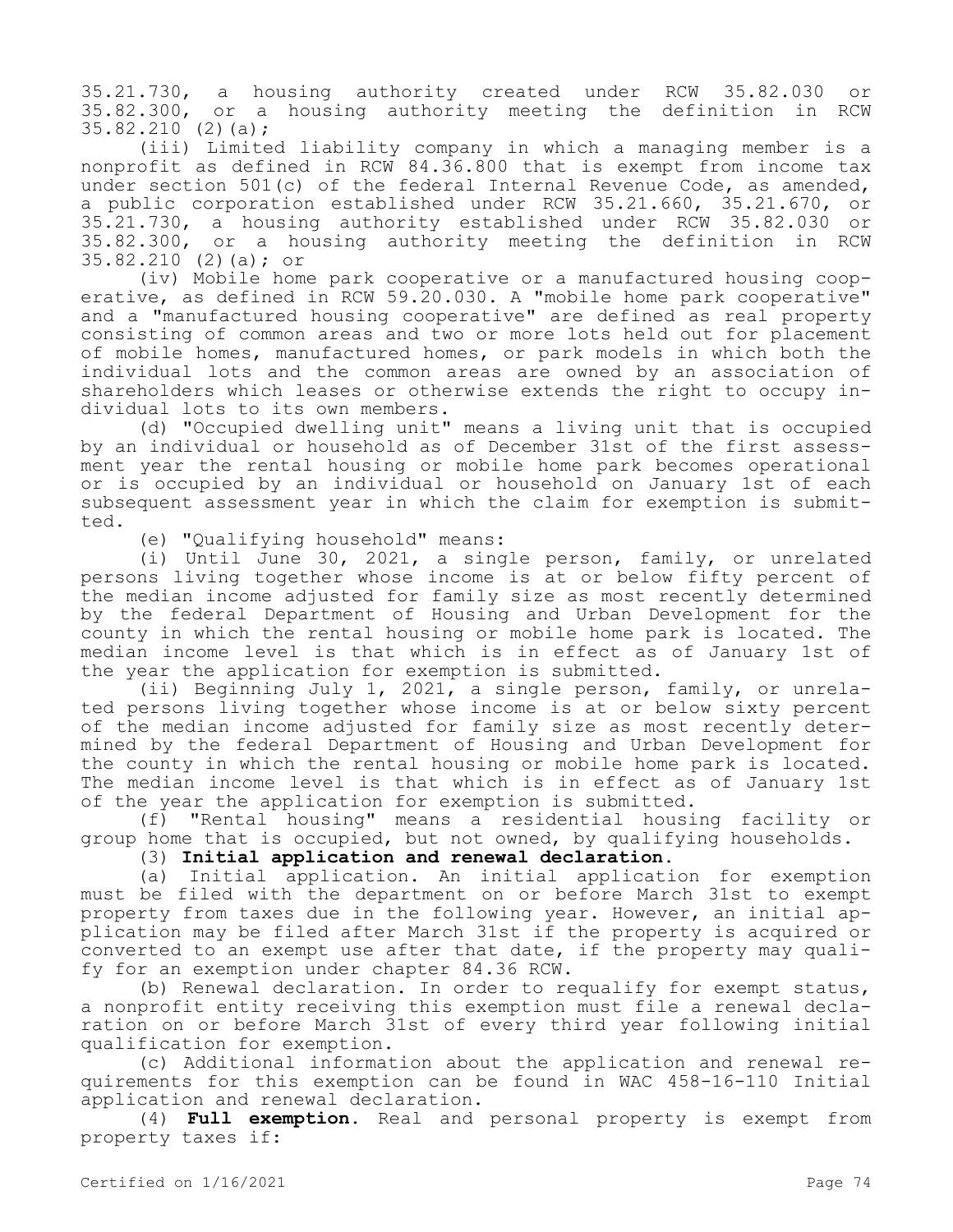(a) The property is owned or used by a nonprofit entity, as defined in subsection (2) of this rule, in providing rental housing for qualifying households or used to provide a lot of land upon which a mobile home for a qualifying household will be placed in a mobile home park;

(b) The benefit of the exemption is received by the nonprofit entity. That is, if the property is leased to or used by, but not owned by, a nonprofit entity, the reduction in property taxes due to the exemption is passed on to the nonprofit user either through a reduction in rent, reimbursement of rent, or property tax paid;

(c) At least seventy-five percent of the occupied dwelling units in the rental housing or lots in the mobile home park are occupied by qualifying households; and

(d) The rental housing or lots in the mobile home park are insured, financed, or assisted, in whole or in part, through one or more of the following sources:

(i) A federal or state housing program administered by the department of commerce;

(ii) A federal housing program administered by a city or county government;

(iii) An affordable housing levy authorized under RCW 84.52.105;

(iv) The surcharges authorized by RCW 36.22.178 and 36.22.179 and any of the surcharges authorized in chapter 43.185C RCW; or

(v) The Washington state housing finance commission, provided that the financing is for a mobile home park cooperative or a manufactured housing cooperative, as defined in RCW 59.20.030, or a nonprofit entity.

(5) **Partial exemption.** If less than seventy-five percent of the occupied dwelling units within the rental housing or lots in the mobile home park are occupied by qualifying households, the rental housing or mobile home park is eligible for a partial exemption on the real property and a total exemption on the housing's or park's personal property. The property must be owned or used by a nonprofit entity in providing rental housing for qualifying households or used to provide a lot upon which a mobile home for a qualifying household will be placed in a mobile home park.

(a) A partial exemption will be allowed for each dwelling unit in the rental housing or for each lot in the mobile home park occupied by a qualifying household; and

(b) The amount of the real property exemption will be calculated by multiplying the assessed value of the property reasonably necessary to provide the rental housing or to operate the mobile home park by a fraction. The formula for determining the fraction is as follows:

(i) The numerator of the fraction is the number of dwelling units or lots occupied by qualifying households as of December 31st of the first assessment year in which the rental housing facility or mobile home park becomes operational, or on January 1st of each subsequent assessment year in which the claim for exemption is submitted; and

(ii) The denominator of the fraction is the total number of dwelling units or lots occupied as of December 31st of the first assessment year in which the rental housing facility or mobile home park becomes operational, or on January 1st of each subsequent assessment year in which the claim for exemption is submitted.

(6) **Exempt facility with three or fewer units or a mobile home park with three or fewer lots with vacancy on January 1st.** If the rental housing or mobile home park is comprised of three or fewer dwelling units or lots and there are any unoccupied dwelling units or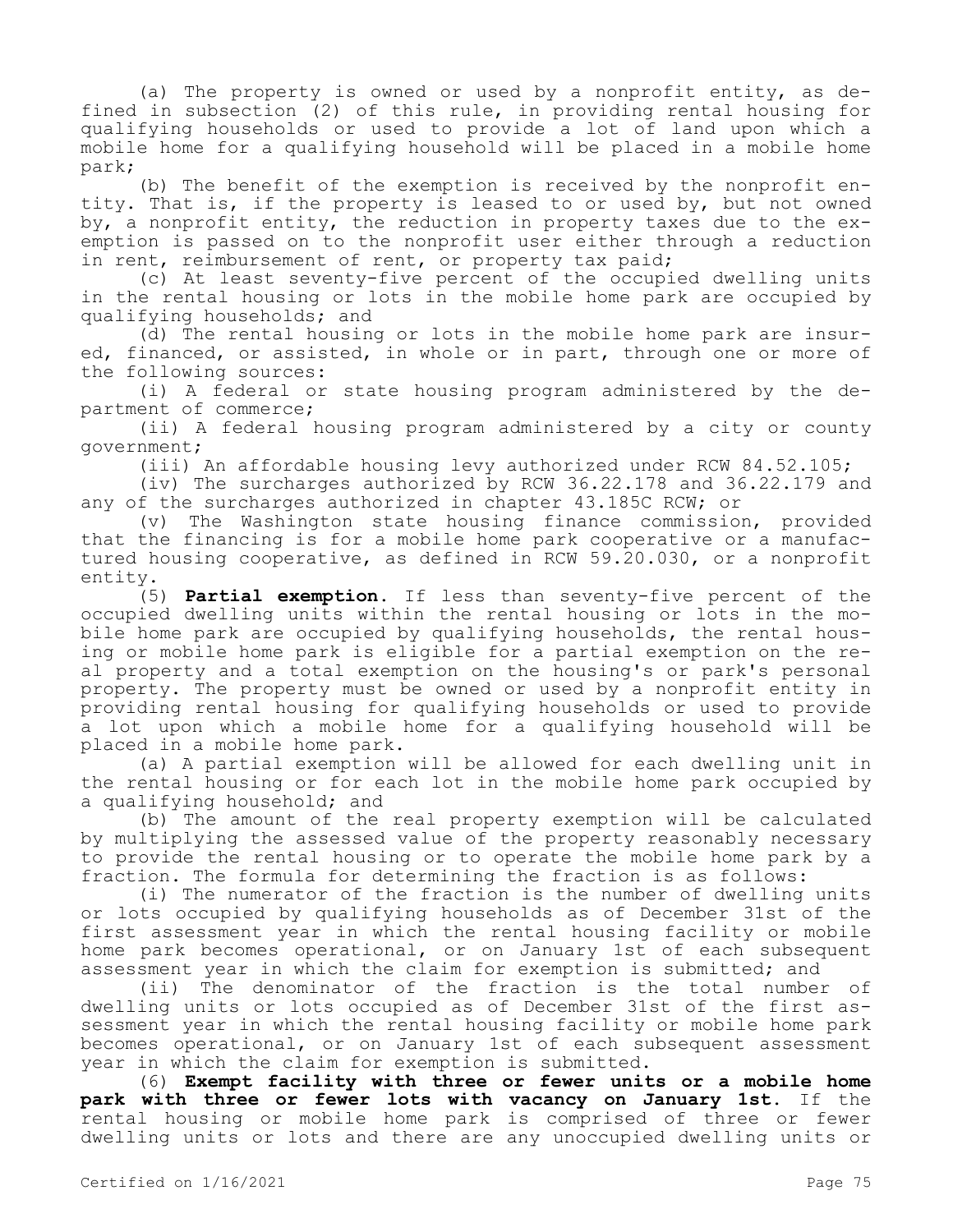lots on January 1st, the department will determine the size of the exemption based on the number of occupied dwelling units or lots as of December 31st of the first assessment year the rental housing becomes operational, and on May 1st of each subsequent assessment year in which a claim for exemption is submitted. For example, if one-half of an exempt duplex is vacant on January 1st and it is the duplex's third year of operation, the department will determine the size of the exemption based on the number of occupied units on May 1st of that assessment year.

(7) **Allowance for income growth.** Because the occupants of rental housing and mobile home parks granted an exemption under RCW 84.36.560 are generally attempting to improve their financial situation, the income of the household is likely to fluctuate during the time they occupy the rental housing unit or lot in the mobile home park.

(a) In an attempt to assist these households in improving their circumstances, the exemption will continue for specific rental housing units or mobile home lots if the rental housing or mobile home park continues to meet the certification requirements in subsection  $(4)(d)$ of this rule, and if the household's income rises above the applicable "qualifying household" threshold in subsection (2)(e) of this rule, but remains at or below eighty percent of the median income adjusted for family size as most recently determined by the federal Department of Housing and Urban Development for the county in which the rental housing or mobile home park is located; and

(b) If a rental housing unit or mobile home lot receiving an exemption under the exception in (a) of this subsection becomes vacant and is subsequently rerented, the income of the household moving into the rental unit or onto the mobile home lot must meet the applicable median income requirements for a qualifying household as described in subsection (2)(e) of this rule to remain exempt from property tax.

(c) Example. If a rental unit is occupied by a qualifying household whose income rises up to seventy percent of median income, the unit will retain its exempt status as long as the household continues to occupy the rental unit and the household's income remains below eighty percent of median income. If the residents of the rental unit move out on June 1st and the unit is subsequently rented to a qualifying household whose income is at or below the median income threshold in subsection (2)(e) of this rule, the unit will retain its exempt status. Conversely, if the rental unit is rented to a household whose income is above the median income threshold in subsection (2)(e) of this rule, the unit becomes ineligible for exemption as of January 1st of the following year.

(8) **Group homes - Income of residents.** The income of the individual residents of a group home, as defined in subsection (2) of this rule, will not be combined so as to constitute the income of a single household. Each resident will be considered an independent household occupying a separate dwelling unit. In other words, the income of the residents of a group home will not be aggregated when the department determines the size of the exemption the group home is entitled to receive. For example, if there are six residents in a group home, the department will process the application for exemption as if there were six separate dwelling units and determine the size of the exemption on that basis. If three of the residents have income at or below the median income threshold in subsection (2)(e) of this rule, the group home will receive a fifty percent reduction in the property taxes due on the group home.